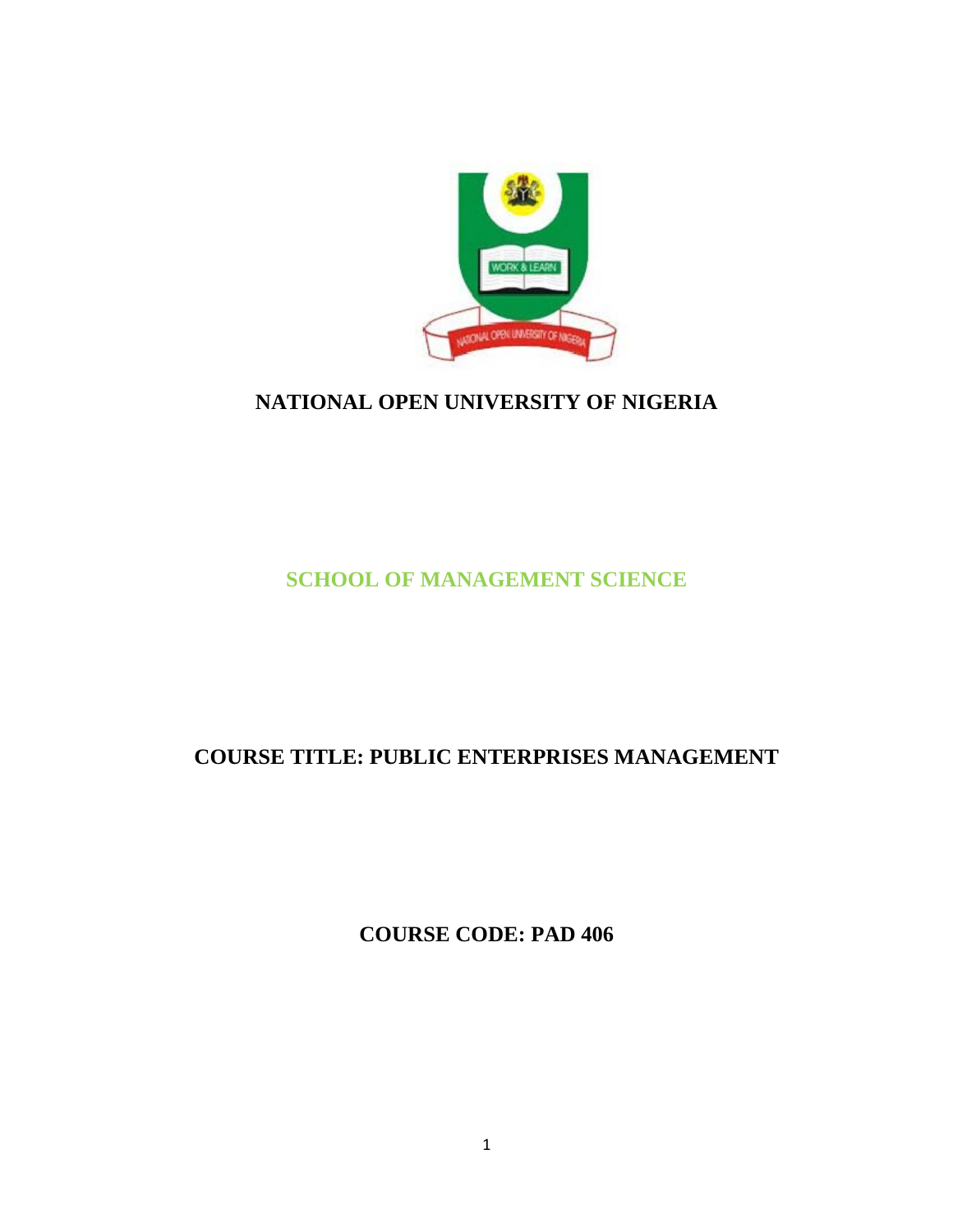

#### **COURSE D DEVELOPM MENT**

|                                                  | NATIONAL OPEN UNIVERSITY OF NIGERIA<br><b>SCHOOL OF MANAGEMENT SCIENCES</b> |
|--------------------------------------------------|-----------------------------------------------------------------------------|
|                                                  | 14/16 Ahmadu Bello Way, Victoria Island Lagos                               |
| <b>COURSE DEVELOPMENT</b>                        |                                                                             |
|                                                  |                                                                             |
| <b>Course Code:</b>                              | <b>PAD 406</b>                                                              |
| <b>Course Title:</b>                             | <b>Public Enterprises Management</b>                                        |
| <b>Course Developers:</b>                        | 1. Mr. Abdullahi Mohammed Yamma                                             |
|                                                  | Nasarawa State University                                                   |
|                                                  | 2. Mr. Agbebaku, Henry Usiobaifo                                            |
|                                                  | National Open University of Nigeria                                         |
|                                                  |                                                                             |
| <b>Course Writers:</b>                           | 1. Mr. Abdullahi Mohammed Yamma                                             |
|                                                  | Nasarawa State University                                                   |
|                                                  | 2. Mr. Agbebaku, Henry Usiobaifo                                            |
|                                                  | National Open University of Nigeria                                         |
| <b>Course Editor:</b>                            |                                                                             |
|                                                  |                                                                             |
| Programme Leader: Dr. IDRISU, I. D               |                                                                             |
|                                                  | National Open University of Nigeria                                         |
|                                                  |                                                                             |
| <b>Course Coordinator: MR. BABATUNDE OSABIYA</b> |                                                                             |
|                                                  | National Open University of Nigeria                                         |

## **Course Coo ordinator**: **M MR**. **BABAT TUNDE OS SABIYA**

National Open University of Nigeria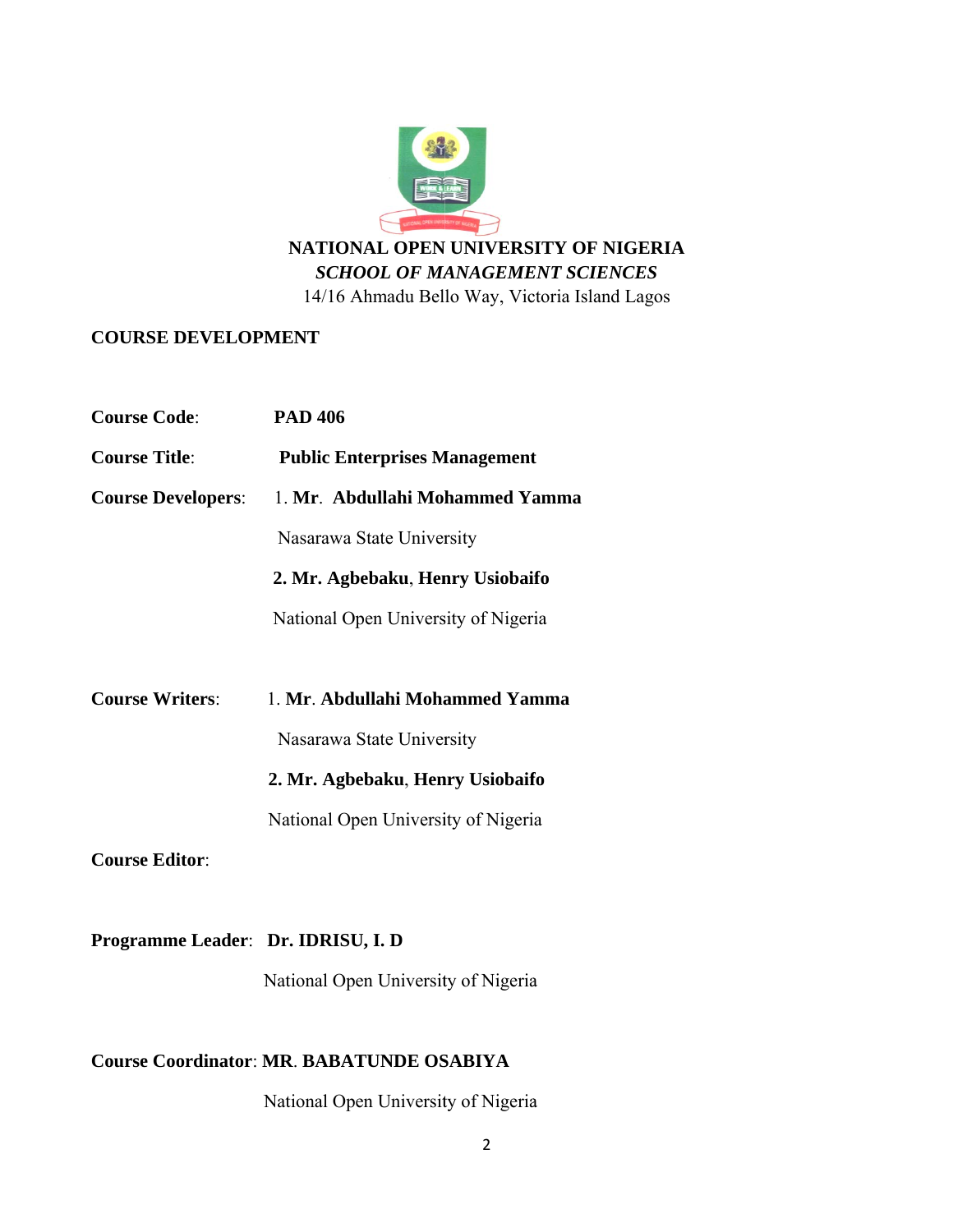#### **COURSE CONTENTS**

# **MODULE** 1: **THE CONTEXT OF THE PRINCIPLES OF PUBLIC ENTERPRISES MANAGEMENT**

Unit 1: Definition and Origin of Public Enterprises

Unit 2: Characteristics, Classification, Creation and Reasons for the Establishment of Public Enterprises

Unit 3: Problems of Public Enterprises in Nigeria

Unit 4: Management of Public Enterprises

Unit 5: Management and Control of Public Enterprises

Unit 6: Performance, Probes and Commissions of Inquiry into Public Enterprises

## **MODULE 2: THE CONTEXT OF PRIVATISATION, COMMERCIALISATION AND ORGANISATION**

Unit 7: Privatisation and Commercialisation from Public Enterprises Perspective

Unit 8: Privatization and Commerciazation in Nigeria from Economic Perspective

Unit 9: Definition, Meaning and Characteristics of Organization

Unit 10: Analysis and Types Organisation

Unit 11: Organisation and Management of Public Agencies

Unit 12: Decision Making in Organisation

Unit 13: Budgetary Control in Organisation

#### **MODULE** 3: **THE CONTEXT OF CIVIL SERVICE IN PUBLIC ENTERPRISES**

Unit 14: Definitions and Principles of Civil Services

Unit 15: Features and Functions of Civil Services

Unit 16: Evolution of the Civil Service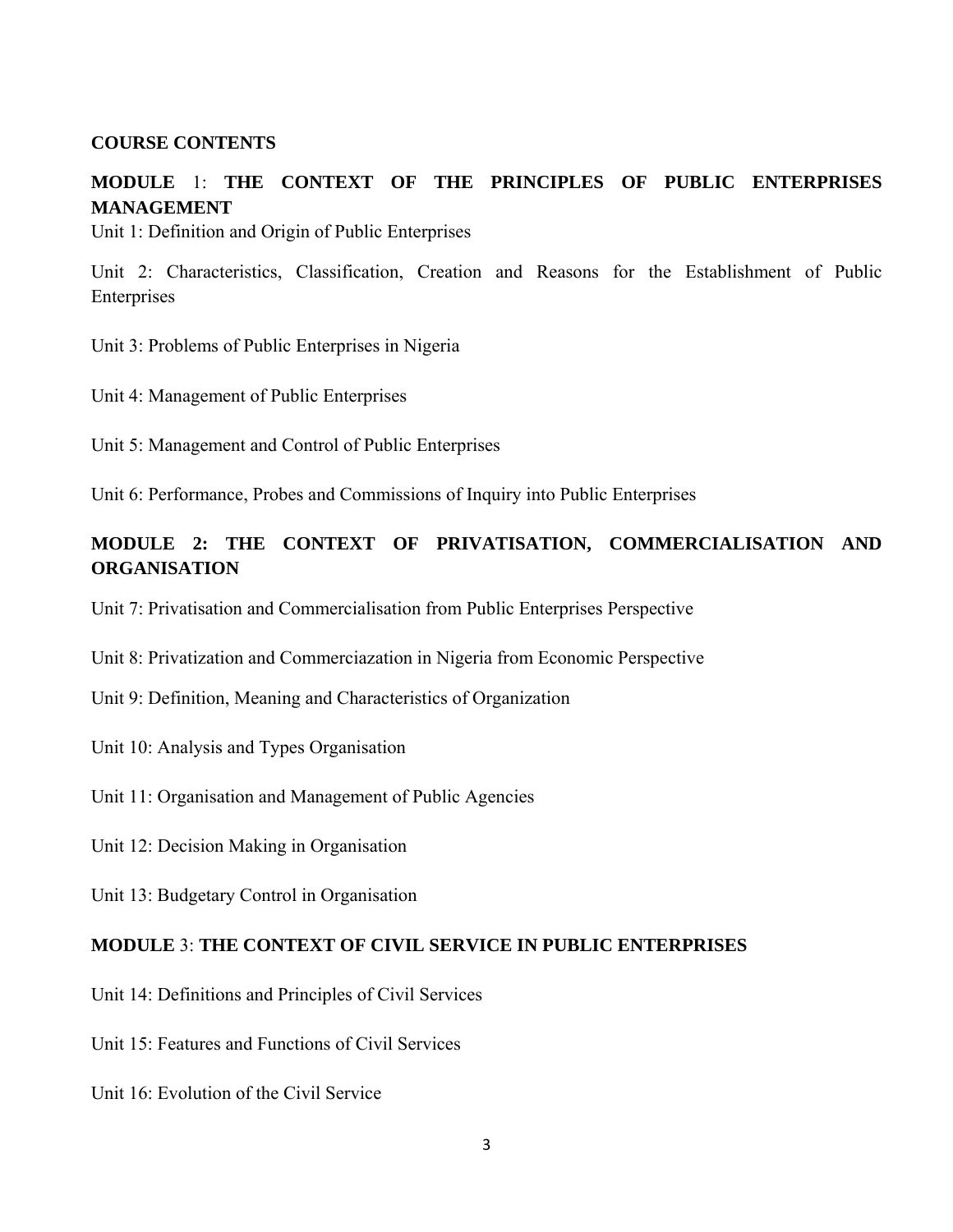- Unit 17: Appointment to the Public Service
- Unit 18: Personnel Management in the Nigeria Civil Service
- Unit 19: The Udoji Commission
- Unit 20: The 1988 Civil Service Reforms
- Unit 21: 1994 Review Panel on Civil Service Reforms (Ayida Panel)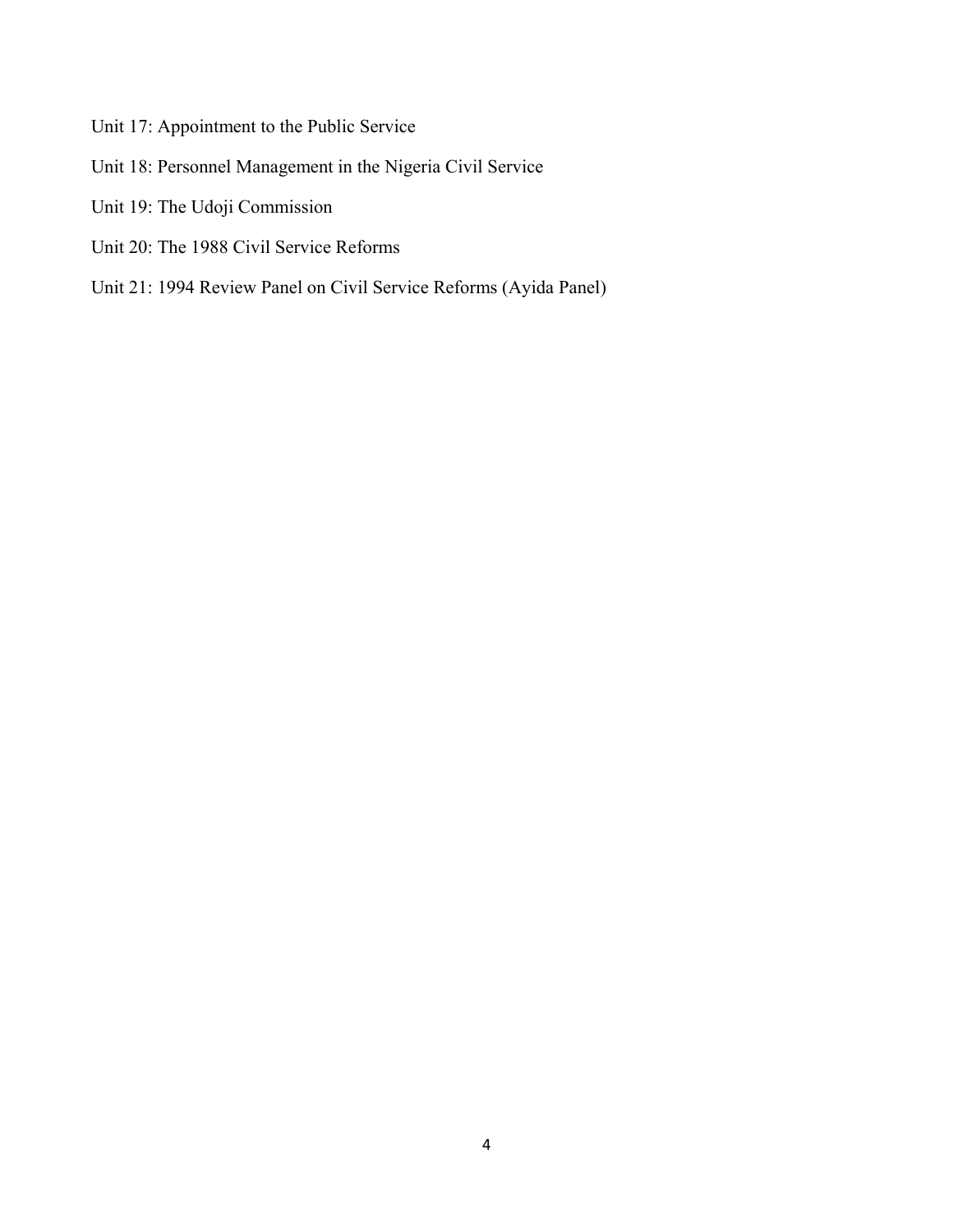#### **MODULE ONE:**

## **UNIT 1: DEFINITION AND ORIGIN OF PUBLIC ENTERPRISES**

#### **TABLE OF CONTENTS**

1.0 Introduction

- 2.0 Objectives
- 3.0 Main Content
	- 3.1 Definition of Public Enterprises
	- 3.2 Meaning of Public Enterprises
	- 3.3 Origin of Public Enterprises
- 4.0 Conclusion
- 5.0 Summary
- 6.0 Tutor-Marked Assignment
- 7.0 References/Further Reading

## **1.0 INTRODUCTION**

Having gone through the course guide, this unit will introduce you to the concept of public enterprise. This is to enable you know the definition, meaning, and origin of public enterprises. You will also examine some definitions by various scholars on Public Enterprises, as well as the concepts of Public Enterprises. The comprehension of any concept depends on analysis of its features and this is the reason you are being introduced to them firstly.

## **2.0 OBJECTIVES**

At the end of this unit, you should be able to:

- i) Define of public enterprise
- ii) Discuss the meaning of public enterprises
- iii) Trace the origin of public enterprises.

## **3.0 MAIN CONTENT**

#### **3.1 Definition of Public Enterprises**

Public enterprise can be defined as "an organisation that is set up as a corporate body and as part of the governmental apparatus for entrepreneurial or entrepreneurial-like objectives." Public enterprises are organisations which emerged as a result of government acting in the capacity of an entrepreneur (Obikeze and Anthony 2004:248). Public Enterprise (also known as public corporation) is defined by Dimock and Dimock (1970:69), as publicly-owned enterprise that has been chartered under federal, state or local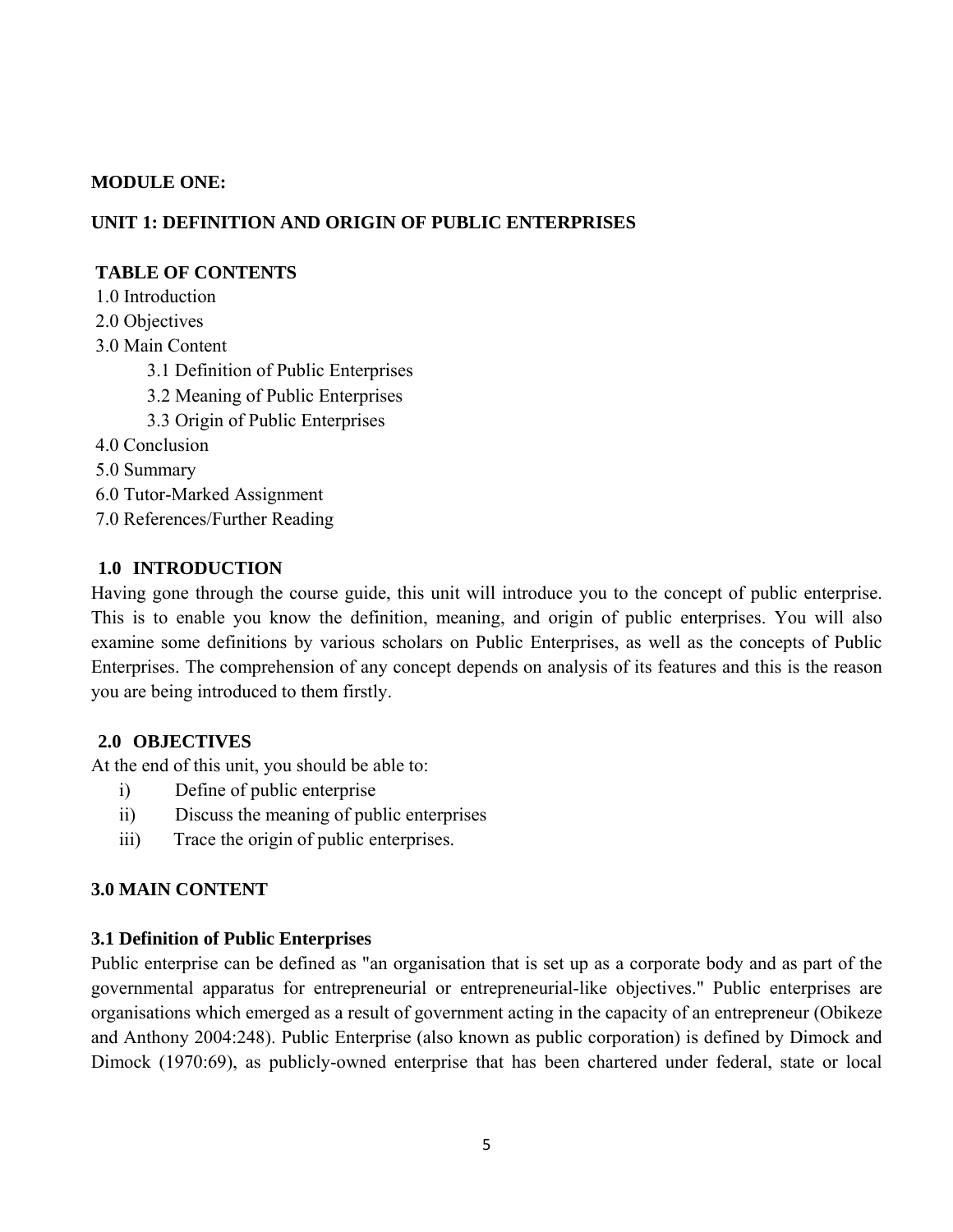government law for a particular business or financial purpose. According to Pfiffner (1964:40), "A corporation is a body framed for the purpose of enabling a number of persons to act as single person."

#### **3.2 Meaning of Public Enterprises**

Public enterprises essentially have the features of several individuals who act as one. The enterprise thus is viewed as an artificial person who is authorised by law to carry on particular activities and functions. It is described as a corporate body created by the legislature with defined powers and functions and independently having a clear-cut jurisdiction over a specified area or over a particular type of commercial activity (Ekhator, 2002:167).

Public enterprise is part of government apparatus and three implications are hereby highlighted. First, a public enterprise, by virtue of its intricate relationship with government, is an instrument of public policy and its primary mission is in connection with governmental objectives and programmes. It is therefore naturally under governmental control. Second, a public enterprise, by its nature, mostly manages public resources, especially public money and this means that attention must be paid to mechanisms for enforcing accountability. Third, the combination of financial and economic objectives with social and political aims invariably makes it difficult to devise appropriate performance measurement instrument (Obikeze and Anthony, 2004: 248-249).

#### **SELF-ASSESSMENT EXERCISE**

What do you understand by public enterprises?

#### **3.3 Origin of Public Enterprises**

The origin of public enterprises could be traced to early twentieth century when government intervened in economic management through departmental organisations, which did not involve creating autonomous 12 public bodies. In the alternative, it granted license to a private enterprise for the management of natural or national monopolies and where public bodies were involved in managing economic ventures, such bodies did not enjoy financial autonomy. Public enterprises made a very strong appearance after World War I for a variety of reasons, including managing the consequences of the war, especially the economic crisis of the 1930s. However, public enterprises sector developed rapidly because of the spread of Keynesian Interventionist. Between the two World Wars, political and ideological consideration prompted the establishment of parastatals in the former colonial metropolis. The movement toward the establishment of public enterprises received a new impetus after World War II for reasons related to both ideological considerations and economic efficiency. Economic nationalism and the success of the Soviet Revolution paved the way for nationalisation and strong state intervention in national economic management. When the former European colonies in Africa became independent in the late 1950s and the 1960s, there were only a few public enterprises in different countries. The public enterprises sector then developed at a tremendous pace in the immediate years after independence through the 1980s and a huge public enterprise sector was firmly established in most countries. The weakness of the private sector, the lack of infrastructure, the low level of social and human development,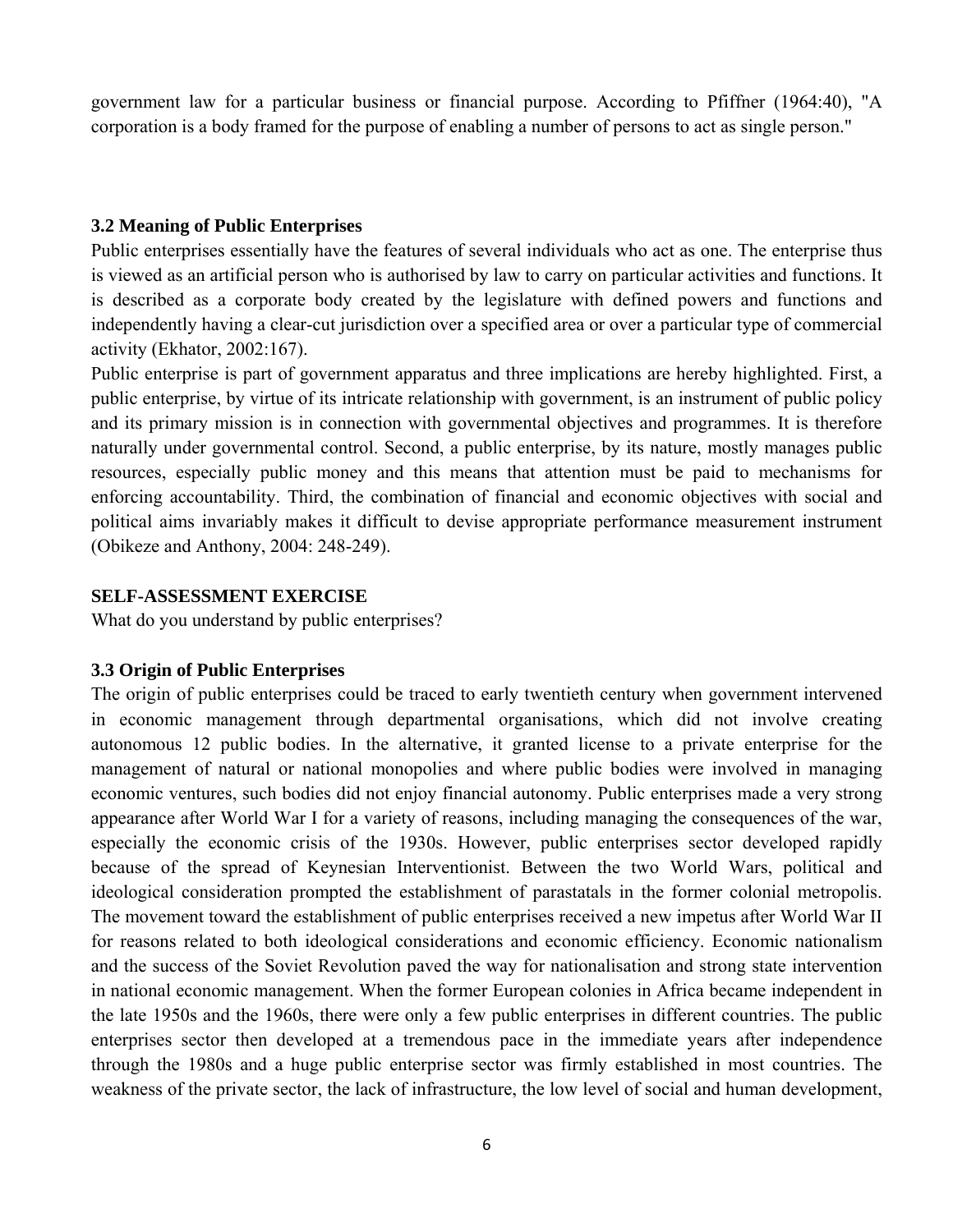and the unfavorable social, economic and financial environment are some of the reasons given to explain the proliferation of public enterprises in all areas of economic and social development. Other reasons include the urge to generate revenue to limit foreign economic domination, and to provide a substitute for private initiative where it was not forthcoming. Public enterprises in Nigeria date back to the colonial era when colonial government established some public enterprises to provide essential services like electricity, railway, and water. The post independent era marked a watershed in the growth and spread of public corporations. At Independence in 1960, Nigeria had 50 public enterprises, 200 in the 1970s and 1,500 in 1987 when government embarked upon economic reform programmes. The factors that account for the phenomenal increase include: the evolution of the federal administrative structures (from four units in 1950s to twelve in 1967, nineteen in 1976, twenty one in 1987, thirty in 1991 and thirty six in 1996), the oil boom, and successive governments commitment to making public enterprises an instrument of state economic intervention in the 1970s (Adamolekun,2002:33)

#### **SELF-ASSESSMENT EXERCISE**

State two main factors responsible for the establishment of public enterprises in Nigeria

#### **4.0 CONCLUSION**

A public enterprise is a publicly-owned corporation, which manages public resources and is subject to mechanism of accountability. In the next unit, emphasis will be made to classify public enterprises to enable you know how they operate.

#### **5.0 SUMMARY**

Public enterprises are government interventionist efforts in entrepreneurial ventures. They became prominent between World War I and II in Nigeria. Public enterprises started during colonial era and increased rapidly after independence. Subsequently, reforms in Nigeria since the 1980s equally affected the upward quantity of public enterprises.

#### **6.0 TUTOR-MARKED ASSIGNMENT**

Discuss the origin of public enterprises in Nigeria.

#### **7.0 REFERENCES/FURTHER READING**

- Adamolekun, L. (Ed.) (2002), *Public Administration in Africa: Main Issues and Selected Country Studies.* Ibadan: Spectrum Books Limited.
- Ekhater, V.E. (2002), *Rudiments of Public Administration.* Kaduna: Joyce Graphic Printers and Publishers Co.
- Obikeze, O.S. and Anthony, O.E. (2004), *Public Administration in Nigeria: A Developmental Approach.*  Onitsha: Book Point Ltd.14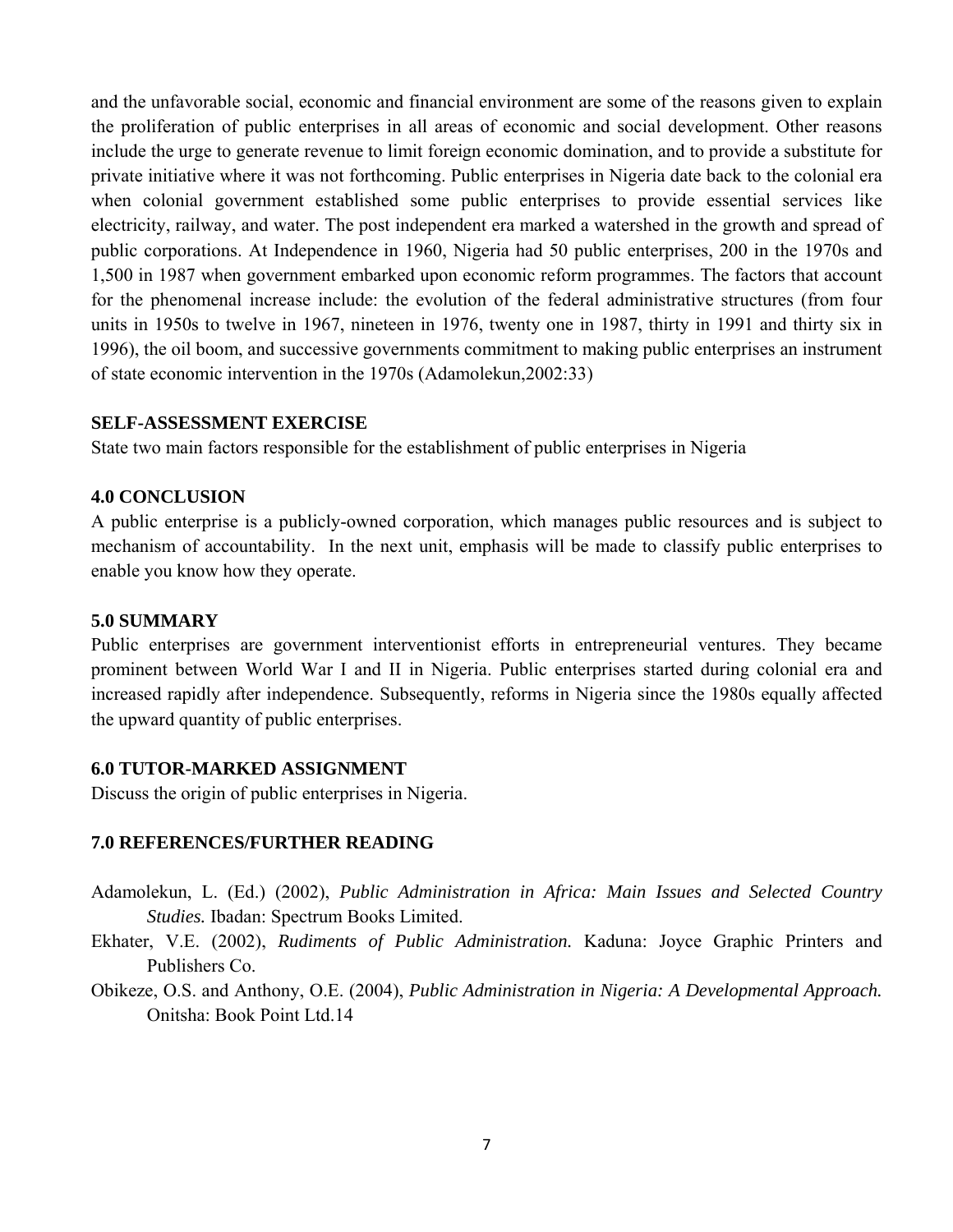# **UNIT 2: CHARACTERISTICS, CLASSIFICATION, CREATION AND REASONS FOR THE ESTABLISHMENT OF PUBLIC ENTERPRISES.**

# **TABLE OF CONTENTS**

- 1.0 Introduction
- 2.0 Objectives
- 3.0 Main Content
	- 3.1 Characteristics Public Enterprises
	- 3.2 Classification of Public Enterprises
	- 3.3 Creation of Public Enterprises
		- 3.3.1 Creating a Public Enterprise from Scratch
		- 3.3.2 Taking over Private Business
		- 3.3.3 Dissolving a Public Enterprise
	- 3.4 Reason for the Establishment of Public Enterprises
- 4.0 Conclusion
- 5.0 Summary
- 6.0 Tutor-Marked Assignment
- 7.0 References/Further Reading

## **1.0 INTRODUCTION**

In the last section, you have an idea about what definition and origin of public enterprises is all about. This unit will introduce you a step further into what the characteristics, classification, creation and reasons for the establishment of public enterprises is all about? In this unit the focus will be on the characteristics, classification, creation and reasons for the establishment of public enterprises. This unit will enable you fully comprehend the concept of public enterprises.

#### **2.0 OBJECTIVES**

At the end if this unit, you should be able to:

- i) State the different characteristics of public enterprises
- ii) Classify public enterprises
- iii) Discuss how public enterprises are created
- iv) Give reasons for the creation of public enterprises.

## **3.0 MAIN CONTENT**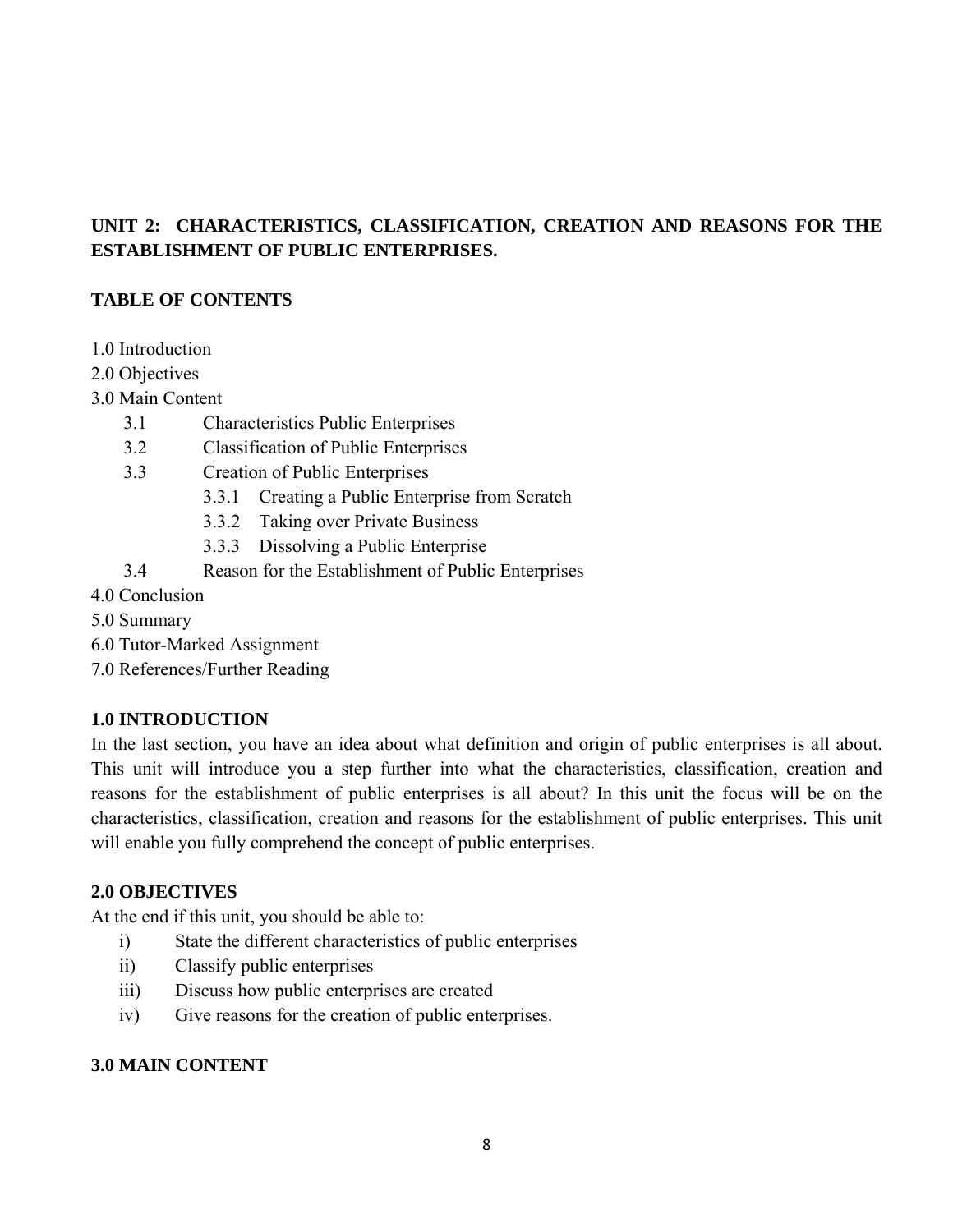#### **3.1 Characteristics of Public Enterprises**

The main characteristics of public enterprises are:

i. A public enterprise comes into existence as a result of an Act passed by the legislature or a decree under military rule. Public enterprise also defines its aims and objectives, powers and duties, immunities, the form of management and relationship with established departments and ministries.

ii. It is a legal person, capable of suing and being sued, entering into contracts, acquiring and owing property in its own name and can also dispose of property than ordinary government departments.

iii. It is wholly owned by the state.

iv. Except for appropriations to produce capital or to cover losses, a public enterprise is usually independently financed. It obtains its funds from the treasury or the public and from revenues derived from the sale of goods and services. It is authorised to use and reuse its revenues.

v. It is generally exempted from most regulatory and prohibitory statutes applicable to expenditure of public funds. There are no hard and fast rules behind them in the matter of making contracts of buying and selling works, etc. Thus, a great deal of liability and discretion is left for the management in the matter of procedure.

vi. It is ordinarily not subject to the budget, account and audit laws and procedures applicable to government departments. Their audit is to be done by the Accountant-General of Nigeria or any other person appointed by him. However, both the accounts and audit are commercial in nature.

vii. Excluding the offices taken from government departments on deputation, the employees of public corporations are not civil servants and are not governed by government regulations in respect of conditions of service. The recruitment is not subject to civil service rules, promotion is by seniority and personnel can be fired easily if they are incompetent.

viii. Corporations are free from the control of the legislature (Ekhator, 2002:168-169).

#### **3.2 Classification of Public Enterprises**

Public enterprises are classified into three; namely public/statutory corporations, state-owned companies, and mixed economy enterprises. These are explained below:

## **3.2.1Public/Statutory Corporation**

These are enterprises, which arise when the government assumes responsibility for the management of an economic or social pursuit through a special entity that has its own legal personality and still keeps some of the special prerogatives or privileges associated with a governmental organisation. The blend of these features is aimed at enabling the organisation to function effectively as an autonomous body while it remains an instrument of government policy. Enterprises that fall under statutory corporations include Central Bank of Nigeria (CBN), Nigerian Television Authority (NTA), and Federal Radio Corporation of Nigeria (FRCN) among others.

**3.2.2 State Owned Companies** These are companies created by government under the provisions of ordinary company law, though they belong entirely to the government. They are registered in the registry of companies, with the government as the sole proprietor. Government, therefore, appoints the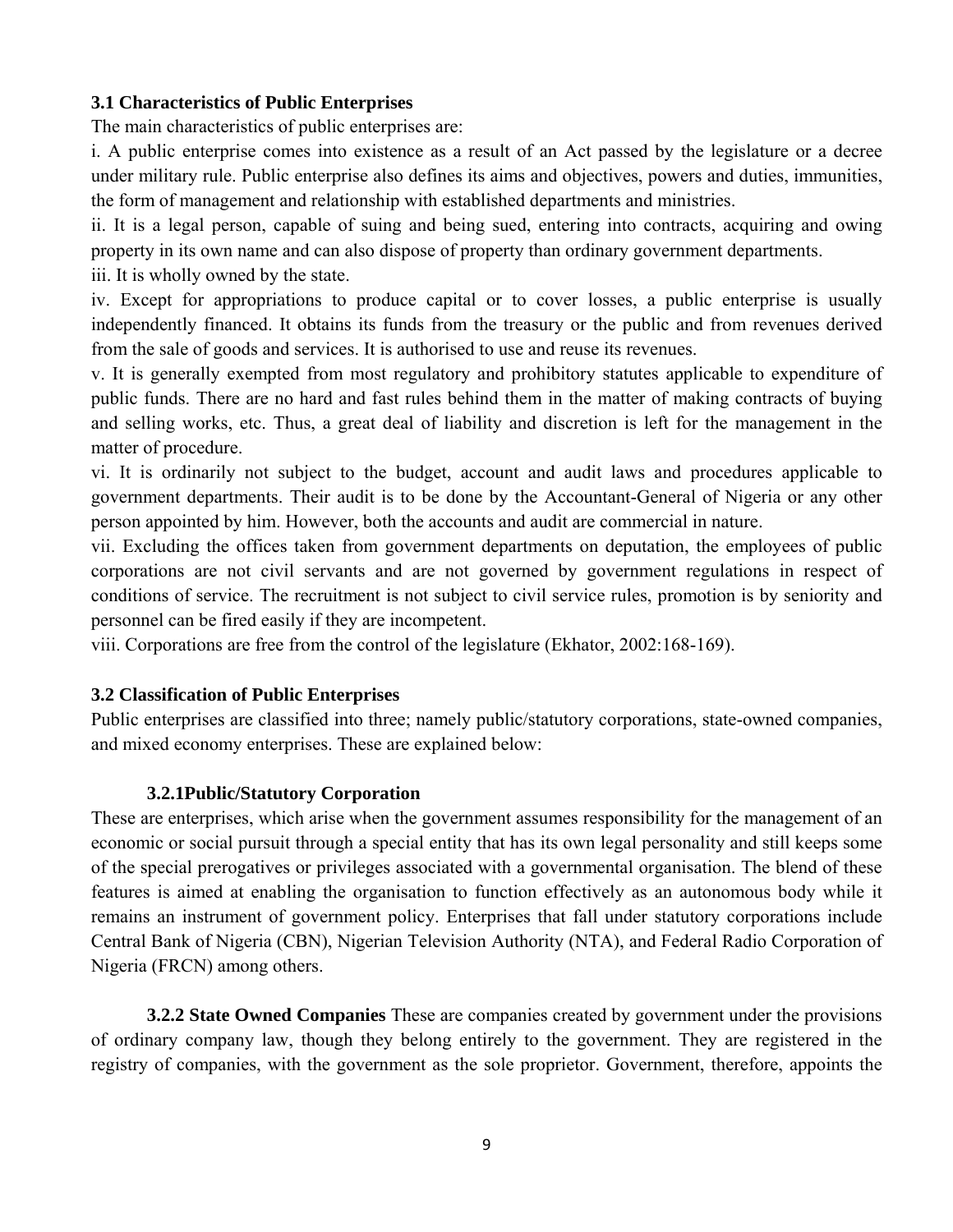Board of Directors as is customary in private companies. Example of such companies includes New Nigeria Newspaper Ltd, New Nigeria Development Company Ltd., and Odua Investment Company Ltd.

**3.2.3 Mixed-Economy Enterprises** These are enterprises where the government is the majority shareholder in a partnership with private entrepreneurs. In such companies, government usually dominates the board since it is the major shareholder. One example of such enterprises is Peugeot Automobile Nigeria Ltd. (PAN) (Obikeze and Anthony, 2004:249-250).

#### **SELF-ASSESSMENT EXERCISE**

Mention any 3 types of public enterprises.

**3.3 Creation of Public Enterprises** The creation of a public enterprise raises some important legal issues. Whether a government is setting up a parastatal from scratch or is taking over ventures belonging to private interest, the choice of the legal status of the enterprises depends greatly on the prevailing constitutional and legal provisions on government intervention in business and on private property protection.

**3.3.1 Creating a Public Enterprise from Scratch** In a democratic setting, the primary responsibility lies with the legislature. This is to restrict individual rights and public liberties, as it affects free competition and whatever reduces the freedom to embark on an economic activity in a society that recognizes private initiative must be backed by law.

#### **3.3.2 Taking over Private Business**

The process of taking over private enterprises or transferring the ownership of private enterprises to government is called nationalization. An enabling law is needed to affect such a transfer, which in some cases the enterprise being taken over is specifically mentioned in the law, but in other cases, some general criteria are indicated to delineate the activity or type of entities concerned.

#### **3.3.3 Dissolving a Public Enterprise**

Public enterprise can be dissolved by liquidation, a transfer to private ownership (privatization), or a merger with another public enterprise. In the last case, the executive arm of government can handle this, but in other cases, an act of parliament is required (Adamolekun, 2002:31-32).

#### **3.4 Reasons for the Establishment of Public Enterprises**

There are many reasons for the establishment of public enterprises. These are outlined below:

• The desire to use the public enterprise as an instrument of effective plan implementation in a context where it appears futile to devise a development plan for the private sector.

• The need to secure economic independence.

• The urgent desire to assure government control over "strategic" sectors of the economy (e.g. central banking, broadcasting, iron and steel, roads, shipping, etc.).

• The need to separate some activities from the civil service and allow more autonomy in their running.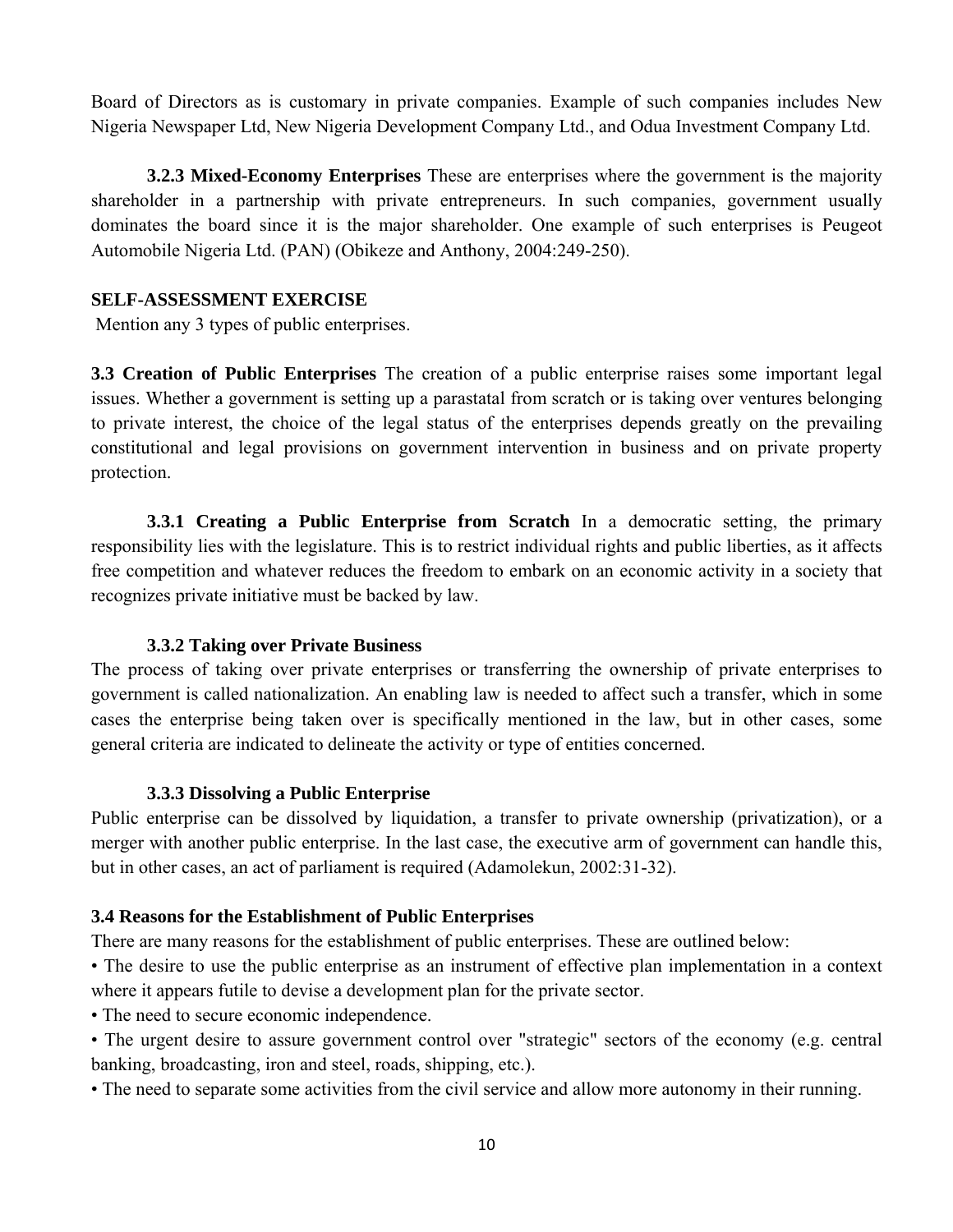• The perceived need to provide employment for the citizens in context where the private sector offers very limited employment opportunities.

• The need to ensure state control of key profitable enterprises with a view to generating revenues that will add to available national capital for financing development programmes and projects.

• The desire of some socialist-orientated regimes to use state control of key profitable enterprises to pursue the objectives of preventing the concentration of wealth or of the means of production and exchange in the hands of few individuals or of a group (i.e. promoting equitable distribution of wealth) (Obikeze and Anthony, 2004:253).

#### **SELF-ASSESSMENT EXERCISE**

How is public enterprises created?

**4.0 CONCLUSION:** The characteristics, classification, creation and reason for the establishment of public enterprises are discussed in this unit. This gives insight into how public enterprises are classified, their features methods, and reason for creating them.

**5.0 SUMMARY:** The eight characteristics of public enterprises were discussed and so the 3 types of public enterprises. Methods for creating public enterprises as well as reasons for their creation were analyzed. This gives you further explanation on the concept of public enterprises.

#### **6.0 TUTOR-MARKED ASSIGNMENT**

No public enterprise is established from nothing. Give reason for the emergence of public enterprises.

#### **7.0 REFERENCES/FURTHER READING**

- Adamolekun, L. (Ed.), (2002), *Public Administration in Africa: A Nigeria and Comparative Perspective*. London: Longman. Adamolekun, L. (Ed.). (2002). *Public Administration in Africa: Main Issues and Selected Country Studies.* Ibadan: Spectrum Books Limited.
- Ekhator, V.E. (2002), *Rudiments of Public Administration.* Kaduna: Joyce Graphic Printers and Publishers Co.
- Obikeze, O. S. & Anthony, O. E. (2004), *Public Administration in Nigeria: A Developmental Approach.*  Onitsha: Book Point Ltd.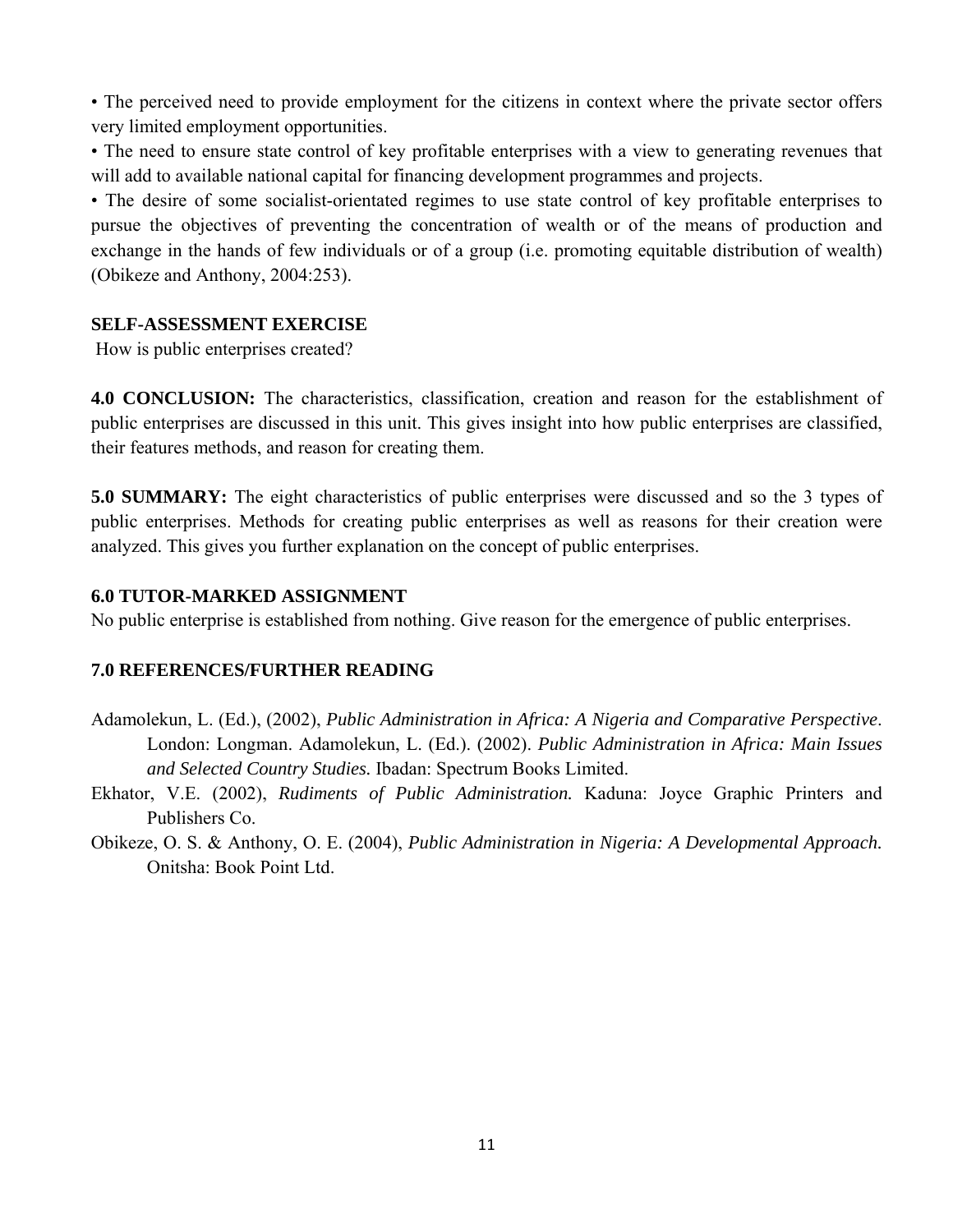## **UNIT 3: PROBLEMS OF PUBLIC ENTERPRISES IN NIGERIA**

# **TABLE OF CONTENTS**

- 1.0 Introduction
- 2.0 Objectives
- 3.0 Main Content
	- 3.1 General Problems of Public Enterprises
	- 3.2 Incompetent Management in Public Enterprises
	- 3.3 Government Interference
	- 3.4 Monopoly
	- 3.5 Conflict of Objectives
- 4.0 Conclusion
- 5.0 Summary
- 6.0 Tutor Marked Assignment
- 7.0 References/Further Reading

## **1.0 INTRODUCTION**

In the last section you have an idea about what Characteristics, Classification, and Creation of Public Enterprises is all about. This section will take you a step further into the problems of public enterprises in Nigeria. These problems are lack of proper objectives, uncoordinated development programmes, bad leadership, government interference, monopoly, inadequate infrastructure, conflict of objectives, among others. Some of these problems are discussed in this unit.

## **2.0 OBJECTIVES**

At the end of this unit, you should be able to:

- (i) Identify problems of public enterprises
- (ii) Identify incompetent management convergences
- (iii) Explain government interference in Public Enterprises
- (iv) Discuss the evils of monopoly
- (v) Discuss the conflict of objectives.

# **3.0 MAIN CONTENT**

## **3.1 General Problems of Public Enterprises**

The fundamental problems of public enterprises are the defective capital structures, excessive bureaucratic control or intervention, inappropriate technology, gross incompetence, mismanagement, corruption and crippling complacency which monopoly engenders. 20 Public enterprises equally serve as platforms for patronage and promotion of political objectives and therefore even when their managements have the will and the capability to work honestly, they will still suffer from operational interference by political appointees. Furthermore, most of the leadership of public enterprises in Nigeria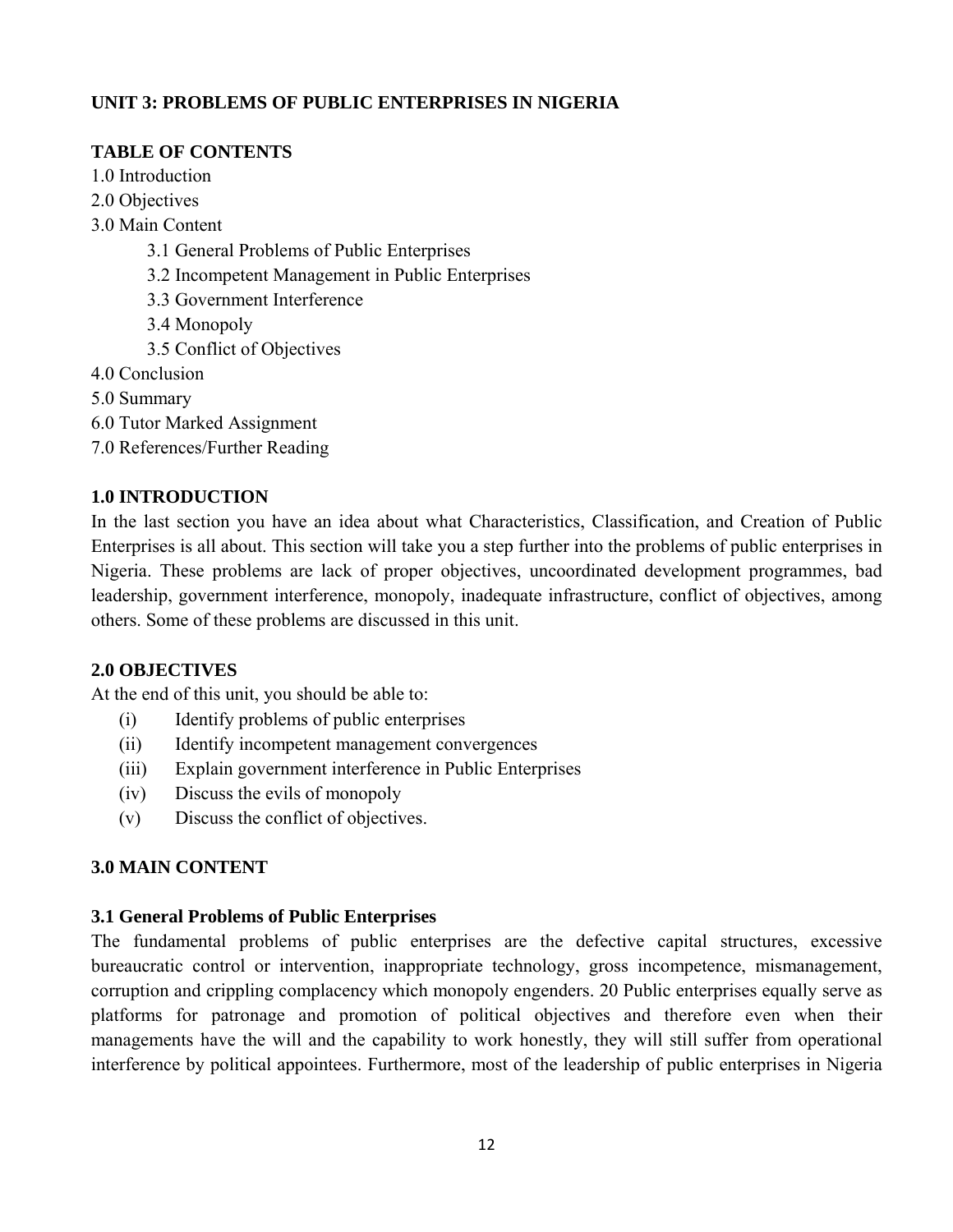is corrupt and they feel only accountable to the political office holders who got them their jobs instead of serving public interest (Ejiofor, 1984:18).

## **3.2 Incompetent Management**

It is mandatory for the management of every organisation to carry out it organisational objectives. Hence, it is expected that the management would have the technical or managerial competence to do their duties. But in most of Nigeria's public enterprises, the management teams are not appointed on merit, rather appointments are considered on political connections or primordial reasons. Consequently, the appointees lack the necessary skills, expertise or experience, and the management may end up mismanaging the enterprises. Similarly, board members of public enterprises may not posses any requisite skills to perform their functions because they are politicians who are usually compensated for their political patronage or contribution. The Max Weber's assertion that candidates for position in organisations must be selected on the basis of technical qualifications is not adhered to in appointing both management and board members. This also results into recruitment and selection being based on emotive, primordial, and purely sentimental reasons. The effect of incompetent staff is gross inefficiency in their operations. Moreover, political instability and lack of continuity of developmental programmes affect public enterprises in Nigeria.

## **SELF-ASSESSMENT EXERCISE**

Mention one of the fundamental problems of public enterprises in Nigeria.

# **3.3 Government Interference in Public Enterprises**

With the limited autonomy granted public enterprises, they are expected to be free from the day to day bureaucratic bottleneck of the mainstream civil service and government. In reality, however, political office holders regard public enterprises as their "property" and frequently interfere in their affairs. Ministers and/or commissioners who are managers of ministries of public enterprises interfere in issues normally within the jurisdiction of the board or management of political or personal reasons. Consequently, their interference could lead to distortion of policies, corruption, and overstaffing of public enterprises which often accounts for their inefficiency.

# **3.4 Monopoly**

Most public enterprises operate as monopolies and are therefore faced with the same problems which afflict monopolies. Since monopolies do not have competitors, they don't take the challenge to either innovate or offer better services seriously. This is because they know that their customers have no alternative. Competitive market promotes efficiency since there are always options to choose from.

## **SELF-ASSESSMENT EXERCISE**

How does government's interference affect the performance of public enterprises in Nigeria?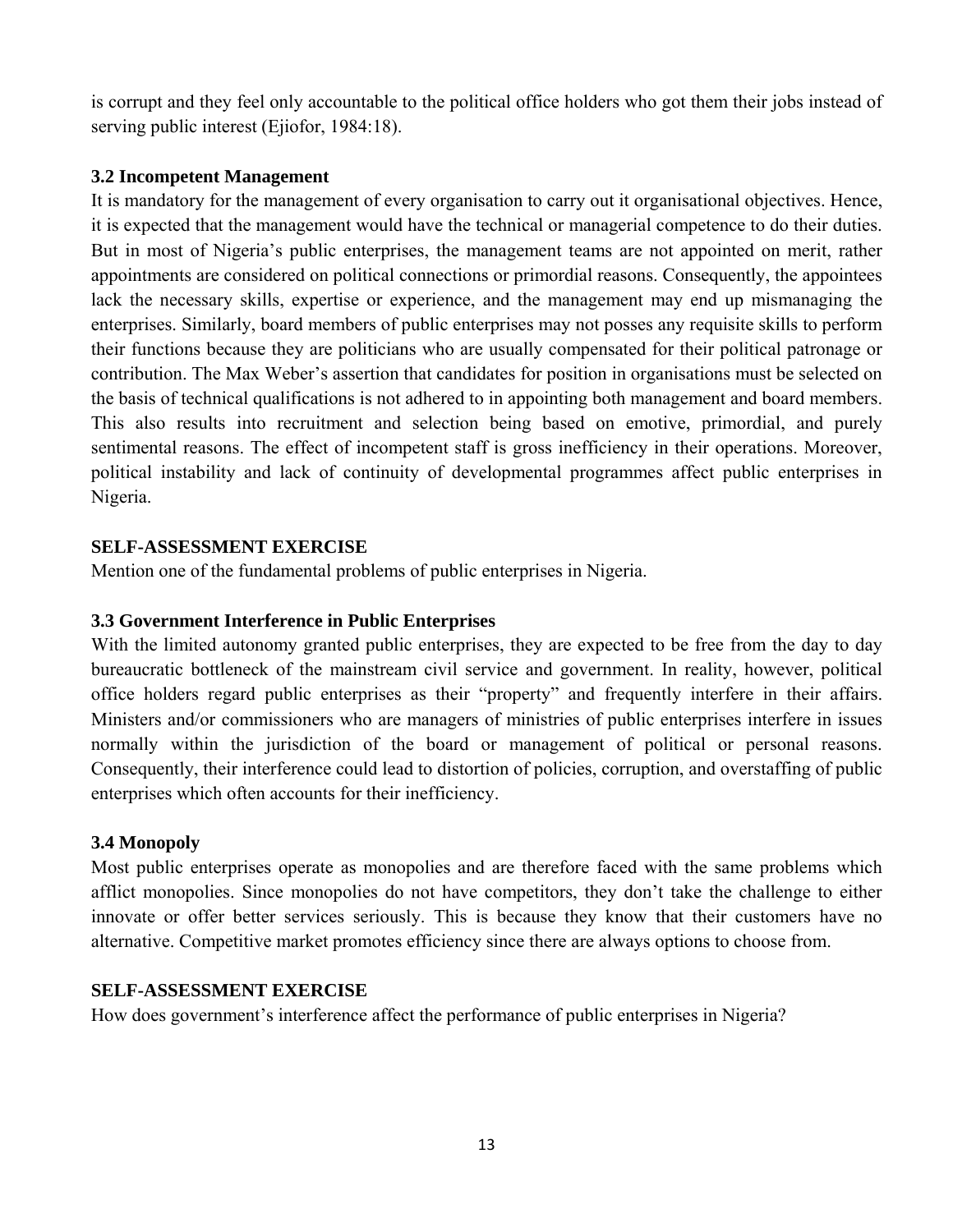## **3.5 Conflict of Objectives**

While public enterprises are established to provide essential services as a public utility, they are also expected to make profit as a business outfit. These twin objectives are contradictory and have been the main reason for non-performance of public enterprises. For example, despite political interference from government at the expense of economic rationality, public enterprises are still expected to make profits. Economic and political rationalities are hardly compatible (Obikeze and Anthony, 2004:257 and 258).

#### **4.0 CONCLUSION**

The problem of hindering the performance of public enterprises varies from one place to another. The basic ones however are the political office holders' interference, corruption, inefficiency, bad leadership, among others. Public enterprises are also expected to make profit but government interference does not allow operating efficiently. Most demands of government officials from public enterprises management contradict their set up objectives but since they are government organisations, they have no option than to obey, though at public expense.

#### **5.0 SUMMARY**

We have discussed the problems of public enterprises in Nigeria in this unit. Such problems include: incompetent management, government interference, monopoly and conflict of objectives. From this unit, you should have deduced the reason for the non-performance of public enterprises, especially in Nigeria.

#### **6.0 TUTOR-MARKED ASSIGNMENT**

Critically analyse the major problems of public enterprises in Nigeria.

## **7.0 REFERENCES/FURTHER READING**

- Ejiofor, P.N.O. (1984). "Making Our Organisations Perform*."* Anambra State Public Service Lecture. Enugu: Government Printer.
- Obikeze, S.O. & Obi, E. A. (2004**).** *Public Administration in Nigeria: A Development Approach*. Onitsha Book Point Ltd.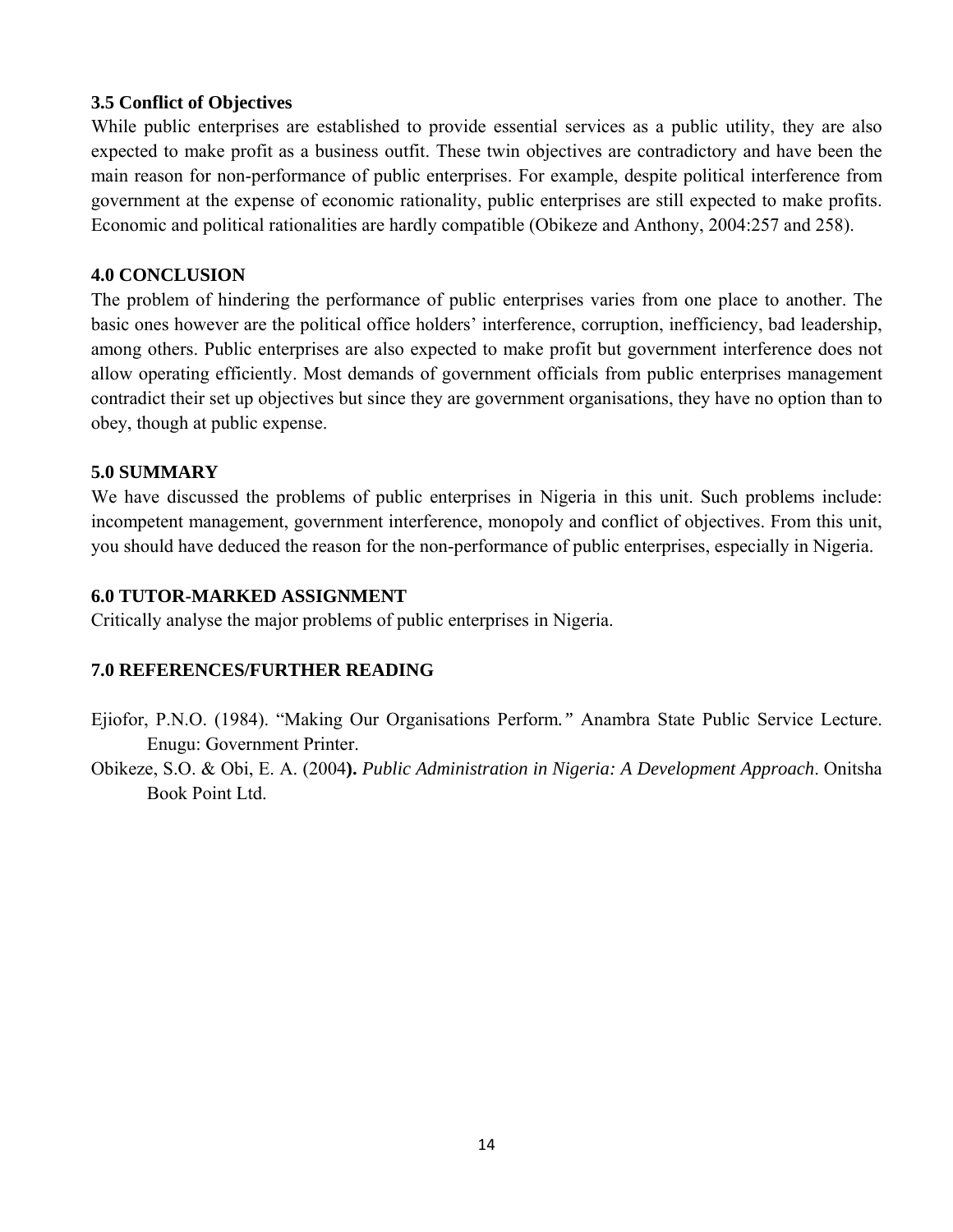# **UNIT 4: MANAGEMENT OF PUBLIC ENTERPRISES**

## **TABLE OF CONTENTS**

1.0 Introduction

- 2.0 Objectives
- 3.0 Main Content
	- 3.1 History of State Enterprises in Nigeria
	- 3.2 Forms of Public Enterprises in Nigeria
	- 3.3 Organization Structure of Public Enterprises
	- 3.4 Financing Public Enterprises
	- 3.5 Control and Accountability in Public Enterprises
	- 3.6 Problems of Public Enterprises in Nigeria
- 4.0 Conclusion
- 5.0 Summary
- 6.0 Tutor-Marked Assignment
- 7.0 References/Further Readings

## **1.0 INTRODUCTION**

In the last unit, you have an idea of what the problems of public enterprises in Nigeria is all about. This section will take you a step further into what the management of public enterprises is all about. Management is the utilization of resources to achieve organizational goals efficiently, economically and effectively. Efficiency has to do with the management of output and inputs in such a way that outputs are greater than the inputs. Economical operations are based on purchasing the right quality for the right price while effectiveness has to do with achieving the results or the reasons for setting up a public enterprise. Unit 1 dealt with why nations need public enterprises. For example, the various government hospitals would be effective if there is decrease in mortality rates, morbidity, and poor management of patients, among others. To achieve the Public Enterprises objectives, a public enterprise requires good organizational structure, control and accountability procedures as well as performance measures. All these are discussed in this unit.

## **2.0 OBJECTIVES**

After studying this unit, you should be able to:

- (a) Draw the organization structure of public enterprises;
- (b) List the sources of finance of public enterprises;
- (c) Explain the control functions of the key actors in the evaluation of public enterprises performance;

(d) Enumerate performance measures of public enterprises.

## **3.0 MAIN CONTENT**

## **3.1 History of State Enterprises in Nigeria**

Historically, state enterprises in Nigeria, began in 1898 when the British colonial administration undertook the railway transport project from Iddo in Lagos to the hinterland. This was followed by coal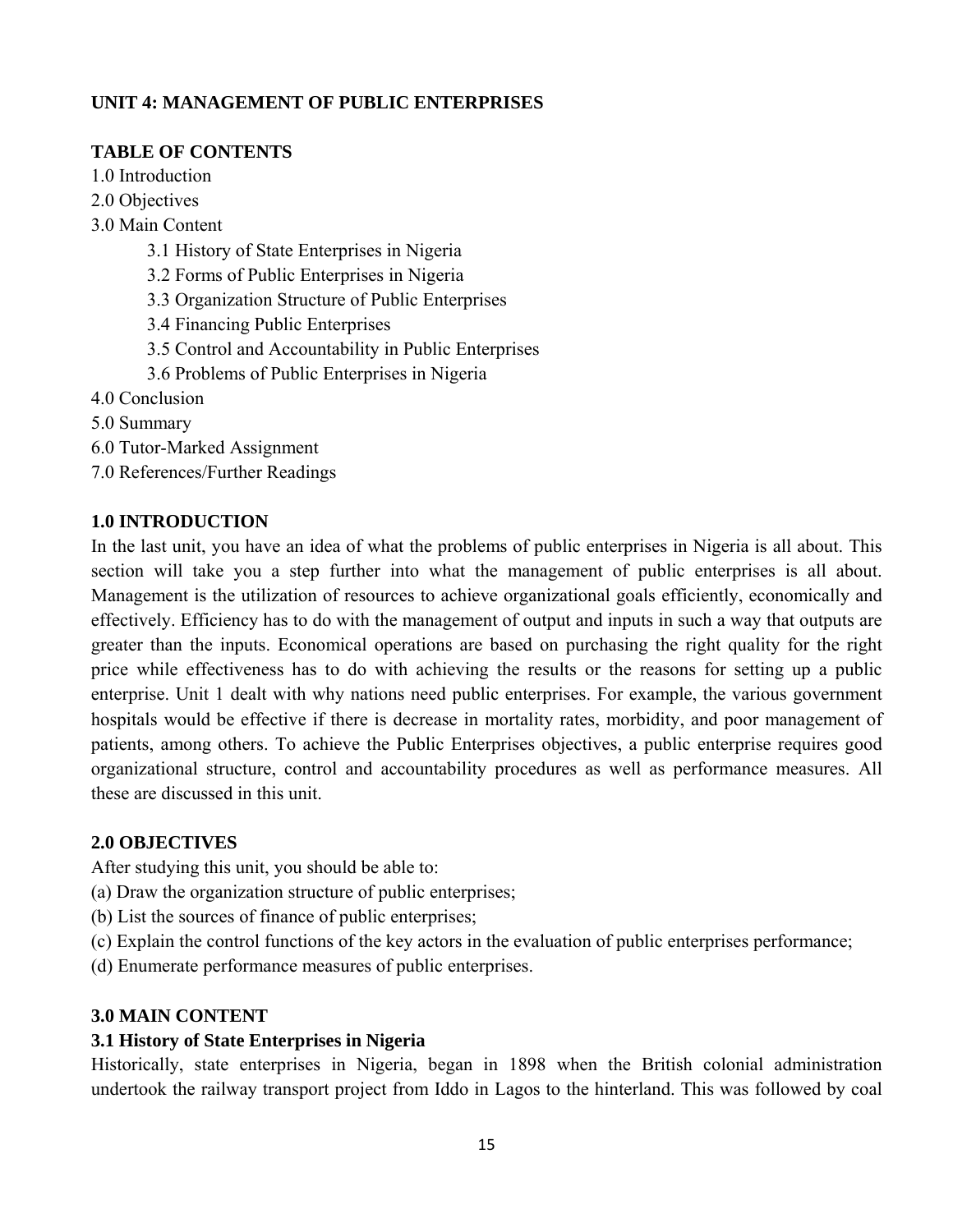mining; electricity generation and ports construction with the development of relevant government organizations. All these organisations were established as administrative organs to facilitate trade and commercial activities in Nigeria. They were managed as government departments. The railway corporation was considered very important, then, so the General Manager was a member of the Legislative Council (Tokunboh, 1990). In 1949, the structure of seeing public enterprise as government departments came to an end. This was as a result of a labour dispute at the Enugu Coal Mines when, arising from a go-slow strike by the mine workers over wage claims, 21 miners were shot and killed by the police. A Commission under Fitzgerald was set up to carry out an investigation of the incident. A major recommendation of the commission was that government departments such as coal, mines, electricity (ECN) and railways should be transformed into public corporations.

Coal Mines - Nigeria Colliery Department

Electricity - Electricity Corporation of Nigeria (ECN)

Railways - Nigerian Railway Corporation

Ports - Nigerian Ports Authority

Since the 1950s, the growth of public corporations has been remarkable. By 1983, there were about 300 out of which 136 major ones were owned by the federal government alone. By 1988, there were about 3,000 state-owned enterprises of various forms and sizes.

In Nigeria, both the federal and state governments were using the public enterprises as employers of last resort. Hemming and Ali (1988) noted that state-owned enterprises enabled governments to pursue goals of social equity that the market ordinarily ignored. Many government undertakings were used to provide jobs for constituents, political allies and friends. The location of public enterprises had been defended on the need to maintain "federal character" and promote national integration.

One factor that accelerated the growth of public enterprises in Nigeria was the indigenization policy of 1972 as enacted by the Nigerian Enterprises Promotion Decree (Federal Government of Nigeria, 1972). The policy gave legal basis for extensive government participation in the ownership and control of the economy. In 1989, the Technical Committee on Privatization and Commercialization remarked that as at 1980, there were 70 non-commercial and 110 commercial federal enterprises and Parastatals, many of which depended on government support to cover their operational losses.

## **3.2 Forms of Public Enterprises in Nigeria**

Public enterprises take various forms. Broadly, these can be categorized into three (Adamolekun, 2002), namely:

- (1) The government department;
- (2) The statutory corporation;
- (3) The state company.

**(1) The Government Department**: Originally, this was the form in which public enterprises existed. The formations of the other forms – the statutory and state company are responses to the need to reduce excessive central control by governments. This is also to say in other words that the government department is the form of public enterprise in which the management has the least autonomy. Unlike the other two, there is no partnership with the private sector. They operate with money appropriated under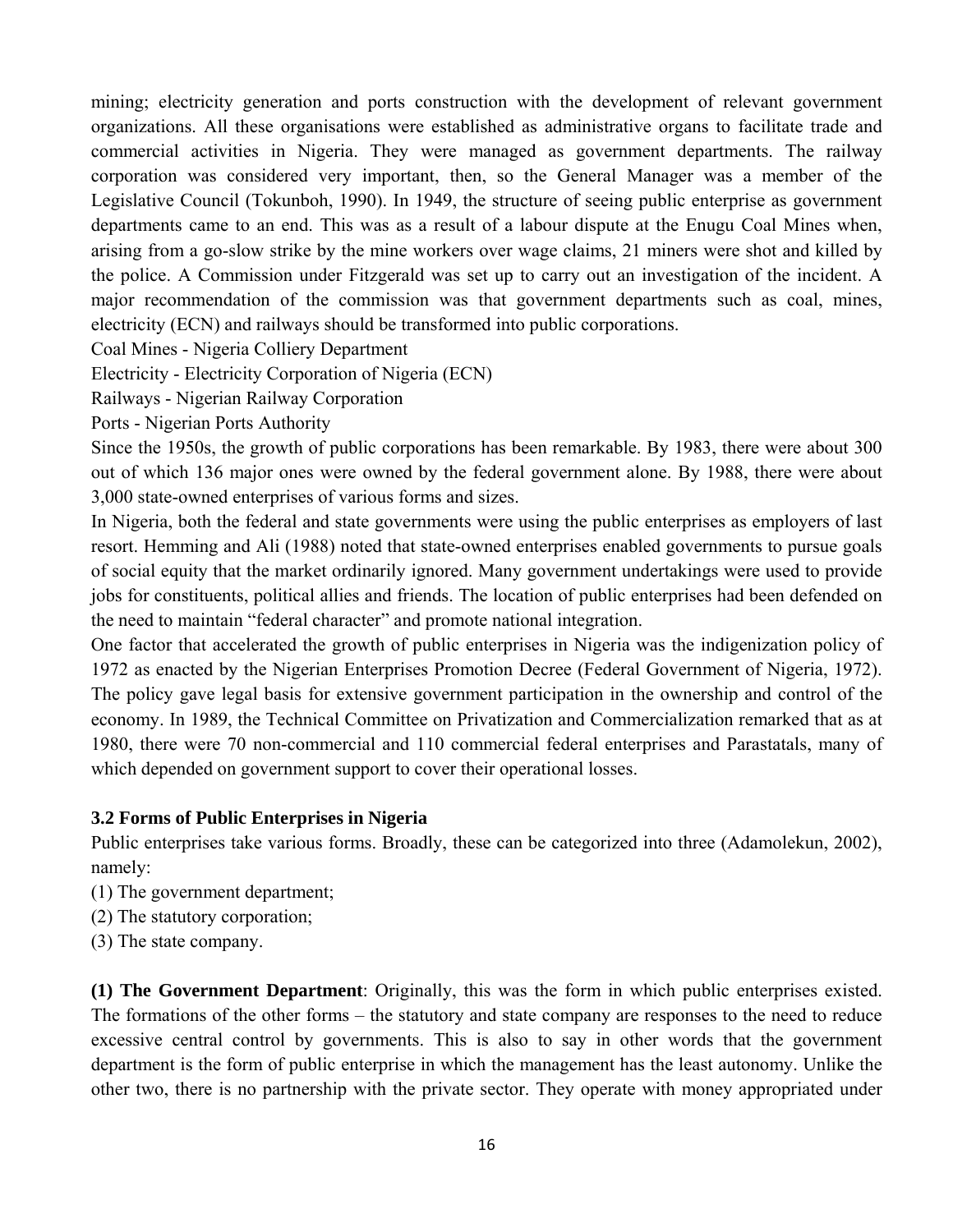more or less detailed headings (either by items of expenditure or by functions) and issued from a single government fund. The staffs are usually civil servants although fairly stringent staffing and financial rules are applied.

Sometimes, it is possible for a government department to be given a legal personality and made "self accounting" with its own financial and personal rules. In such an instance, it becomes very difficult to see the difference between a government department and a statutory corporation, except that the minister is directly responsible in the case of the former.

**(2) The Statutory Corporation:** These are established by Law or Acts of parliament and exist as separate legal entities. Here, the minister has no direct responsibility for the corporation. Such enterprises are set up with Statutes that provide the mandate for their activities.

**(3) The State Company:** These also have distinct legal personalities. They are usually established to avoid the ministerial/departmental control. They are registered under the normal company law. The registration and operations of these companies are the same for privately owned companies. The only difference is that the government has majority shares.

#### **3.3 Organization Structure of Public Enterprises**

The principal actors in the management of public corporations are the Board, the General Manager/Managing Director/ Director General and the Secretary of the board (Ezeani, 2006).

#### **3.3.1 The Board of Directors**

The board of a public enterprise plays a key role in its management. Government from within and outside the government circles appoints the board of directors of a public enterprise. Its primary responsibilities include:

(1) Formulation of policies and priorities within the framework of broad government policies and priorities (Adamolekun, 2004);

(2) Approval of public enterprises budget, monitoring of its performance and protection of its management from encroachments of sectional interests (Adamolekun, 2004). The performance of a public enterprise is, therefore, largely, dependent on the quality of its board.

Adamolekun (2004), identified two types of boards of public enterprises: the policy board and the executive board. The policy board is composed mostly of persons from outside the organization with the chief executive as the only internal board member. The policy board is more widespread than the executive board. Most public enterprises in Nigeria have policy boards.

The executive board is composed mostly of persons who are heads of major units of the organisation, with the chief executive as the chairman. There are normally few outside members appointed to represent outside interests in the board. The Nigerian Railway Corporation is an example of a public enterprise that has an executive board. The main advantage of the executive board is that the body responsible for policy is not separated from management. Again, the appointment of a few outsiders to the board, apart from ensuring that perspectives from outside the enterprise are considered, also constitutes a form of control.

It is important to state that the size and composition of the boards vary from one country to another as well as from one public enterprise to another. The size usually ranges from a minimum of five to a maximum of about twenty-five members. In general, the size of an enterprise's board depends on its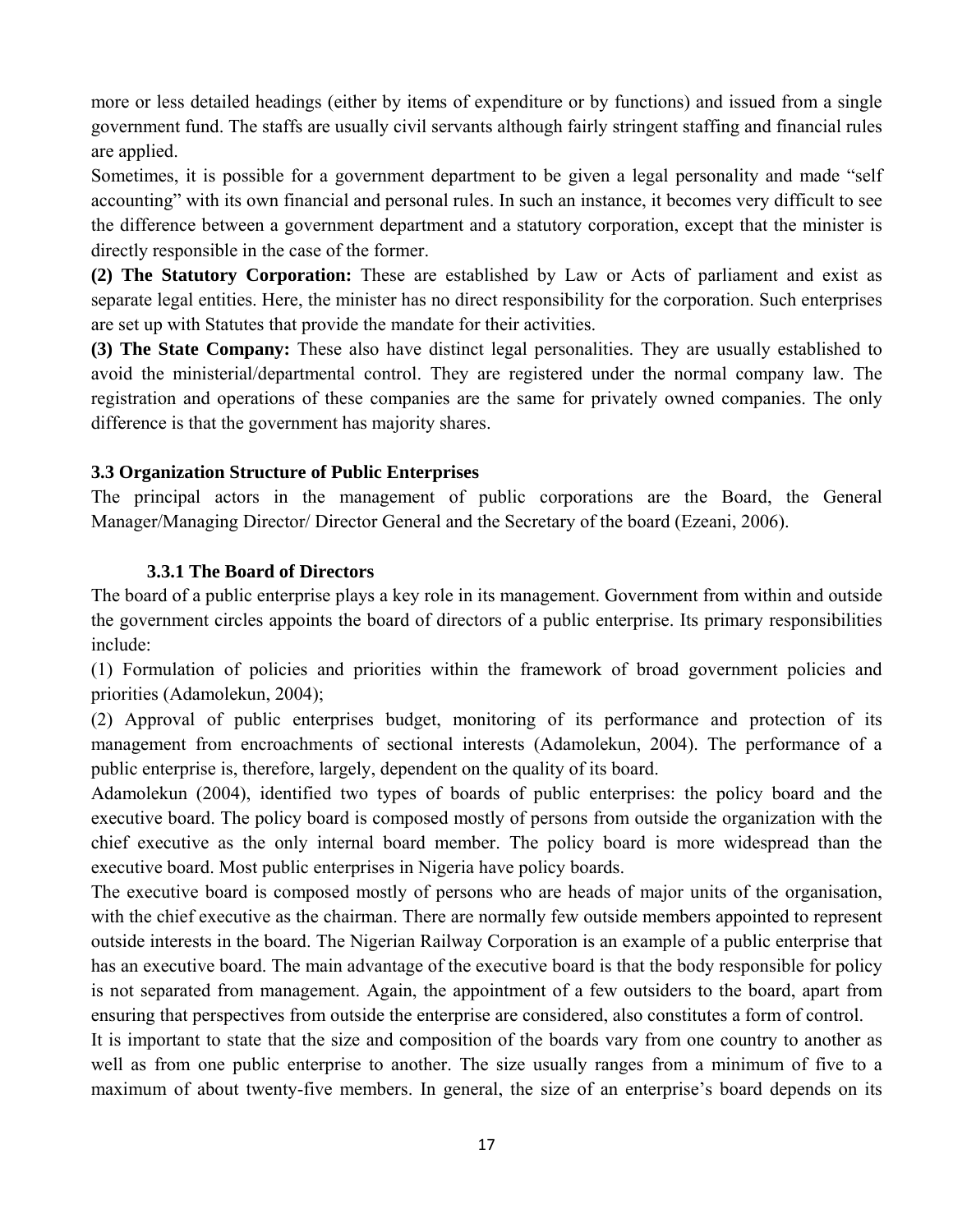scope and strategic importance within the economy. Worthy of note is lack of consensus on who should be appointed into the board. The tenure of the board membership varies from one country to another, ranging from two to six years, and could be renewed (Adamolekun, 2004).

## **3.3.2 The General Manager/Managing Director/Director General or equivalent**

The General Manager supervises the actual operational functions of the public enterprises. He usually possesses professional knowledge of one or more areas of the corporation's operations.

The General Manager plays a vital role in the success or failure of the public enterprises. As

Olisa et. al. (1990) state, "he is the person who comes into direct touch with all the corporation's staff, and he can take a wide range of decisions on his own initiative, in order to ensure that the corporation is functioning smoothly and effectively". Several Heads of Departments who are in charge of various departments, divisions and sections of the public enterprises usually assist the General Manager.

## **3.3.3 The Secretary of the Board**

The Secretary of the board records the board's transactions and decisions. In many public enterprises, the Secretary is a lawyer, who gives legal advice to the organisation whenever necessary. The Secretary, therefore, helps "to clear any doubts or misinterpretations about the boundaries of authority, and function between all categories of officials of the corporation" (Olisa, et. al. (1990:86). In the University, the Registrar serves as the Secretary to the Governing Council, Senate, Congregation, Convocation and other statutory Committees.

## **3.3.4 Recommendations to Improve the Performance of the Board**

The following are the recommendations to improve the performance of the Board:

1. Board members should have a clear idea of their responsibilities and authority, and objectives of the organisation.

2. Board members should be trained in the principles of managing the public enterprises.

3. Size of the Board should be related to the functions of the organisation. However, board of  $6 - 9$ qualified members of integrity is recommended.

4. Required qualifications of Board members should be spelt out and enforced.

5. Level of remuneration/compensation should be commensurate with the work performed.

Performance contract is advocated.

6. Tenure of a Board should be from  $3 - 5$  years, with possibility of continuity.

7. Use of Board Committees or subsidiary Boards is recommended for faster decision making.

# **Self Assessment Exercise**

1. Describe briefly the origin of public enterprises in Nigeria.

2. Describe three forms of public enterprises in Nigeria.

3. Describe the three top levels in the organization structure of a public enterprise.

# **3.4 Financing Public Enterprises**

Ezeani (2006) explains the financing of public enterprises. He states that there are two main sources of funding public enterprises which are internally generated revenues and externally generated revenues.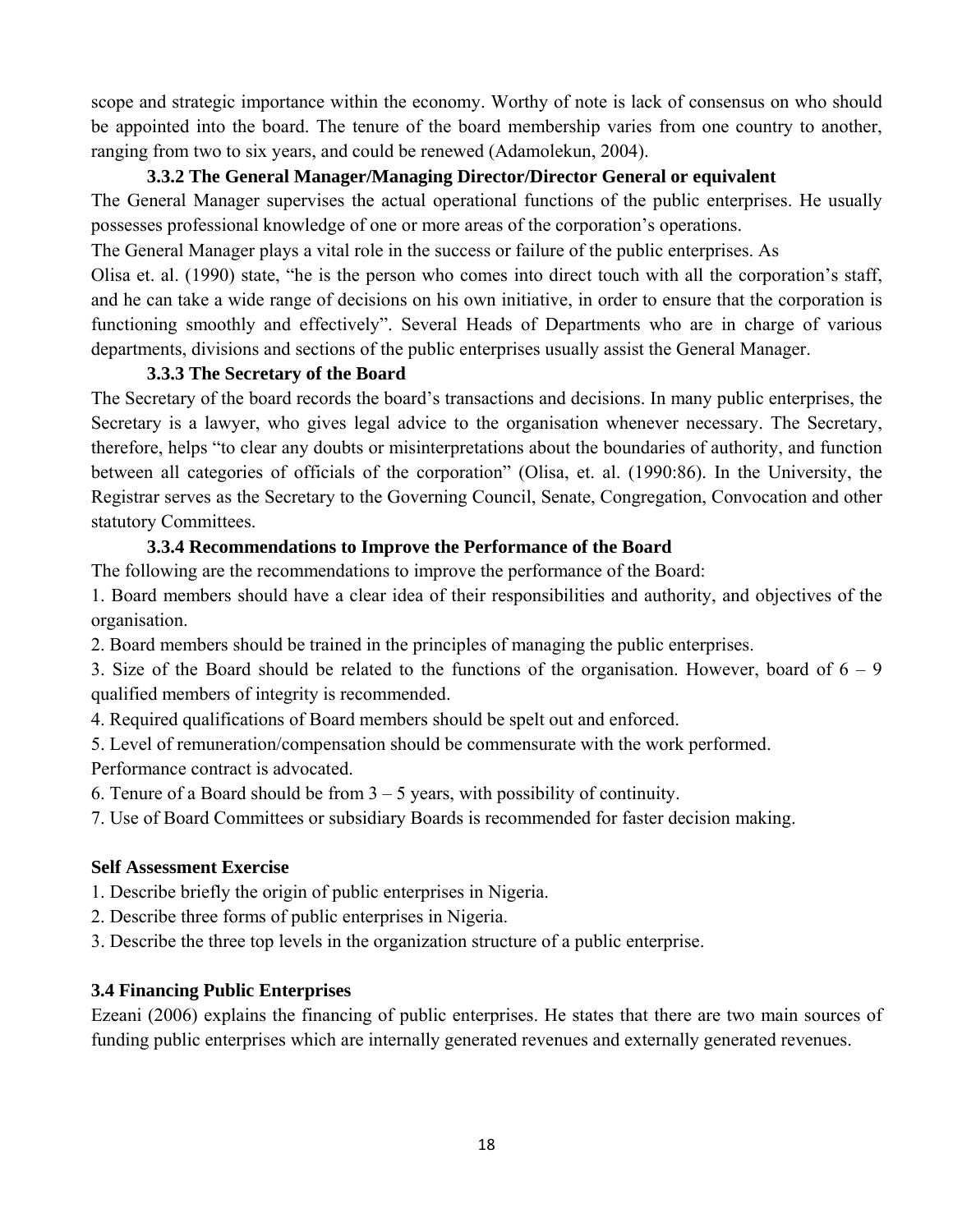#### **3.4.1 Internally Generated Revenue**

This is revenue generated internally by public enterprises from trading surpluses, taxes and dividends and earnings from sales of goods and services after payment of employed capital. The amount of revenue derived internally by public enterprises is usually small due to the fact that they are not primarily established to make profit. Furthermore, government's control over public enterprises tariffs and prices constrains their capacity to make profit (Adamolekun, 2004).

#### **3.4.2 External Sources**

External sources of funds to the public enterprises comprise of funds from the government, national financial institutions, local private entrepreneurs, and international sources. We shall discuss, in detail, each of these sources of funding.

**1. Government Sources:** Public enterprises derive different kinds of funds from the government. They include:

(a) Capitalization funds: These are funds provided by the government in order to meet the needs of public enterprises, in terms of equipment, plant, and running capital (Adamolekun, 2004).

(b) Grants: Public enterprises receive various grants from the government. Grants can be statutory or special. Special grants are given for specific projects or activities, whereas statutory grants also referred to as subventions, are regular and mandatory.

(c) Subsidies: These are funds given to public enterprises to assist them offset the losses they incurred due to the following reasons: operation of uneconomic routes; government control of tariffs and prices, etc.

(d) Loans given to them by the government to ease their financial management problems or to assist them in specific projects or interventions that is of special interest to governments (Adamolekun, 2004). The main disadvantage of loans is that they are not a reliable source of revenue.

(e) Equity: This is a situation whereby "Government in its capacity as a shareholder in a joint venture, contribute to increase the capital of the enterprise or to increase its share" (Adamolekun, 2004).

**2. National Financial Institutions:** Public enterprises derive their revenues from financial institutions in the form of either equity or loans. For instance, financial institutions that have shares in mixed economy enterprises (public enterprises have the government as the major shareholder, operating in collaboration with other private investors) could decide to increase their shares in the enterprises.

**3. Private Entrepreneurs:** Private entrepreneurs are external sources of funding for public enterprises. They do this through equity (shareholding) or contractor finance. Contactor financing is a situation whereby a private entrepreneur funds a particular project for a public enterprise (e.g. a building) and is refunded later along with agreed interest.

**4. International Sources of Funds:** Public enterprises also derive their external funding from international sources, such as foreign private sector (financial institutions, as well as entrepreneurs), international development agencies, and in some cases, foreign government (Adamolekun, 2004).

In conclusion, public enterprises rely mainly on external sources of funds than on internal sources. Also in virtually every sub Saharan African country, public enterprises rely mostly on government funding. Furthermore, they must get government approval before they borrow from both the domestic and the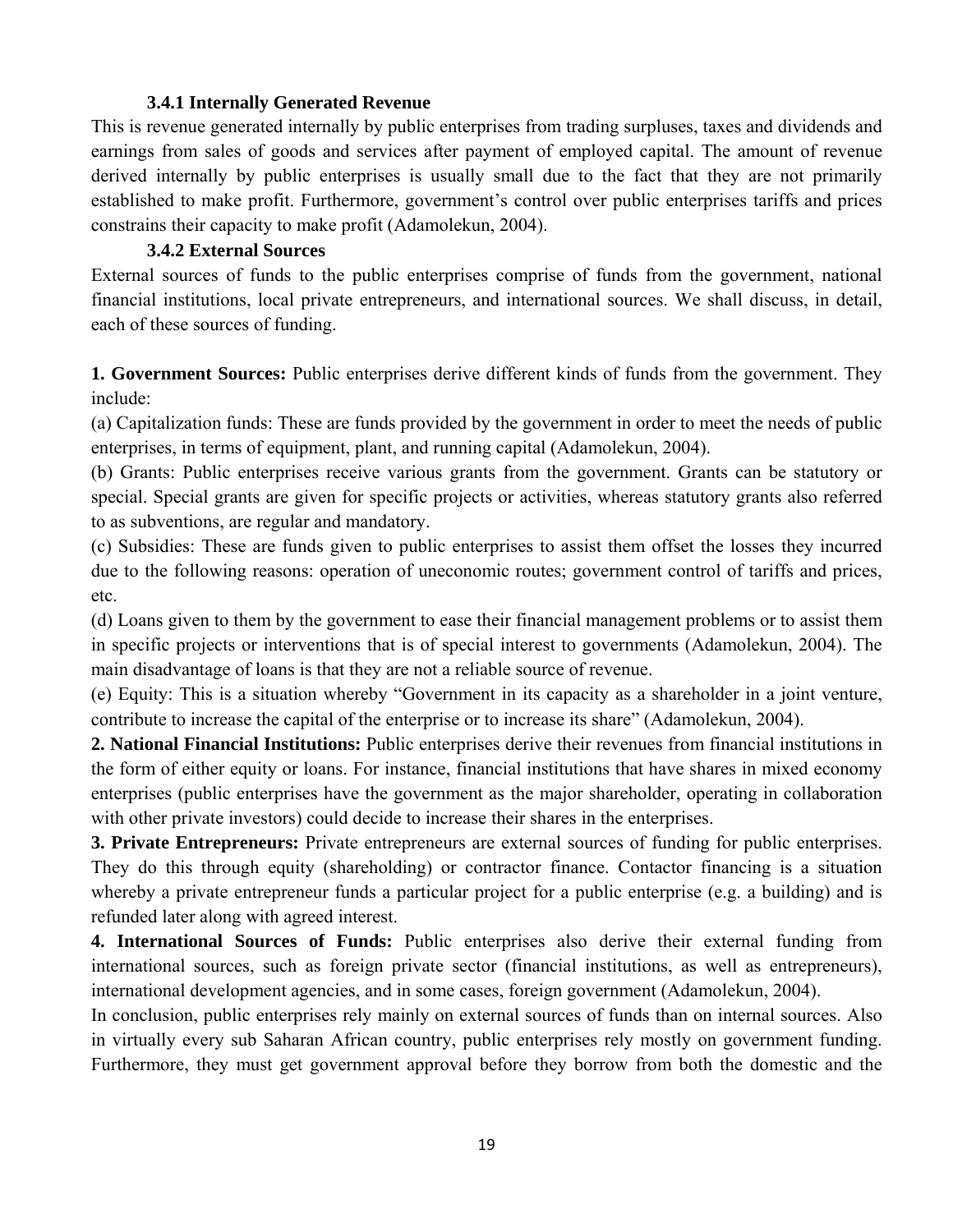international capital market. The implication of heavy dependency on government for funding is limited autonomy for the public enterprises (Ezeani, 2006).

#### **3.5 Control and Accountability in Public Enterprises**

In section 3.2, you learnt about the structure of public enterprises. Three distinct levels in the organization structure are the Board, the General Manager or Chief Executive and the Secretary to the Board. This structure also dictates the control and accountability procedures in public enterprises.

#### **3.5.1 Definition of Control**

Control is the function which a manager performs that enables corrective action to be taken.

Controls are signals, standards and landmarks or progress points which management watches to ensure that the desired objective will be achieved. In the case of public enterprises, control is the measurement and correction of activities of public enterprises to ensure the accomplishments of short and long-range plans. Examples of controls are: budget, return on investment, profitability, absenteeism, and efficiency.

#### **3.5.2 Definition of Accountability**

Accountability is being answerable for the performance of given responsibilities and according to the standards or objectives set. It answers the question "how well". In the case of public enterprises, it means reporting and explaining on how the resources of the organization were used to achieve predetermined goals/objectives. Implicit in accountability is reward. Recognition and reward should be given for good performance while inadequate performance should be sanctioned. Public enterprises are accountable to their supervising authorities/the government and the public. Examples of accountability methods are quality of product and over service rendered, annual reports, external audit, judicial inquiries, press conference, physical inspection, scrutiny by other agencies.

#### **3.5.3 Control of Public Enterprises**

Public enterprises being owned by government, either wholly or partially, are subject to some control. The two main forms of control are ministerial control and parliamentary control (Ezeani, 2006).

**1. Ministerial Control:** Ministerial control of public enterprises takes various forms: firstly, a PE must inform its supervising ministry, and obtain its permission before it makes any major changes, and embarks on any new important lines of operation, especially, where such major changes affect the public interest. For example, a public corporation, such as the Power Holding Company of Nigeria (PHCN), must obtain clearance from its controlling ministry before it takes any major decision on almost all the major areas of its operation. Examples are personnel issues, increases in electricity bills, introduction of new products into the markets, construction or purchase of important technical installation, etc. (Olisa et. al., 1990). The second form of ministerial control is in the appointment of board members. The President is politically responsible for the appointment of the board and can dissolve it if he is not satisfied with their performance.

Usually, the controlling ministry has a representative in the board whose role is to explain government position on important issues, and ensures that the corporation's affairs are managed along public service rules and other conditions of service of the public enterprise.

Each ministry, at the end of the year, prepares an annual report which it submits to the government through its supervising ministry. The ministry after studying the reports asks questions where necessary, before submitting the report to the government with its own comments. The minister also appoints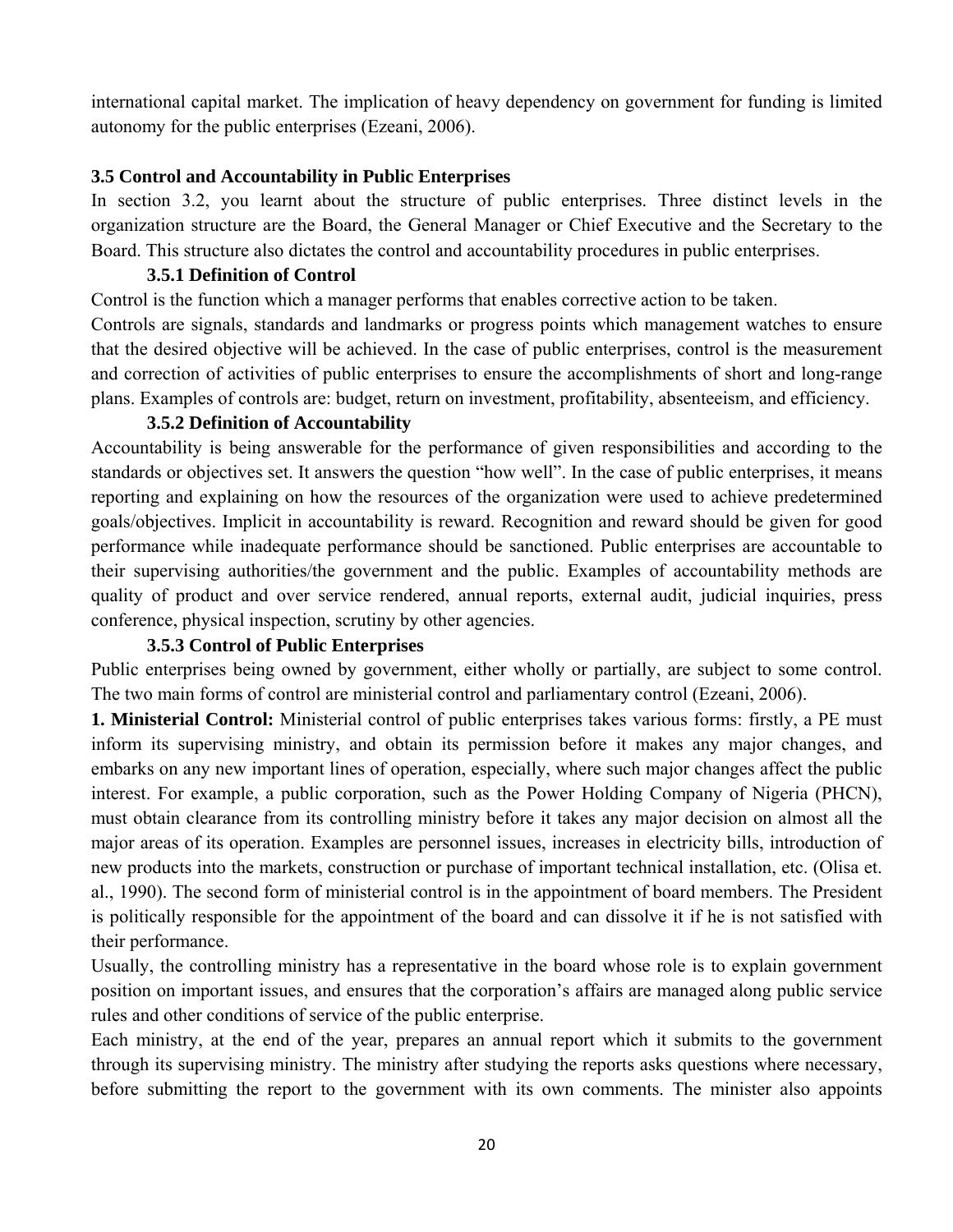auditors to audit the account of public enterprises and intervenes whenever there is a crisis, like employees of a public enterprises embarking on riots or strikes or destruction of public property.

**2. Parliamentary Control/National Assembly:** Apart from ministerial control, public enterprises are ultimately accountable to the National Assembly through their ministers, who are the political heads of the specific government ministries and oversee public enterprises. Parliamentary committees maintain oversight functions over the public enterprises (Adamolekun, 2004). Parliamentary control takes the following forms (Ujo, 2001:83):

(a) Control through annual report- A public enterprise usually submits a comprehensive annual report of its activities to the parliament through the Minister.

(b) Control through annual account- A public enterprise usually submits its annual account for a given financial year to the parliament. Such annual account and report are subject to debate in the Parliament, and

(c) The Financial Committee of the House may summon the Minister whose ministry supervises a particular public enterprise to explain or discuss issues concerning his/her corporation.

## **3. Judicial Control**

Many public enterprises in Nigeria have, at one time or the other, been subjected to judicial control by the government. From time to time, a government sets up a commission of inquiry into the affairs of one or other of its public corporation (Olisa, et. al., 1990). This action is prompted by public or employee outcry about corruption, mismanagement or incompetence in the company/organisation.

#### **3.5.4 The Objectives of Control in Public Enterprises**

The objectives are as follows:

1. The major purpose of control is to ensure that the objectives of the public enterprise are achieved.

2. The effectiveness of public enterprises control is to ensure that the resources of the organisation are adequately used such that outputs are greater than inputs.

3. To ensure the implementation of government policies and targets.

4. To ensure financial responsibility. It facilitates accountability of management to higher authority and watches for misuse of fund.

5. To ensure the achievement of social objectives of the government and achievement of non-commercial objectives.

6. To curb the undue use of power of management.

7. To minimise centralisation/concentration of power by supervising ministry or board.

8. To provide timely, accurate and sufficient information to appropriate authorities and the public for the appraisal of the effectiveness of public enterprises.

The agencies of control of public enterprises are:

1. National Assembly/Parliament

2. Minister/ Supervising Ministry

3. Board

- 4. Accountant General/Auditor General
- 5. Public Accounts Committee

6. Special Agencies of Control for example, Consumer Associations, Economic and Financial Crimes Commission, and Independent Corrupt Practices and Miscellaneous Offences Commission.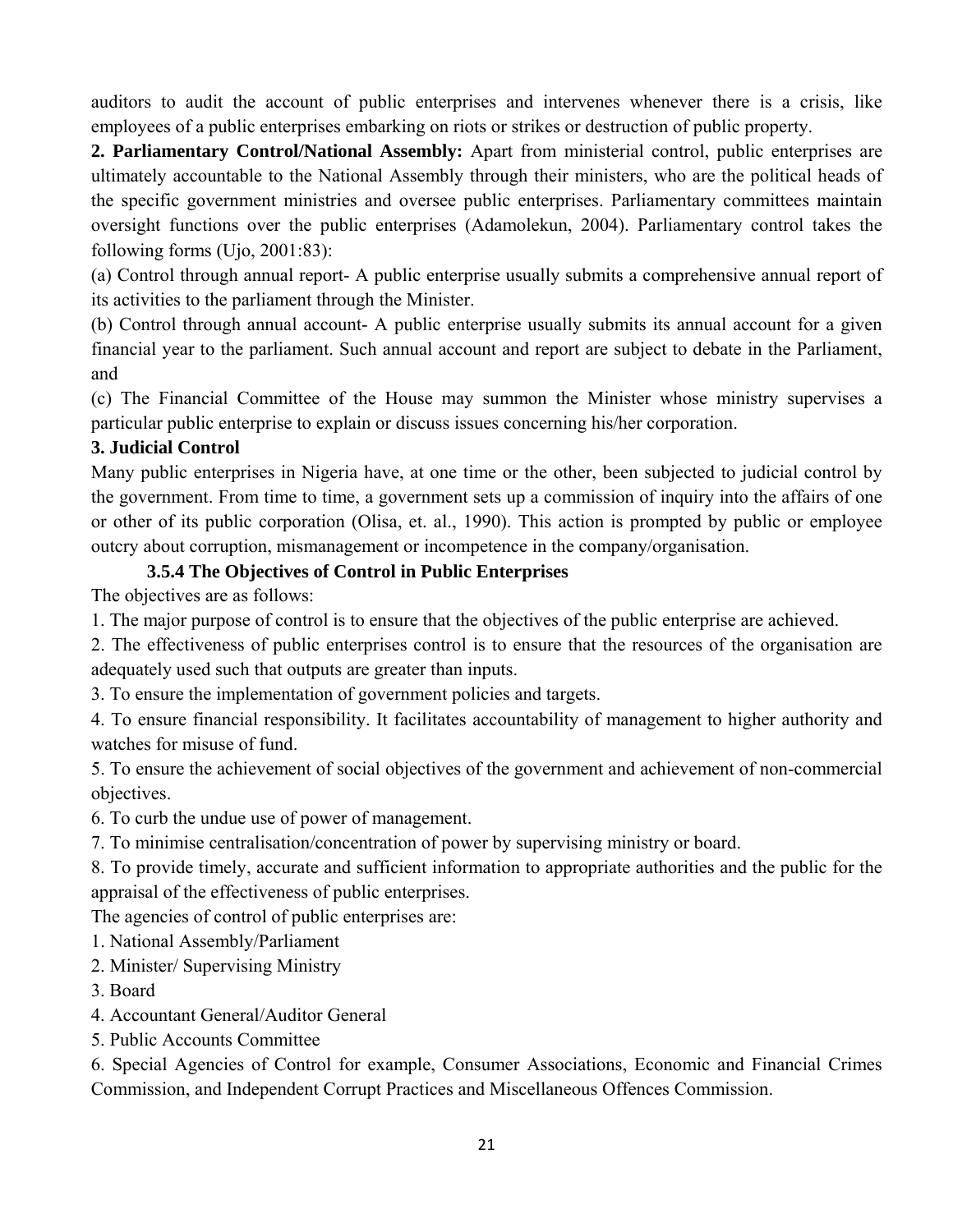## **1. National Assembly/Parliament as a Control Organ**

In any democratic setting, parliament is assigned the function of control and account of public enterprises.

The Need for Parliamentary Control are:

(i) To fulfill constitutional responsibilities;

(ii) To protect capital invested in the public enterprises;

(iii) To safeguard public interest;

(iv) To ensure uniformity in policies of government;

(v) To monitor the implementation of policies;

(vi) To control the civil servants in the supervising ministries and public servants in the public enterprises.

## **2. Methods of Control by Parliament**

1. Parliamentary questions;

2. Discussions;

3. Debates on outstanding issues; and

4. Parliamentary Committees on public enterprises for in depth analysis of issues.

## **3. Minister as a Control Organ**

A Minister exercises control through one or the other, or combination of the following methods (Prakash et. al., 1997):

## (i) *Formal Ministerial Control*

(a) Administrative Devices

Issue of general policy directions;

Issue of specific directions;

Approval or veto of specified categories of actions and policies;

Participation in management as chairman, member of the board, etc;

Appointment of government board and top officials of the enterprises;

Power to call for reports, returns, etc. and

Power of suppression

(b) Financial Devices

Approval of issue of additional capital;

Approval of capital expenditure beyond specified limit;

Appointment of financial adviser; and

Prior approval of operating budget

# (ii) *Informal Ministerial Control*

Under such control method, the Minister concerned is able to wield more effective control over SOEs informally. Such informal control is exercised through consultation and discussion between the Minister and the Board behind closed doors or pressures, wire pulling or other informal contacts.

## **4. Accountant General/Auditor General**

In many countries, audit control is vested in an auditor general. The power of auditor general varies from country to country depending on the legal frameworks.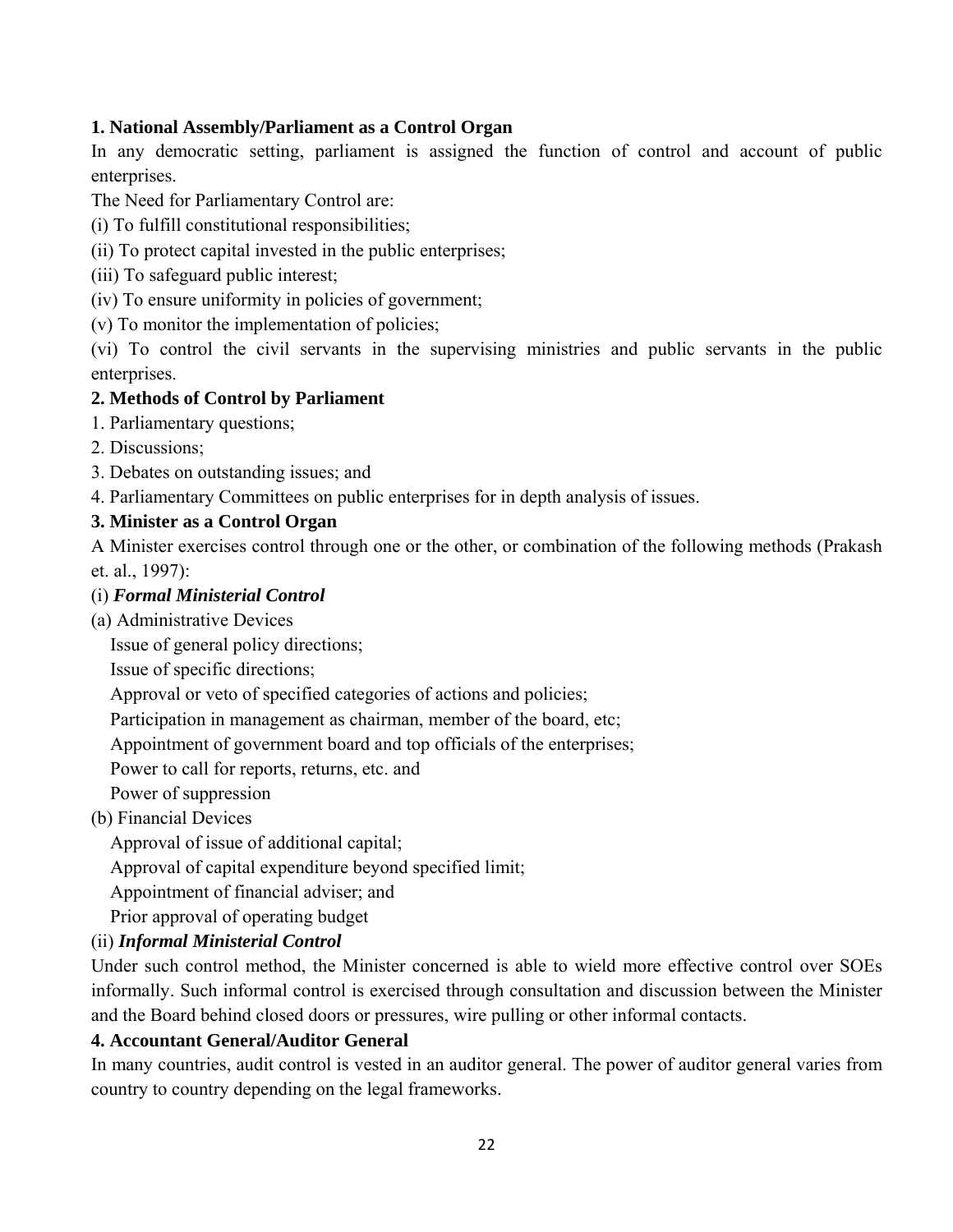Basically, the audit control by Auditor-General covers the following:

- (i) Provision of funds
- (ii) Regularity
- (iii) Sanctions to expenditure
- (iv) Propriety
- (v) Efficiency audit.

# **5. Public Accounts Committee**

This is a committee of the Senate consisting of not more than 40 members, who are saddled with the responsibility of examining the accounts of government organizations showing the appropriation of the sums granted by the House to meet Public Expenditure, together with the auditor's reports thereon. The Committee shall for the purpose of discharging that duty, have power to summon persons, subpoena papers and records, and report its findings and recommendations to the House from time to time. The Auditor General shall bring to the attention of the committee any prepayment audit queries raised by the Internal Auditors of a Ministry, Department or Agency but overruled by the Chief Executive

**6. Special Agencies of Control**- Examples are: Consumer Associations, Economic and Financial Crimes Commission, and Independent Corrupt Practices and Miscellaneous Offences Commission.

# **3.6 Problems of Public Enterprises in Sub Saharan African (SSA)**

The performance of public enterprises in Sub Saharan Africa (SSA) and in Nigeria has not lived up to expectations. In general, they face the following problems:

**1. Distorted Pricing Policy:** The pricing of public enterprises is not guided solely by profit optimization principle. In the case of Power Holding Company of Nigeria, prices are kept low by government even when costs have been rising.

**2. Inappropriate Investment Decisions:** Many sub-Saharan African public enterprises have been established without sufficient reflection, with unclear objectives and few linkages to the rest of the economy (Savas 1971).

**3. Heavy Burden of Social Overheads:** The prevalence of social objectives has greatly complicated the operation of public enterprises in Sub Saharan Africa by making commercial criteria almost inapplicable. In Ethiopia, public enterprises are expected to provide many social infrastructure, which creates heavy financial burden.

**4. Under Capitalization:** Sub-Saharn Africa suffers from insufficient equity capital. This problem worsened through drastic cuts in government subvention to public enterprises.

**5. Excessive Political Interference:** Public enterprises also suffer from frequent political interference. They are often seen as instruments of political patronage by the government in power. This results in overstaffing, poor choices of product and location, recruitment of mediocre, etc.

# **6. Absence of Competitive Environment**

This leads to complacency on the part of the management of most public enterprises, resulting in poor service delivery and inefficiency.

**7. Corruption:** PE managers and political appointees see most public enterprises, especially in the developing countries, such as Nigeria, as instruments for private wealth accumulation. Consequently, huge sums of money are often siphoned into private accounts, leading to huge losses by the enterprises.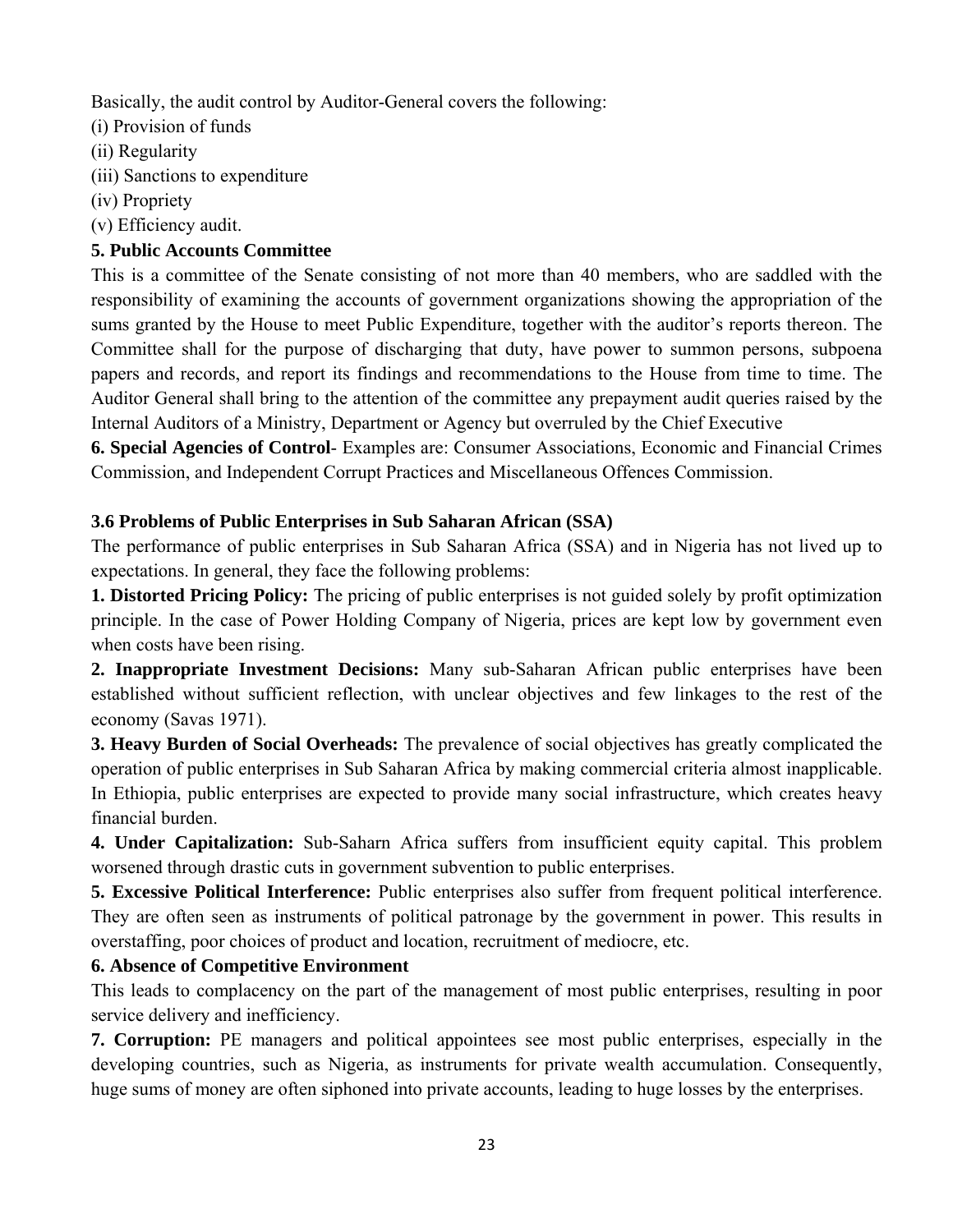**8. Poor Infrastructures:** The deteriorating state of infrastructures in most African countries also contributes to the failure of public enterprises as they contribute to high cost of operation. In Nigeria, for instance, power supply is unreliable, consequently, most public enterprises rely on standby generators which cost much to purchase and maintain. In addition, the roads are in a bad state.

#### **4.0 CONCLUSION**

The success of public enterprises depends on the strict application of management principles and practices. There is no short cut to efficiency and effectiveness. The resort to sale of public enterprises confirms the fact that inefficient management cannot produce the desired results. The problems of public enterprises in Sub Saharan Africa should be addressed as a means of improving their performance.

#### **5.0 SUMMARY**

This unit presents a brief history of public enterprises in Nigeria. We also discussed and drew the organisation structure of public enterprises; listed the sources of finance of public enterprises.

Also we explained the control functions of the key actors in the evaluation of public enterprises performance; enumerated performance measures of public enterprises and the problems of public enterprises in Sub Saharan Africa.

#### **6.0 TUTOR-MARKED ASSIGNMENT**

Explain the sources of fund for public enterprises in Nigeria. How can public enterprises be held accountable for their performance? What are the problems of public enterprises in Nigeria?

#### **7.0 REFERENCES/FURTHER READINGS**

Adamolekun, L. (2002), *Public administration in Africa: main issues and selected central studies*. Ibadan: Spectrum Books.

Adamolekun, L. (2004), *Politics and administration in Nigeria*. Ibadan: Spectrum Books.

Adamolekun, L. (1968), *Reinventing Public Enterprises and its Management as the engine of development and growth*. Ibadan: Spectrum Books.

Ezeani, E.O. (2006), *Fundamentals of Public Administration*. Enugu: Zik-Chuks Publishers.

Federal government of Nigeria (1972). *Nigerian Enterprises promotion Decree.* Abuja.

Hemming, R. and Ali, Mansor M. (1988), *Privatisation and Public Enterprises*. Occasional Paper No. 56. Washington DC: International Monetary Fund. Washington Press.

Hemming, R. and Mansor Ali, M. (1988), *Is Privatisation the Answer*? Occasional Paper No. 25(3), 31 – 33. Washington DC: International Monetary Fund. Washington Press.

Obadan, M.I. (2000), *Privatization of Public Enterprises in Nigeria: Issues and Conditions for success in the Second Round*. Ibadan: National Centre for Economic Management and Administration.

Olisa, et. al. (1990), *Government for senior secondary schools*. Onitsha. Africana Publishers.

Hawley and David Rogers (1974) eds. Improving the quality of Urban Management. Beverly Hills, Califonia sage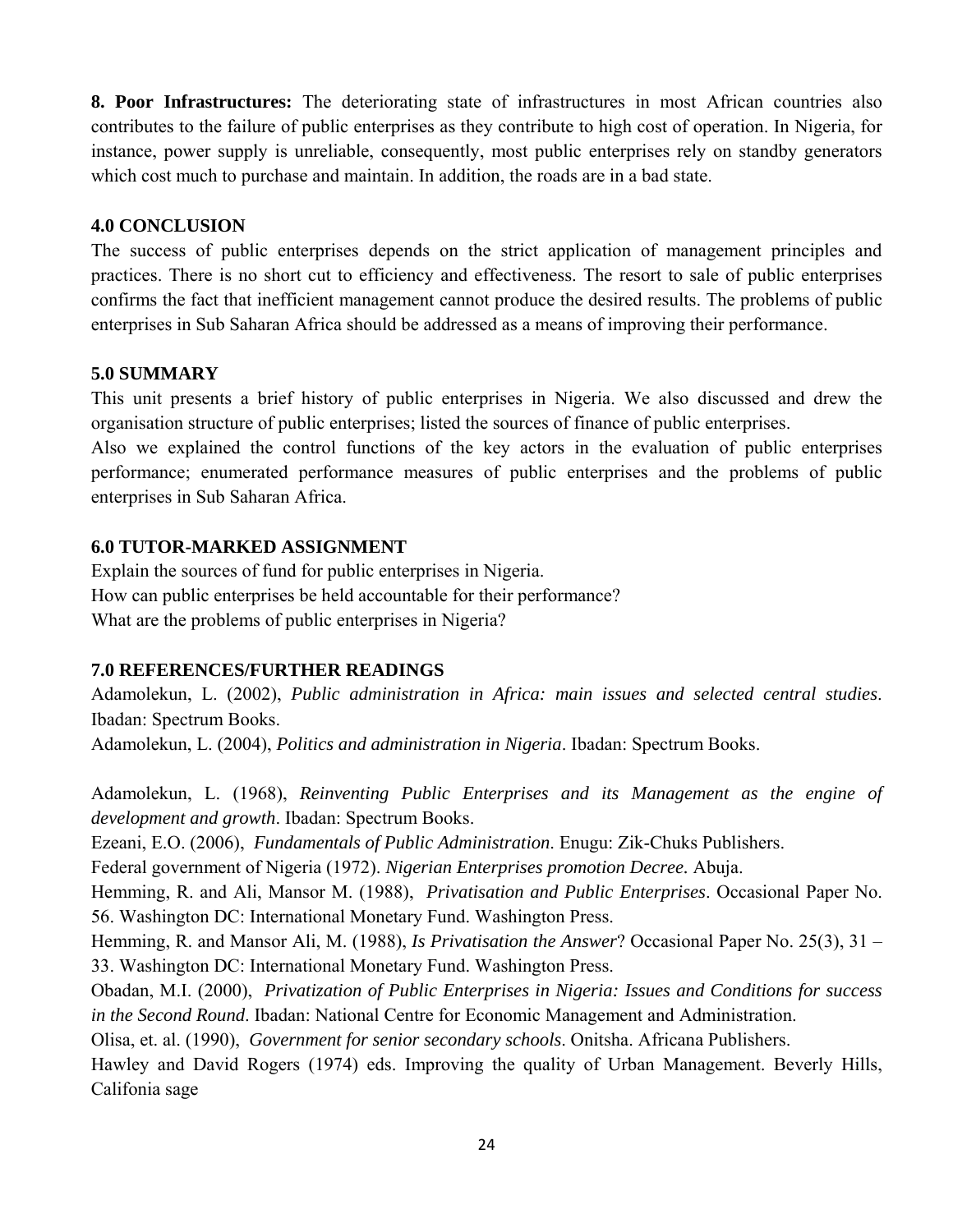Tokunboh, M.A. (1960). *Public Enterprises: The Nigerian Experience*. Lagos: Lantern Books. Ujo (2001). *Understanding public administration.* Kaduna Anyaoatu Enterprises and publishers. Willis, D. Hawley and david Rogers(1974). *Improving the quality of urban management*. Beverly Hills California Sage.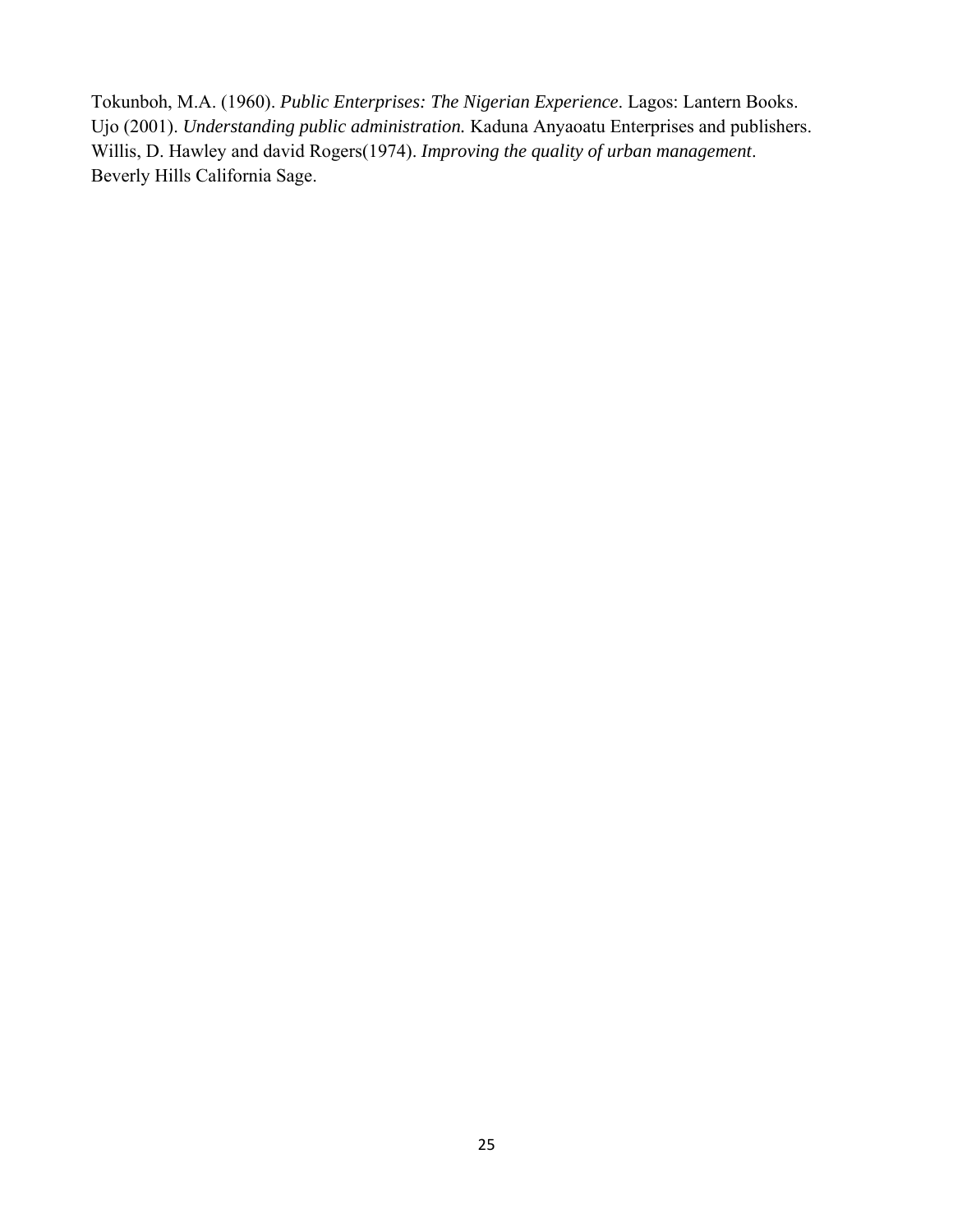# **UNIT 5: MANAGEMENT AND CONTROL OF PUBLIC ENTERPRISES**

## **TABLE OF CONTENTS**

- 1.0 Introduction
- 2.0 Objectives
- 3.0 Main Content
	- 3.1 Management of Public Corporations
	- 3.2 Control of Public Corporations
- 4.0 Conclusion
- 5.0 Summary
- 6.0 Tutor-Marked Assignment
- 7.0 References/Further Reading

## **1.0 INTRODUCTION**

In the last section you have an idea about what the problems of public enterprises are all about? This section will take you a step further into the management and control of public corporations. It is necessary in order to have effective and efficient public enterprises. The techniques therefore would be explained to you in this unit.

## **2.0 OBJECTIVES**

At the end of this unit, you should be able to:

- i) Explain the management techniques of public corporations
- ii) Explain the control mechanisms employed by government in controlling public corporations.

## **3.0 MAIN CONTENT**

## **3.1 Management of Public Corporations**

The management of public corporations is done through the management boards and the policy board. Each of them is briefly explained below:

**3.1.1 The Executive Board:** In the executive board, majority of members of the board are staff of the same organisation. They are usually the heads of the various departments of the organisation. However, a few outside representatives are brought in to represent some outside interest. For example, the Nigerian Railway Authority is an example of public utility that has an executive board.

**3.1.2 The Policy Board** Majority of the members of the policy board are from outside the organisation with few members from within the organisation. The policy board is responsible for managing all the policy decisions of the organisation, but the implementation of policies and the day-today operation of the organisation are carried out by the managing director. This method is applied to most public corporations in Nigeria (Ujo, 1994: 82).

## **SELF-ASSESSMENT EXERCISE**

Identify the two management methods of public corporations.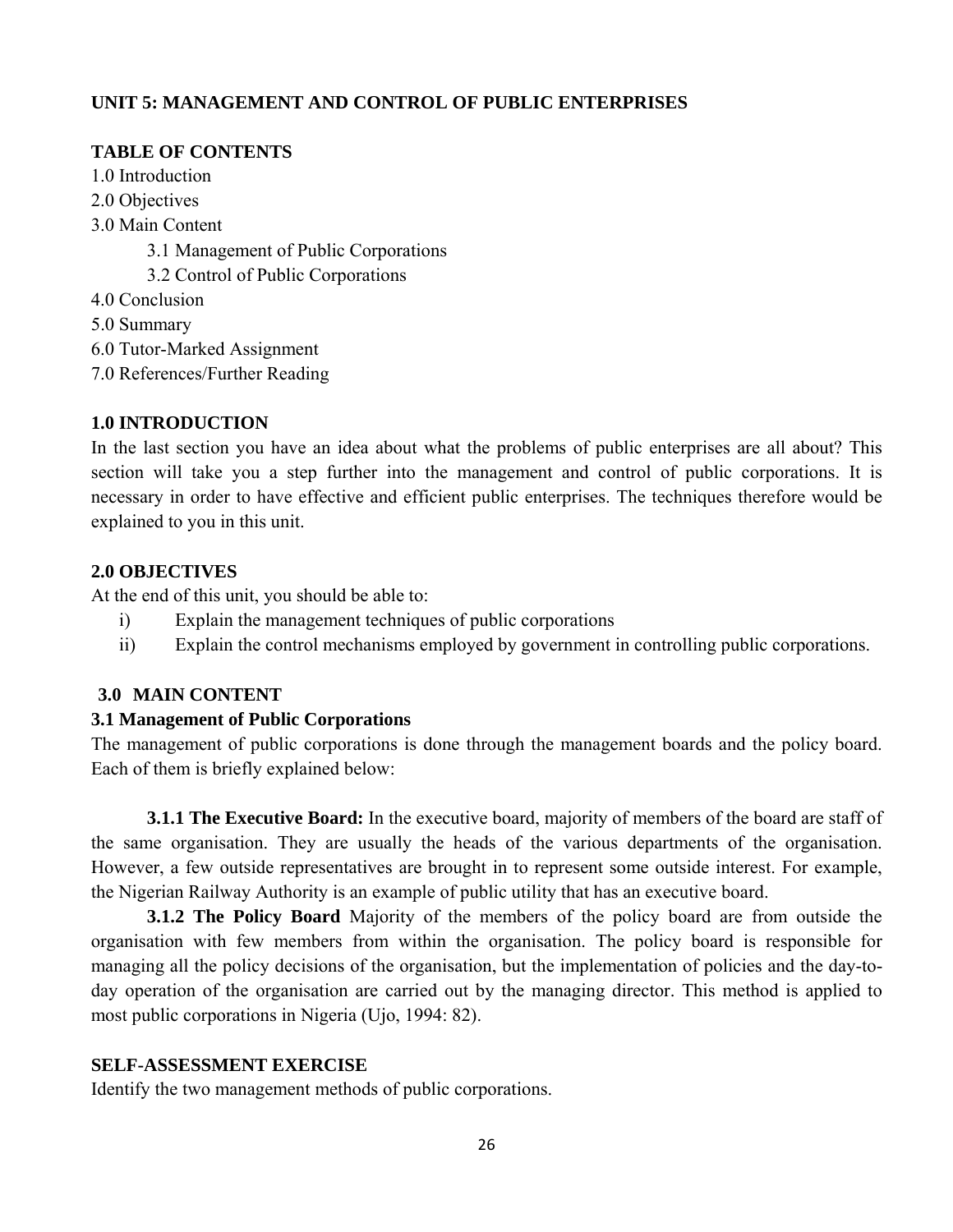## **3.2 Control of Public Corporations**

Even though public corporations are created to enable them have some degree of freedom to manage their affairs, they are still subject to various levels of control.

#### **3.2.1 Ministerial Control:**

The supervising minister controls the public corporations under his or her ministry in the following ways.

# **3.2.2 By the Appointment of Board Members:**

Since the minister is politically responsible for appointing members of the board, he can dissolve it if he is not satisfied with their performance.

**3.2.3 Through Direction:** The minister ensures that public corporations satisfy the public interest they are created to serve and this is done by giving occasional directives, which the corporation must obey.

**3.2.4 Giving Specific Controls:** Some form of specific controls may be exercised by the minister on public corporations under his ministry. These controls may include the appointment of external auditors to audit the account of public corporations, reorganization of departments, and controls on borrowing.

**3.2.5 Parliamentary Control:** The parliamentary control is necessary to ensure that the operation of public corporations is in accordance with public policy. Such controls include the following:

**3.2.6 Through Annual Report:** Public corporations are expected to submit comprehensive annual reports of their activities to the parliament through the minister and such reports are to be tabled in the parliament.

 **3.2.7 Through Annual Report:** A public corporation is required by law to submit to the parliament its annual account for a given financial year.

**3.2.8 Through Debates:** Both annual accounts and reports submitted by public corporations to the parliament are subject to debate in the parliament. Such debates are done within the policy framework of the corporations.

**3.2.9 Through Financial Committees:** The Senate House Committee on Finance may summon the minister or chief executive of a particular public corporation to explain or discuss issues concerning his corporation (Akpan, 1882: 63).

#### **SELF-ASSESSMENT EXERCISE**

A Minister can control public corporation through directives. Explain.

#### **4.0 CONCLUSION**

Control of public corporations is necessary to compel them to provide the services they are created to provide in the public interest. These controls could be done through management mechanisms or outright control of public corporations in accordance with the laws establishing them.

#### **5.0 SUMMARY**

In this unit you have learned the management of public corporations as well as their control techniques. Specific management methods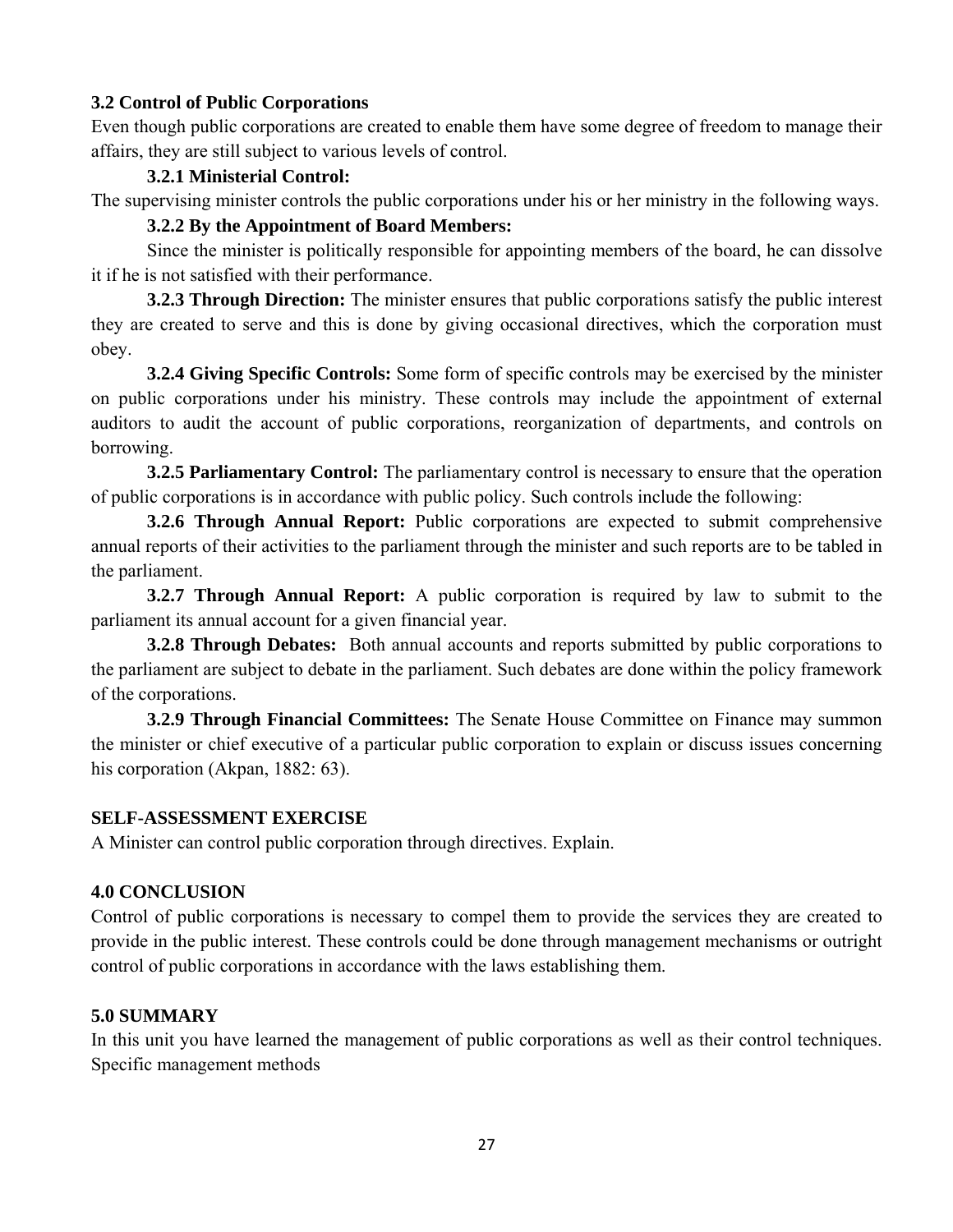(executive and policy boards) were discussed. Furthermore, controls through ministerial and parliamentary systems were also analysed.

## **6.0 TUTOR-MARKED ASSIGNMENT**

Identify and discuss three ways by which parliament controls public corporations.

# **7.0 REFERENCES/FURTHER READING**

Akpan U.N. (1982). *Public Administration in Nigeria.* London: Longman. Uyo, A.A. (1994), *Understanding Public Administration.* Kaduna: SOLMORA Ventures Ltd.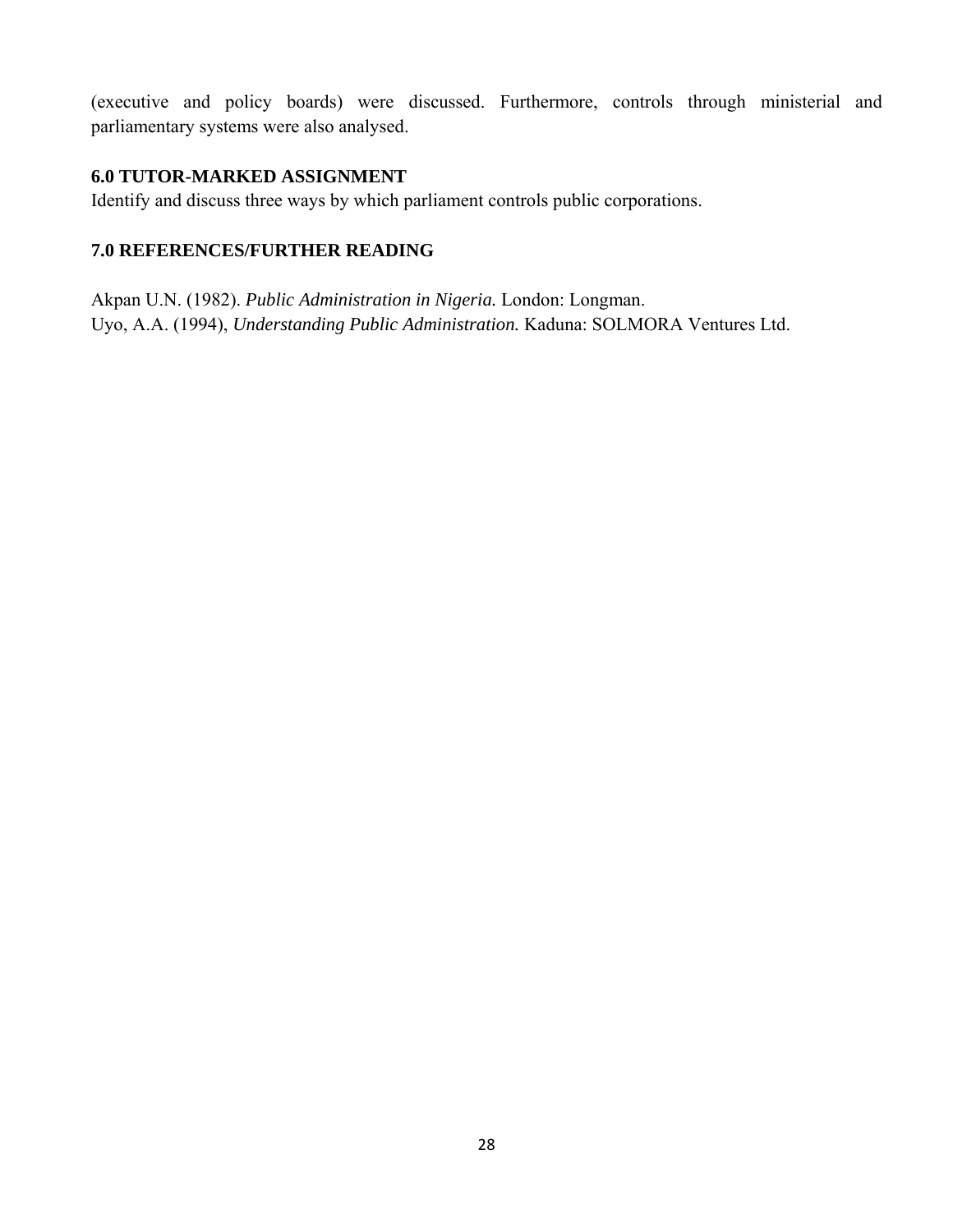# **UNIT 6: PERFORMANCE, PROBES OF PUBLIC COMMISSIONS OF INQUIRY INTO PUBLIC ENTERPRISES**

## **TABLE OF CONTENTS**

1.0 Introduction

- 2.0 Objectives
- 3.0 Main Content
	- 3.1 Performance of Public Enterprises
	- 3.2 Probes and Commissions of Inquiry into Public Enterprises
- 4.0 Conclusion
- 5.0 Summary
- 6.0 Tutor–Marked Assignment
- 7.0 References/Further Reading

## **1.0 INTRODUCTION**

In the last section you have an idea about what management and control of public enterprises is all about. This section will take you a step further into what performance, probes of public commissions of inquiry into public enterprises is all about? It is a fact that most public enterprises in Nigeria have performed below expectations. They have become inefficient as epitomized by the epileptic services they render to the public. The poor performance led to some probes and commissions of inquiry into the services of affected public enterprises in Nigeria. The aspects are discussed in this unit.

## **2.0 OBJECTIVES**

At the end of this unit, you should be able to:

- (i) Assess the performance of public enterprises in Nigeria
- (ii) Discuss probes and commissions of inquiry into public enterprises
- (iii) Discuss government's efforts in public enterprises.

# **3.0 MAIN CONTENT**

## **3.1 The Performance of Public Enterprises in Nigeria**

Over the years the government has pumped in a lot of money into public enterprises in Nigeria. However, instead of improving their services, most of them seemed to be retrogressing and became drain pipes on the economy without making any meaningful contribution to the nation's economy development through service delivery (Obikeze and Obi, 2003: 41).

Virtually all public enterprises in Nigeria render epileptic and unsatisfactory service to the people. Commenting on the issue of inefficiency of public enterprises on Nigeria, the Director-General Bureau of Public Enterprises, Alhaji Ahmed el-Rufai stated that "One needs to review the level of coverage and inefficiency of our utilities measured against what they draw, directly or indirectly from the federal treasury for this point to be irrevocably settled." (Obikeze and Obi, 2003:42).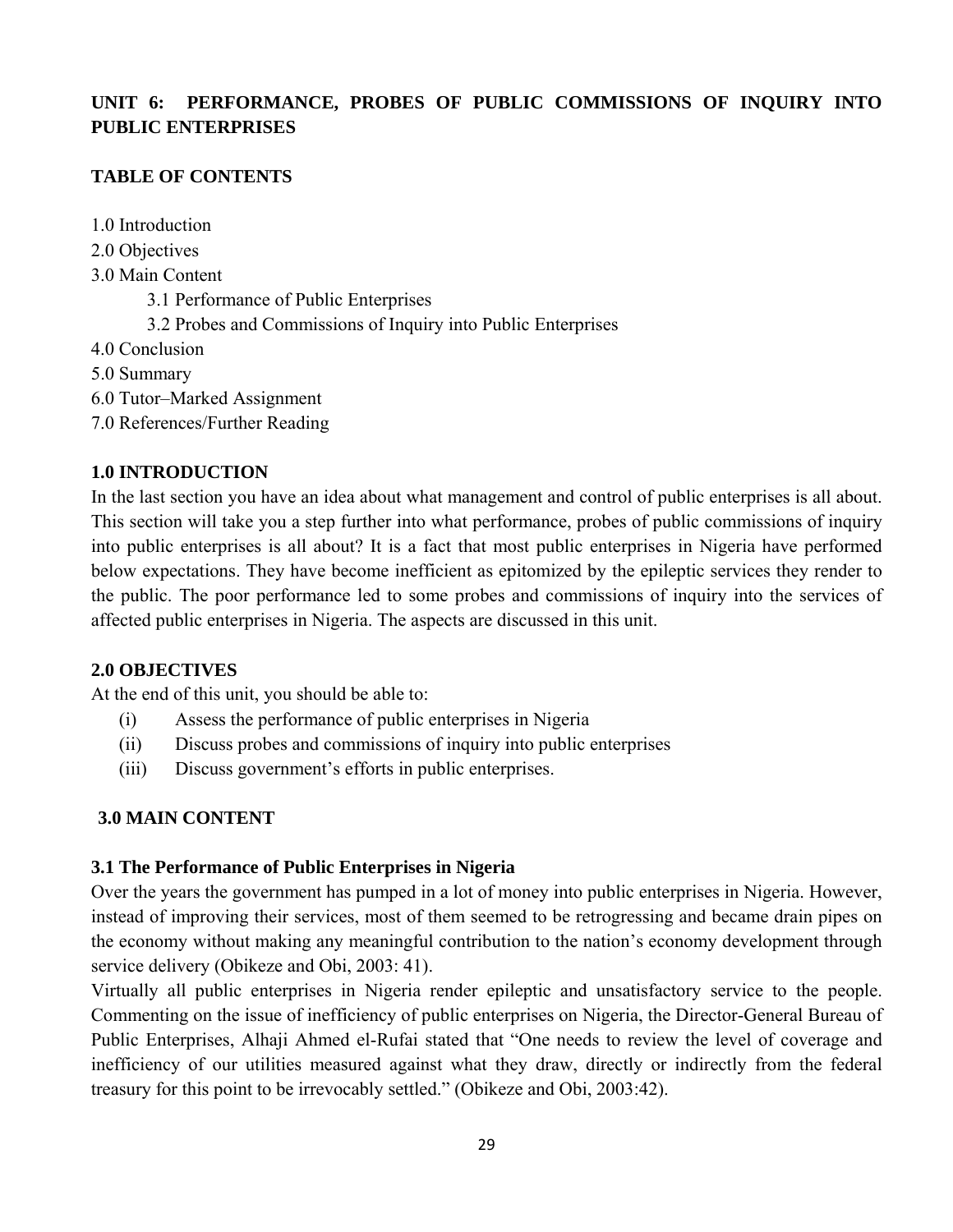Fubara (1983:16) said the performance of public enterprises in Nigeria was low because: "In most government owned companies, government determined the financial pricing and distribution policies. And various competing extraneous authorities like the head of government, the chairman of the ruling party, the ministry of finance and the controlling ministry all influence decision of the board, and therefore, keep the chief executive on his toes trying to manipulate their influence for his convenience. In effect because the chief executive has too many bosses whom he must please, he has little time to plan for the success of his company. Here lies the problem of government companies and their inability to perform efficiently." It is in view of the above reasons that returns on investments of public enterprises has been very poor. In 2002, El-Rufai said that: "These public enterprises consumed over one-third of all the money we made from the sale of oil since 1973. Estimates of the Vision 2010 committee indicate that

federal government investments on public enterprises stood at over US\$100 billion in 1996. The return on these investment averaged less than 0.5 percent per annum (Obikeze and Anthony, 2004:255)."

#### **SELF-ASSESSMENT EXERCISE**

How do you rate the performance of public enterprises in Nigeria?

#### **3.2 Probes and Commissions of Inquiry into Public Enterprises in Nigeria**

Due to problems faced by public enterprises in Nigeria in the recent past, which included corruption, inefficiency and poor management, the Nigerian government attempted to solve these problems by taking certain steps. A commission was set up under Michael Ani to look into the problems of public corporations and make appropriate recommendations. The Ani Commission had recommended that the responsibility for personnel matters be removed from the boards and entrusted to an independent body to be called the Statutory Corporation Service Commission (SCSC). The recommendation was implemented at both the federal and state levels. However, after its review in the early 1970s, the Udoji Commission recommended that it should be abolished.

The government accepted the recommendation and SCSC was eventually abolished.

The second option to solve the problem of public corporations in the Nigeria by the government was to invite foreign management consultants to manage some of them. In 1979, the federal government brought into the country some experts to manage public corporations. A two-year management services agreement was signed between the federal government and Rail India Technical and Economic Services Corporation (RITES) for the management of Nigerian Railways Corporation. Another agreement was signed with the Metallurgical Engineering Consultants of India (MECON) to manage the Nigerian Steel Authority. The government later terminated these agreements and reverted to the previous methods of management (Ujo: 1994: 84).

#### **SELF-ASSESSMENT EXERCISE**

Mention one solution adopted by the Nigerian government to solve the problem of public enterprises in Nigeria.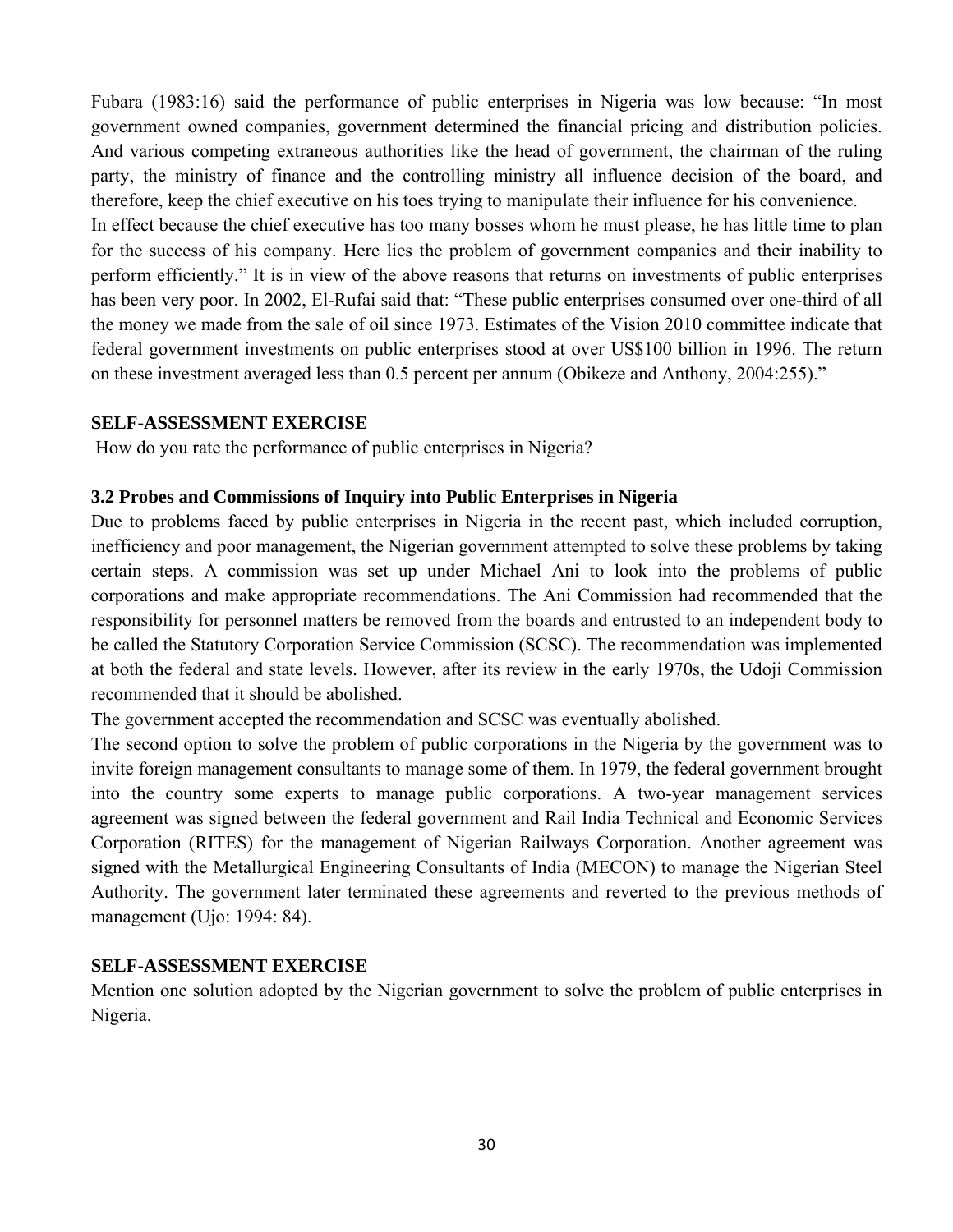#### **4.0 CONCLUSION**

From the analysis of the various problems threatening the effective performance of the public enterprises in Nigeria, it is clear that only government support, because of the social objectives, has enabled some of these enterprises to survive till now.

#### **5.0 SUMMARY**

In this unit, we had discussed the performance of public enterprises in Nigeria and realised that it is low. In view of this fact, government signed few agreements and commission of inquiry to probe their activities which later came up with some recommendations and were accepted by government but eventually dropped because of lack of positive effect.

#### **6.0 TUTOR-MARKED ASSIGNMENT**

Why did public enterprises in Nigeria fail to perform effectively?

#### **7.0 REFERENCES/FURTHER READING**

Fubara, B.A. (1983), *Government in Business Management in Nigeria.* Lagos: Spectrum. Obikeze, S. A. and Obi, E.A. (2003), *Government and Power of Nigeria: The Struggle for Power in an African Stage.* Onitsha Book Point Ltd.

Ujo, A.A. (1994), *Understanding Public Administration.* Kaduna: SOLMARA Ventures Ltd.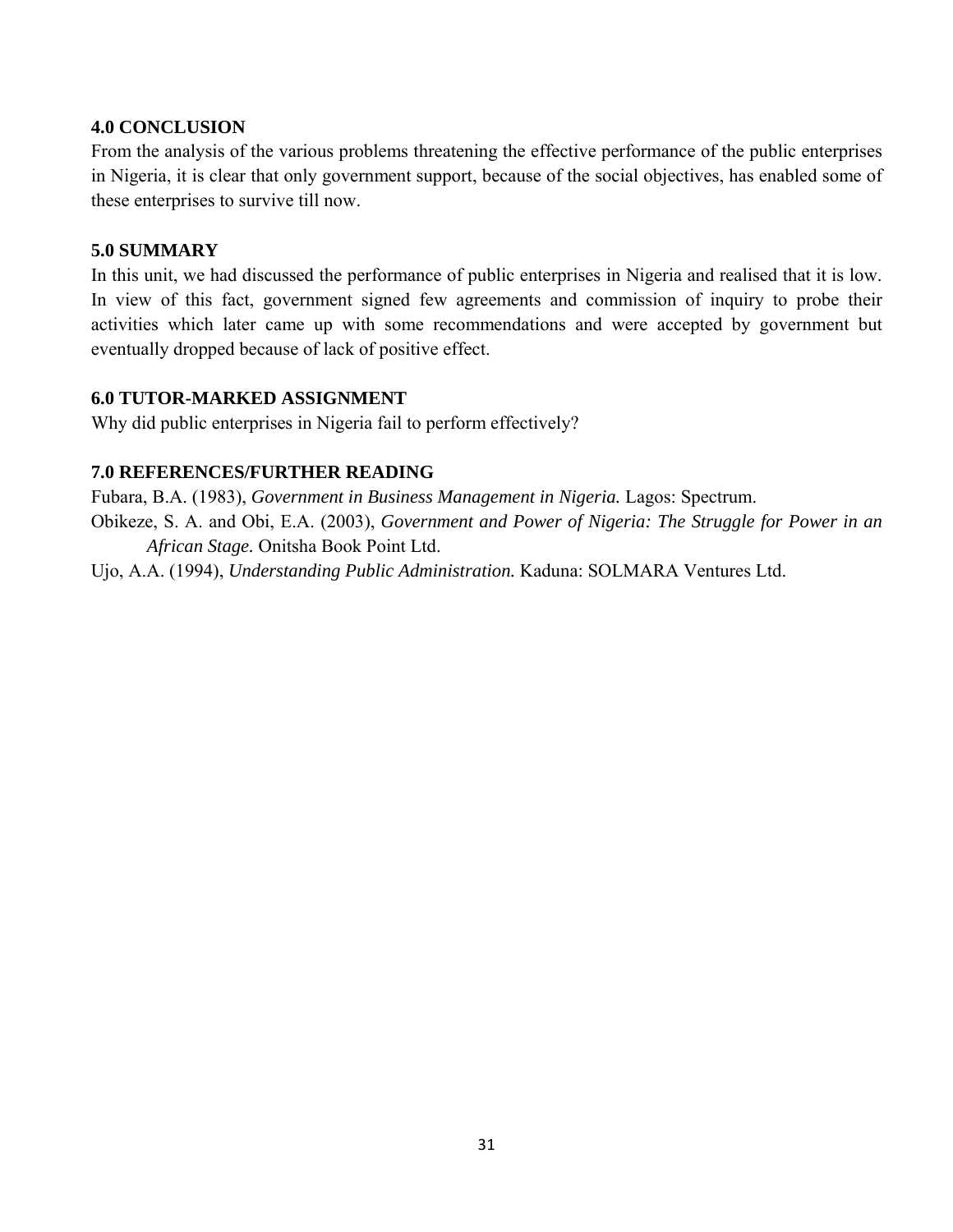# **UNIT 7: PRIVATISATION AND COMMERCIALISATION FROM PUBLIC ENTERPRISES PERSPECTIVE**

# **TABLE OF CONTENTS**

1.0 Introduction

- 2.0 Objectives
- 3.0 Main Content
	- 3.1 Privatisation of Public Enterprises
	- 3.2 Commercialisation of Public Enterprises
- 4.0 Conclusion
- 5.0 Summary
- 6.0 Tutor-Marked Assignment
- 7.0 References/Further Reading

# **1.0 INTRODUCTION**

In the last section you have an idea about what performance, probes of public commissions of inquiry into public enterprises Public is all about. This unit will take you a step further into what privatization and commercialization is. Privatization is premised on the fact that business should be left for those who are better qualified to handle them, which is the private sector, while the government concentrates on its core duty of governance. Governance in this sense entails law making, law implementation and adjudication. Government involvement in business takes the form of regulation and it does this through its agencies. However, in a contest where the referee is grossly incompetent, biased or both, then a fair result will not be expected.

Anyanwu, (1993:16) states that it is the activity of the government to regulate business in order to among other things achieve public policy objectives of financial stability, high economic growth, stable prices, full employment, levels of output and equilibrium, balance of payments position. Thus, privatisation without adequate regulatory agencies and measures will mean allowing 'laissez-faire' attitude pervade the economy and this may lead to economic disorder and chaos. For example, businessmen, driven by the pursuit of profit, employ both ethical and unethical means. It is only law that will restrain their activities thereby protecting the people, business and society in general (Obiajulus and Obi, 2004:273).

# **2.0 OBJECTIVES**

At the end of this unit, you should be able to:

- (i) State the definitions, meanings and objectives of privatisation and commercialisation
- (ii) State how privatisation affects citizens and the economy
- (iii) Discuss the effects of commercialisation on public enterprises.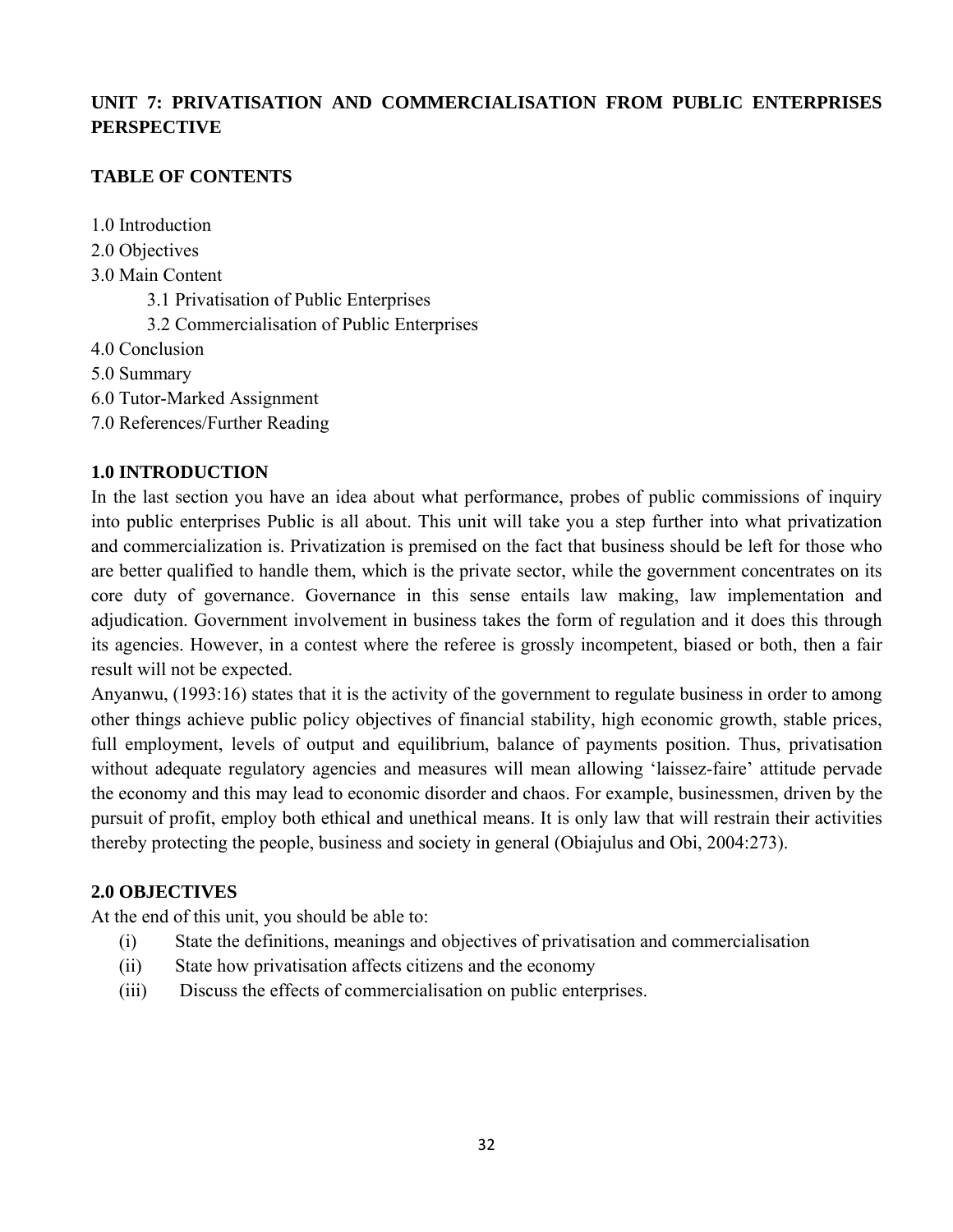## **3.0 MAIN CONTENT**

## **3.1 Privatisation of Public Enterprises**

In the Nigerian context, privatisation involves the disposal of all part of shares held by the government directly or through any of its agencies in the concern under consideration to carry on business. In other words, privatisation involves the sale of government shareholdings in enterprises to non-governmental entities (institutions or individuals). The Nigerian economy is non-cultural – being dependent on petroleum for over 90% of its earnings from the rest of the world. This is like putting one's eggs in one basket. Thus, the so-called structural adjustment programme of government aims at correcting this defect in the commercialisation of some of our public enterprises, had been put in place with the hope that they would bring about desired structural changes. In July 1988, the Federal Military Government promulgated Decree No. 25, (Privatisation and Commercialisation Decree) which gave a legal backing to the execution of the privatisation and commercialisation programme in Nigeria. The objectives of the programme are:

(i) To re-orientate the enterprises for privatisation and commercialisation towards a new horizon of performance improvement, viability and overall efficiency.

(ii) To develop the capital market.

(iii) To restructure the capital of affected enterprises in order to facilitate good management and access to capital market.

(iv) To restructure and rationalised the public sector in order to lessen the dominance of unproductive investments in that sector.

(v) To ensure positive returns on public sector investments in commercialise enterprises.

(vi) To check the present absolute dependence on the treasury for the funding by otherwise commercially oriented parastatals, and encourage their approach to the capital market.

(vii) To initiate the process of gradual cession to the private sector of such public enterprises which, by their nature and type of operations, are best performed by the capital market?

(viii) To promote wide share ownership. The decree provides for the establishment of the Technical Committee on Privatisation and Commercialisation (TCPC) which is vested with the responsibility of implementing the programme.

Details of the duties of the committee are spelt out in Sections 54 (1) and (2) of Decree 25 of July1988.

## **SELF-ASSESSMENT EXERCISE**

What is privatisation?

## **3.2 Commercialisation**

Commercialisation is the re-organisation of enterprises wholly or partly owned by the government in which such commercialised enterprises shall operate as profit making commercial ventures and without subvention from the government.

## **3.2.1 Objectives of Commercialisation**

The objectives of commercialisation programme are as follows:

(i) To restructure and rationalise public enterprises to ensure an effective, cost conscious, and goal oriented management and staff whose future is linked with the fortunes of the organisation they operate.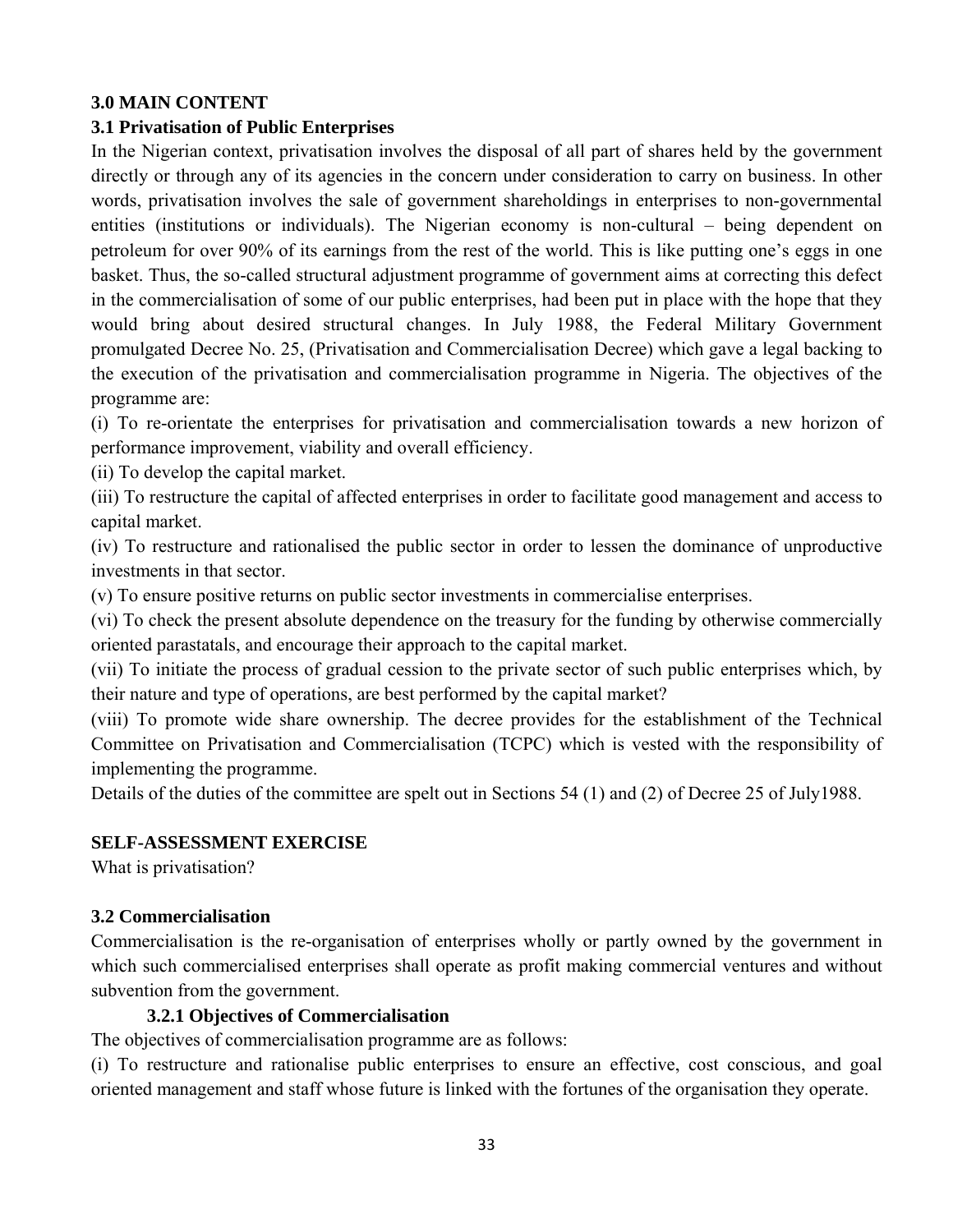(ii) To undertake a comprehensive review of the accounting and management information system of the parastatals with a view to installing and maintaining modern and effective accounting systems which will produce promptly the necessary data for monitoring their financial and operational performance.

(iii) To re-oriented the enterprises for commercialisation towards a new horizon of performance improvement, viability an overall efficiency: through the enforcement of strict commercial principles and practices.

(iv) To check the present absolute dependence on the treasury for funding the otherwise commercially viable parastatals through a more realistic capital structure which will enable them approach the capital market to fund their operations without government guarantees.

## **3.2.2 Commercialisation in Nigeria**

Commercialisation in Nigeria began in 1990 in the following areas.

- (a). Use of financial resources
- (b). Profitability
- (c). Development of its functional strengths and elimination of its weakness
- (d). Product/service range
- (e). Human resources and organisation

## **3.2.3 Problems of commercialisation**

The Problems of commercialisation include:

(i) Policy environment (not being conducive)

(ii) Special privileges to some groups (negating the objectives of the programmes)

(iii) Capital markets (not being able to cope) social costs (labour unions objecting)

(iv) Inadequacy of preparation (TCPC coping)

(v) Administrative capacity (training may help)

(vi) Transparency of the process (enlightenment campaign)

- (vii) Other forms of privatisation (e.g. contract)
- (viii) Measures for improving those that remain (important, may be neglected)

(ix) Investment of proceeds.

For the commercialisation programme in particular, success requires that more attention be paid to the issues of the rate of return, profit, the role of boards of debtors and management capacity (Sexty, 1985:60).

## **SELF-ASSESSMENT EXERCISE**

Define the term Commercialisation.

## **4.0 CONCLUSION**

Privatisation and commercialisation are discussed in this unit to enable you know their advantages and disadvantages to public enterprises in Nigeria.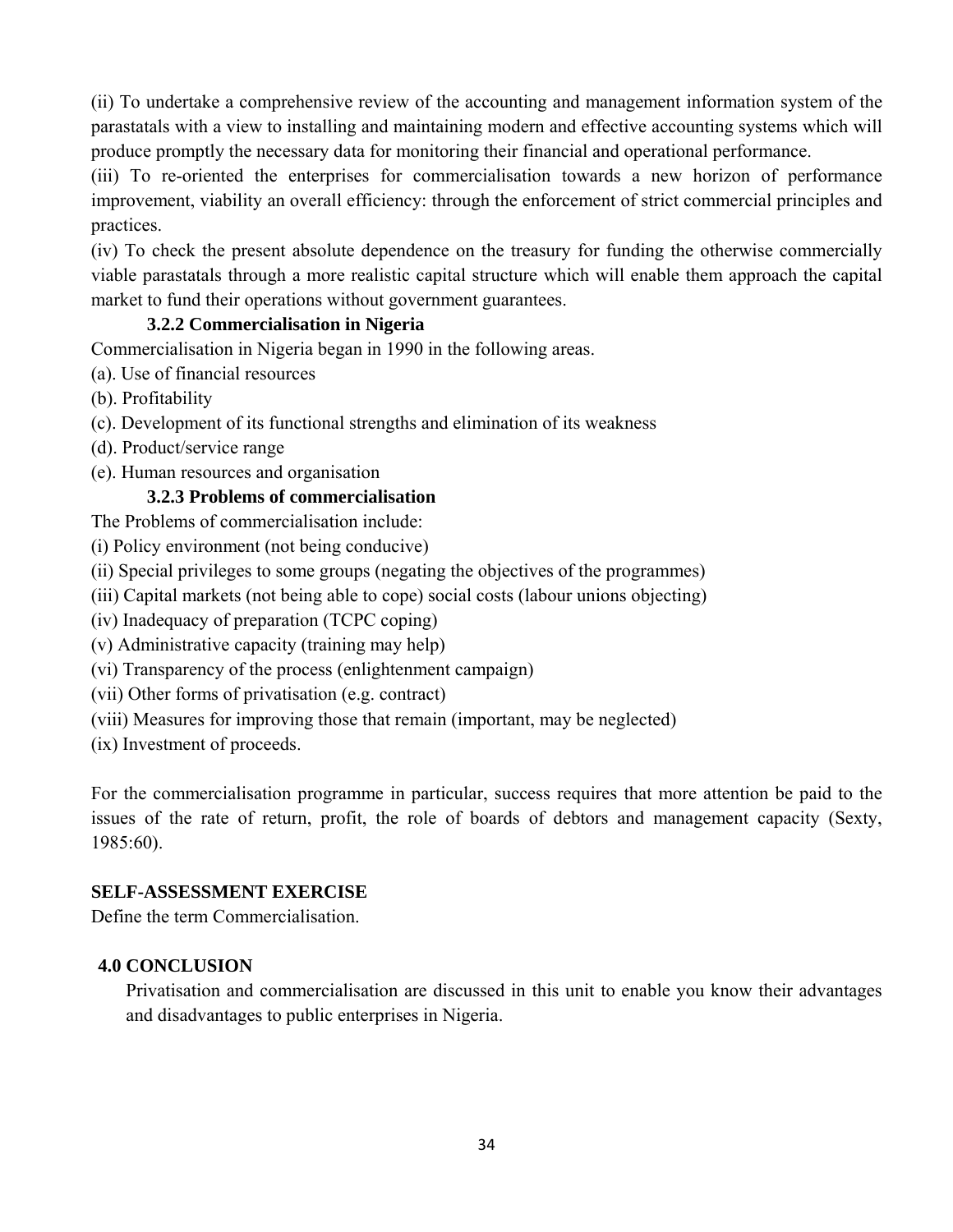#### **5.0 SUMMARY**

Privatisation means government selling part or whole shares owned by it in public enterprises to individuals or institutions. Commercialisation, on the other hand, refocuses public enterprises for profit making.

#### **6.0 TUTOR-MARKED ASSIGNMENT**

What does privatisation involves?

#### **7.0 REFERENCES/FURTHER READING**

- Anyanwu, J.C. (1993), *Monetary Economics: Theory Policy and Institutions.* Onitsha: Flybird Publishers Ltd.
- Obiajulu, S.O. & Obi, E.A.C. (2004), *Public Administration in Nigeria: A Development Approach.*  Onitsha: Book Point Ltd.
- Sexty, R.W. (1985), *Currency Issues in Public Enterprises Commercialisation and Privatisation*. Public Sector**,** Vol. 8. No. 4.36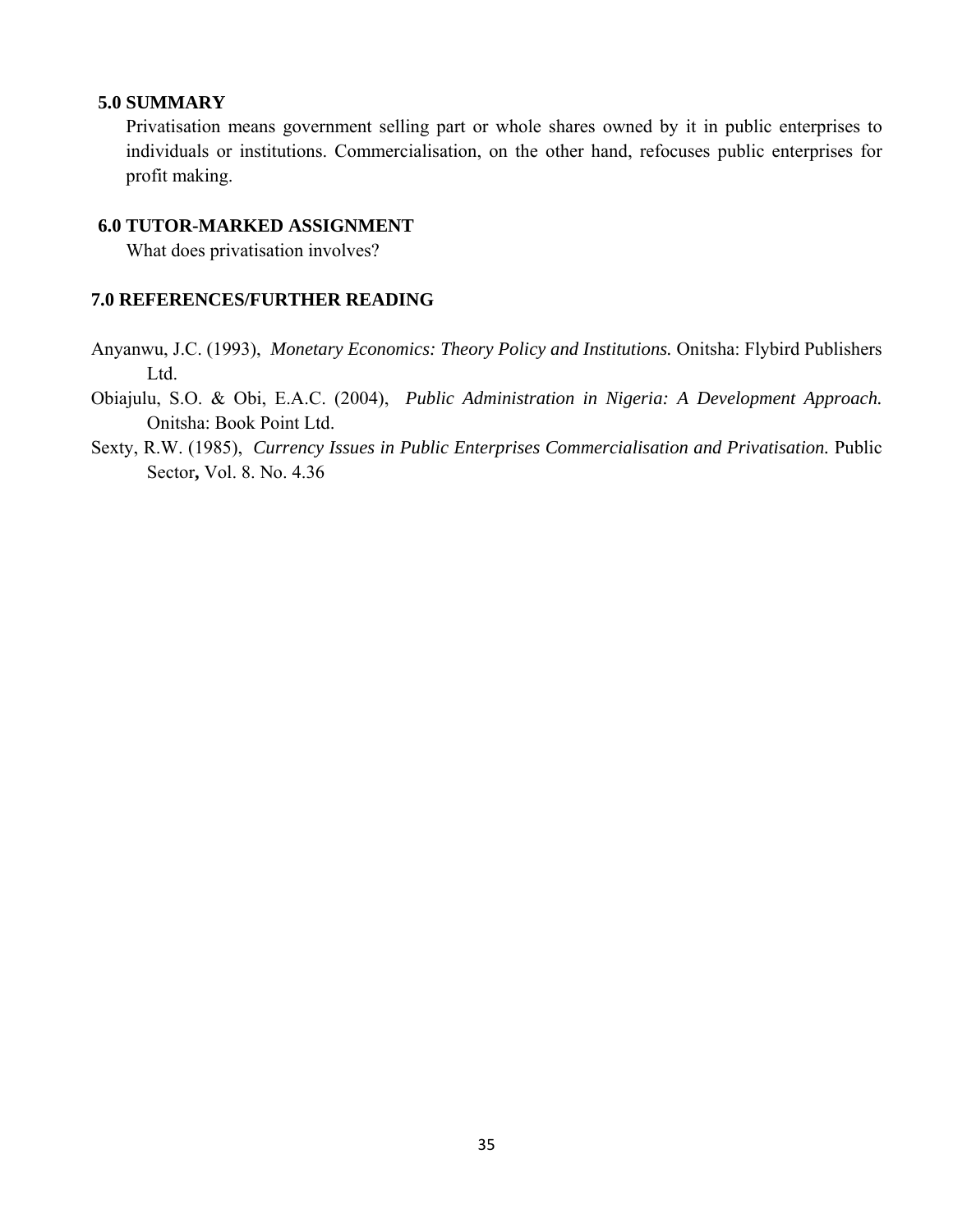# **UNIT 8: PRIVATIZATION AND COMMERCIAZATION IN NIGERIA FROM THE ECONOMIC PERSPECTIVE**

## **TABLE OF CONTENTS**

- 1.0 Introduction
- 2.0 Objectives
- 3.0 Main Content
	- 3.1 The Meaning Of Privatization
	- 3.2 Forms of Privatization
	- 3.3 Arguments for Privatization
	- 3.4 Potential Problem with Privatization
	- 3.5 The Meaning of Commercialization
	- 3.6 Types of Commercialization
	- 3.7 Advantages of Commercialization
	- 3.8 Disadvantages of Commercialization
	- 3.9 Privatization and Commercialization in Nigeria
- 4.0 Conclusion
- 5.0 Summary
- 6.0 Tutor- Marked Assignments
- 7.0 Further Reading /References

## **1.0 INTRODUCTION**

In the last unit you had an idea amount what privatization and commerciazation from the public enterprises perspective is all about. This unit will takes you a step further into what privatization and commerciazation from the economic point or perspective is. In this unit, the focus is on privatization and commerciazation. In this unit an attempt is made to look at privatization and the extent to which privatized industries should be regulated in order to prevent them from abusing the market power the concept of commercialization will be considered.

# **2.0 OBJECTIVES:**

At the end of this unit, you should be able to do the following:

i Define (a)privatization; (b) commercialization .

ii list and explain the benefit and demerits of privatization

iii list and explain the advantages and disadvantages of privatization.

iv write short but detected not on privatization and commercialization in Nigeria

# **3.0 PRIVATISATION AND COMMERCIALISATION**

# **THE MENING OF PRIVATISATION**

Privatization primary, is the process of transferring owner shop of business, enterprise, agency, public service or public property from a public sector ( a government)to the private sector , either to a business that operates for a profit or to a non-profit organization . It may also mean government outsourcing of service or functions to private firms, for example, revenue collection, law enforcement, and prison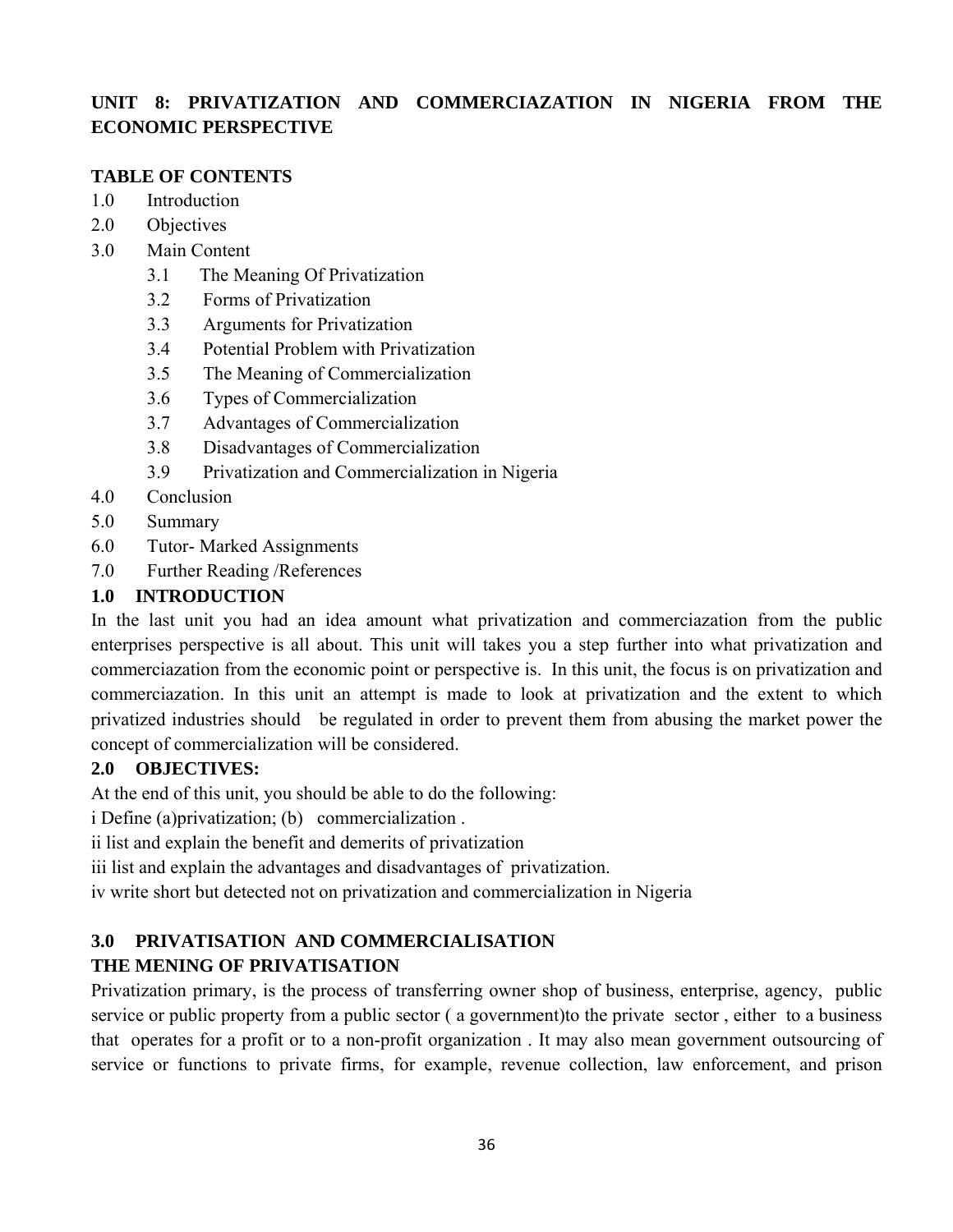management. In other word it is the shifting of services previously undertaken by the public sector into the private sector.

# **3.1 FORMS OF PRIVATISATION**

There are four main method of privatization viz: share issue privatization (SIP),

Asset sale privatization selling an entire organization (or part of it ) to a strategic investor, usually by auction or by using the freehand model, voucher privatization – distributing share of ownership to all citizens , usually for free or at a very low price and privatization from below - start-up of new private businesses in formally socialist countries . the method or choice of sale is influenced by the capital market, political and firm- specific factor .SIPs are more likely to be used when capital markets are less developed and there is lower income in equality . Share issue can help broaden and deeper domestic capital markets, booting liquidity and economic growth. Voucher privatization has mainly occurred in the transition economics of central Eastern Europe, such as Russia, Poland and Czech Republic and Slovakia. Additionally, privatization from below is important types of economic growth in transition of economics.

# **3.2 ARGUMENTS FOR PRTIVATSATION**

**i GREATER COMPTITION**: privatization creates room for increased competition in the good market . The splitting of an industry into competing parts may drive cost and price down. There will also exist greater competition for finance. The fact that a privatized company has finance investment through the market: it must issue share or borrow from financial I institution will make the concepts with other companies and thus be seen as capable of using these funds profitably.

**ii** ACCONTABILTY TO SHARE HOLDERS: shareholders put their money into a company in order to make profit. It is argued that a private firm has pressure from shareholders to perform efficiently. If the firm is inefficient then the firm could be subject to a takeover. A state owned firm does not have these types of pressure and so it is easier for them to be inefficient.

**iii REDUCED POLITICAL/GOVERNMENT IN TERFERENCE:** state owned firms are sometimes mismanaged or managed inefficiently for political benefits is argued that government make poor economic managers. They are often motivated by political pressures rather than sound economics and business sense. Nationalized industries may also be frequently required to adjust their targets for political reasons. Privatization frees the company from these constraints and allows it to make rational economic decision and plan future investments with great certainty.

**iv IMPROVED EFFICIENCY**: A private firm is ,mainly interested in marking profit and it is more likely to cut costs and be efficient. Also the firm is accountable to its share holders and thus efficiency will be the way to go in order to will the support of the shareholders.

**v.** other advantages of privatization are ; it is a source of revenue for the government as money is made from the sale of nationalized industries . it also allows for re-distribution of wealth and income . Additionally, resources wastages are reduced or completely eliminated, thrift is encouraged and industry owner of the company is encouraged and industry ownership of the company is encouraged.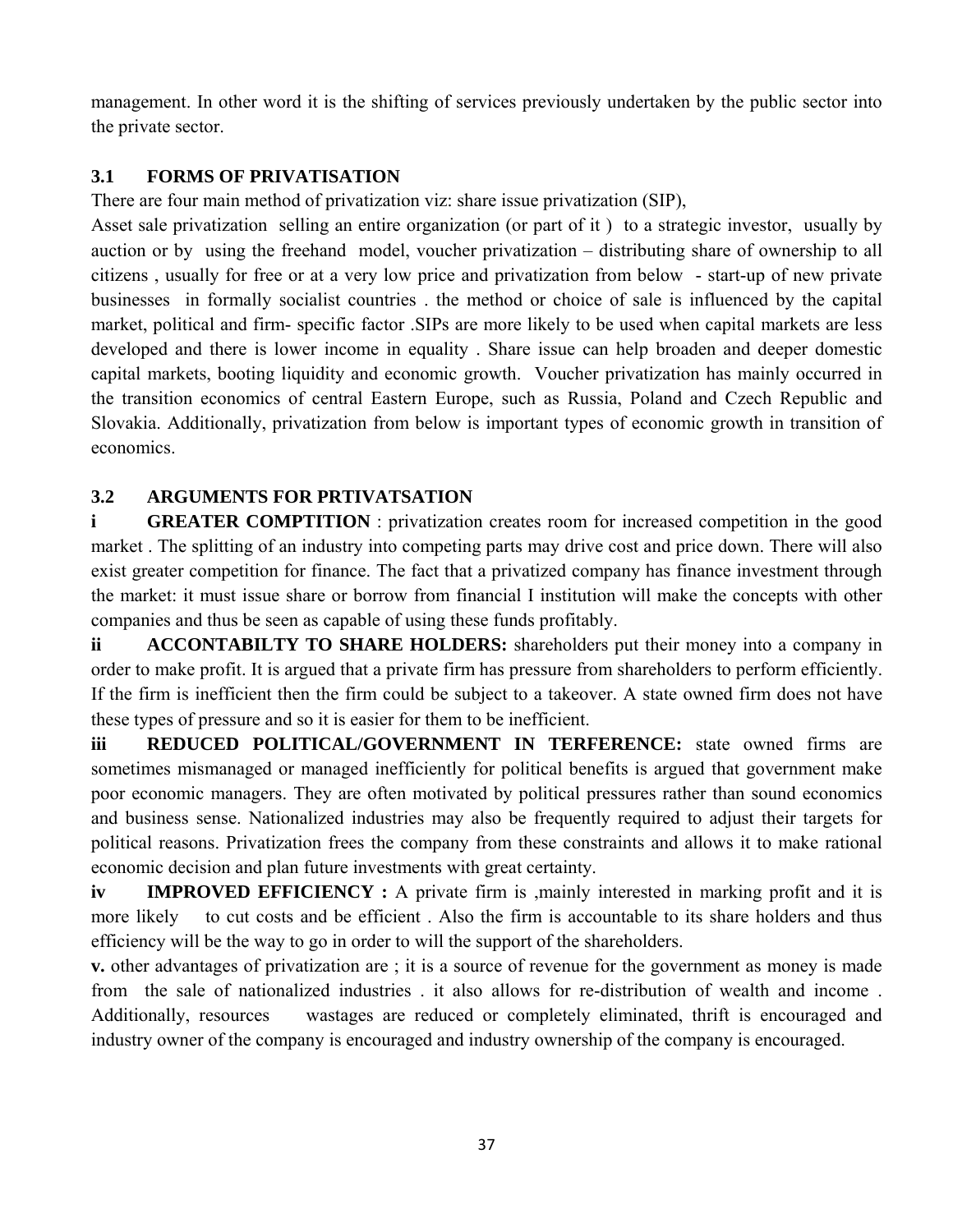## **3.3 POTENTIAL PROBLEMS WITH PRIVTISATION**

**i NATURAL MONOPOLY:** privatization can bring about natural monopoly. A natural monopoly occurs when the most efficient number of firm in an industry is one. A good examples of natural monopolies are the national electricity grids the national gas pipe network and the network of railway lines. The more insensitively the electricity and gas grids are used, however the lower their cost will become per unit of fuel supplied. The same argument is true for the other two grids. Consequently, in these cases privatization would just create a private monopoly which might seek to set higher prices which exploit consumers therefore it is better to have a public monopoly rather than a private monopoly which can exploit the consumer.

**ii PROBLEMS OF INEQUALITY:** Privatization creates problem of externalities and inequality such concentrating wealth in the hand of few individuals. In Nigeria for example, the poverty rate is alarming and so not many people can afford the resource to purchase the share and manly financial institution were not prepared to give loans to industry to buy the share the outcome of this is the concentration of wealth made perhaps by the exploitations of masses by those few individuals who could afford the resources to purchase resources.

**iii CAPITAL FLIGHT** :this could surface as foreigners may buy majority of shares. Profits made by these foreigners may not be reinvested into the economics to generate more employment.

**iv REGUCATORY PROBIEM:** privatization crates private monopolies any lapses in the aspect of the government may lead to abuse of monopoly power by such private companies therefore , there is still the need for government regulation other short falls of privatization include:; oppression and victimization of the masses , retrenchment and unemployment , fragmentation of industries and abuse of public interest.

### **3.4 The Meaning of Commercialization**

Decree No.25 of 1998 on privatization and commercialization of defines commercialization as the reorganization of enterprises wholly and partially owned by the federal government in which such commercial enterprises shall operate as profit–making commercial ventures and without subvention from the federal government. Therefore, simply put, commercialization is the process of running previously publicly owned and managed enterprises in such a guarantee. The maximization of profit commercialization is the redirection of publicly welfare providing ventures into a profit marking venture.

# **3.5 Types of Commercialization i FULL COMMERCIALISATION**

This is a types of commercialization in which the enterprises so designated will be expected to operate basically commercially for the main purpose of making profit and also be able to raise funds from the capital market without government interference such enterprises are expected to use private sector procedures in the running of their businesses.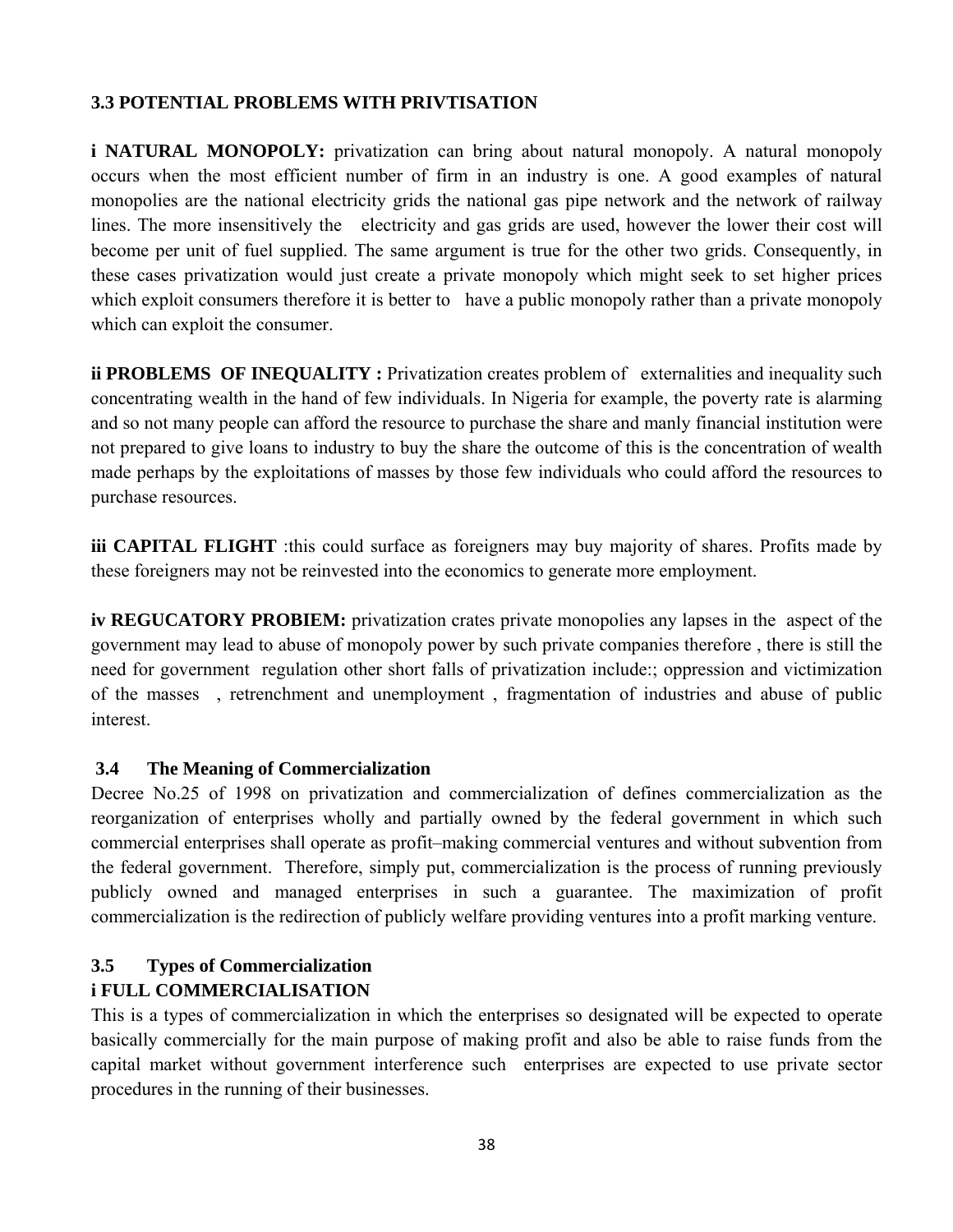# i**i PARTIAL COMMERCILISATION**

Under this arrangement, enterprises so designated will be expected to generate enough revenue to cover their operating expenditures. The government may consider giving them capita grants to finance their capitals projects.

In the two types of commercialization no divestment of the federals government sharing will be involved, and subject to the general regulatory power of the federal government.

# **3.6 ADVANTANGES OF COMMECIALIZATION**

Many arguments favor commercialization. Apart from that the commercialized enterprises are expected to be profitably, efficiency is also guaranteed .there is also optimum utilization of resources in term of opportunity cost. Government also stand the change of saving subvention or subsides given to such enterprises when they were publicly managed besides all these, it bring about improved quality of goods and services.

# **3.7 DISDVANTAGES OF COMMERCIALISATION**

Arguments against commercialization are:

i For partial commercialization, efficiency may not be guaranteed since the government will still be in control of such enterprises.

ii The poor in the society will be affected by a rise in price, charges, tariffs or rates ` of such commercialization enterprises since profit is their main focus.

iii Full commercialization that is void of government control may bring about poor service delivery and other attendant social problem

# **3.8 PRIVATISATION AND COMMERCIALISATION IN NIGERIA**

A structural adjustment programmer (SAP) came into existence in Nigeria on 26<sup>th</sup> September 1986 under General Ibrahim Babangida administration. Privatization and commercialization was major component of SAP. Before the structural adjustments programmer (SAP) made privatization and commercialization a component of its conditionality, two committees on the evaluation of the operations of public enterprises were institution in 1980s. While Onosode commission's report of 1982, during Shagari administration recommended the commercialization of public enterprises the report of Atlakin's committee of 1984 recommended the privatization of public enterprises, Oninode (1988). This development was quire to the degree of enormity of government investment in public enterprise with the resultant disheartening yields. With this, the policy of privatization and commercialization was made an issue of importance in 1986 budgets speech, consequently, the government introduces the policy on July  $27<sup>TH</sup>$ , 1988 with the promulgation of the privatization and commercialization was set up. The methods adopted by the technical committee on privatization and commercialization (TCPC) include:

- Public offer of share of affected enterprises.
- Private placement of shares of affected enterprises.
- The sale of assets of affected enterprises where such enterprises cannot be sold either by public offer or private placement.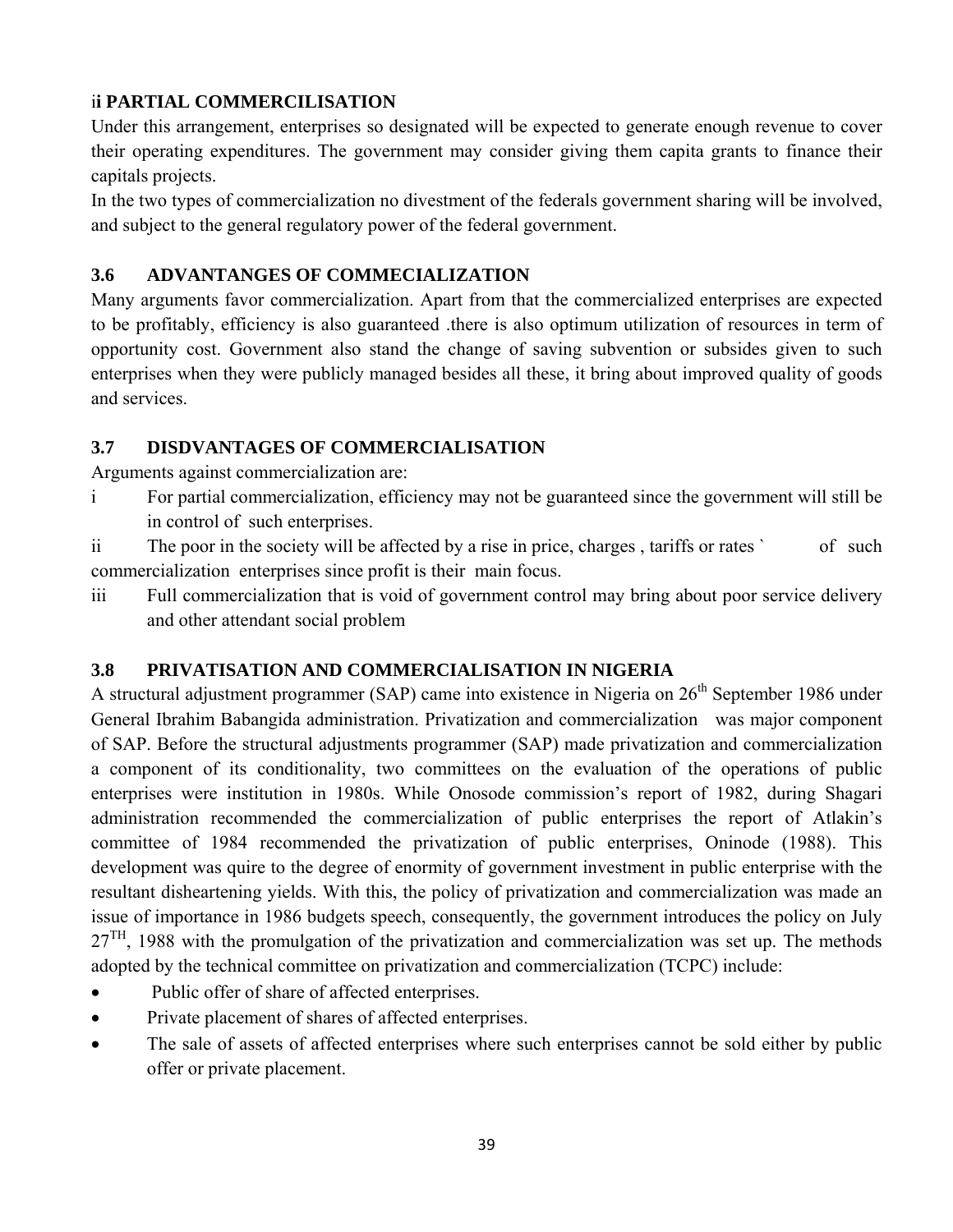## **4.0 CONCLUSION**

The failure of nationalized industries in addressing the problem of market failure resulted into the privatization and commercialization of such industries. By the mid 1970s, it became in creakingly clear that nationalized industries (state–owned industries that produce goods and services that are sold in the market unrest. A change of policy was however introduced from the early 1980s when conservative government under Margaret that char and the john major engaged in an extensive programmer of 'privatization' with their effort, other countries have followed similar programmer of privatization and today privatization and commercialization have become a worldwide phenomenon.

## **5.0 SUMMARY**

Privatization simply refers to the process of shifting services formerly undertaken by public sector into the private sector in order for efficiency to be achieved. Commercialization is the redirection of publicly owned welfare providing ventures into profit marking venture. Privatization has a lot of advantages. They include: greater competition, not only the good market but in the market for finance and for corporate control; reduced government interference; and raising revenue to finance tax cuts. Arguments against privatization include: the firm are likely to have monopoly power because their grids are natural monopolies; it makes overall planning and co-ordination of the transport and power sector more difficult. Commercialization raises government revenue, savings and savings and brings about improvement in quality of goods and services. The economics arguments against privatization include, inefficiency, rise in prices, charges, tariffs or rates and poor service delivery Privatization and communalization were major components of the structural Adjustment programmer (**SAP)** 

### **6.0 TUTOR MARKED ASSIGNMENT**

Write short note on the relative benefits to consumers of the following:

- (a) Privatizing a nationalized industry, and
- (b) Keeping it in the public sector but introducing competition.

### **7.0 FURTHER READINGS**

Abe I.O., 2000, Intermediate Economics, Mipon Biz. Centre, Lagos

John Sloman and Alison Wride, 2009, Economics, Seventh Edition, Rotolito Lombarda, Italy.

Wale O. and kunle W., 2002, *Introduction to* Microeconomics *and Application of Differentials Calculus to Economics*, Leo Prints Nigeria Ltd.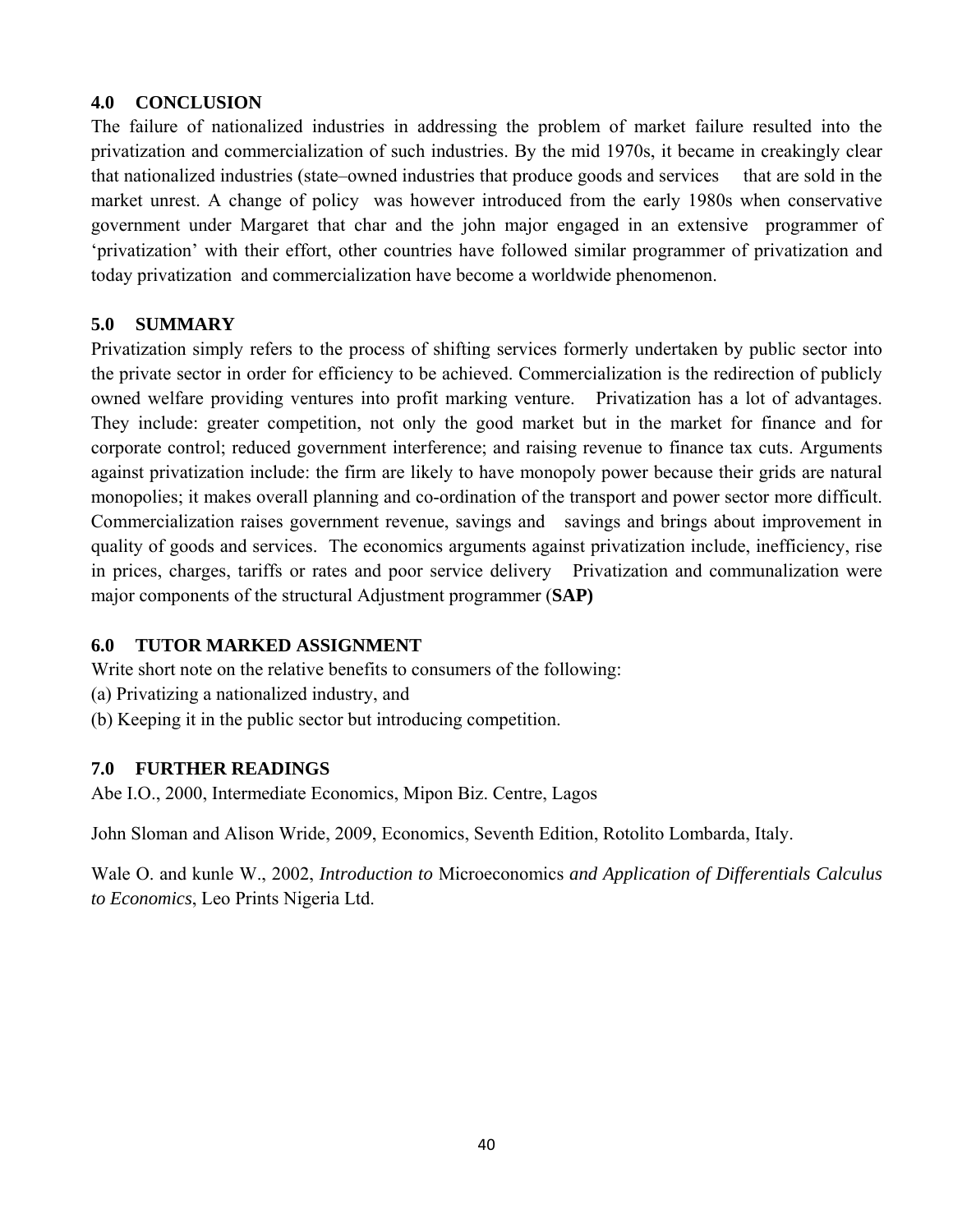## **MODULE TWO:**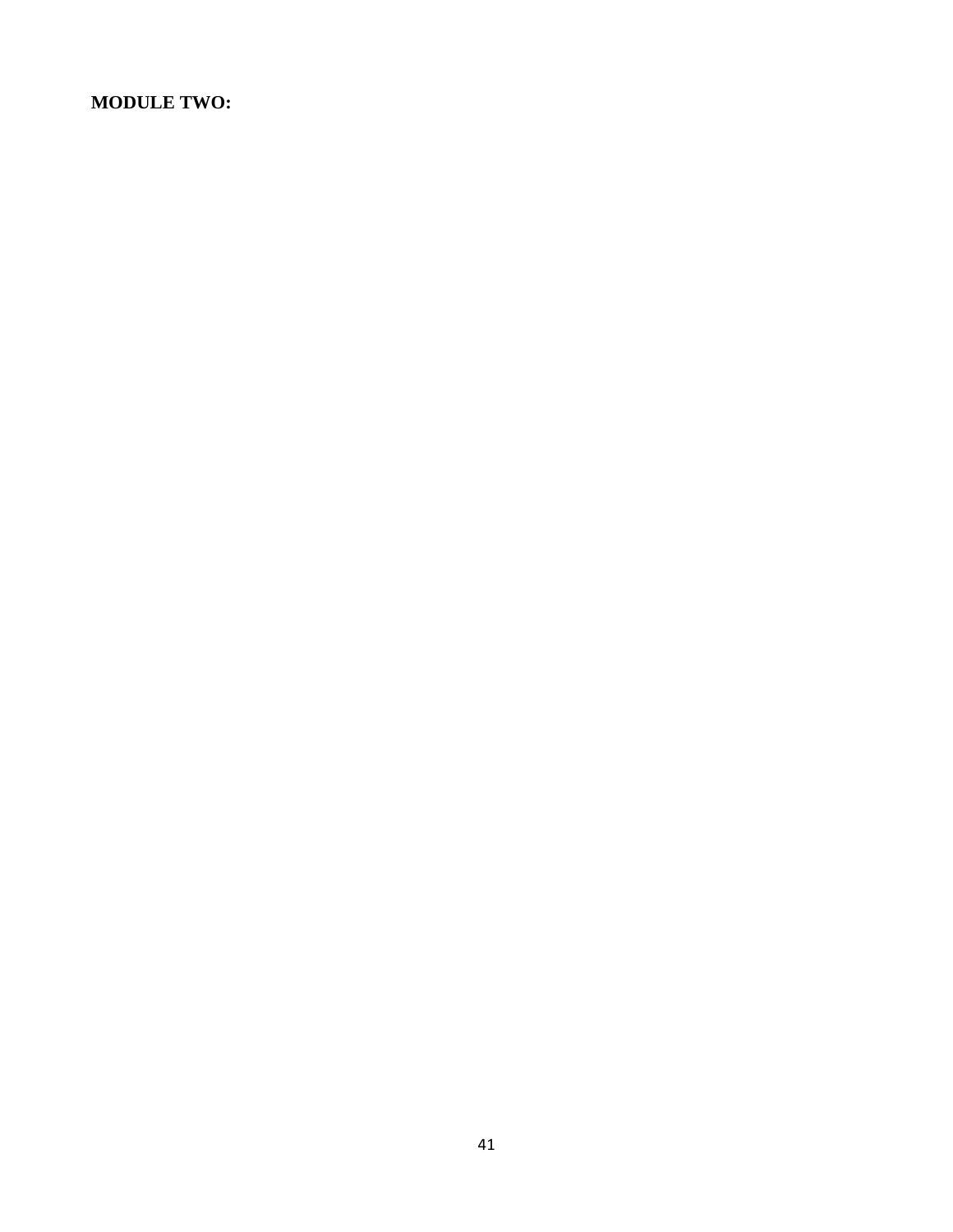# **UNIT 9: DEFINITION, MEANING AND CHARACTERISTICS OF ORGANISATION**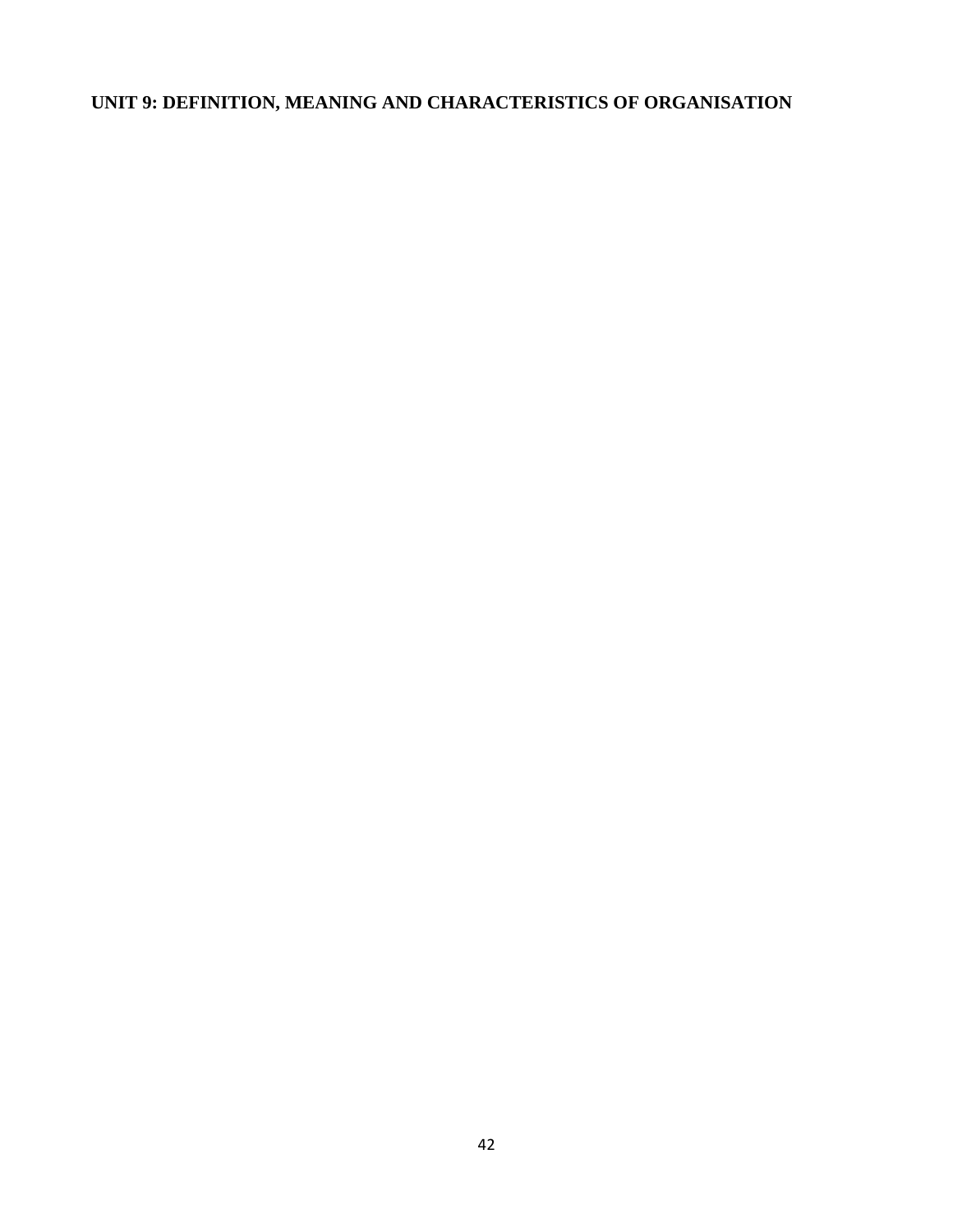# **TABLE OF CONTENTS**

- 1.0 Introduction
- 2.0 Objectives
- 3.0 Main Content
	- 3.1 Definition and Meaning of Organisation
	- 3.2 Characteristics of Organisation
- 4.0 Conclusion
- 5.0 Summary
- 6.0 Tutor-Marked Assignment
- 7.0 References/Further Reading

# **1.0 INTRODUCTION**

In the last section you have an idea about what privatization and commercialization is all about. This unit will take you a step further into what organization entails. The focus of this unit is on the meaning, and characteristics of organization. Organisation is the most significant and integral part of administration. Without proper organisation, administration is no possible. Administration involves cooperative effort by a number of persons to achieve certain objectives. It is a clear fact that a number of persons must be organised so as to achieve the desired goal. They should work towards the same goal. This is possible with the existence of an organisational structure wherein their energies are directed towards a common goal. Thus, organisation is prior to every administrative action for no administrative action can be implemented without an organisation. In view of the above facts, our discussion will focus on the following themes: meaning, characteristics, and analysis of organisation (Ekhator, 2003:149).

### **2.0 OBJECTIVES**

At the end of this unit, you should be able to:

- (i) Define the meaning of organisation
- (ii) State the characteristics of organisation.

# **3.0 MAIN CONTENT**

### **3.1 Definition and Meaning of Organisation**

The word 'organisation' is used to denote the construction of the organisation or the result of the administrative structure. Organisation should, therefore, mean only 'designing' the administrative machine. Urwick (1944), defines organisation as "determining what activities are necessary to any purpose and arranging them in groups which may be assigned to individuals."

Other definitions given by various scholars are as follows:

Organisation is the form of every human association for the attainment of a common purpose (Mooney 1947). Organisation is the arrangement of personnel for facilitating the accomplishment of some agreed purpose through allocation of functions and responsibilities" (White 1948).

Organisation structure is a pattern of interrelated posts connected by line of delegated authority.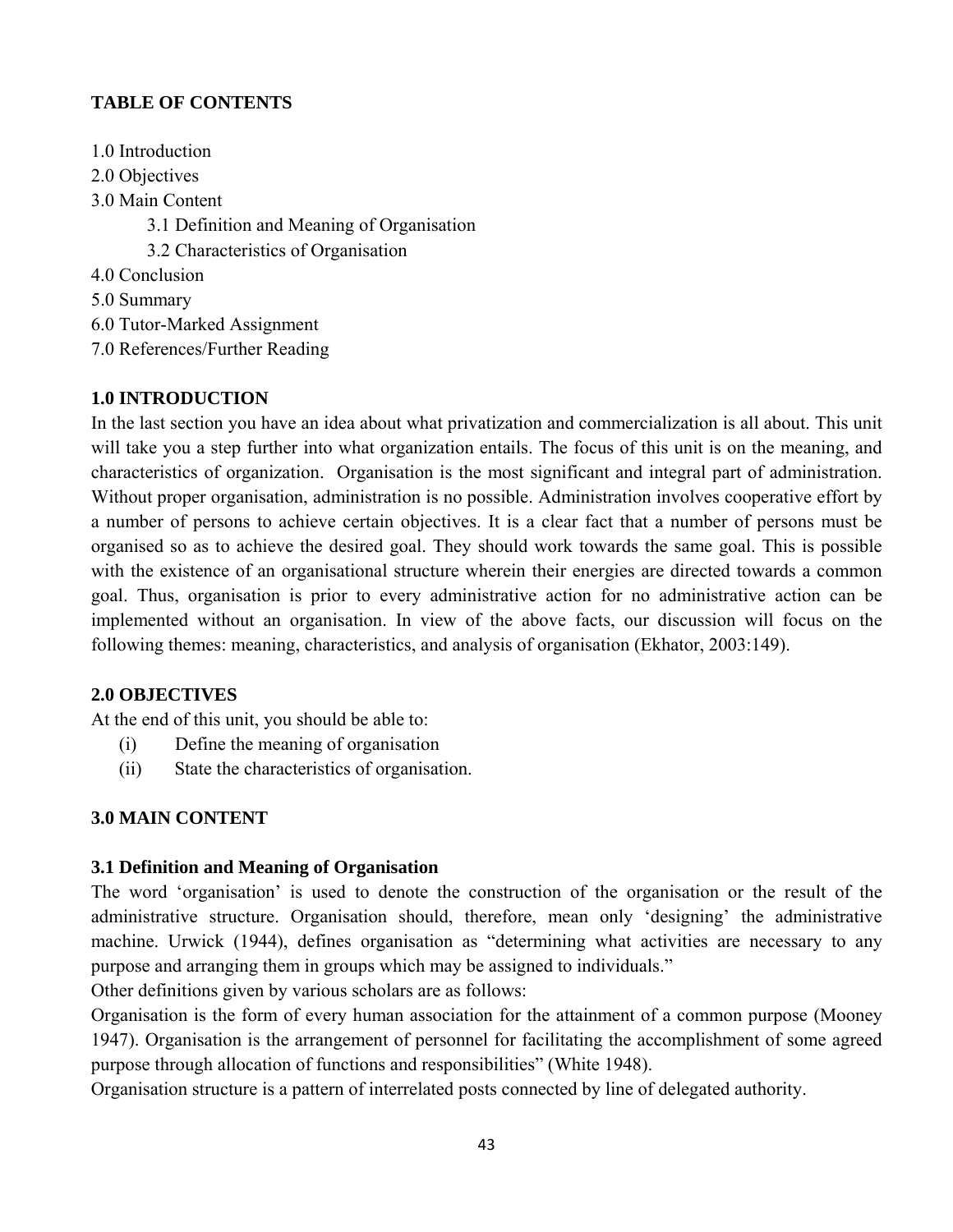Organisation is the formal structure of authority through which work sub-divisions are arranged, defined and coordinated for the defined objectives (Gulick, 1937).

#### **3.1.1Meaning of Organisation**

However, in common usage the term organisation means the act of putting things in working order. In public administration this term is used in three different ways. In the first place, it used as the act of designing the administrative structure in such a way that Mr. "X" is seen as a great organising leader. In the second sense, it is used as designing and building the structure. In the third sense, the term refers to administrative structure itself, as when we speak of the organisation of the government of Japan, USA and UK. Some thinkers like Urwick confine the use of the term 'organisation' to the first meaning. But many other thinkers, like Gladden, Pfiffner, Simon, etc. do not approve of this view and are of the opinion that Urwick has missed the human aspect of organisation (Ekator, 2003:149-150).

#### **SELF-ASSESSMENT EXERCISE**

What do you understand by the term organisation.

#### **3.2 Characteristics of Organisations**

Most organisations possess certain basic characteristics. According to Spiers (1975), there are five basic characteristics of an organisation. These are:

**3.2.1 i. Membership:** Most organisations comprise of a group of persons. Spiers writes that in the case of organisations, knowledge of belonging is a necessary criterion, and membership is nearly always voluntary, in that people are free to withdraw. He mentioned certain exceptions, e.g. the state, or enforced membership of a military organisation.

**3.2.2 ii. Organisations are consciously purposive:** Organisations are there to do something positive for their members, for society, or for both. Political parties contest elections and try to get control of government, business organisations produce goods, religious organisations save souls and minister to people's spiritual needs, etc.

**3.2.3 iii. Formal structure:** A very prominent feature of organisational life is the phenomenon of formal structure. Formal structure means the definition of functions in an organisation and their arrangement into a total pattern. According to Spiers, the essence of formalism is that functions are defined primarily in relation to one another and persons are considered as fulfilling these functions.

**3.2.4 iv. Value system or Ideology:** Spiers argues that all organisational life implies some reasonably coherent value system. The existence of such ideologies is equally observable in administrative and the political sphere. These ideologies affect the life and structure of organisations.

**3.2.5 v. Corporate status:** Organisations almost always have some legal status by which they can be treated as social and legal entities, irrespective of the persons who might be said to inhabit them (Ekhator, 2003: 151).

#### **SELF-ASSESSMENT EXERCISE**

List 2 characteristics of an organisation.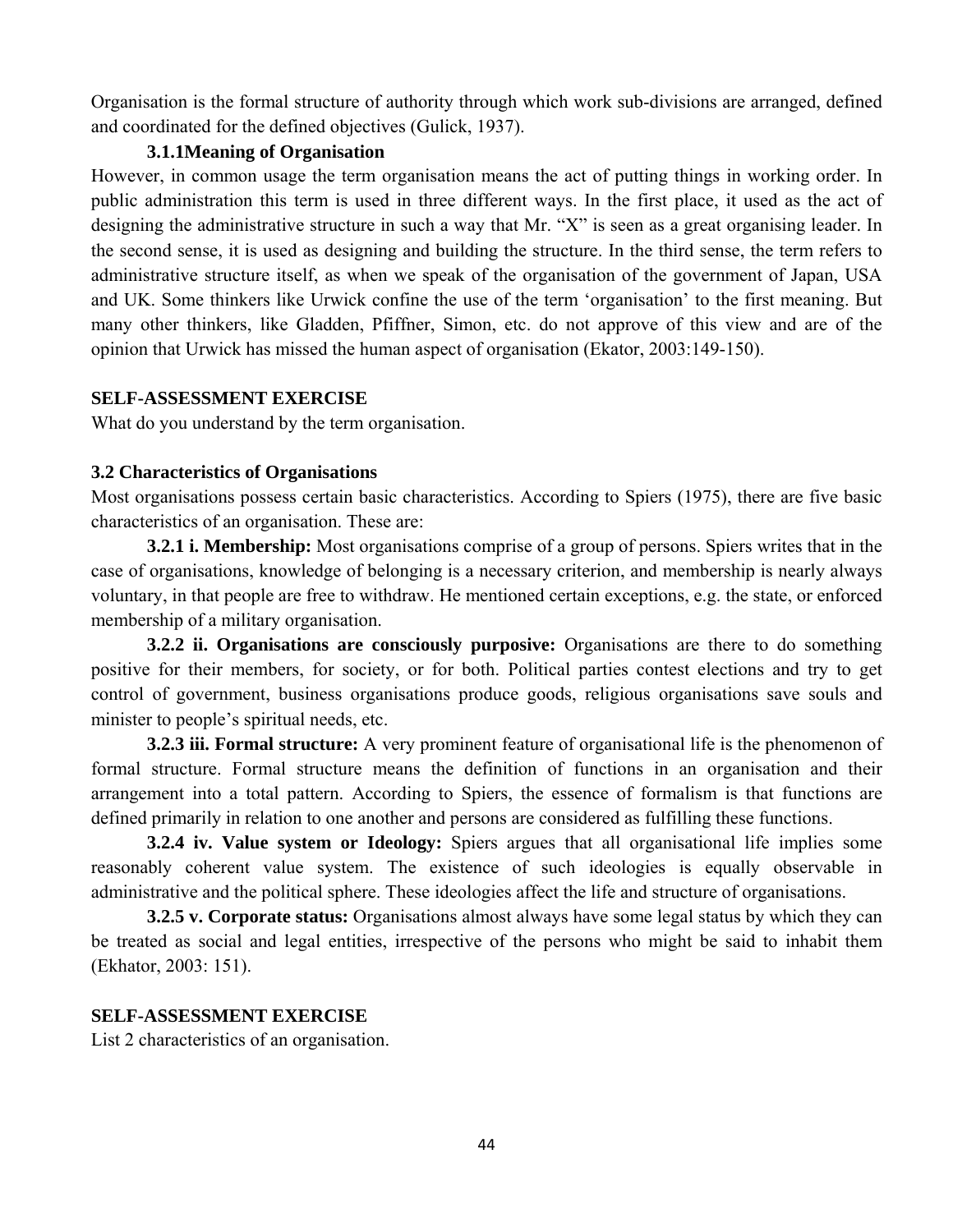#### **4.0 CONCLUSION**

Organisation means the act of putting things in working order and is prior to any administrative action, hence, its definition, meaning and features are discussed in this unit.

#### **5.0 SUMMARY**

The importance of organisation in administration is discussed as well as its meaning and features. Without organisation, nothing works out fine. More analysis of organisation shall be made in the next unit.

#### **6.0 TUTOR-MARKED ASSIGNMENT**

Organisation precedes any administrative process. Discuss.

#### **7.0 REFERENCES/FURTHER READING**

Ekhator, V.E. (2003). *Rudiments of Public Administration.* Kaduna Joyce Graphic Printers & Publishers. Gulick, L & Urwick, L. (1937). *Paper on Science of Administration.* Canada. Methuen Publishers. Mooney, J.D. (1947). *Principles of Organisation.* New York: Haper and Brother. Urwick, L. (1944). *Elements of Administration.* New York: Haper and Row. White, L.D. (1948)

*Introduction to the Study of Public Administration*. New York: Macmillan.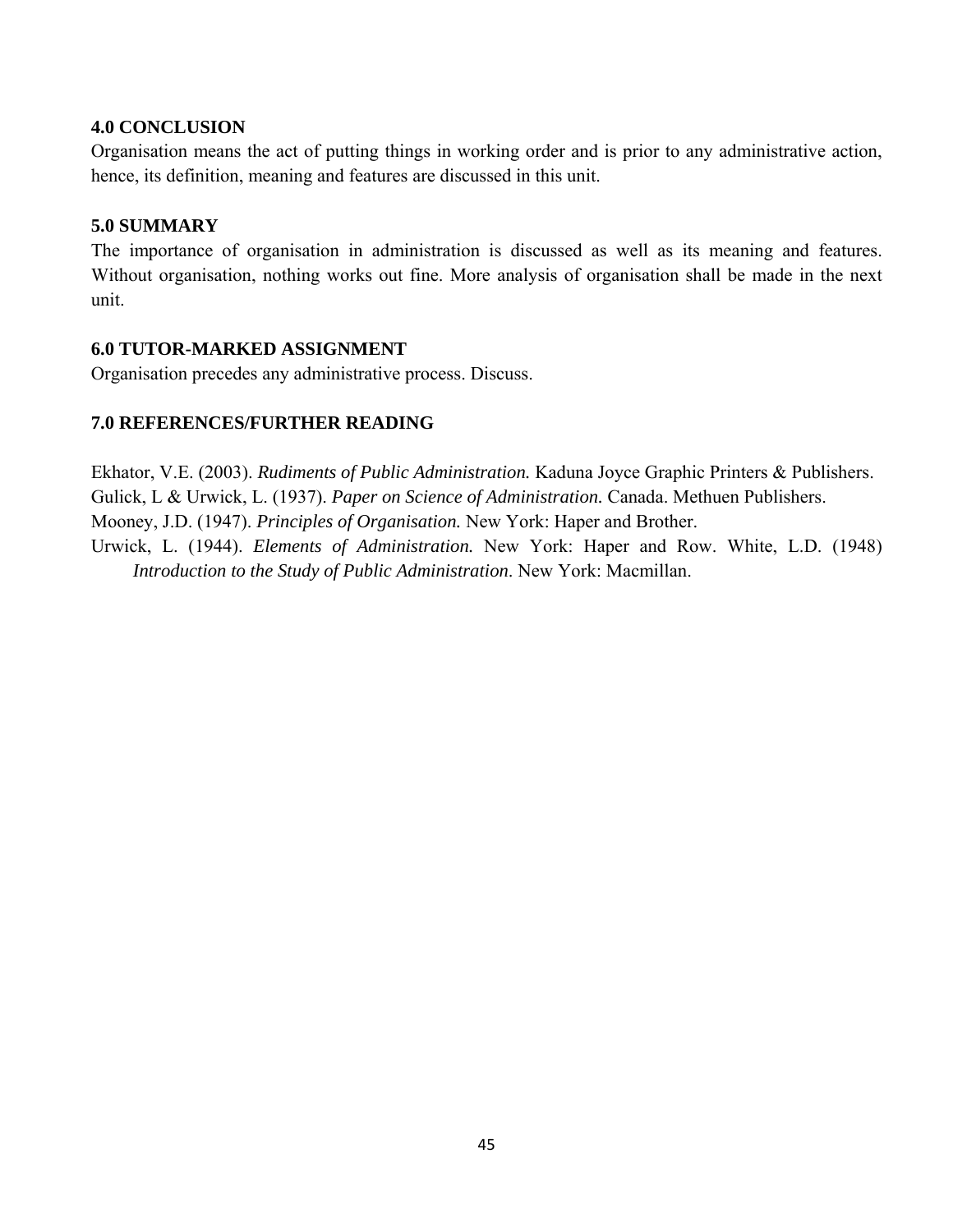## **UNIT 10: ANALYSIS AND TYPES OF ORGANISATIONS**

## **TABLE OF CONTENTS**

- 1.0 Introduction
- 2.0 Objectives
- 3.0 Main Content
	- 3.1 Analysis of Organisations
	- 3.2 Types of Organisation
- 4.0 Conclusion
- 5.0 Summary
- 6.0 Tutor-Marked Assignment
- 7.0 References/Further Reading

## **1.0 INTRODUCTION**

In the last section you have an idea about what the concept of organisation is all about. There are many literatures on the analysis of organisation. However, here, organisation is described in various ways and the significant consequences of organisation theories for practical administration.

## **2.0 OBJECTIVES**

At the end of this unit, you should be able to:

- (i) Identify some analysis of organisation
- (ii) State types of organisations.

### **3.0 MAIN CONTENT**

### **3.1 Analysis of Organisations**

Spiers (1975), describes six such ways of looking at these organizations, these are as follows:

**(a) Organisation as machines:** The most basic of all approaches to the study of organisations assumes that organisational behaviour can be considered broadly in mechanistic terms. That is to say, the organisation is considered to be most usefully described in terms of machines. According to Spiers, if one supposes that organisations can, in some sense, be perceived as machines, the following consequences ensue. First, the conception of organisation as a system of interrelated parts predisposes one to think that coordination is a primary task in the evaluation of organisational behaviour. Second, this necessitates the definition of functions in relation to work to be done, both for separate parts of the organisation, and for interrelated parts. Third, behaviour and activity are viewed primarily in term of their work coordination. Fourth, unsatisfactory circumstances are viewed in the same mechanical sense, i.e. as functional problems rather than any other way.

**(b) Organisations as needs and responses:** There are certain thinkers who give more emphasis to structure and function in the interpretation of organisational behaviour. The functionalist approach mainly concentrates on needs and responses to needs. He defines needs in terms of the "goals" or "purposes" of (a) individuals, (b) groups within organisation, (c) organisation as a whole, (d) a group wider than the organisation but less than society, and (e) society itself.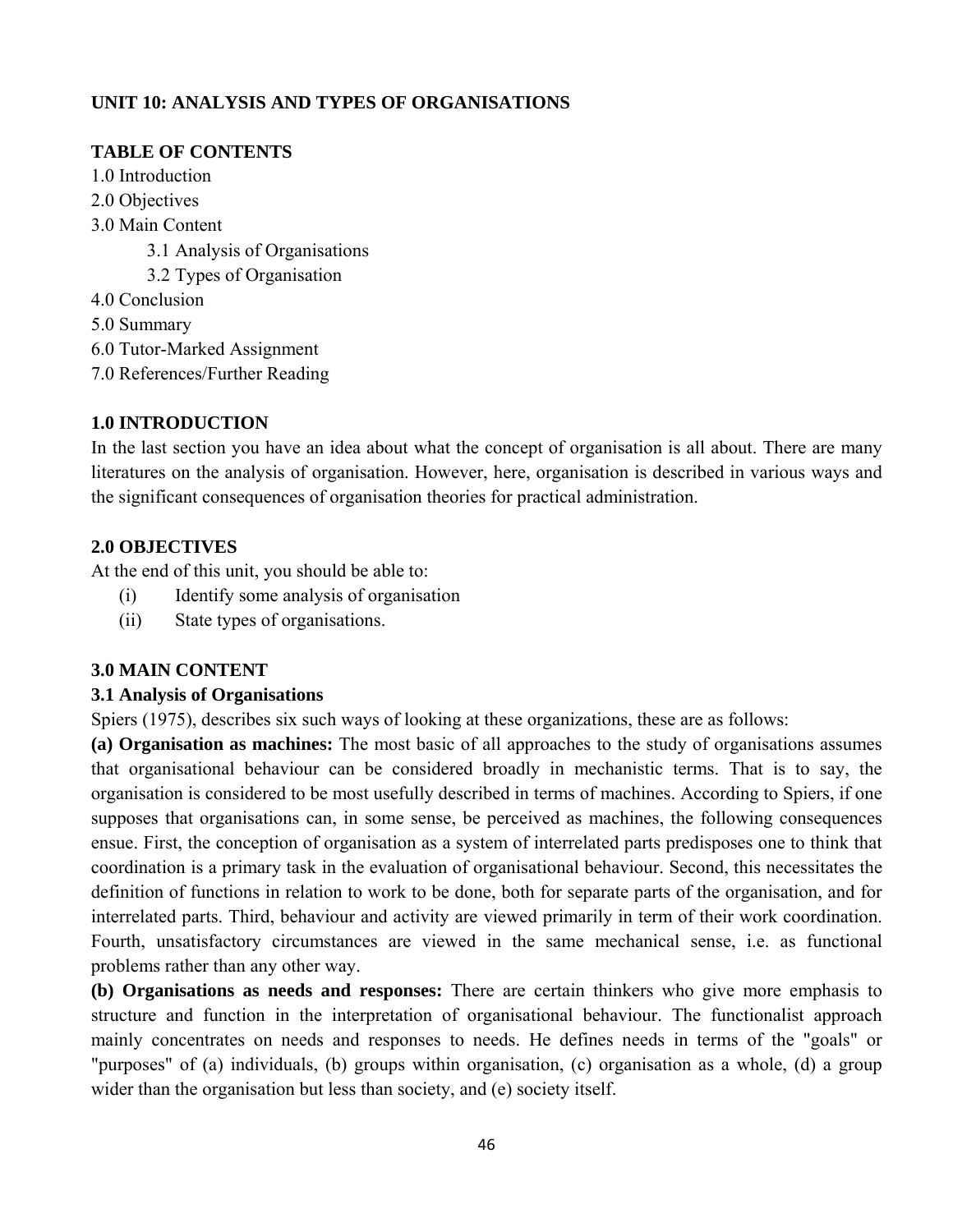**(c) Organisation as societies:** This analysis closely resembles the functionalist approach. It views organisation as a miniature society. The functionalists believe that the central problem for society as a whole is the reconciliation of varying needs and interests of its members. The social functionalism, as it may be called, points out the prior necessity of a shared value system in order that such reconciliation may take place. The broad administrative consequence of this kind of approach is that there is a predisposition to see the organisation not simply as a system of relatively discrete and interrelated parts but as a community of people.

The structure of this community is analogous to the structure of society at large. This conception aids in understanding the internal life of an organisation.

**(d) Organisation and individual persons:** Instead of seeing organisations as elements in society-wide systems, this approach concentrates on the experience of the individual member. This human relations approach stresses the need for organisations to make provision for the adjustment of individual psychological needs as expressed through small group relationships, to the wider needs of an organisation's behaviour.

**(e) Organisation and the technological core:** There are some theorists who give importance to the concept of socio-technical system. This means that in any organisation, there is always a kind of technological core. In administration, the work processes of routine information systems could be regarded as the technological core.

They state that the consideration of internal technology must have certain important consequences for administrative action. First attention is shifted to the physical environment of the work process; secondly, the conception of the person and his physical environment leads to much more flexible possibilities to see that changing technology or even the technical expression of changing economic circumstances may have psychological effects because of its impact on the system.

**(f) Organisation as Culture:** This theory states that the activities of persons in organisations cannot be understood apart from meanings given to them by the persons themselves, colleagues, supervisors and official; goals which chiefly condition their actions and relationships.

The main impact of this cultural approach is that individuals and groups are seen as constrained, not by formal structures or even beliefs, but by roles and expectations, personally conceived, which in turn determine norms in an essentially relative fashion. Secondly, it is assumed that the organisational change and possibilities for change have to take account of these roles and expectations. Next, it diverts attention towards the exploration of internal subcultures and subtle cultural factors which determine norms and attitudes to work, authority, and types of organisation. (Ekhator, 2003:151-152).

#### **SELF-ASSESSMENT EXERCISE**

Describe 2 ways of looking at organisations.

### **3.2 Types of Organisations**

Spier (1975), mentions five types of organisations. These are: firms engaged in goods production: In this category are included: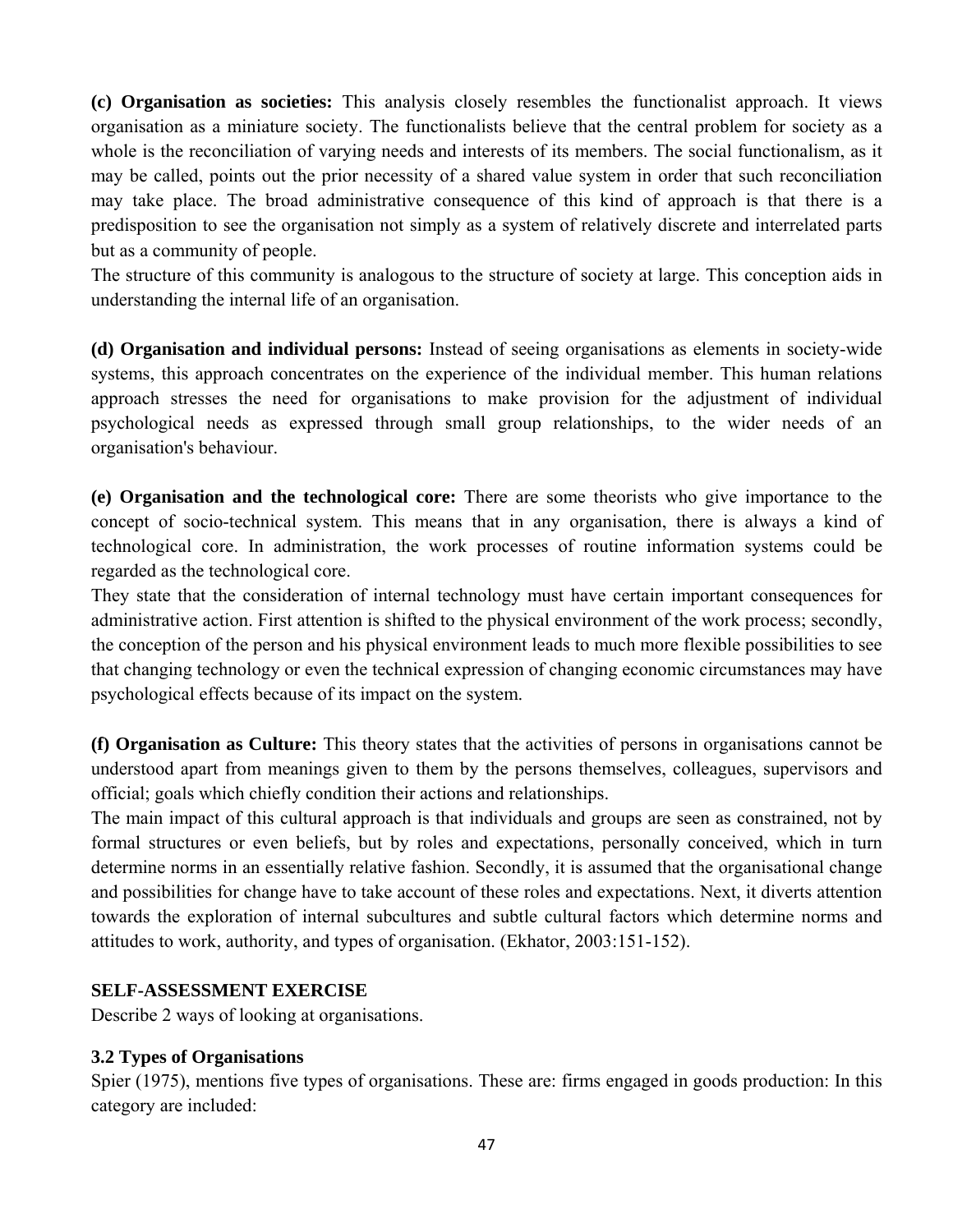i. Business firm engaged in goods production: in this category are included those forms which may not produce goods but are concerned with the provision of services, e.g. newspaper agencies.

ii. Those organisations that handle the administration of public services under this category are, the government Ministries/departments created to this laws and regulations of a country.

iii. Other types of organisations are the religious organisations: According to Spier, these are among the most influential bodies in terms of numbers.44

iv. Private political organisations such as political parties: These include the pressure groups or interest groups. The main activity of these groups is to mobilise and represent the opinions of members. v. Military organisation, i.e. armies. These organisations are geared towards welfare activities (Ekhator, 2003: 153).

#### **SELF-ASSESSMENT EXERCISE**

Itemise any 3 types of organisation.

### **4.0 CONCLUSION**

The analysis and types of organisation discussed as a necessity to enhance your knowledge on the importance of organisation.

#### **5.0 SUMMARY**

The unit discussed both the analysis and types of organisation for your further understanding.

## **6.0 TUTOR-MARKED ASSIGNMENT**

How many types of organisation are mentioned in this unit?

### **7.0 REFERENCES/FURTHER READING**

Ekhator, V.E. (2003). *Rudiments of Public Administration*. Kaduna Joyce Graphic Printers & Publishers. Spiers, M. (1995). *Techniques and Public Administration.* Glasgow Williams: Collins.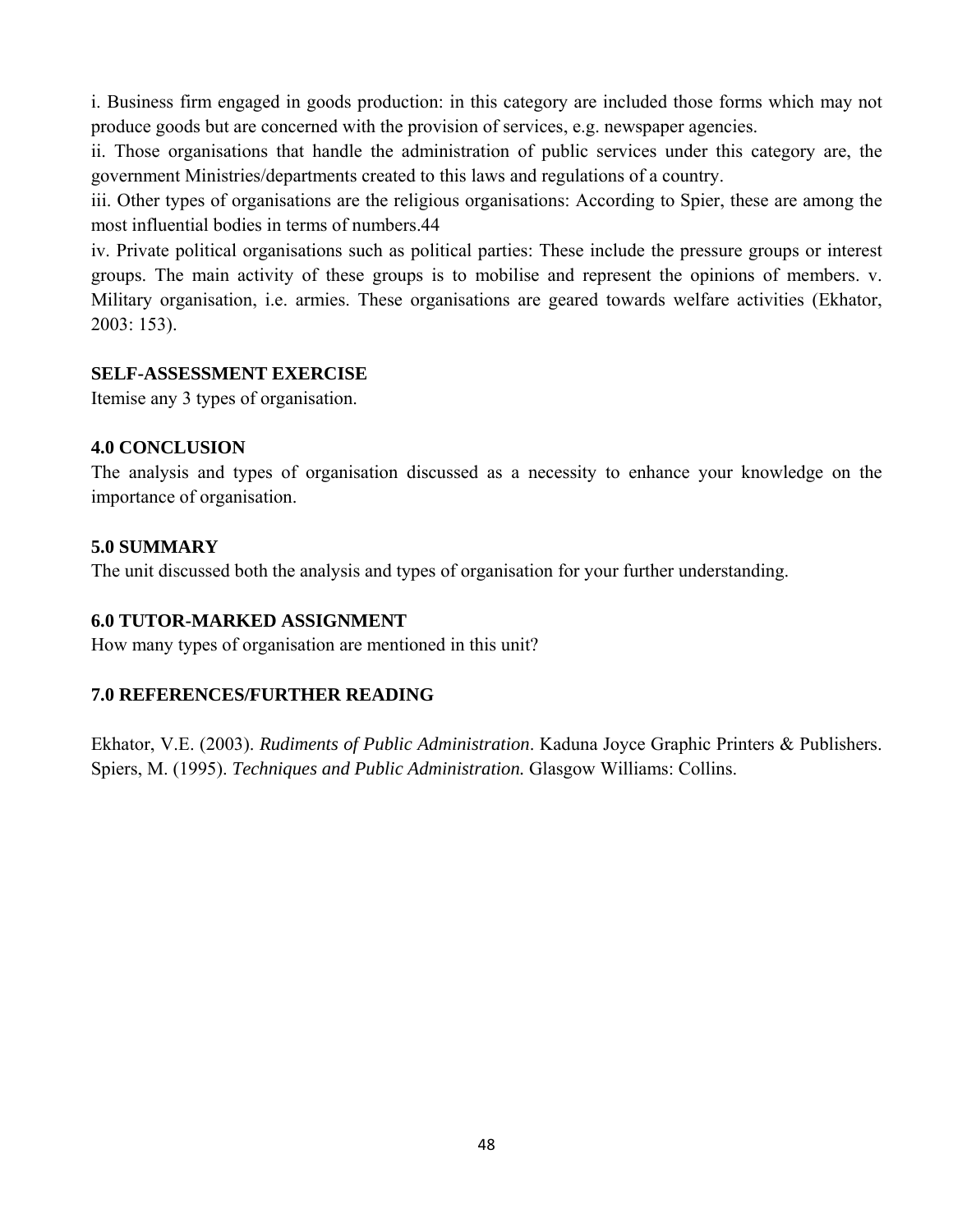## **UNIT 11: ORGANISATION AND MANAGEMENT OF PUBLIC AGENCIES**

### **Table of Content:**

- 1.0 Introduction
- 2.0 Objectives
- 3.0 Main Content
	- 3.1 Meaning of Organisation
		- 3.1.1 Types and Kinds of Organisation
	- 3.2 Elements of Organisation
	- 3.3 Characteristics of Big Organisation
	- 3.4 Approaches to the Study of Organisation
- 4.0 Conclusion
- 5.0 Summary
- 6.0 Tutor-Marked Assignment
- 7.0 Reference and Further Reading …

#### **1.0 INTRODUCTION**

In the last section, you have an idea about what analysis and types of organisations is all about. This section will take you a step further into the Concept of Organisation and Management of Public Agencies. In this unit, the focus is on the Concept of the Organisation and Management of Public Agencies; we shall be looking at meaning and concepts of Organisation, The types and kinds of organisations, The Elements of Organisation, The Characteristics of Big Organisations, as well as the Approaches to the study of Organisation will all be examined.

### **2.0 OBJECTIVES**

At the end of this unit, you should be able to:

- a. Define the term Organisation.
- b. Identify the Elements of Organisations.
- c. What are the Characteristics of a Big Organisation?
- d, Identified the Approaches to the study of Organisation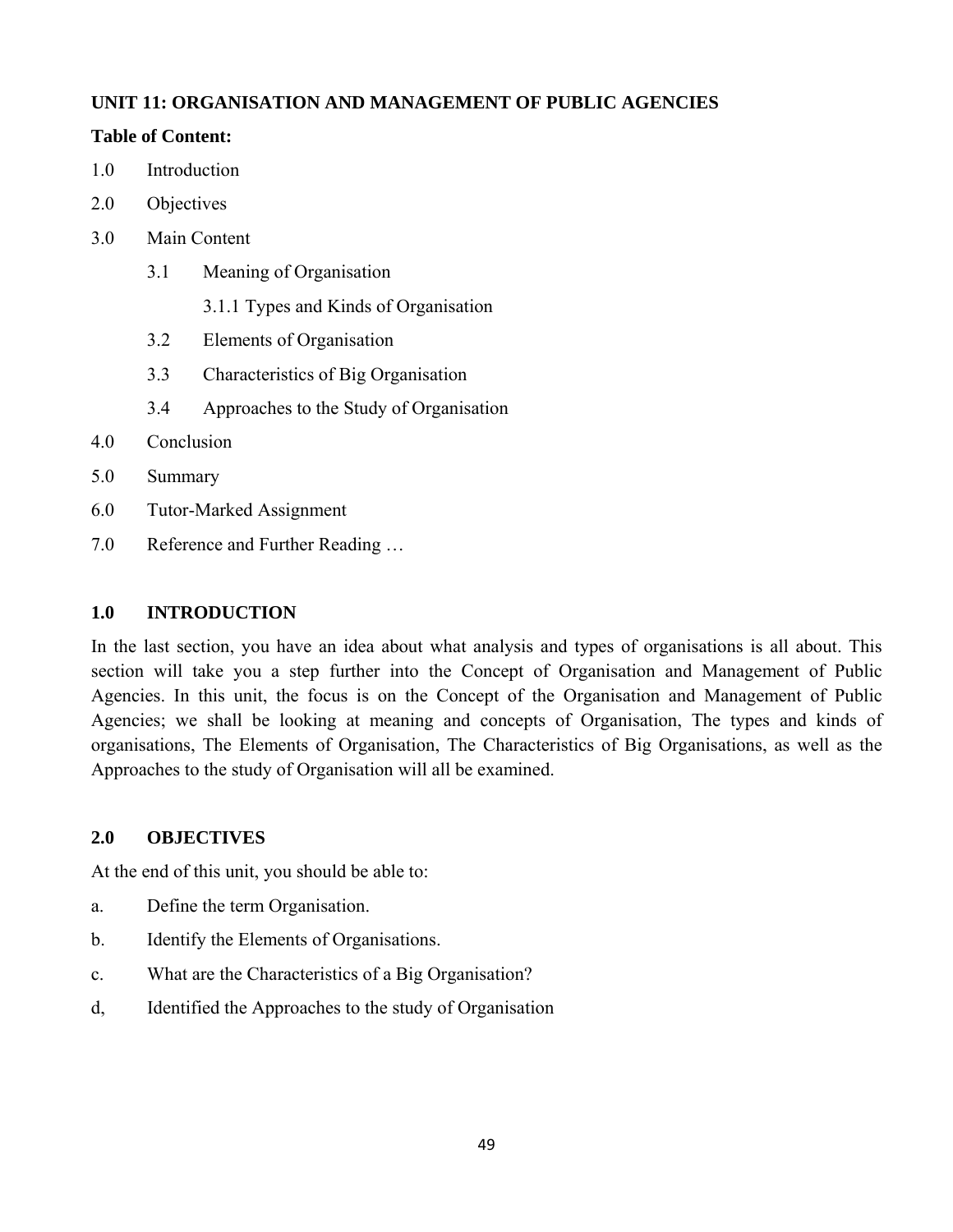#### **3.0 MAIN CONTENT**

#### **3.1 MEANING OF ORGANISATION**

Logically, organisation precedes management, for an activity must be organise before it is managed. But in practice the continual modification of organisation and the management of the people and processes go hand in hand. An organisation may be defines as a group of persons who cooperate in the accomplishment of objectives upon which they are agreed. It also means an official group of people, for examples a political party, a business, a charity, or a club with formal or informal structures. The performance of the group will be influence by how well the objectives are understood and supported by its members. Bernard, (1948), defines organisation as a system of consciously coordinated activities or force of two or more persons. In the same vein, Gaus (1947), defines organisation as the arrangement of personnel for facilitating the accomplishment of some agreed purpose through the allocation of functions and responsibilities. However, we can deduce that organisation provides the means whereby the efforts of large numbers of employees are directed and coordinated. Organisations whether formal or informal, must have a well constituted structure in place where the elements of an organisation can be put to practice.

#### **Types and Kinds of Organisation**

Generally, there are two main types of organisation. These are the formal and informal. All formal organisations have a well constituted structure in place unlike the informal organisation. Examples of formal organisations with constituted structures includes, all government establishments, institutions, and corporate establishments likes: banks, companies, insurance houses, industries, clubs etc and some other small and medium scales business establishments e.g. supermarkets, hotel, firms, etc. Organisation can be of two kinds, the small and the big/large. The smaller organisations are those with less personnel, authority, command, and control, and also without a formal structure in place e.g. a sole proprietorship or partnership forms of business. The big or large organisations are those with medium and large groups of personnel e.g. an academic institution (University, Polytechnics, Colleges of Education), government departments, agencies or paratastals, large companies (Mobil, Oando, Shell, Chevron plc.), industries, etc.

#### **3.1 ELEMENTS OF ORGANISATIONS**

Generally, there are five elements of organisation. These are as follows:

- (a) **Objectives**: The performance group will be influenced by how well the objectives are understood and supported by its members. Objectives change with changing problems and need; and must be restated and redefined from time to time.
- (b) **Specialise**: An organisation distributes work so that workers may specialise. The assignment of specialised tasks to each member of an enterprise is an element of organisation.
- (c) **Coordination**: An organisation provides for coordination. The efforts of workers specializing in various tasks must be effectively interrelated. This is accomplished by defining each workers job, and by grouping worker performing related tasks under the same boss, and groups of workers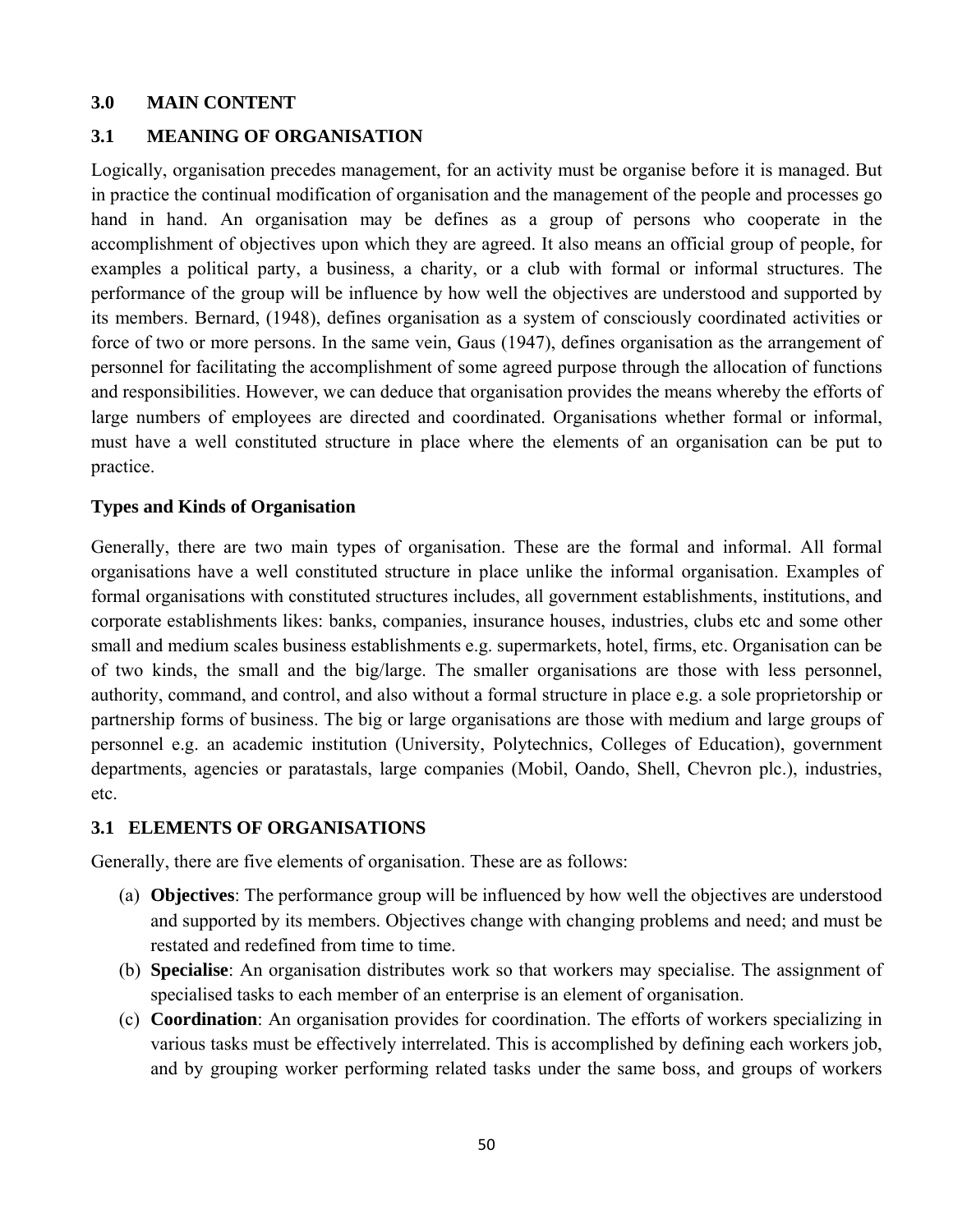performing related tasks similarly under a common boss. For each boss the span of control, i.e., the number of individual he is expected to direct, must be limited if he is to achieve coordination.

- (d) **Hierarchy**: An organisation is built upon a hierarchy. There must be clearly established channel of *command, communication*, and *control*. Workers and supervisors must clearly understand from whom they take orders and to whom they report. The vertical lines of responsibility within an organisation must be defined ad kept clear.
- (e) **Authority**: An organisation fixes authority. When men work together someone must have authority to give direction, to resolve differences among individuals working on related tasks.

# **3.2 CHARACTERISTICS OF A BIG ORGANISATION**

Big organisations produce different products and rendered different kinds of services. They have similar characteristics and tend to operate in a similar manner. The following are characteristics of big organisations. These are:

- (a) There is competition and conflict between authority based upon position and authority based upon expertness.
- (b) All developed standardised methods and procedures
- (c) All arrange skills and relationships in order to perform the activities necessary to achieve their goals and to secure continuity and stability.
- (d) They have the characteristics of specialisation, hierarchy, status, oligarchy, rationality, and the search for efficiency.

One of the earliest systematic analyses of the characteristics of big organisations or bureaucracy was that of Max Weber in the  $17<sup>th</sup>$  century. He stated that bureaucracy organisation as far superior to other forms of organisation that had preceded it, and essential to the modern state and cooperation. Weber observed the following as common characteristics of bureaucratic organisations. These are as follows:

- The authority and jurisdiction of official are prescribed, regulated and controlled by a set of rules, and administrative organisation.
- Administration is carried on by full-time employees who are selected for their qualifications, specially trained in their duties, and given a status with permanence of tenure and pensions
- Offices are arranged in a hierarchy of levels of graded authority in an ordered system of super and subordination in which the lower offices are supervised by higher ones.
- Administration is based upon written records that are preserved, the body of officials and these records and files make up the bureau or office, and
- Administration is conducted under general rules, which are more or less stable and comprehensive etc.

### **SELF ASSESSMENT EXERCISE1**

Define the term organisation and states any five objectives of a formal organisation.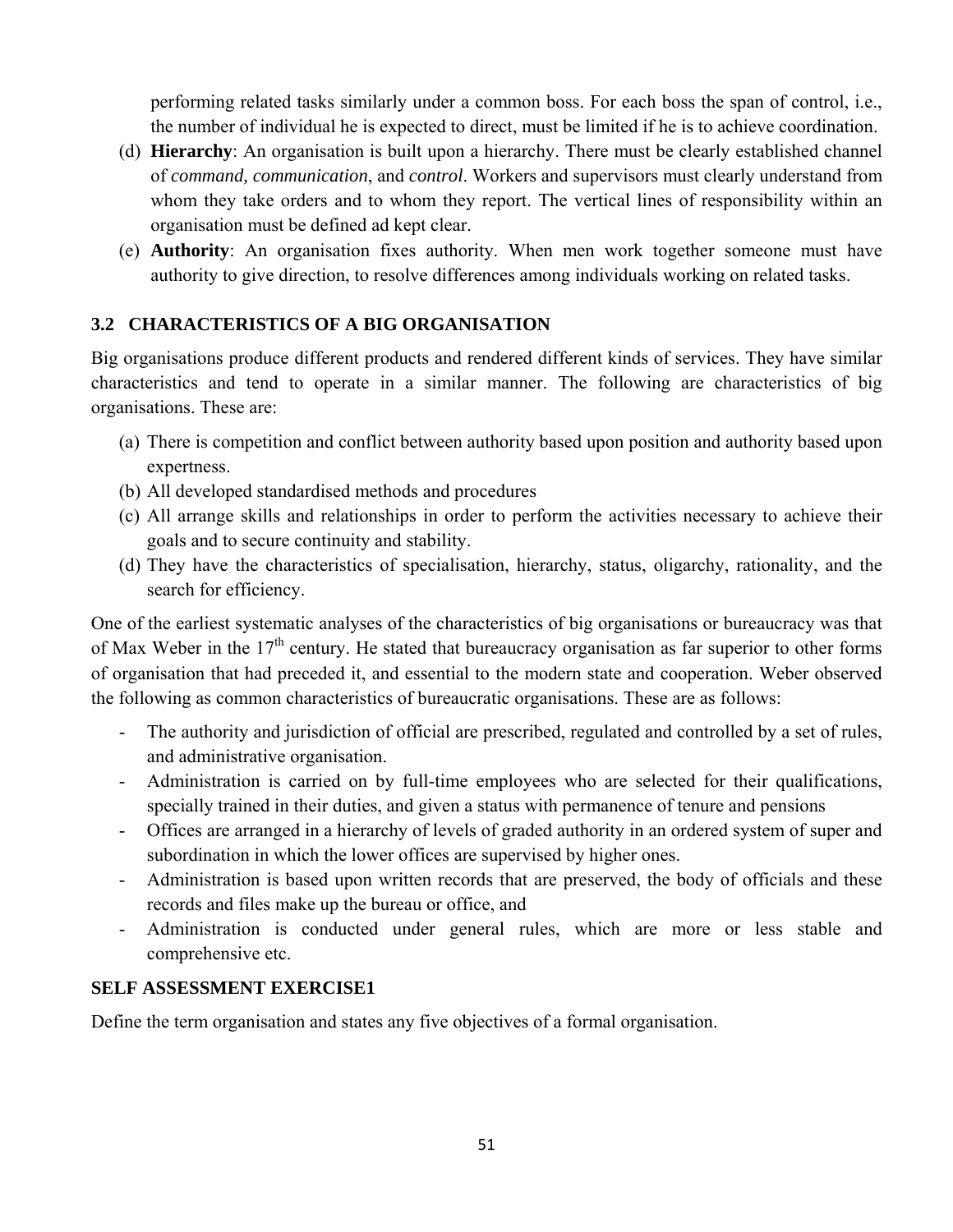## **3.4 APPROACHES TO THE STUDY OF ORGANISATION**

The importance of organisation in modern society is attested by the many recent studies and publication on the theory and characteristics of organisation and human behaviour in organisation. Two distinct approaches are used in the study of organisation. These are as follows:

- (a) Structure of the Organisation: This happens to be the first and older approach. This approach deals primary with (observation) the structure of organisation. The allocation of functions and authority, specialisation, coordination, overhead direction and control, span of control, the role of line and staff units, government cooperation's, and relations of the Central Headquarters to field offices etc.,
- (b) Sociologists and Social Psychologists: This approach primary attention is devoted to the individuals and human behaviour in organisation.

Students of administration and management need to focus attention on the official or formal structure or organisation. The behaviourists inquired into individual and group behaviours, and the role of unofficial or informal organisation.

### **Criticisms of Approaches to the Study of Organisation**

Generally, both approaches are essential to an understanding of organisation and the motivation of individuals within an organisation. On the bases of the above, the following are some of the defeats of these approaches. These are:

- The approach on the structure of the organisation was based largely upon observation rather than empirical research. The approach failed to give adequate attention to the individual employee and his needs.
- Students of administration have stressed the importance of overhead planning, direction, and control of authority commensurate with responsibility of clear cut assignment of duties and responsibilities, and the need for adequate supervision throughout an organisation.
- Behavioural studies of organisation indicate however, that authoritarian supervision and too much emphasis upon authority, control and the administrative hierarchy tends to depress employee motivation and result is low levels of performance, and that employee-oriented supervision is conducive to high motivation and levels of production.

### **4.0 Conclusion**

The foregoing discussion on concept of organisation and management of public agencies, we have seen that organisation precedes management. Organisation is a system of consciously coordinated activities of group of persons and government agencies. Organisations can be formal or informal, small and big. Objectives, hierarchy, authority, coordination, and specialization are the essential elements of organisation. All organisations have elements of bureaucracy in them. There should be clearly established channel of command, communication, and control in any organisation. Competitions and conflicts are bound to exist in organisation. Two approaches are bound to the study of organisation and management of public agencies. However, these approaches are subject to criticisms.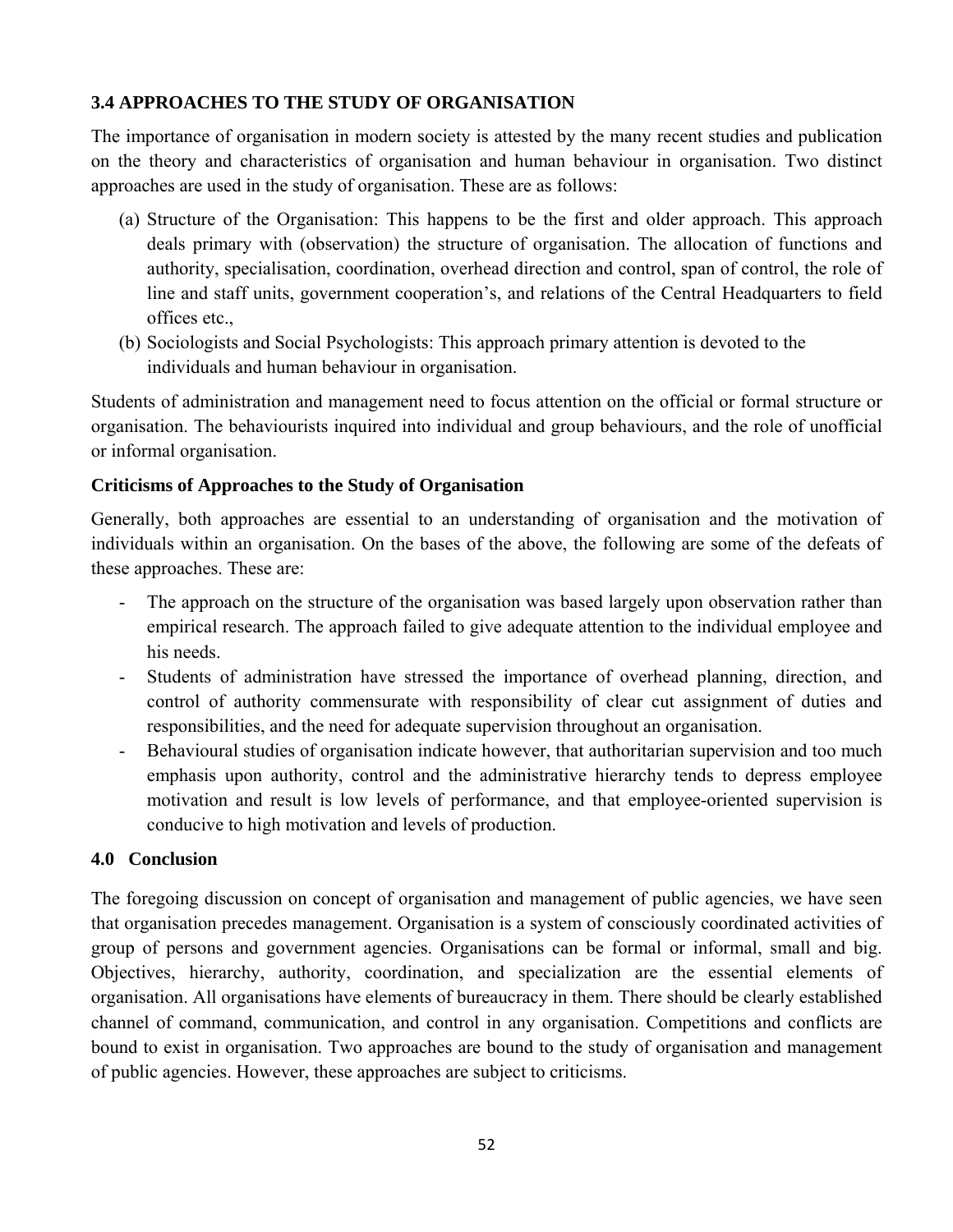#### **5.0 Summary**

This unit has covered the meaning of organisation, the types and kinds of organisations, the elements and characteristics of organisations and the approaches and criticisms of the study of the theories of organisation were all examined. The concepts of bureaucracy exist in all forms of organisation. Organisations developed standardised methods and procedures of organising and arranging things. Organisations are termed as formal or informal. A formal organisation has a well constituted structure in place with large groups of personnel. All organisations are open to competitions, conflicts, and criticisms.

#### **6.0 TUTOR MARKED ASSIGNMENT**

#### **Question:**

l. Give an account of the concepts of organisation and management of a big organisation.

2. Enumerate the objectives of a formal organisation.

### **7.0 REFERENCES/FURTHER READING**

Adetula, G.O. (2004), Reading Manual on Personnel Management and Labour Relations (MPA 714) Adekunle Ajasin University, Akoko-Akungba Ondo State.

Bernard, C (1948), Introduction to Public Administration; NYM Press Limited.

Flippo, Edwin. B (1984), Personnel Management (Sixth Edition) McGraw Hill Book Company, New York

Gaus, J. (1947), Reflection on Public Administration; University of Alabama Press

Obiajule Sunday & Obi Emeka Anthony (2004) *Public Administration in Nigeria*, A Developmental Approach, Book Point Limited.

Olajide Aluko (1981), essays I Nigeria foreign policy (London; George Allen and Unwin)

Patrick, Mbieli (2004), *Public Administration*, A Broad View, Megavons (West Africa) Limited

Paul Mali, (1997), Management Handbook, A Developmental Approach, Book Point Limited.

Remi Anifowose and Francis C. Enemuo (1999), *Elements of Politics*. Malthouse Press Limited

Taylor, F. W. (1917), Introduction to the Study of Public Administration; New York; Macmillan

Victor Abia B.E (1998), *A Ground Work of Public Administration .*Olucity Printers Limited

Woodrow, W (1887), The Study of Public Administration; Published in the Political Science Quarterly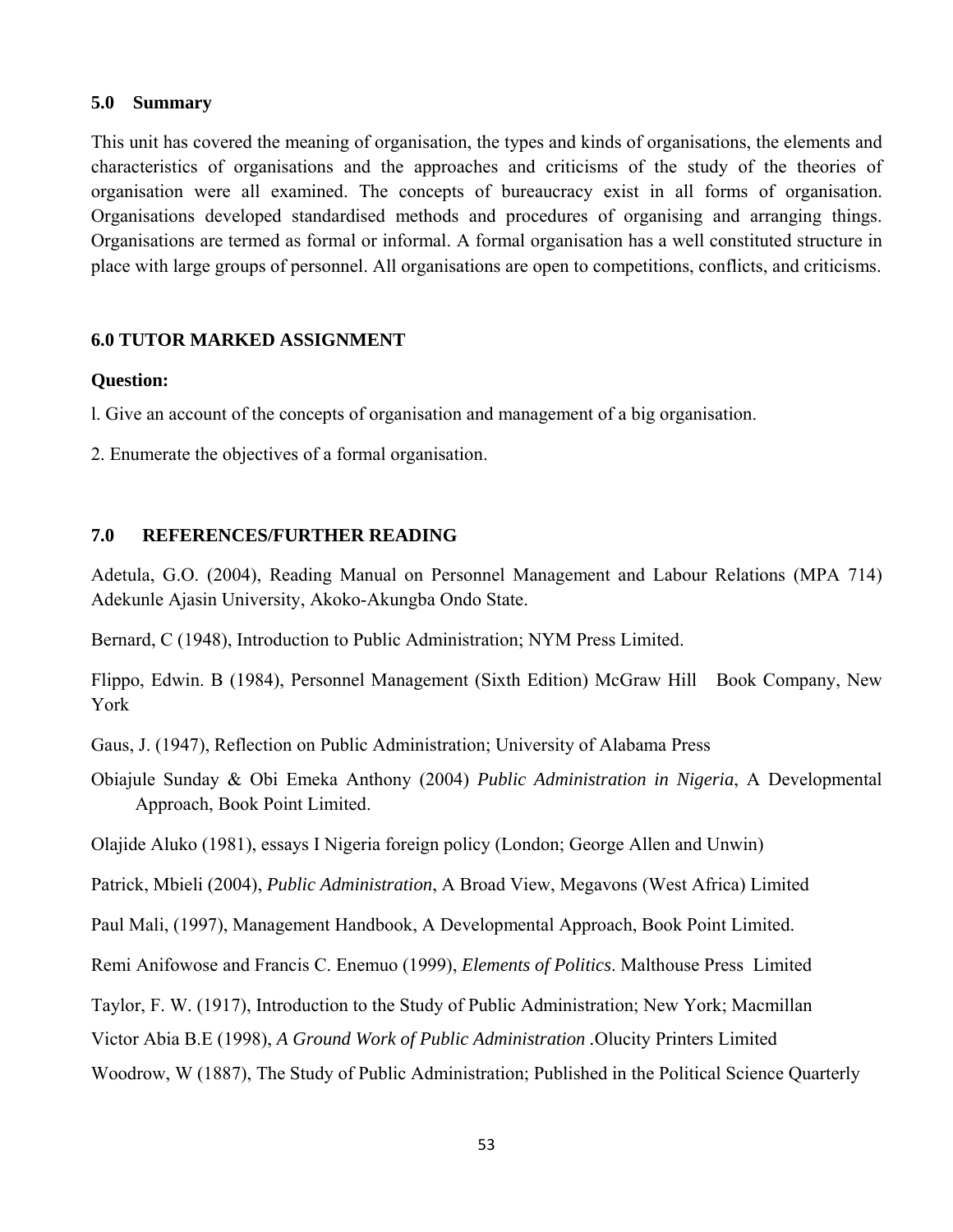# **UNIT 12: DECISION-MAKING IN ORGANISATION**

## **TABLE OF CONTENT**

- 1.0 Introduction
- 2.0 Objectives
- 3.0 Main Content
	- 3.1 Meaning of Decision-Making
	- 3.2 Types of Decision-Making
		- 3.2.1 Broad-Comprehensive and Tactical Operation Decision
		- 3.2.2 Organisation and Personal Decision
		- 3.2.3 Decision Made Under Certain, Uncertain and Risk Conditions
	- 3.3 Styles of Decision-Making
	- 3.4 Process of Decision-Making 3.4.1 Critical Steps in Decision Making Process
- 4.0 Conclusion
- 5.0 Summary
- 6.0 Tutor-Marked Assignment
- 7.0 References/Further Reading

## **1.0 INTRODUCTION**

In the last section, you learnt about what Recruitment, Selection, and Placement are all about. This unit will take you a step further into the process of decision-making in Organisation. We shall be looking at the Styles, Types and Processes of Decision-Making, the differences between well-structured and illstructured decision, the importance and components of decision-making process and the critical steps in decision-making process.

### **2.0 OBJECTIVES**

At the end of this unit, you should be able to:

- i) Define Decision-Making
- ii) Enumerate the various types and styles of Decision
- iii) Identify the Important Components of the Decision-Making
- iv) Explain the critical steps in Decision-Making process

### **3.0 MAIN CONTENT**

### **3.1 MEANING OF DECISION-MAKING**

A major responsibility of an administrative manager is the ability to make effective and rational decisions which can lead to the best way of achieving the goals of the Organisation (Abari and Mohammed, 2006). One of the most critical activities of the Chief Executives is decision-making. Decision-making is the rationale behind the success of an Organization. Decision making is a sensitive issue which requires time and understanding. The Chief Executives are rated for the quick, time and qualitative decisions they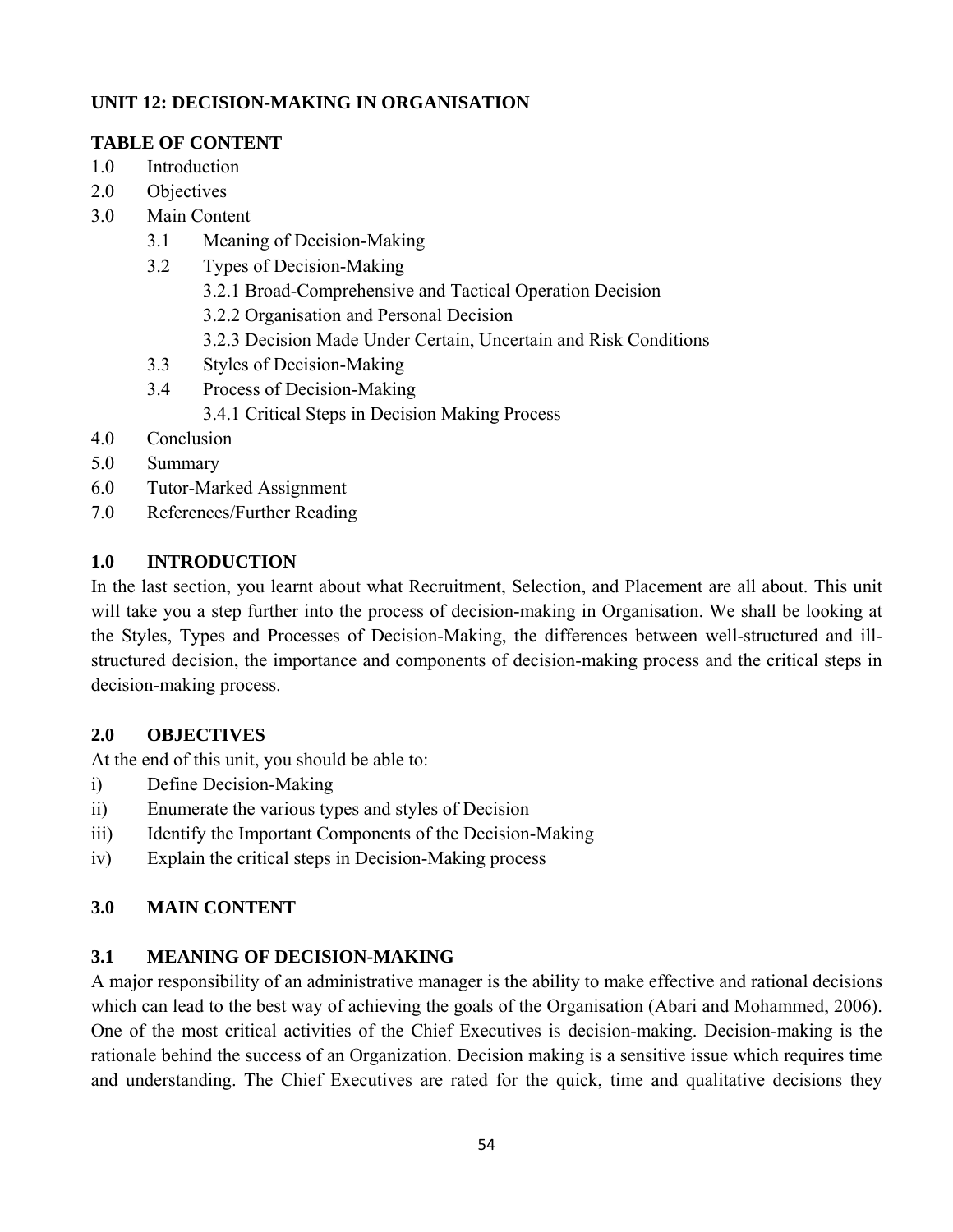makes on Organizational problems and to goals. Decision-making is a vital feature of all administration. It involves a situation where one takes a step "to do or not to do".

All levels of administration take part in decision-making; the Chief Executive has the final say, because he is held responsible and accountable for all acts of Omission and Commission. Right decisions about solutions to problems make an Organisation better off. Making good decisions demand that the decision maker should have a good understanding of consequences before choosing the best alternative that can effectively solve the problem. Decision-making involves creative thinking (Nwanchukwu, 1988). Mbieli (2006) states that decisions are the will of an individual or group to select and apply the right behaviour in thoughts, word and actions in all human understanding. Gregg (1957), postulates that decision is the very heart of administrative process and leadership. Steiner (1969), states that, decision is a choice made by a decision maker on what should and not be done in a given situation.

Decision-making process is the chain of events involved in identifying, analysing and choosing the best alternative from many analysed alternatives and implementing it. If there is no alternative, then there is no need to wary about decision-making. Jones (1957), defines decision as a course of action chosen by the decider as the most effective means of his disposal for achieving the goals he is currently emphasizing – for solving the problem that is bothering him. Quality decisions make quality Organization. There are two kinds of decision, the Programmed and Non-Programmed decisions. Decisions can be made under certainty, risk and uncertainty conditions and these are part of the duties of the Chief Executive Officer. The essential characteristics of decision–making are that it cuts across (permeates) all operations of the management and it involves judgment, risk and uncertainties.

### **3.2 TYPES OF DECISION MAKING**

There are many types of decision among which we have following are the types of decision:

# 3.2.1 **Broad**–**Comprehensive and Tactical**–**Operational Decisions**:

These types of decisions are fundamental to the Organisation; they cut across the basic mission of an organization such as long-range objectives, tactical, policies and strategies.

### 3.2.2 **Organizational and Personal Decisions**:

 These types of decisions are taken formally in an organisation. Such decisions can be delegated to lower echelons, who may take further decisions on them. Personal decisions are those made by an employee acting as an individual member of an organization. These decisions ordinarily cannot be delegated, and if subsequent decisions must be made to implement them the same employee makes those decisions as well.

### 3.2.3 **Decisions made Under Certainty**, **Uncertainty and Risk Conditions**:

a. **Certainty**: A decision is said to be made under conditions of certainty when a manager knows the available alternatives, benefits and implications associated with such decision. In this type of decision there is perfect knowledge about available alternatives and their consequences. No element of chance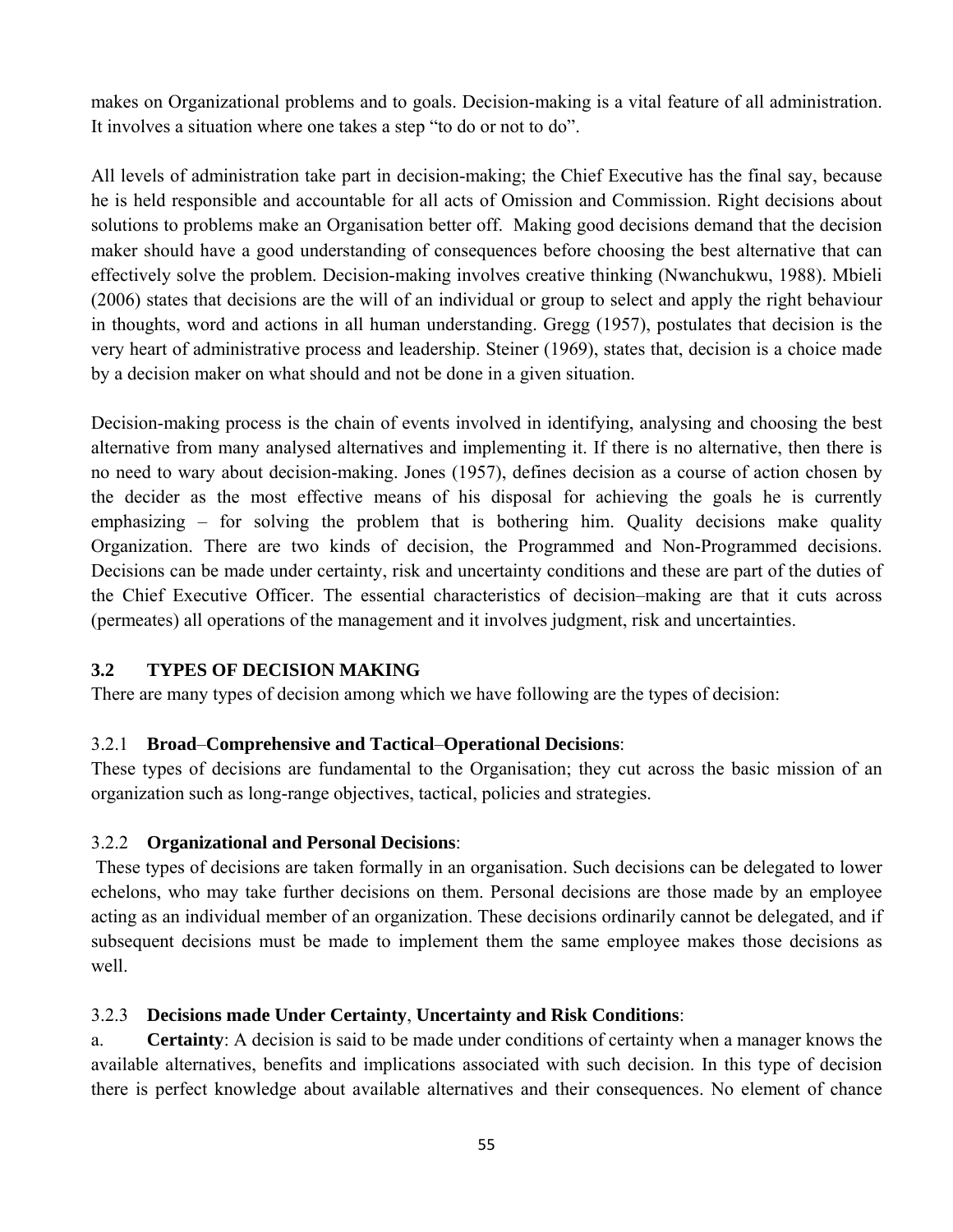intervenes between an alternative and its outcome. The outcomes of this decision are known in advance with complete certainty. Under such conditions, a manager is faced simply with identifying the consequences of available alternatives and selecting the outcome with the greatest benefit. Managers mostly make decisions under these conditions; an example of decision made under certainty is the purchase of US Savings Bonds. If one invests \$1,000 in a savings bond for one year at 10% will yield \$100 interest.

b. **Risk:** A decision is said to be made under conditions of risk, when a manager knows the available alternatives, the likelihood of their occurrence, and the potential benefits associated with each. Decisions under conditions of risks are perhaps most common. In this situation, alternatives are recognized, but their outcomes are in doubt. In practice, however, managers usually assess the likelihood of the outcomes based on past experience, research and other information.

c. **Uncertainty**: A decision is said to be made under conditions of uncertainty when a manager does not know the available alternatives, the likelihood of occurrence or potential outcomes. Decisions under conditions of uncertainty are the most difficult. In such situations, a manager has no knowledge on the likelihood of outcomes. Decisions under uncertainty generally occur in cases where no historical data are available, or in instances that are so novel and complex that it is impossible to make comparative judgments. Furthermore decision can be classified as programme or non- programmed

#### **d. Programmed and Non-programmed Decisions**

 A number of authors have made a distinction between two kinds of decisions. Simon (1976), identified the "programmed" and "non-programmed" decisions. He described the programmed decisions as those that are repetitively and have become routine as a result of frequent occurrence with the same situation. The distinction between "programmed" and "non-programmed" decisions refers to the procedure that is adopted in the process of resolution of the decision situation. Programmed decisions are seen as having a well-defined and recognizable structure, so that new occurrences of a well-known type of situation can be placed in a category and processed routinely. The Non-programmed decisions are those where no routine procedure or structure is applied. Each non-programmable decision appears to those involved to have characteristics that do not fit into any of the structures that have been formulated for the routine treatment of decision situations. This emphasis on structure has resulted in the use of the terms well-structured and ill-structured, (Simon, 1976).

#### **3.3 STYLES OF DECISION-MAKING**

There exist five styles of decision-making available to the Chief Executive. The Chief Executive may choose one he think appropriate as best option or alternative to the identify problem. The styles of decision-making process overlap with one another. They are:

#### a. **Solve the Problem Yourself**.

This style of decision-making is based on available information. In this approach the Chief Executive does not believe in intensive discussion. This style of approach is common among the autocratic Chief Executives. They believe in themselves and their decisions are final. This style of decision-making is not common in the public service where series of Brainstorming sessions take place. A corporate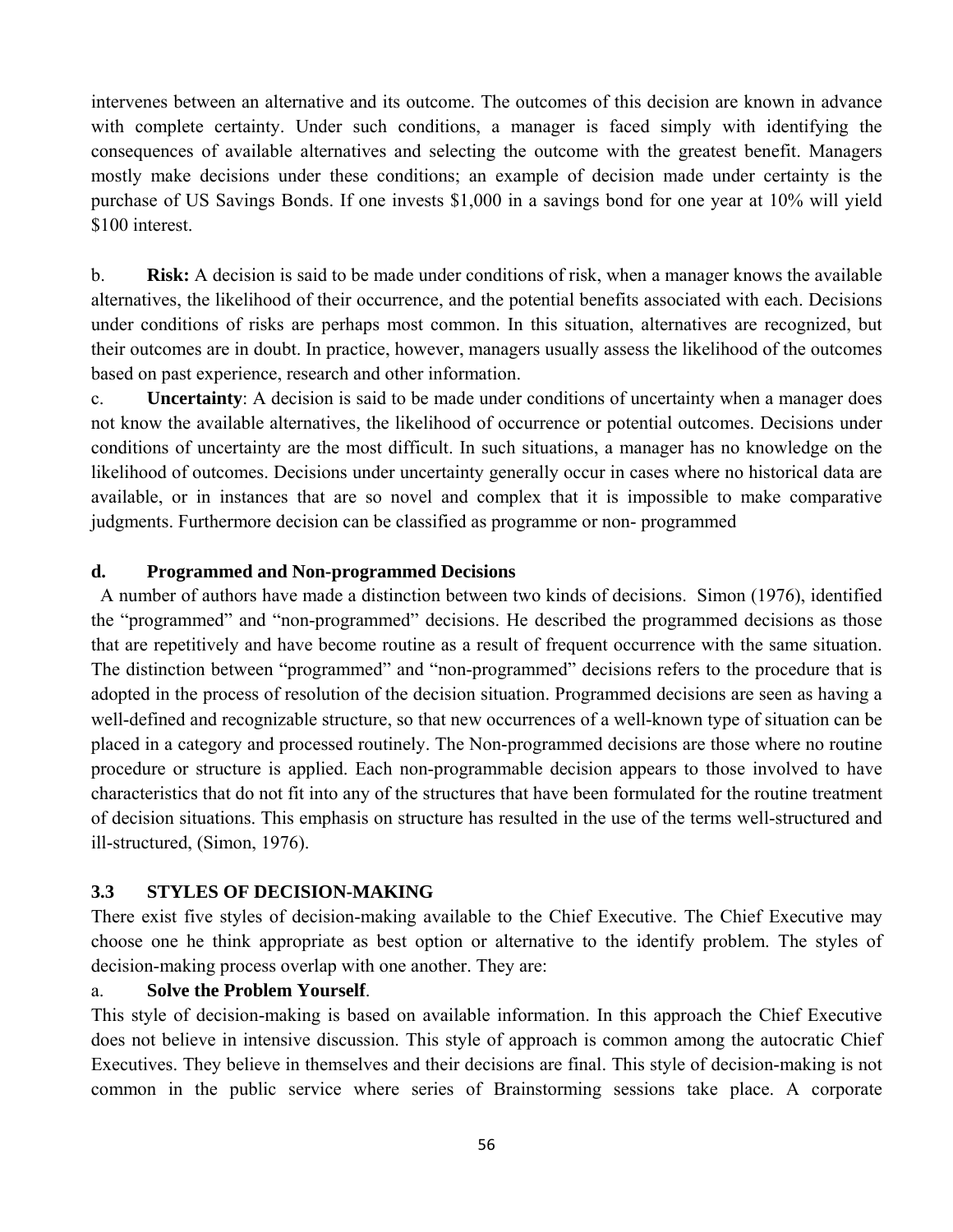organization may not want to share his problems with another organization instead, they find ways and means of solving the problem themselves (Simon, 1976)

# b. **Obtain the Necessary Information**.

In this approach, the Chief Executive seeks the opinions of his subordinates through intensive discussion or brainstorming sessions before the final decision. The role of the subordinates here is to provide the necessary information needed to solve the problem. The subordinates may have better knowledge of the environment and understanding of the situation than the Chief Executive. This style of decision-making is used by consultative or participative executives (Simon, 1976)

## c. **Share the Problem Individually.**

In this approach, the Chief Executive may decide to share the problem first with relevant subordinates individually without bringing them together as a group for intensive discussion. The essence of this action is to enable the Chief Executive to have individual ideas and suggestions from his subordinates before the final decision. The major difference of this approach from the former is that the Chief Executive seeks his subordinate opinions for information before making the final decisions.

## d. **Share the Problem as** a **Group**.

This style of decision-making is similar to the ones above; the only difference is that instead of sharing the problem individually. The Chief Executive shares information with groups of employees before taking a decision. These groups hold intensive discussion on the problems and apply the best alternative to the problem.

# **e) Share the Problem as** a **Group and Look for Solution Jointly**

This style of decision-making is more acceptable and adopted in most Organizations. This is where the Chief Executive and his subordinates share the problems as a group and look for joint solutions to the problems identified. The role of the Chief Executive here is to coordinate the ideas and evaluates alternatives of the groups and attempt to reach an agreement (decision-making) on the solution to the problem identified.

### **SELF-ASSESSMENT EXERCISE:**

- 1. Explain the types of Decision making
- 2. Differentiate between well-structured and ill-structured decision

# **3.4 PROCESS OF DECISION-MAKING**.

The process of decision making means the same as the components of decision making. The nature of decision making has been studied intensively in recent years. The conclusions drawn from individual studies have been different in many respects. However, decision making is a process which involves a number of interwoven stages. Decision making steps are closely linked to the problem solving approach.

The process of problem solving could be thought of as consisting of three phases, namely:

- i. What is the problem
- ii. What are the alternatives
- iii. Which alternative is best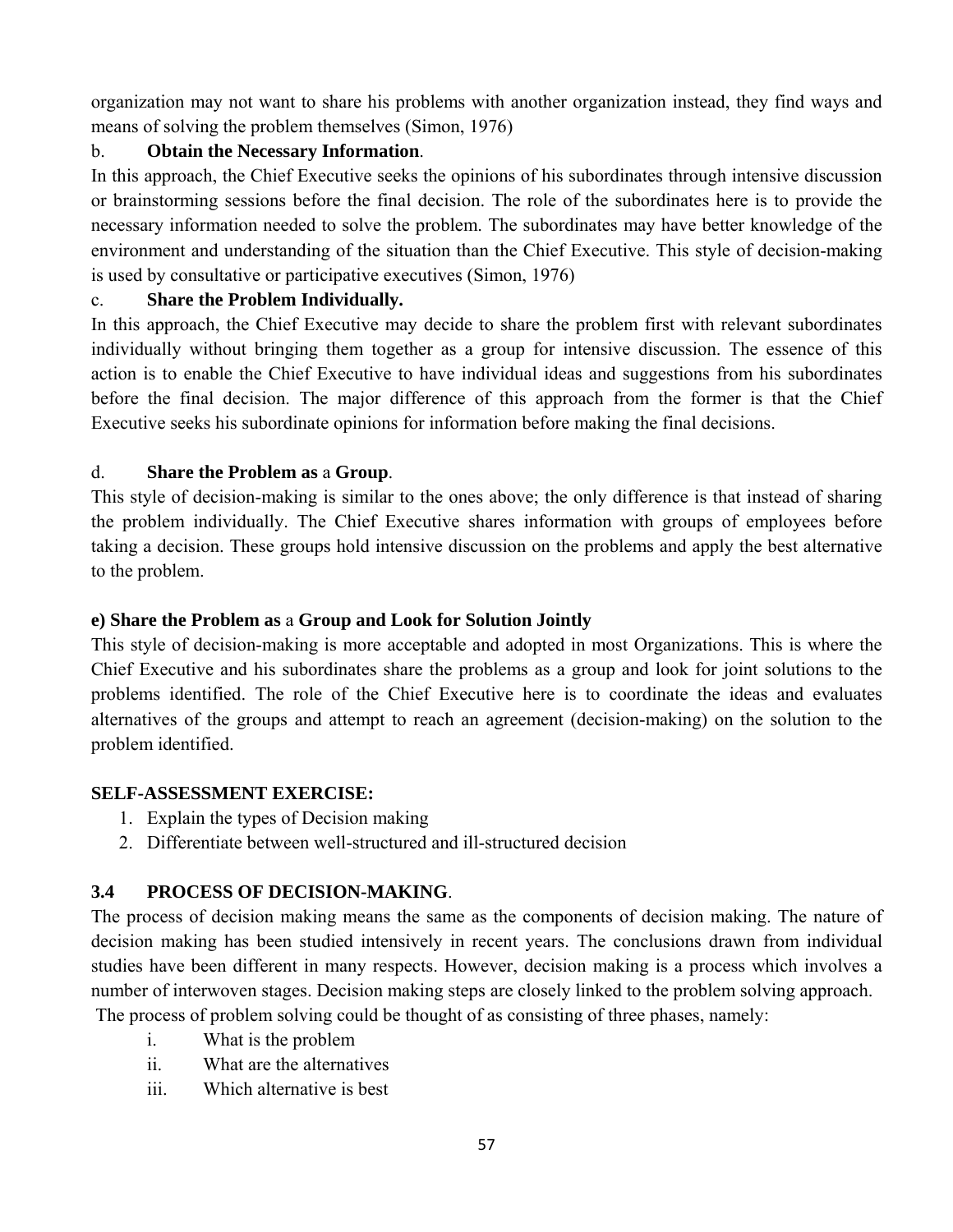Simon (1976), states that process of decision making model consists of three stages.

- **a) Intelligence**: The internal and external environments of the decision maker are searched for conditions requiring a decision, and information is gathered about these conditions.
- **b) Design**: The courses of action available to the decision maker are determined and analysed as possible solutions to the decision problems that have been detected and
- **c) Choice:** One of the available courses of actions is selected for implementation on the basis of an evaluation of their effectiveness relative to the achievement of objectives.

However, Simon added a fourth phase which he called the review. This review phase consists of a process of assessment of past choices during which possible modifications to the approaches used are considered in preparation to further decision making activity.

Drucker (1979), states that, the decision making process consist of four basic steps:

- i. Defining the problem;
- ii. Defining expectations;
- iii. Developing alternative solutions; and
- iv. Knowing what to do with the decision after it is reached (implementation).

Nwachukwu (1988), identifies five elements in the decision making process:

- i. Formulation of goals;
- ii. Acquisition of knowledge of the problem;
- iii. Analysis of the situation to determine alternatives;
- iv. Selection of action; and
- v. Implementation.

Method (1997) and Hodgetts and Aitman (1979) state that there exist six essential elements in the decision making processes are:

- i. Develop a concise decision statement;
- ii. Establish goals;
- iii. Define the importance of each goal;
- iv. Develop a list of options;
- v. Determine the best option; and
- vi. Implement the decision.

### **3.4.1 Critical Steps in Decision Making Process**

There are a number of steps involved in the decision making processes, these steps range from 4 to 6 and differ slightly among contemporary authors and management experts. However, these steps focus on crucial and central elements in the decision process such as problem definition, setting/ clarification of objectives and goals, generation of alternative options or courses of action, analysis/evaluation of various options, research/information gathering towards analysis of alternative courses of action, choice of option, and implementation of decision.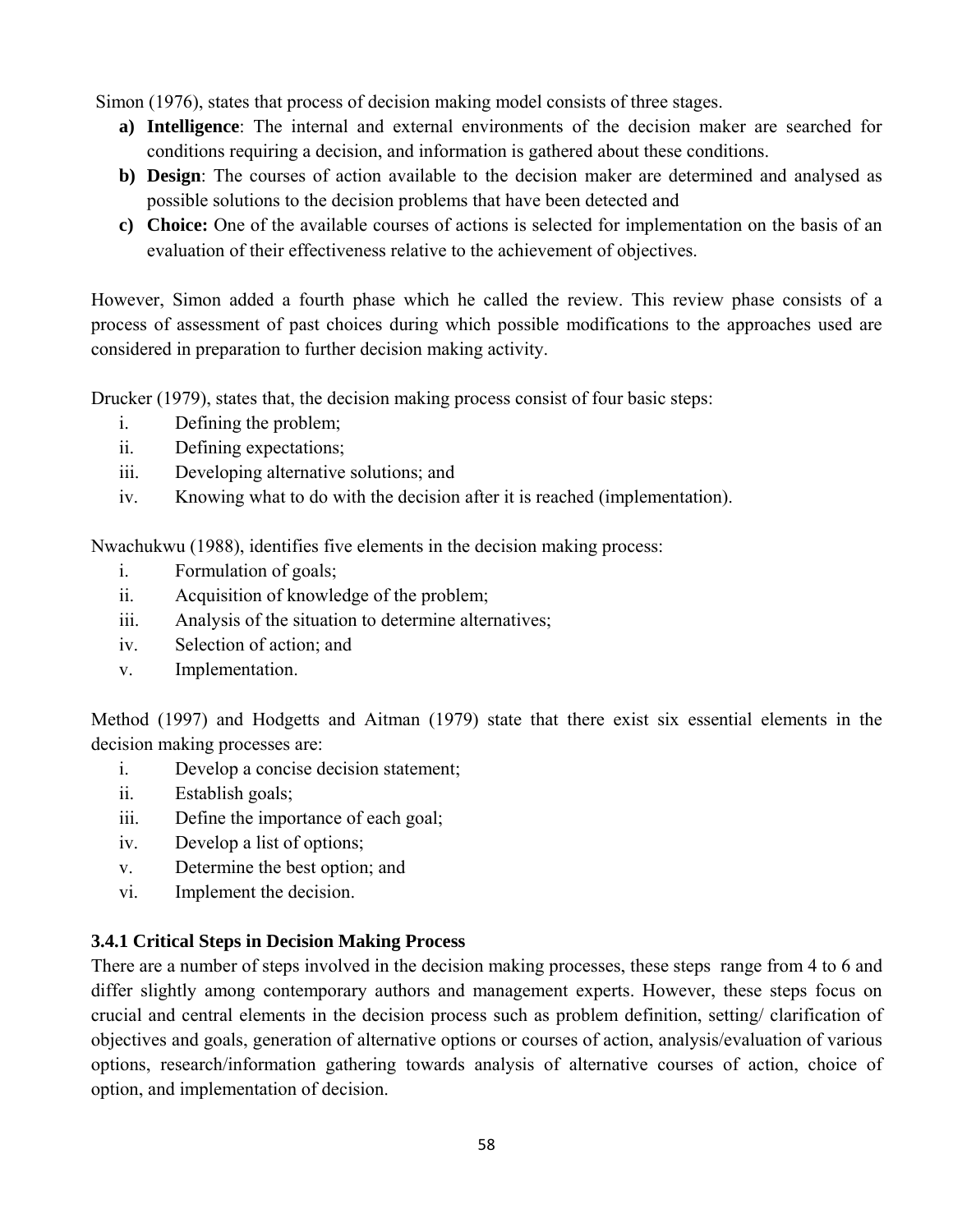The following are the critical Steps in Decision Making Process.

# 1. **Definition of the Problem**

The intellectual process that culminates in making a decision is for problem solving. It is an activity undertaken by an individual or group (Simon, 1976). No amount of care and effort in the sub-sequent steps of analysis and development will yield a decision capable of reaching the desired objectives, unless the problem requiring solution is properly defined. It is a common error to confuse obvious symptoms with the cause of the problem. For example, excessively high, manufacturing costs may be attributed to too many people yet an excess number of workers are a symptom, not a cause. The causes may be due to poor product design, poor scheduling, or frequent breakdown of equipment. Similarly, an unsatisfactory sales volume can be the result of excessively high sales price, competition from other producers and not the incompetence of salesmen. A good way of getting behind the symptom and to the problem is to ask the following questions: why are manufacturing costs too high? Why is the sales volume too low? Would the solution to the problem as diagnosed provide an effective means of achieving the desired goals and objectives.

However, a summary of the foregoing revealed that there is need for careful problem analysis before embarking on the decision making process, to this effect, the decision maker(s) should do the following:

- (i) Recognize the problem: problems are cognized by deviation from fixed or assumed standards.
- (ii) Specify the problem: This is done by finding and recording what is and what is not, where it is and where it is not, when it did occur and when it was not there, how big is the problem and how does it change with time.
- (iii) Collect information and decide why the information is required; what information is required; where and how the information will be obtained; how accurate/valid the information is in view of your own and other people's interests.
- (iv)Identify the causes of the problem: decide what factors could have caused the problem by using your own and other people's experiences through brainstorming and critical factor analysis.
- (v) Test causes: ascertain whether the cause/causes identified could have accounted for the whole problem.

# 2. **Formulating Aims or Goals of Decision**

Decision makers must have aims and objectives they intend to achieve. The goals to be achieved may be determined by the Organization. For example, the aim could be to minimise cost and maximize profit. In the case of a Production Manager, the aim of the decision at that level could be to reduce by 20 percent or increase average output by 10 percent. Also there is need to identify both the desirable aims and the essential aims of the decision.

# 3. **Search for Alternatives**

 This involves identification of alternative ways of meeting the aims of the decision. Courses of actions available to the decision maker are determined and analysed as possible solutions to the decision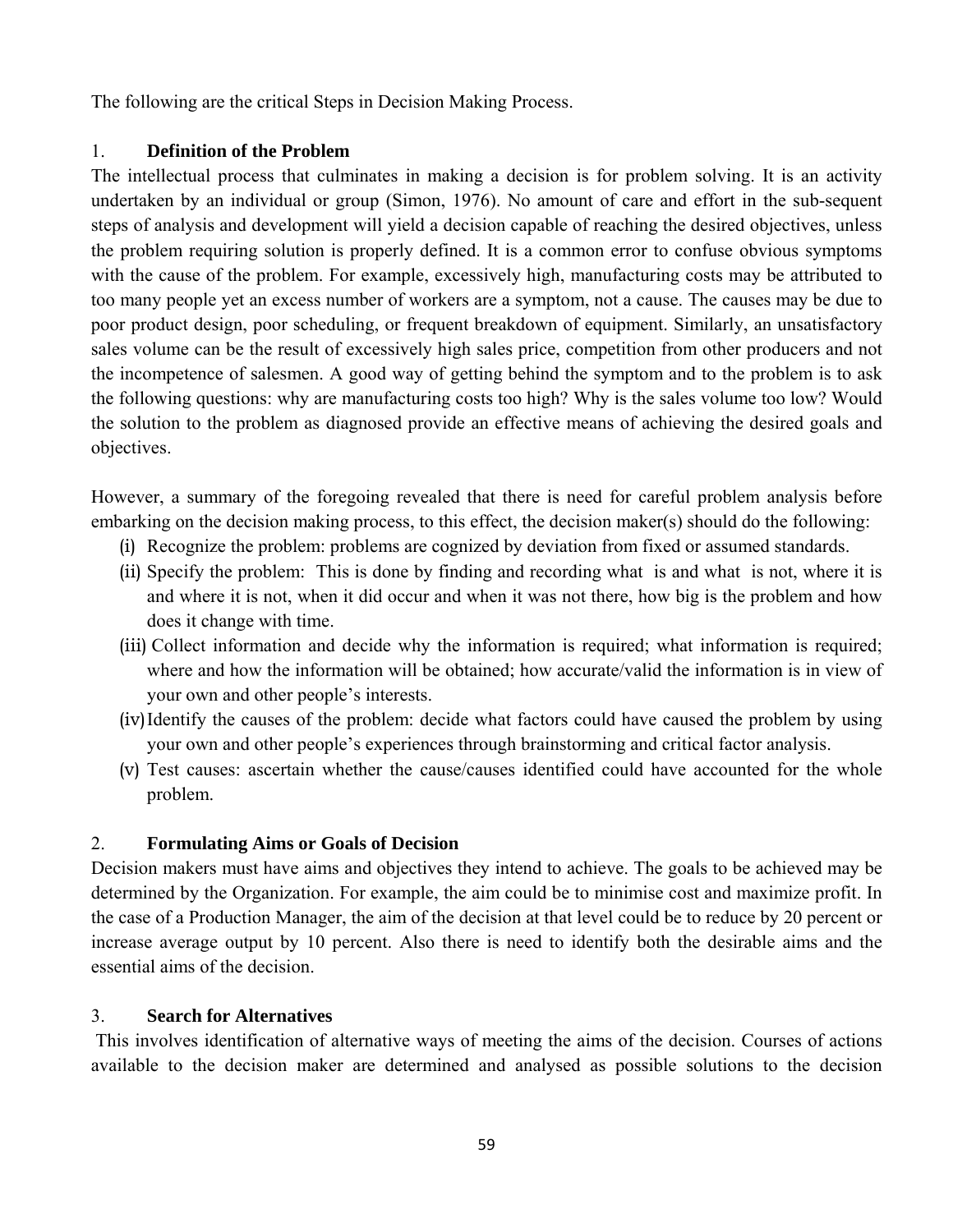problems that have been detected. The first thought of solution may not be the most satisfactory. However, various possible alternatives should be identified; such as follows.

- **i) Brainstorming** is a creativity technique that involves the spontaneous identification of alternatives by individuals interacting in an unrestrained setting.
- **ii) Synectics** is a creativity technique that involves the identification of novel alternatives through the joining together of different and apparently irrelevant elements (Simon, 1976). The term synectics means the fitting together of diverse elements. A basic feature of synectics is the use of analogies as a stimulus to creativity. Analogies have been used to solve a variety of problems. Radar resulted from studying the use of reflected sound waves by bats. Airplane cargo doors were designed to work much like how a clam shell opens. synectics is highly dependent upon group processes. However, a technical expert is ordinarily present to assist a synectics group in evaluating the feasibility of ideas.

#### 4. **Evaluation of Alternatives**

There is the temptation to take the first suggested alternative solution as the right one. This may be dangerous because what may appear at first as the solution may turn out to be the weakest alternative. The only way to avoid this pitfall is to make a critical and objective evaluation of all the alternatives. Evaluation and choice are difficult to clearly separate. Ordinarily, once an alternative that seems reasonably satisfactory comes along, it is accepted. Criteria for choice and their relative importance are not considered explicitly. The idea is for the consequences of implementing each alternative to be considered and estimated in addition to evaluating the potentially new problems which are likely to be generated by each alternative.

Management experts have identified five constituents that can be conceptually distinguished in the process of overall evaluation and choice of options. First, there is evaluation of anticipated benefits and costs of available alternatives. Benefits and costs in this regard are estimated for each alternative. A second constituent deals with estimates of the risks and uncertainties that the various competing alternatives will succeed or fail to close the gap in the problem situation. The third constituent is closure that is commitment of one alternative to close the gap. The fourth constituent is concentration on justifying the choice of option. The fifth constituent is an evaluation of outcomes resulting from implementing the chosen alternative.

In summary, the five ideal constituents are evaluation of alternatives, risk estimation, commitment, justification and evaluation of outcomes. Each of the alternatives is qualitatively and quantitatively evaluated. This requires the use of such quantitative techniques as Cost Benefit Analysis, Decision Tree and Probability Analysis. Evaluation also involves time evaluation and feasibility evaluation through the use of bar charts and programme evaluation and review techniques.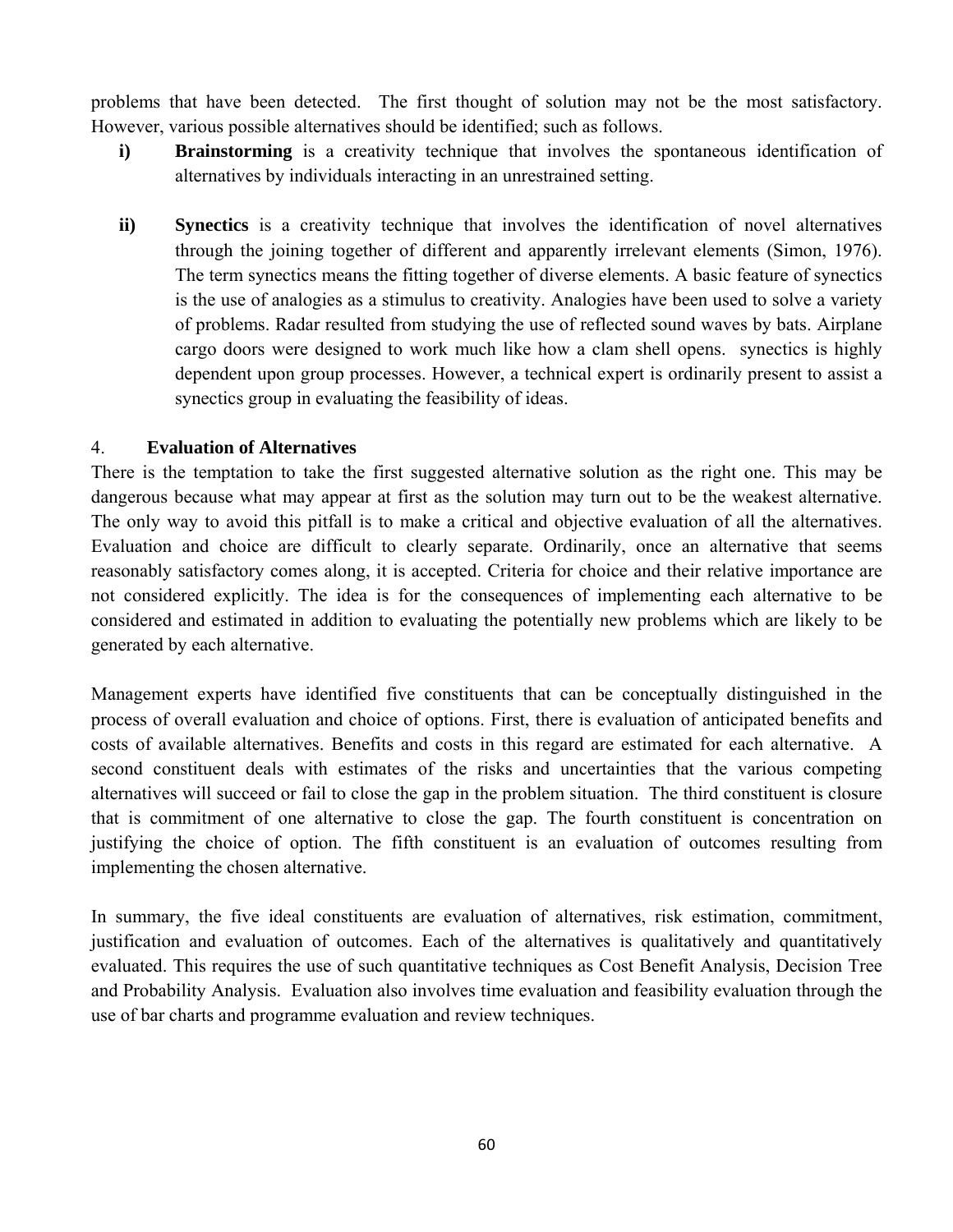## 5. **Choice**

Once a number of alternatives have been developed, the decision maker must choose one. Meeting objectives is the purpose of decision making. Objectives are multiple, so the choice is made in the light of multiple and often conflicting objectives. The decision maker must survey the full range of objectives to be fulfilled and the values implied in each choice and carefully weigh costs, risks, and benefits that could flow from each alternative. Both analytical and intuitive thinking are appropriate. The decision maker must re-examine the positive and negative consequences of all known alternatives, including those originally regarded as unacceptable, before making a final choice. This is necessary in order to break away from past patterns. There is a strong tendency among decision makers to become increasingly committed to past decisions. After all these considerations, the decision maker takes a personal decision on the best course of action.

## 6. **Implementation**

Once a decision is made, the effective managers communicate and assigned resources for it implementation. The manager also designs a feedback system to ensure they are alerted through a control system where the decision is not implemented and make respond if the desired results do not flow from the chosen alternative. The decision maker should also make detailed provision for implementing the chosen course of action with special attention to contingency plans that might be required if various known risks were to materialize. In order for effective implementation of decisions, the manager must schedule what has to be done, by whom and when. He could use such implementation concepts as Management by Objectives (MBO) and target setting. The managers can also achieve these implemented objectives by use of such tools and techniques as Networks, Charts and discussions which ensures that the desired results are obtained. The manager should learn to change methods were necessary, and change goals when appropriate.

### **4.0 CONCLUSION**

From the foregoing discussion, Decision-making is sensitive to all organisations being it Private or Public. Planning and decision–making as one of the functions of management, requires time, understanding and caution. All levels of organisations take part in decision-making. There also exist three types of decisions, the Broad-Comprehensive, Organisational and Personal decision as well as the programmed and non-programmed decisions. The styles of decision-making process overlap with one another. The process involves a number of interwoven stages. It is therefore important that organisations should be watchful of the types of decisions they make.

# **5.0 SUMMARY**

In this unit, you have learnt about that Decision-making is very sensitive to all organizations. The essentials of decision-making are definition of the problems, identification of alternative course of action, search for alternatives, selection of best alternative, choice implementation and evaluation or follow-up. The success of any organizational setup depends to a great extends on the types and styles of decisionmaking and implementation process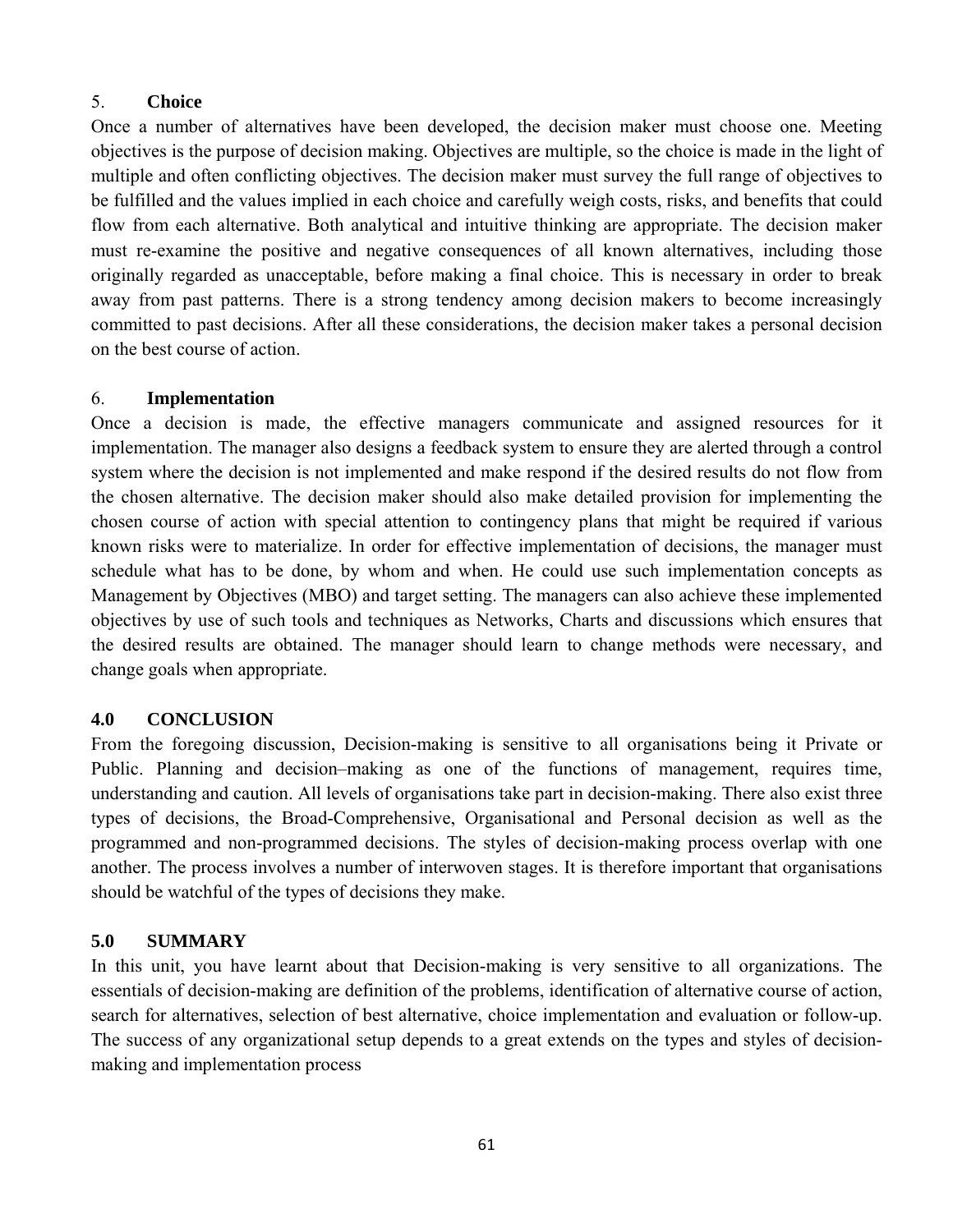#### **6.0 TUTOR-MARKED ASSIGNMENT**

- 1. Define Decision-making.
- 2. Identify the types and styles of decision-making.
- 3. Discuss the process of decision-making.

### **7.0 REFERENCES/FURTHER READING**

Abari, A.O and Mohammed, M.O.B (2006), Fundamentals of Educational Management, Babs-Olutunji Publisher, First Edition

Herbert, A Simon (1976) Approaches of Public Administration, Book of the Half Century, 4<sup>th</sup> Edition. Jones, M.H. (1957), Executive Decision Making Homewood, Illnois, Richard D Irwin.

Lawal, A. A, (1993) Management in Focus, Abdul Industrial Enterprises, Lagos

Mbieli Patrick, (2006) Public Administration. A Broad View Megavons (West Africa) Limited

Methods, K. (1997), Research Methods for Public Administration; London Quorun Books,

Nwanchukwu, C. C. (1988), Management Theory and Practice; Lagos

Peter Drucker (1979) People and Performance; The Best of Peter Drucker on Management; London Heinemann.

Steiner, R. (1969), Theories Practices; Floris Books; Anthroposophic Press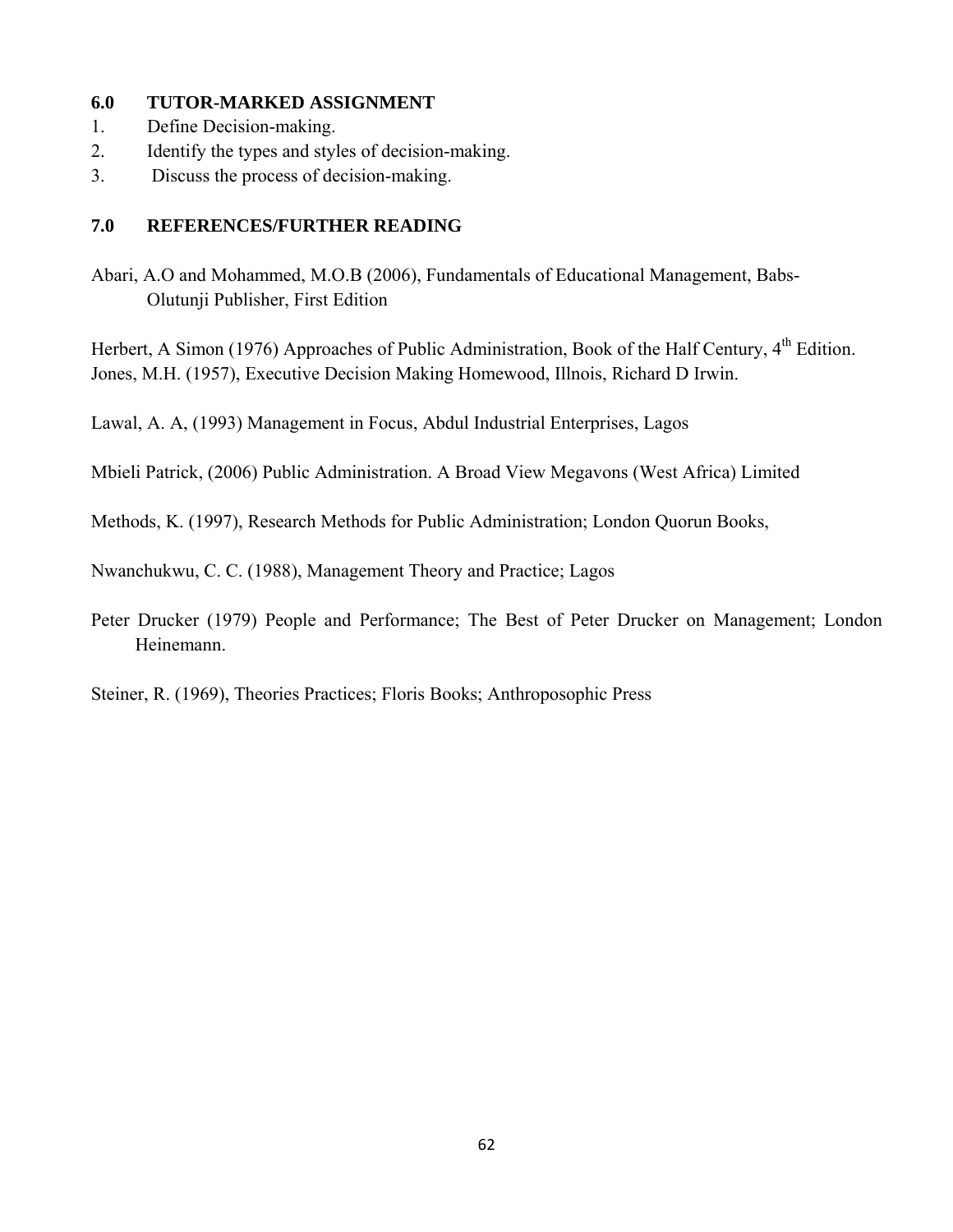## **UNIT13: BUDGETARY CONTROL IN ORGANISATIONS**

## **CONTENT OF CONTEXTS**

1.0 Introduction 2.0 Objectives 3.0 Main Content 3.1 The Meaning of Control 3.2 Budgetary Control Method 4.0 Summary 5.0 Conclusion 6.0 Tutor-Marked Assignments 7.0 Reference/Further Readings

#### **1.0 INTRODUCTION**

In the last unit, you have an idea of what decision making in organization is all about. This section will take you a step further into what budgetary control in organisations is. In this unit, the focus will on budgetary control in organizations. We shall examine budget and budgetary control in an organization. We will be looking at the meaning of control and budgetary control method.

#### **2.0 OBJECTIVES**

The objectives of this unit include:

- 1. To understand the meaning of control and its various types
- 2. To examine budgetary control methods

#### **3.0 Main Contents**

#### **3.1 The Meaning of Control**

Control is a process of comparing performance with standard set and measuring deviation thereby enhancing future standard setting. It is a process of obtaining feedback from organization activities. Every organization must set objective to be achieved and within a specific period of time. To this objective, resources of the organization are normally committed. Feedback from the system is always obtained by comparing actual performances with standard set deviation are measured. Reasons for this deviation are sorted and corrected so that future performance could he better than the previous years, significance of deviation is measured and controlled is made and controlled to ensure that performance conforms to plans.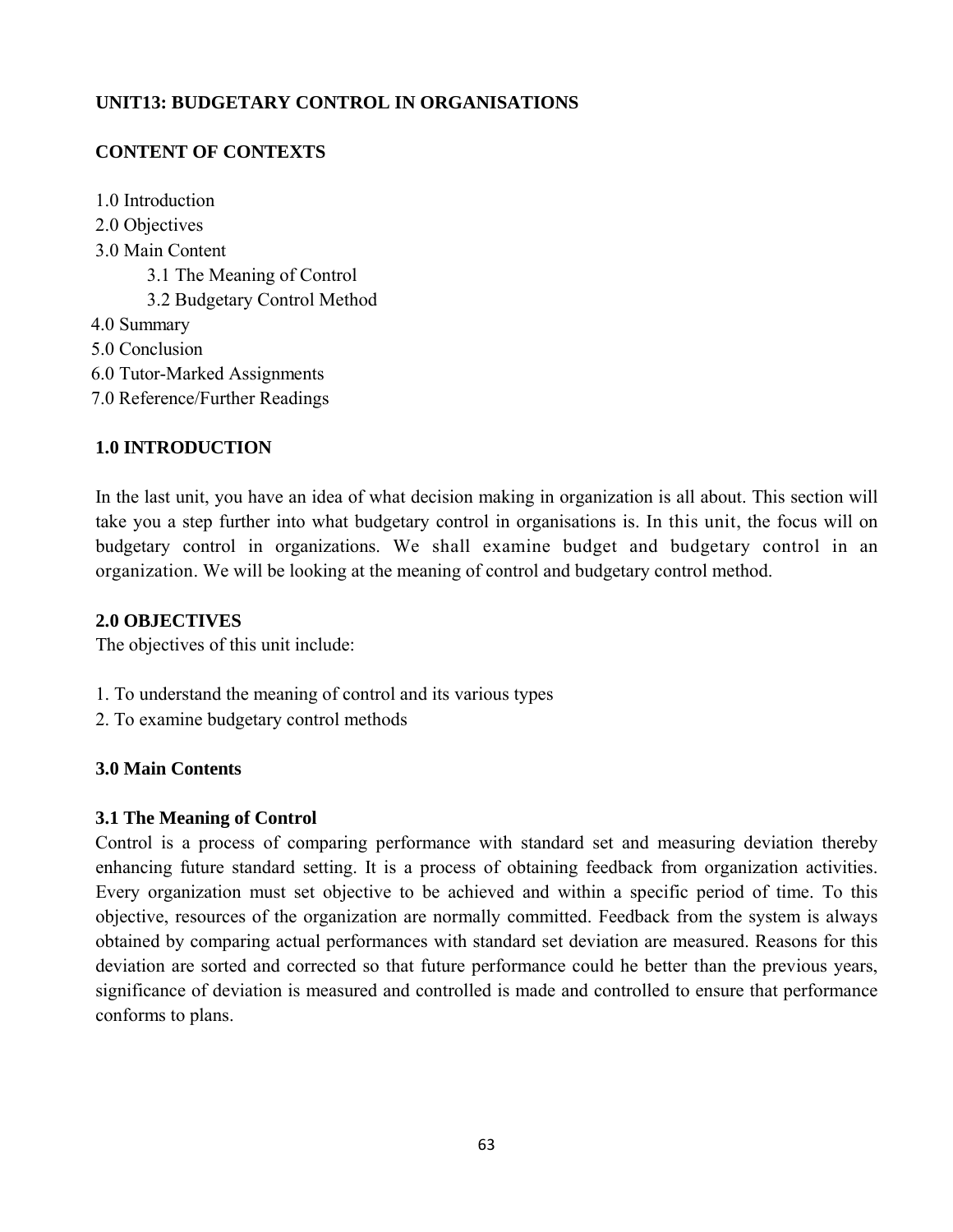#### **Process of Control**

There are several process involved in control these include:

- 1. Objective setting
- 2. Establishing standards
- 3. Monitoring the performance
- 1. Measuring performances against standards
- 2. Obtaining feedback
- 3. Evaluating performances
- 4. Taking corrective action.

#### **Types of Control**

Ousage (1999), states that control could be classified according to level of authority in an organization. His classifications of the types of control are as follows:

- (1) Control to standardize performance
- (2) Control to conserve assets or as set control
- (3) Control to standardize quality and quality control
- (4) Control to limit authority without top management's approval
- (5) Control to measure performances.

Control could also be classified according to level of management authorities and position in the organization. In this regard control would be classified as:

- 1. Strategic control or top management control.
- 2. Management control or middle management control.
- 3. Operations control or day-to-day control of performance by staff.
- 3. Profitability control.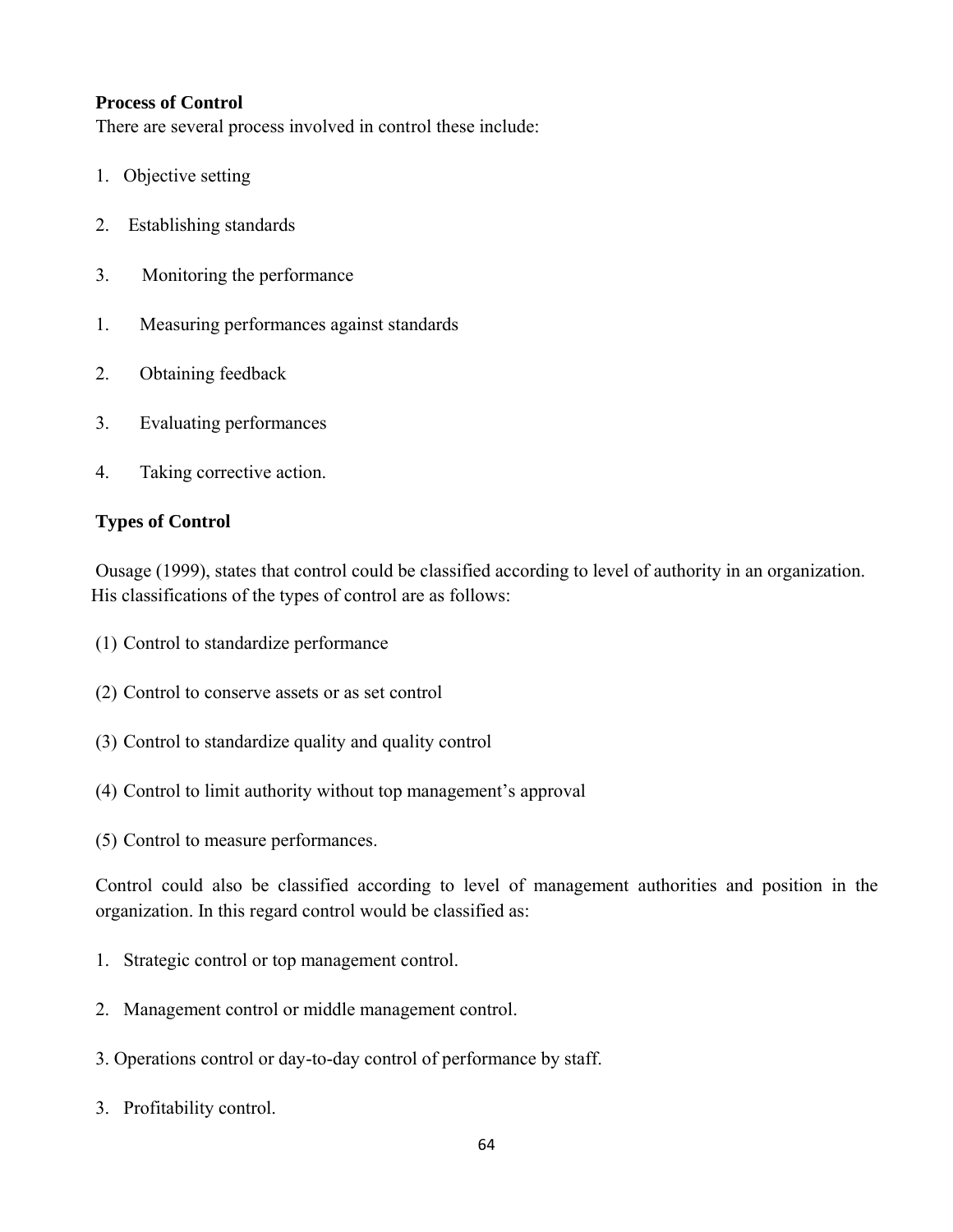## **Method of Control**

There are several forms of activities in the organization to each of these activities techniques of control can be adopted. These include:

- (I) Budgetary control method.
- (2) Audit control method.
- (3) Network analysis method
- (4) The Grant chart method.

# **3.2 Budgetary Control Method**

Budgetary control entails the process of using budgeting as a means of control of financial activities in an organization. The organization transmutes the plan into a financial or quantitative form that covers a period time normally a financial year. The budget is the standard of performance expected during the year, the actual performance at the end of the year could now be compared to standard set, and deviation could be monitored and corrected in future budget.

**Audit Control**: This entails the usage of internal control system of the organization to ensure control of activities, the safety physical of assets, cash, and other assets include what Audit control is aimed at:

Network Analysis**:** The net work analysis is the process of ensuring that the joboreventsarecompletedwithinareasonabletimeandattheleastcost.ThusNetworkanalysis ensures cost and time control of an event or job to be done.

### **Budgeting and Budgetary Control**

The process of ensuring success in an organization entails evolving the goals of the organization from the organization vision. The goals and objectives of the organization state where the organization is going and what it aims at, achieving goals are normally long term and broad in nature while the objective are short term and concise in nature. Budgets are set to achieve the various objectives of the firm; sales budget is set to achieve the market (or sale) objective.

Cash budget is set to achieve the level of liquidity required by the organization. Various other expenses budget is set to ensure that the targeted profit objective is attained etc.

### **Self-Assessment Exercise (SAE)**

Explain the meaning of control and its various types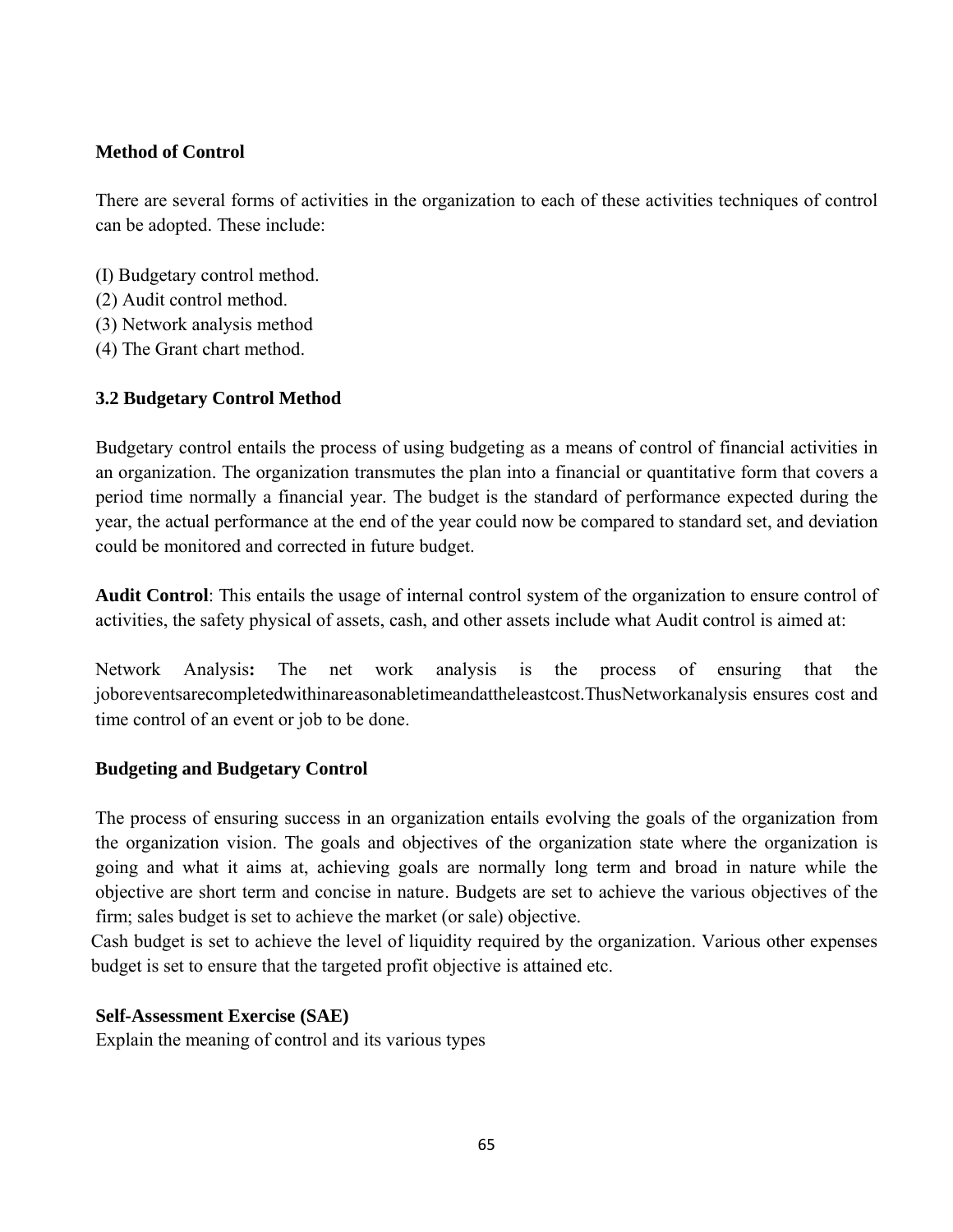#### **4.0 CONCLUSION**

The unit examined the meaning of control and its various types. We have explained budget and budgetary control, and the major problems of budgeting.

#### **5.0 SUMMARY**

Every organization must set objective to be achieved and within a specific period of time. Control is a process of comparing performance with standard set and measuring deviation thereby enhancing future standard setting. It is a process of obtaining feedback from organization activities.

#### **6.0 TUTOR-MARKED ASSIGNMENTS**

- 1. Explain the concept Control
- 2. Briefly explain the budgetary control methods in Nigeria

#### **7.0 REFERENCES/FURTHERREADING**

Kehinde, J. S. (2012), PSM 852 - *Financial Management in Government. Lagos: NOUN Press*

Akinsulire, O (2005), *Financial Management,* 3rdedition. Lagos: Ceemol Nigeria Ltd

Brigham, C. and Houston, D(1999), Fundamentals of Financial. Florida: the Dryden Press

Lucey, T. (2002), Costing. London: Thomson Learning

Pandy, .M. (2004), Financial Management. New Delhi: Vikas Publishing House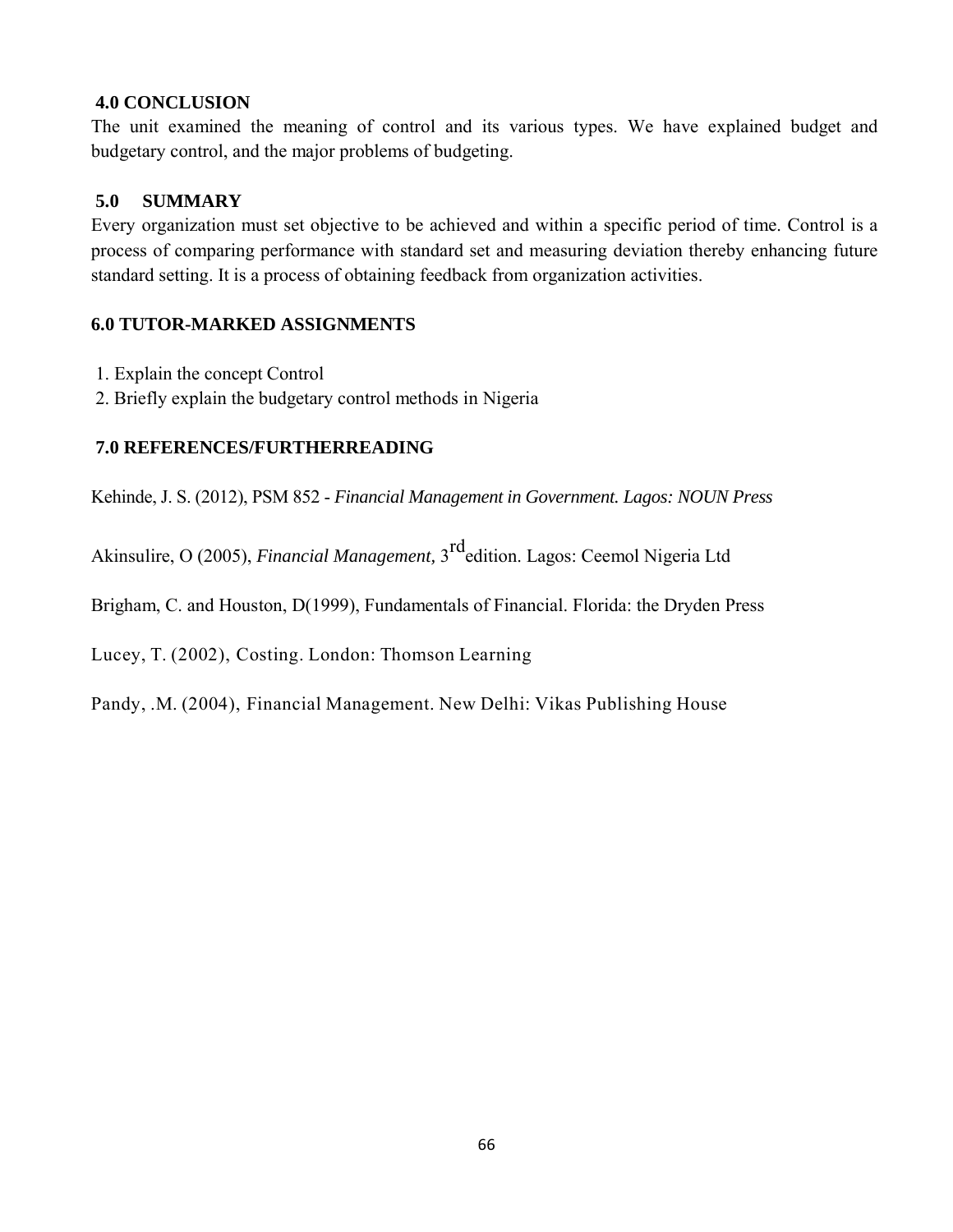# **UNIT 14: DEFINITION AND PRINCIPLES OF CIVIL SERVICES**

# **TABLE OF CONTENTS**

- 1.0 Introduction
- 2.0 Objectives
- 3.0 Main Content
	- 3.1 Definition and Meaning of Civil Service
	- 3.2 Principles of Civil Service
- 4.0 Conclusion
- 5.0 Summary
- 6.0 Tutor-Marked Assignment
- 7.0 References/Further Reading

## **1.0 INTRODUCTION**

In the last section you have an idea about what budgetary control in organization is all about? In this unit, you will take a step further into the definition and principles of civil services. The focus here will be on the civil service. The civil service is the umbrella organisation in which the executive arm of government utilises to implement the rules and regulations as made by the legislatures.

## **2.0 OBJECTIVES**

At the end of this unit, you should be able to:

- i) Define and state what a civil service is
- ii) Discuss the salient principles guiding the civil service especially in Nigeria.

# **3.0 MAIN CONTENT**

### **3.1 Definition and Meaning of Civil Service**

The civil service is a term used to cover the public servants who are direct employees of the federal and state governments, other than the police, the armed forces personnel, judicial personnel and the teachers. Its usage excludes also employees of statutory corporations and boards 46 (Nwosu, 1977). According to Adebayo (1986), the civil service comprises all servants of the state, other than those holding political appointments, who are employed in a civil capacity and whose remuneration is paid out of money voted by the legislature. Adamolekum (1983), sees the civil service as "the body of permanent officials appointed to assist the political executive in formulating and implementing governmental policies." He also sees the second usage of the term as referring to "the ministries and departments within which specific aspects of government are carried out." Though people often see the civil service and the public service as the same thing, they are technically, not the same. Public service as a term is broader in scope than civil service. Hence, it includes not only those who work in the regular government ministries and departments but also statutory corporations, boards and the armed forces. Hence, Adamolekun (1983) defines it as the totality of services that are organised under government authority. It can therefore be said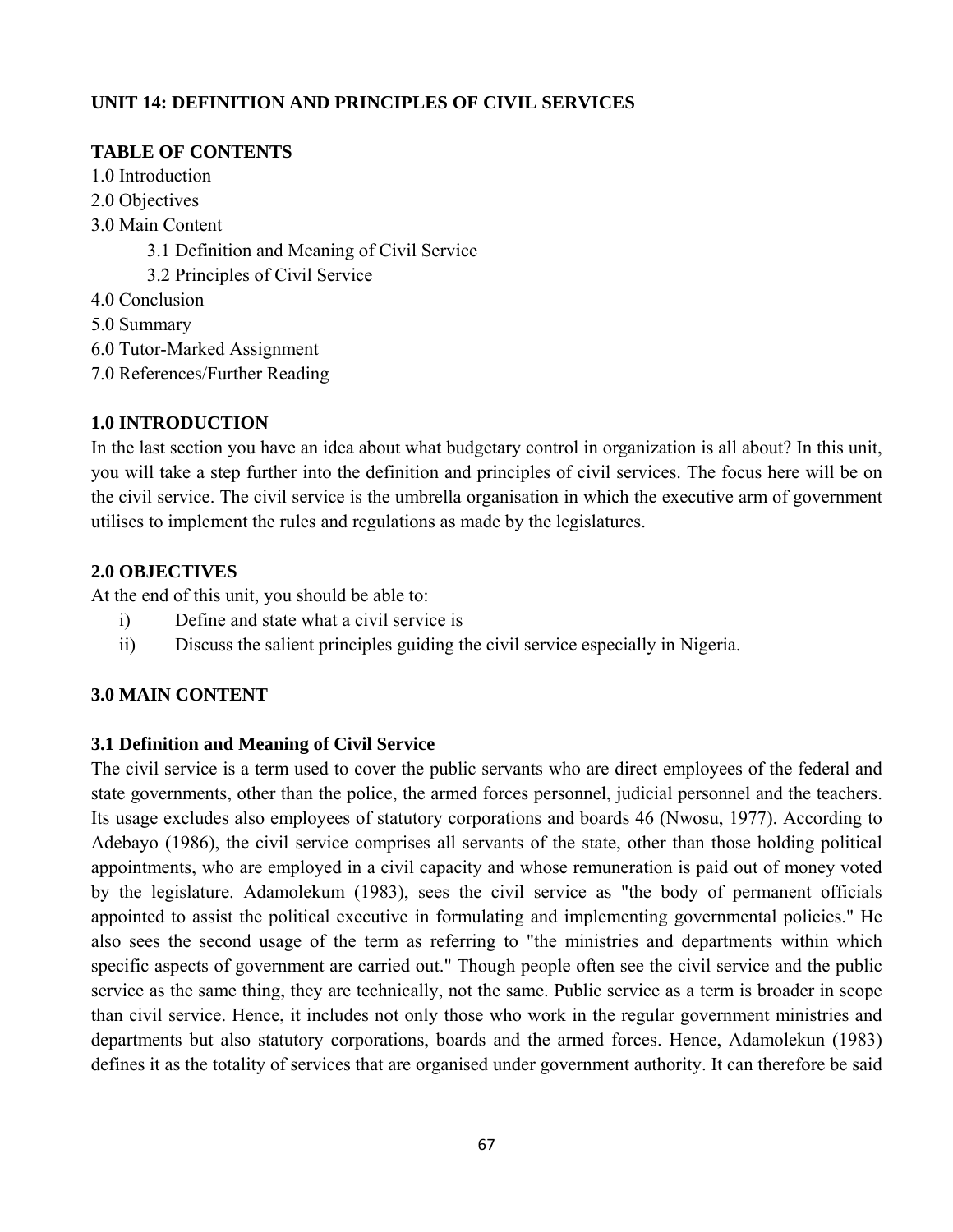that civil service is narrower in scope and excludes some government employees who are public servants (Obikeze and Anthony, 2004:140).

**3.1.1 Meaning of Civil Service.**  The civil service is the administrative structure employed in civil capacity to fulfill government policies and programmes. This can be viewed in terms of structures i.e. ministries, departments, etc. or the human occupants of public offices i.e. permanent secretaries, ministers, and higher administrative staff. The Nigerian Interpretation Act of 1964 does not expressly define the term civil service. However, Section 2 of the Pensions Act of 1951 defines the "civil service, as the service in a civil capacity under the government of the federation or in a college, university or a pensionable employment under local authority." The civil service is distinguishable from the military service and police service in that while the latter two are principally concerned with the safeguard of the country from external and internal dangers, the former is concerned with purely civil and non-technical affairs of the state. Members of the civil service are employed in a civil capacity as distinguished from military, judicial or police capacity. Military officers, judicial officers, police officers and many other technical officers like doctors, engineers, and draughtsmen are, strictly speaking, not civil servants.

Civil servants are mainly of two categories: lower clerical staff and higher administrative staff. The higher administrative staff is directly responsible to the political head of department. The lower clerical staff helps the administrative staff and works under its direct supervision and control. The state reaches the citizens through the civil servants who are well trained, skilled and permanent body of professional class of officials, and who have taken government service as a career (Ekhator, 2003: 254).

### **3.2 The Principles of the Civil Service**

The civil service is guided by impartiality. The principle of permanence is also seen as part of the maxims. We will now explain all of them.

### **(a) Anonymity**

The principle of anonymity states that civil servants should be seen and not by principle be heard. Though they advise political office holders on issues relating to government they neither take the blame nor the glory of such policies. They are not expected to be seen defending such policies. That job is better left for political office holders and not the career officers. Civil servants as far as possible, are anonymous, and should not be seen as craving for publicity.

### **(b) Neutrality**

The civil servant must be politically neutral. His job is to serve the government of the day with full dedication irrespective of what he feels about that particular government. He ought not to allow personal prejudices to colour his dedication to his duty. He is not expected to be a card carrying member of a political party or get involved in partisan politics though he is expected to vote at election times. The essence of making the civil servant politically neutral is hinged on the fact that since he does not leave with a change in government, he is not expected to have a strong attachment to any particular government so as to enable him give his best to make government policies succeed irrespective of his personal feelings towards such policies or government.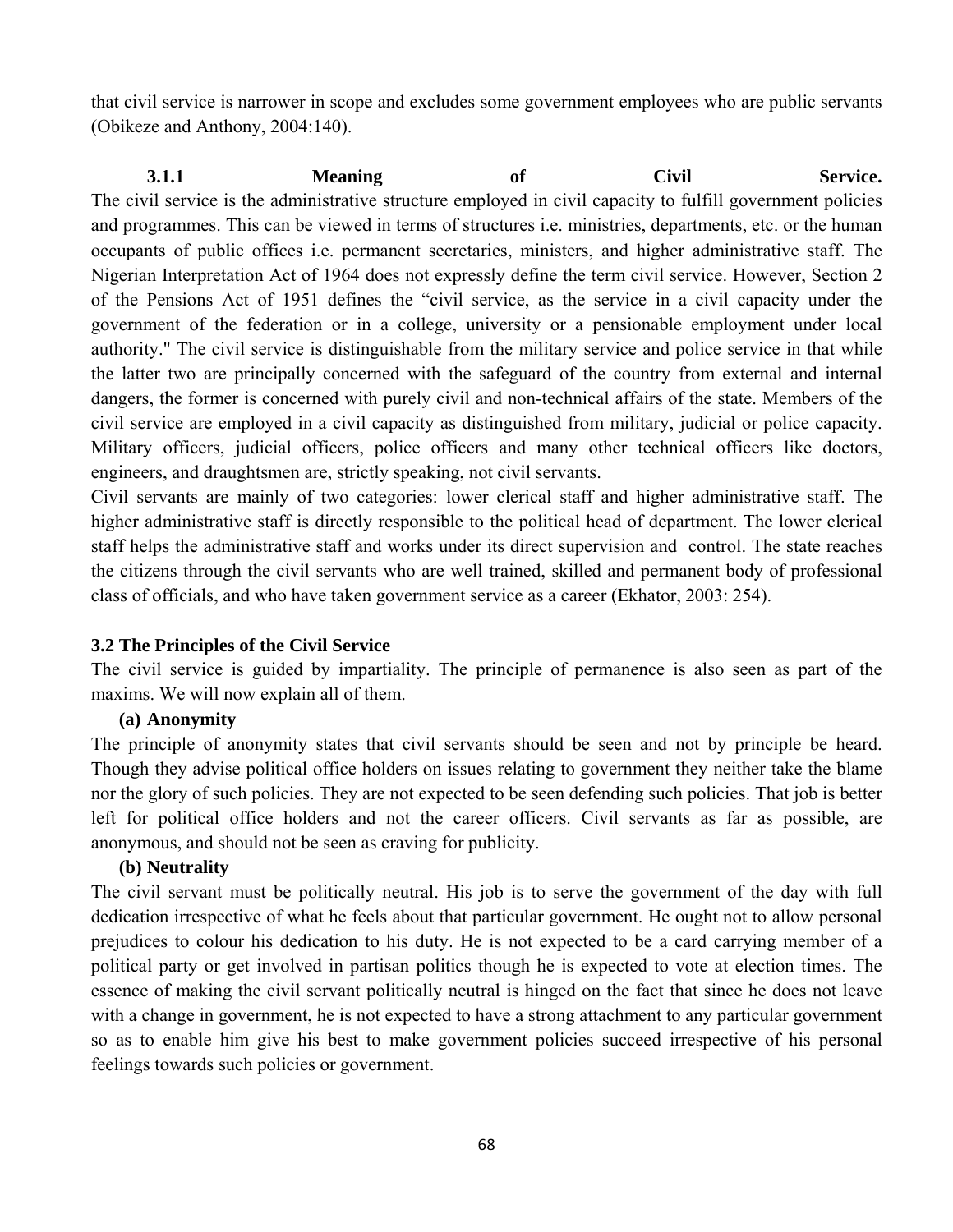#### **(c) Impartiality**

Civil servants are paid from tax payers' money which does not belong to anybody or group in particular. They are therefore, expected to discharge their duties without fear or favour. Since the constitution emphasises the equality of all citizens, they are supposed to be treated equally by the civil servants.

In rendering service to the public, the civil servant is expected to treat everybody with a high degree of impartiality. Favouritism is against the principle of the civil service and should not be encouraged in any guise whatsoever.

(d) **Permanence** The civil service is often defined as a permanent body of officials that carry out government decisions: It is permanent and its life is not tied to the life of any particular government. Governments come and go but the service remains, or to use the; Nigerian jargon, *soldier go, soldier come but barrack remain*. The civil service in this regard, is the barrack that remains (Obikeze and Anthony: 2004).

#### **SELF-ASSESSMENT EXERCISE**

How many principles of civil service are mentioned in this unit?

#### **4.0 CONCLUSION**

The definition and principles of civil service introduced you to the concept. More analysis of civil service shall be discussed in subsequent units.

#### **5.0 SUMMARY**

The concept of civil service is briefly discussed hereby discussing its definition and principles.

#### **6.0 TUTOR–MARKED ASSIGNMENT**

Mention three principle of civil service.

#### **7.0 REFERENCES/FURTHER READING**

- Ademolekun, L. (1983), *Public Administration: A Nigerian and Comparative Perspective.* London: Longman Adebayo, A. (1986), *Principle and Practice of Public Administration in Nigeria*. Ibadan: Spectrum Books Ltd.
- Nwosu, H. N. (1977), *Political Authority and the Nigerian Civil Service.* Enugu: Fourth Dimension Publishers.
- Obikeze, S.O. & Obi, E. A. (2004), *Public Administration in Nigeria: A Development Approach.* Onitsha Book Point Ltd.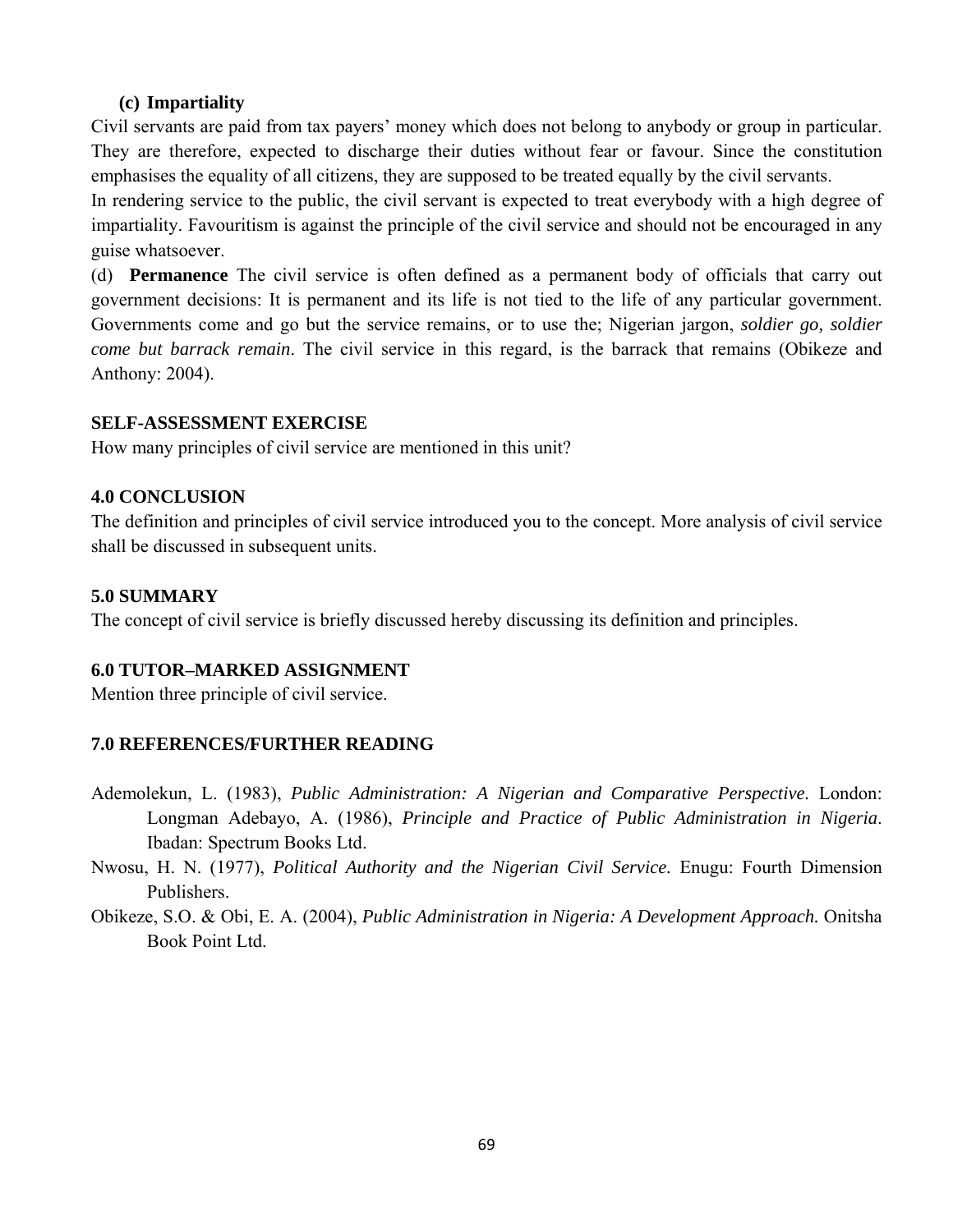## **UNIT 15: FEATURES AND FUNCTIONS OF CIVIL SERVICE IN NIGERIA**

## **TABLE OF CONTENTS**

- 1.0 Introduction
- 2.0 Objectives
- 3.0 Main Content
	- 3.1 Features of Civil Service
	- 3.2 Functions of Civil Service
- 4.0 Conclusion
- 5.0 Summary
- 6.0 Tutor-Marked Assignment
- 7.0 References/Further Reading

### **1.0 INTRODUCTION**

In the last section you have an idea about the meaning and principles of civil service is all about. This unit will take you a step further into the concept of civil service. We shall be examining the features and functions of the civil service. The civil service has features and functions. Both of them are discussed in this unit for your understanding.

### **2.0 OBJECTIVES**

At the end of this unit, you should be able to:

- i) List the features of civil service
- ii) Identify the functions of civil service.

# **3.0 MAIN CONTENT**

### **3.1 The Features of Civil Service**

The administrative institutions in Nigeria are a legacy of the British model. Since Nigeria inherited virtually all administrative institutions from Britain, her erstwhile colonial rulers, the Nigerian public service is based on the West Minister model. The main characteristics of the Nigerian public service include the following:

### **3.1.1 Professionalism**

The most significant feature of civil service is that it is a professional class of officials who are trained and skilled. Like other professional groups of people engaged in different profession, the profession of civil servants is to run the administration. It does not mean that civil service is a single profession like shoe-making or brick laying, rather, it is a sum total of multi-profession ranging from mail delivering to administering a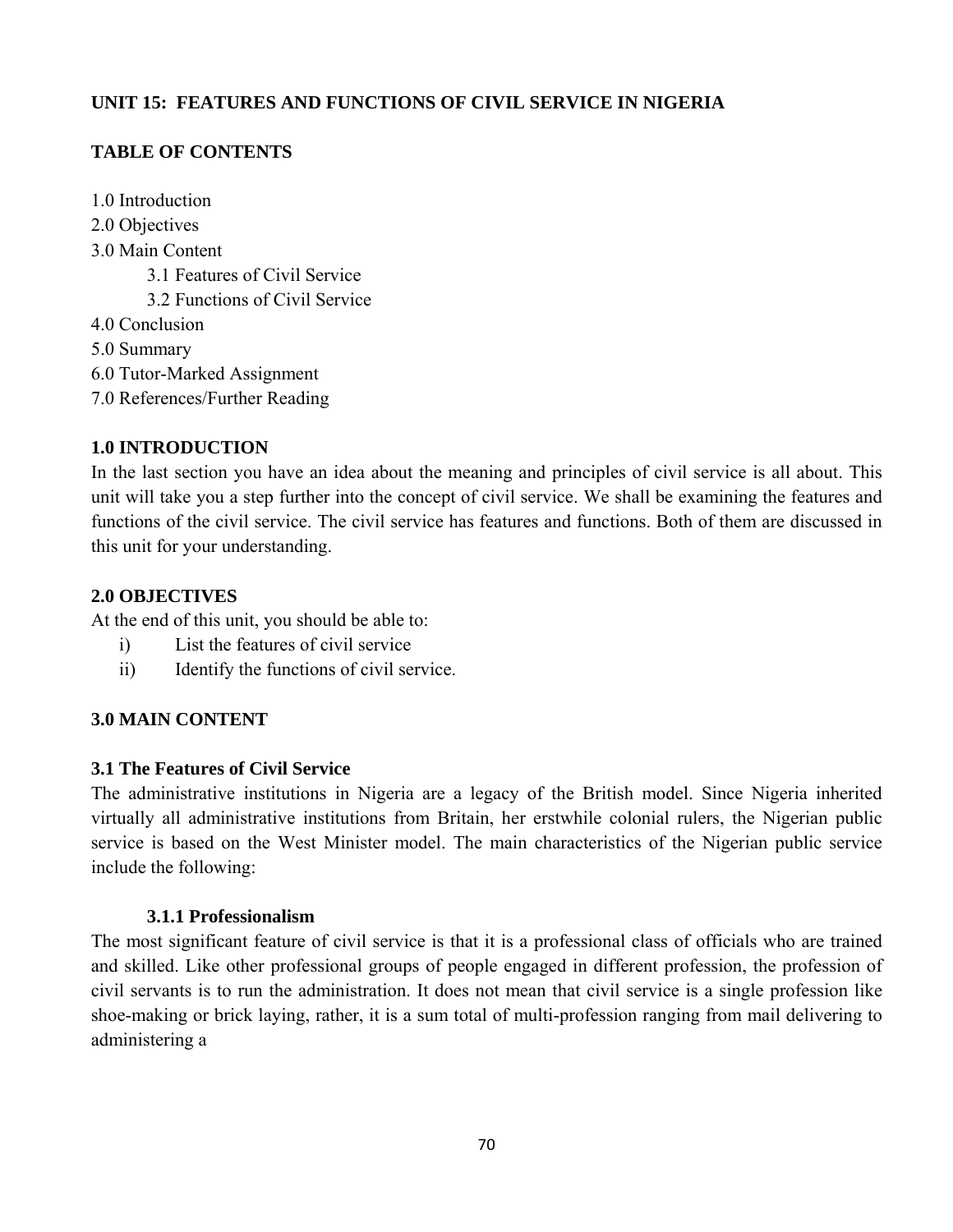local government area council, all engaged in a single aim, i.e. the execution of public policy.

# **3.1.2 Hierarchy**

Hierarchy is the second fundamental characteristic found in civil service. By hierarchy we mean the separation between superior and subordinate offices; i.e. each lower office is under the control and supervision of a higher one. Then, there exist fixed salaries which are paid in accordance with the nature of the job and responsibility as well as the social status. In addition, there are chances of promotion and career advancement based on seniority and merit. Moreover, there is a right of appeal and statements of grievances from the lower to the higher authority.

# **3.1.3 Legal Basis**

The civil service system is always provided with a legal, basis. This may, to a large extent, be customary and uncodified or it may be in the form of ministerial regulations as in the United Kingdom, or it may be set forth in considerable detail in, a written constitution for the political jurisdiction. Generally, it possesses a statutory base either in an elaborate civil service code or in a collection of civil service laws.

# **3.1.4 Personnel Agency**

In some countries there is a provision for a central personnel agency or agencies that are in charge of maintaining the civil system. To this end, usually the British model is adopted by a large number of countries, where the responsibility of selection of civil servants is given to the civil service commission. In Nigeria, the Federal Civil Service Commission and state's civil service commission are made responsible for recruitment of federal and state civil servants.

## **3.1.5 Security of tenure or permanence**

This means that changes in government do not bring about changes in public servants. Governments come and go but public servants remain as long as they perform their work properly. The public service is a career to which the public servants can devote their time and energy until they attain retirement age. It is only in very serious cases of misbehavior that they can be dismissed or retired.

# **3.1.5 Political Neutrality**

This means that public servants should not be member of any political party. They should not take part in partisan or party politics. They cannot contest election or comment publicly on political matters. If they wish to do so, they have to resign their appointment.

### **3.1.7 Impartiality**

The public servants are expected to apply the laws of the land without any fear or favour to any person or group of persons in the society. Thus, the public servants should serve all members of the public to the very best of their ability. They should act with maximum fairness towards all members of the society. There should be no discrimination of any kind.

### **3.1.8 Anonymity**

This means that they must work without any aim of making fame or name. They should remain anonymous, whatever blames or praise for any act of omission or commission will directly go to the minister who is the political head of the department.

### **3.1.9 Meritocracy**

Another significant characteristic feature of the public service is that both recruitment from within and recruitment from without are based on merit. To be recruited into the service one has to satisfy certain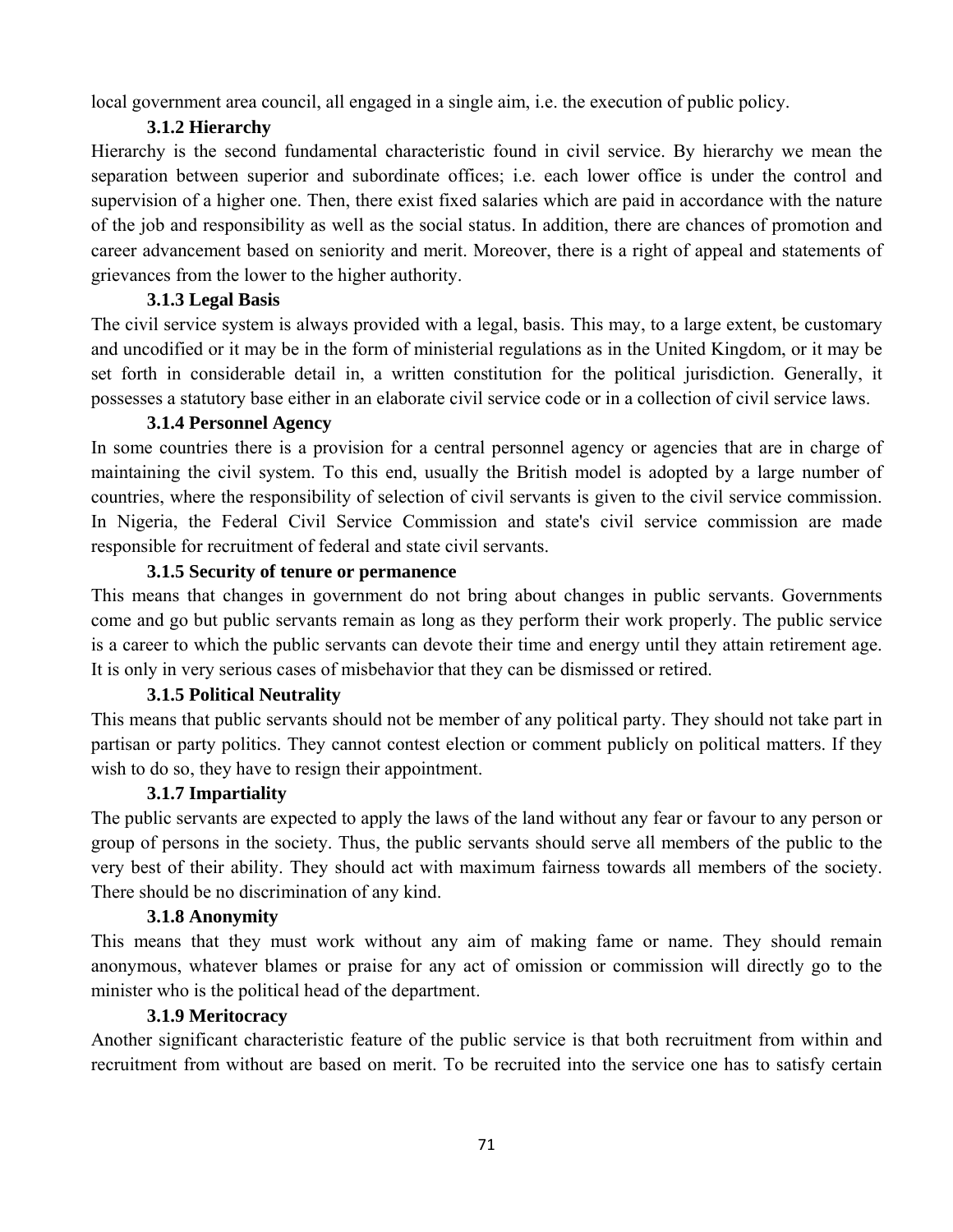given standards such as educational qualifications, good performance in the qualifying examination and interviews. Above all, promotion within the system is based on seniority, efficiency and experience.

## **3.1.10 Established Procedures of Work**

In a developed civil service system, well established procedure are planted for the conduct of common personnel transactions such as recruitment, training, promotion, demotion, dismissal, performance evaluation, compensation, etc. These standardised methods provide objectivity in the choice of entrants to the civil service and also help in offering equal treatment to everybody already in service (Ekhator, 2003: 255-256).

### **SELF-ASSESSMENT EXERCISE**

How many features of civil service are mentioned in this unit? List any five.

## **3.2 Functions of Civil Service**

The functions of the civil service may be discussed under the following main heads. These are as follows:

**(a) Advice:** The primary function of the civil service is to advise the political executive. Ministers depend on the advice of their higher administrative staff who are the reservoir of information and wisdom regarding the subject matters which they administer. Even to formulate his own programme, the political executive relies on the civil service officials while administering many problems which arise - which are usually solved by the civil service before reporting to the political head, if at all, for approval or mere information.

**(b) Programme Planning:** Broadly speaking, planning is the duty of the political chief executive. Planning and periodic adjustments of the revenue structure is a responsibility of the minister for finance; agricultural prices and water policy - functions of the ministers for Agriculture and Water Resources; petroleum policy, a function of the minister for petroleum, etc. But there is a field where the civil servants also perform the function of planning, and this is the field of delegated legislation. The legislature makes laws in broad outlines for execution and implementation of which certain basic rules and regulations are required. The civil servants who execute those laws determine the specific steps to take in order to bring to fruition a policy or a law already agreed upon. To the extent that the policy decision is ambiguous or vague, programme planning may actually affect policy though in principle. Its purpose is merely to effect policy. Programme planning involves a careful analysis of the job to be done. It is a deep perception of the whole operation. The success of any new policy will depend ultimately upon good programme planning. Good performance planners develop by experience. They learn the art by daily practice and not by reading from books.

**(c) Policy Formulation:** The civil servants advise their political head, the minister, on a wide range of policy matters. Thus, the civil servants play crucial roles in policy formulation.

**(d) Drafting Bills:** Top civil servants aid their political boss to draft bills or to prepare legislative proposals. This is a usual practice in a parliamentary democracy.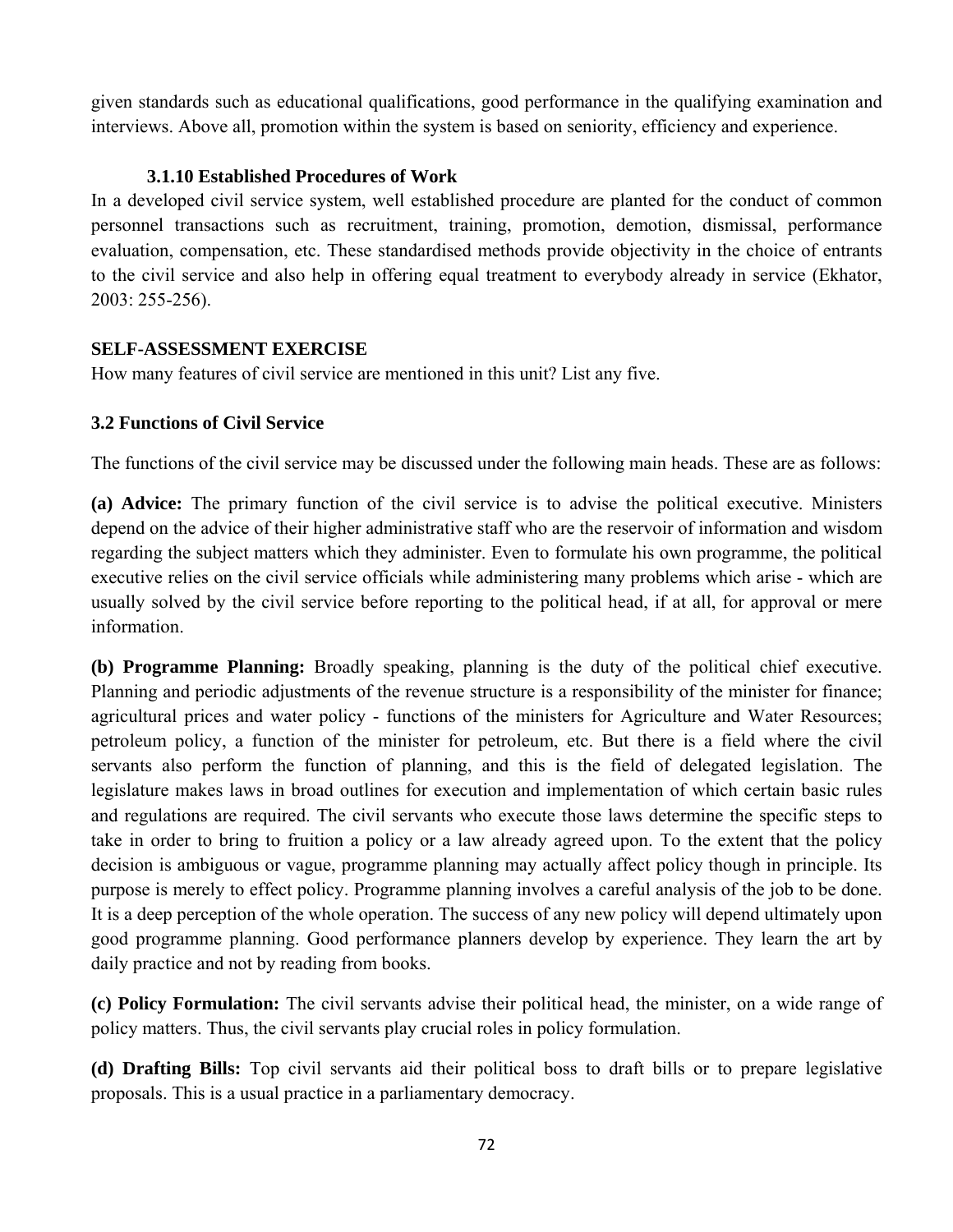**(e) Policy Implementation**: Once a minister has decided on what to do, it is the responsibility of the civil servants to carry out such decisions.

**(f) Budget Preparation:** The civil servants prepare the annual financial statements of their respective ministries. This annual financial statement which is technically called the yearly budget comprises income and expenditure of government. The various financial statements from the various ministries are integrated into one document known as the budget.

**(g) Law Making:** Besides bill drafting, the civil servants now make minor laws known as delegated legislation.

**(h) Negotiation with Outside Groups:** Civil servants discuss, bargain or negotiate with interest groups, other governments and international organisations on behalf of their own government.

**(i) Quasi - Judicial Function:** In recent times, civil servant protect civil liberties by institutional administrative inquiries into alleged wrong doings of public officers and where such allegations are proved right, they recommend disciplinary actions to be taken against the affected officers.

**(j) Production** Another important function of the civil service is production. Goods produced may be tangible goods like kilograms of rice and kilometers of concrete roads, and less tangible services such as cases of legal disputes decided or school children educated. Every official involved in administration needs work standard to enable him to determine whether his organisation is reasonably living up to mark, whether his subordinate staff are competent and whether there is a rise or fall in the level of efficiency and output.

**(k) Organisation and Methods:** The primary purpose of which a civil service is set up is to effect improvement of working methods so as to remove waste and loss of efforts and secure complete utilisation of available resources. This function is performed with the aid of units specialised in what has come to be known as organisation and methods of work often called O and M (Ekhator, 2003: 257- 2458).54

## **SELF-ASSESSMENT EXERCISE**

Discuss any 6 functions of the civil service.

## **4.0 CONCLUSION**

The features and functions of civil service are important in its understanding, hence, they have been analysed for you.

# **5.0 SUMMARY**

Extensive analysis of the features and function of civil service are discussed in this unit. The evolution of civil service shall be discussed next.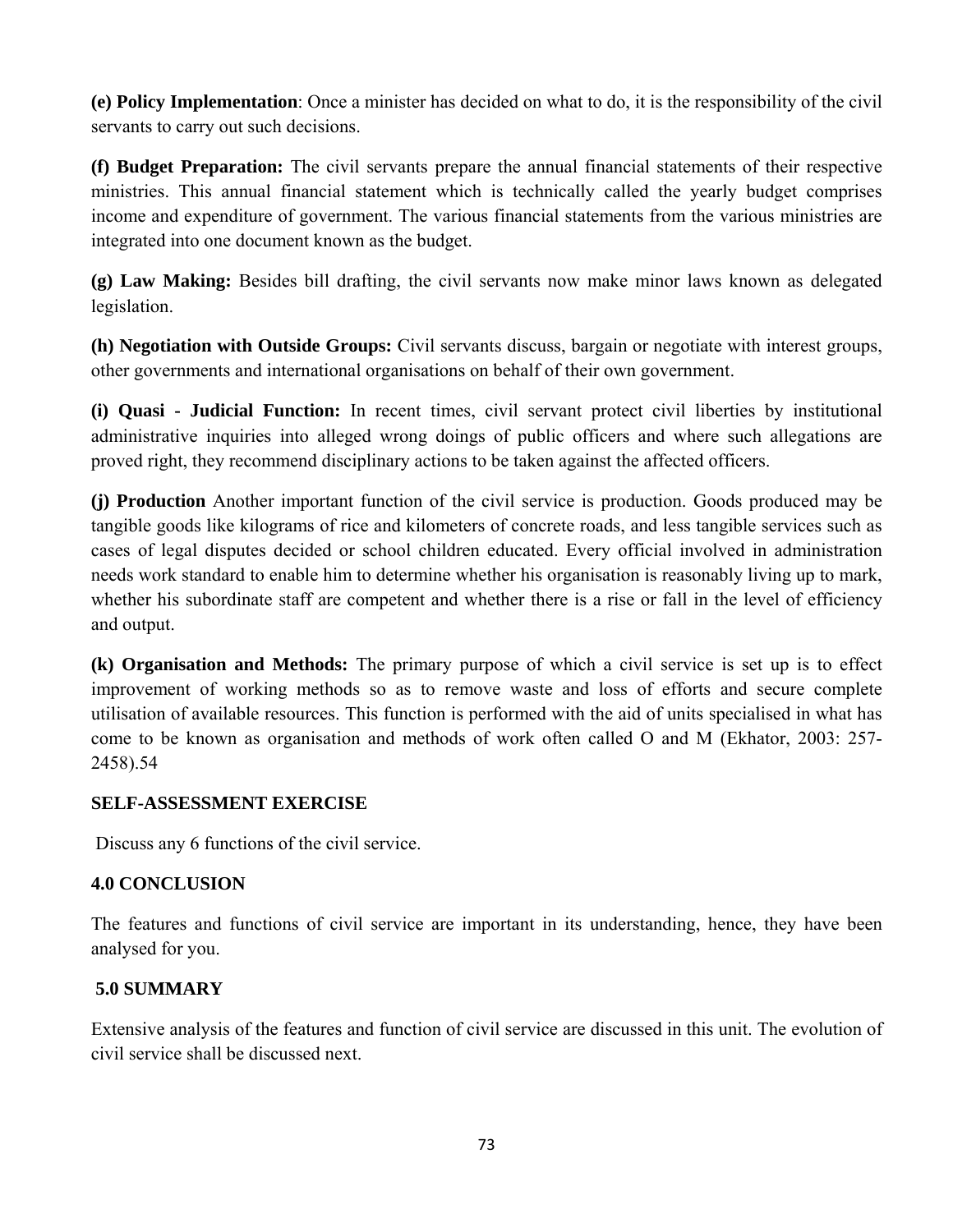#### **6.0 TUTOR-MARKED ASSIGNMENT**

Itemise any 5 functions of civil service.

#### **7.0 REFERENCES/FURTHER READING**

Ekhator, V.E. (2003). *Rudiments of Public Administration.* Kaduna: Joyce Graphic Printers & Publishers.

- David, L. Skills (Ed.) (1968). *International Encyclopedia of the Social Sciences.* Vol. 2. New York: McWilliams.
- Sachdeva, D. & Sogani, M. (1980). *Public Administration. Concept and Application.* New Delhi: Associated Publishing House.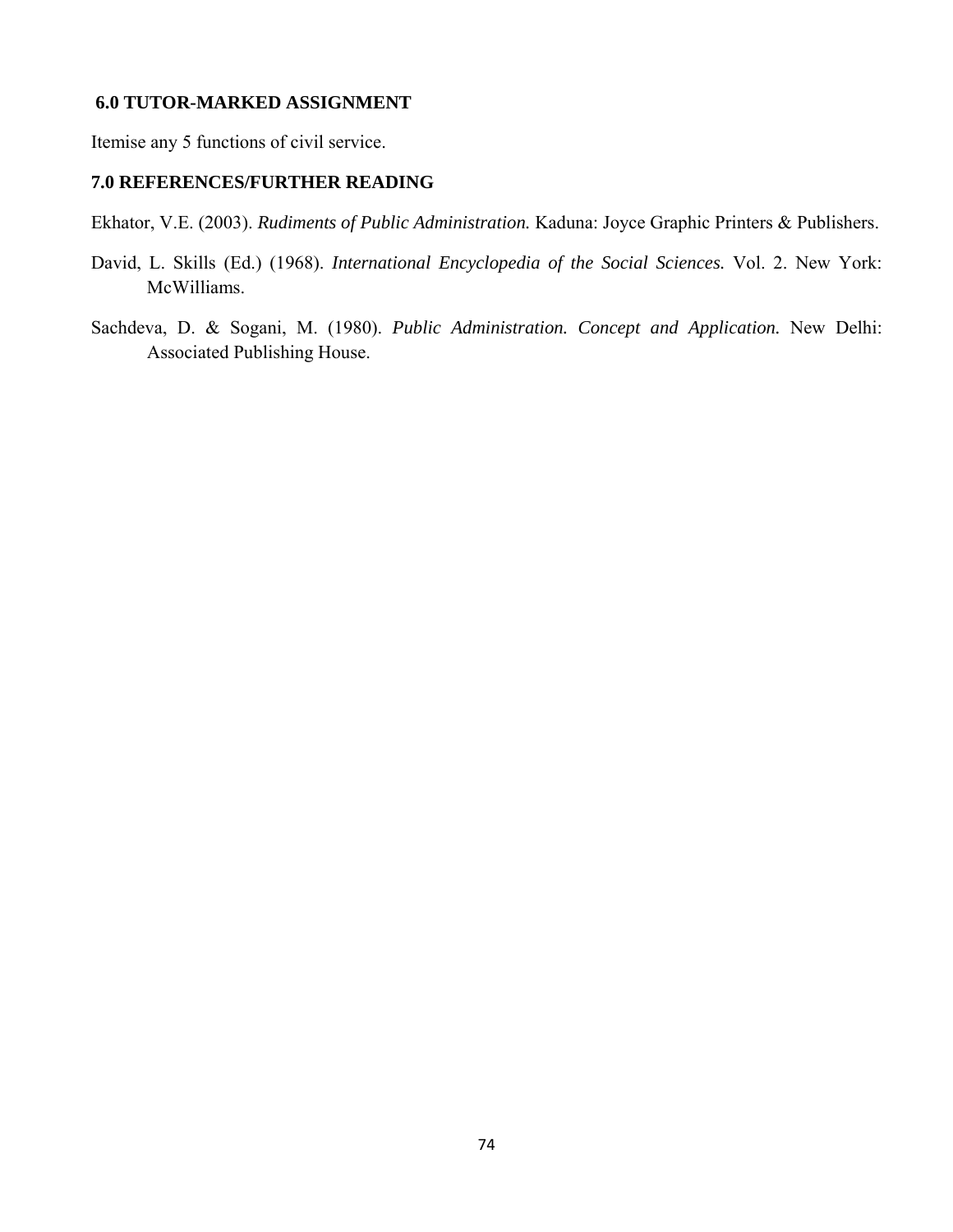# **UNIT 16: EVOLUTION AND STRUCTURE OF THE CIVIL SERVICE IN NIGERIA**

# **TABLE OF CONTENTS**

- 1.0 Introduction
- 2.0 Objectives
- 3.0 Main Content
	- 3.1 The Evolution of Civil Service in Nigeria
	- 3.2 The Structure of Nigerian Civil Service
- 4.0 Conclusion
- 5.0 Summary
- 6.0 Tutor-Marked Assignment
- 7.0 References/Further Reading

# **1.0 INTRODUCTION**

In the last section you have an idea about what the features and functions of civil service is all about. This unit will take you a step further into the evolution and structure of the civil service in Nigeria. The focus here is on the evolution of civil service in Nigeria. Nigeria was colonised by Britain and the civil service in Nigeria was modeled after that of Britain. The evolution of the civil service in Nigeria started from colonial period and has undergone many processes. You are being treated to these process to enable you know how the civil service had evolved over the years.

## **2.0 OBJECTIVES**

At the end of this unit, you should be able to:

- (i) Discuss the evolution of Nigerian civil service
- (ii) Analyse the structure of the Nigerian civil service.

## **3.0 MAIN CONTENT**

## **3.1 The Evolution of Nigerian Civil Service**

In tracing the emergence and growth of the civil service in Nigeria, Nwosu (1977), started from 1900 when Britain formally established her authority in most of the area that had then become Nigeria. The British divided the country into three for administrative purposes. They were the Colony of Lagos and the Protectorates of Northern and Southern Nigeria. Later in 1906 the Lagos Colony was merged with the Southern Protectorate and renamed the Colony and Protectorate of Southern Nigeria. In 1914 the two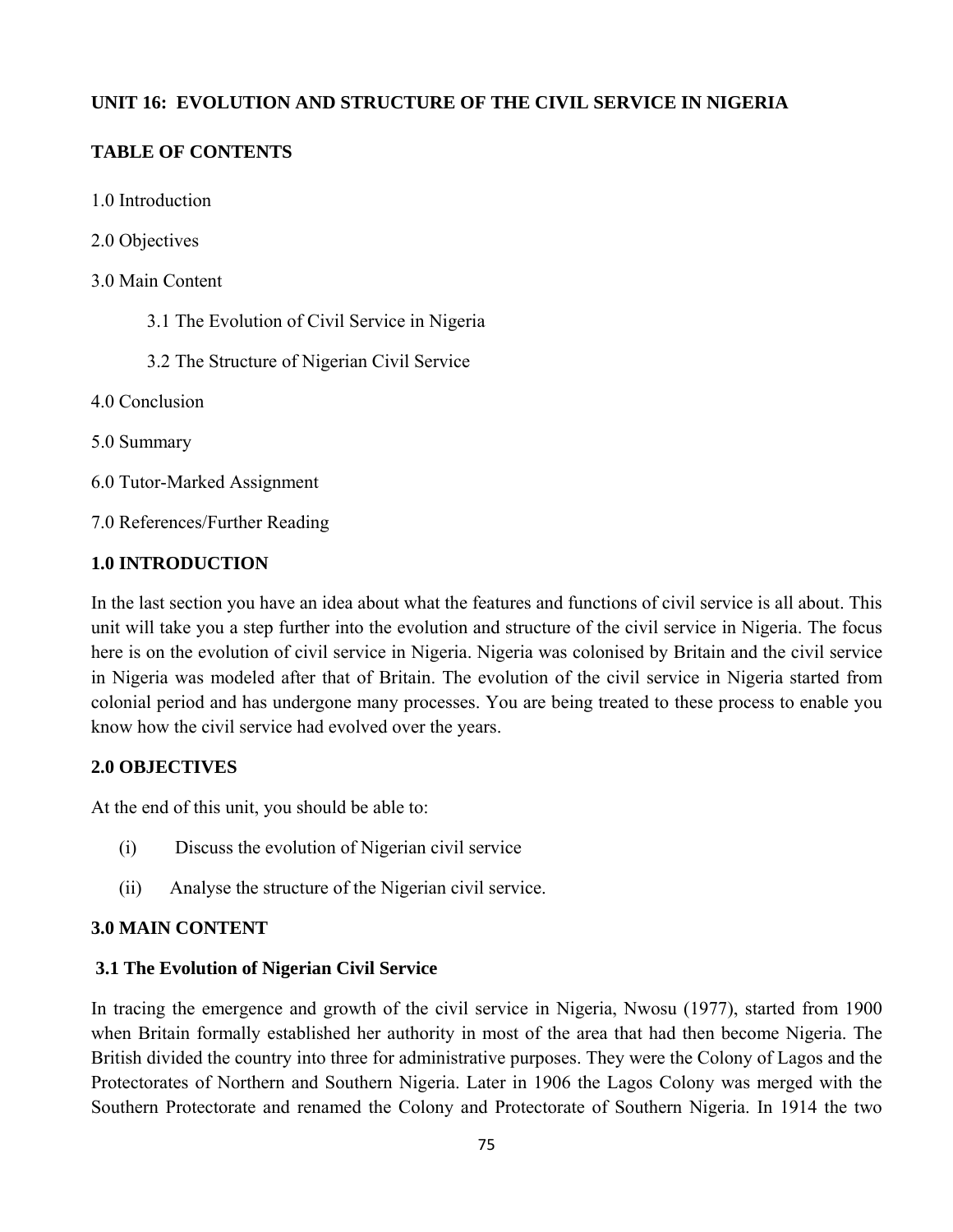protectorates were amalgamated, and subsequently became known as the Colony and Protectorate of Nigeria. In order to be able to administer the territory, Britain imposed a unified alien civil service on Nigeria without giving much thought to its impact on the Nigerian traditional communities with their conflicting values, interests, norms and authority structure (Kingsley, 1963). It must be pointed out that despite the amalgamation and its attendant unification of the civil services of the north and south, the two areas still developed, at their own pace. The major function of the civil service was mainly the maintenance of law and order and raising enough revenue to sustain the colonial authorities. According to Okoli (2002), the service was geared towards the negative policy of preventing trouble in the areas under its administration. Economic and social development was never a major objective of the administration. Nwosu (1977) outlined the structure of the colonial service thus; At the head of the public service was the Governor-General, who was accountable to the colonial secretary in London. The colonial secretary was himself accountable to the British cabinet and the parliament.

The Governor-General delegated his authority to the Chief Secretary, who was the effective head of the service. The chief secretary coordinated the entire service which was divided into two major parts - the departmental and the political administration. The departmental administration covered the technical and professional functions of the colonial regime. Such as education, health, agriculture, treasury, forestry, public works and audit. Assisting the Chief Secretary were the various departmental heads. In the absence of elected representatives of the people, they not only advised the Governor, but initiated policies, participated in legislation, and supervised the execution of enacted bills and approved policies. While the heads of technical departments operated from the central secretariat in Lagos, their subordinates were in charge of field offices. Considering the 'authoritarian' nature of colonial regimes and given the limited scope of colonial policies, the technical and professional heads of departments carried their duties without deference to any organised clientele or public; the constraints and contingencies that stemmed from the wider environments were tackled by the field administrators.

The field officers referred to above were the Lieutenant Governor, the Residents, and the District Officers. These officers who were the pillars of colonial administration were fully responsible for the maintenance of law and order and the mobilisation of resources, which in any case were the main goals of colonialism. In explaining the importance of these officials in colonial administration, Kingsley (1963), stated that: The president and the governor, each in his geopolitical area, were concerned and more often than not, in more remote areas, a strong administrative officer was the government in the real sense of it.

These field officers it must be pointed out did not rule the people. Indirectly, instead they ruled them through their own people indirect rule in the north it was fairly easy since the emirs were already fully incharge before the advent of colonialism. They had almost questionable powers an also had a system of taxation. In the west where the Obas were fully in charge, (though with some measure of checks and balances) the indirect rule system was also successful. The east provided a different scenario all together. With the exception of few areas, where established traditional authorities were already in existence, the diffused authority system which was described as segmentary or fragmented (Ubikeze and Obi 2003), made it difficult for the indirect rule system to be introduced. However, this did not deter the colonial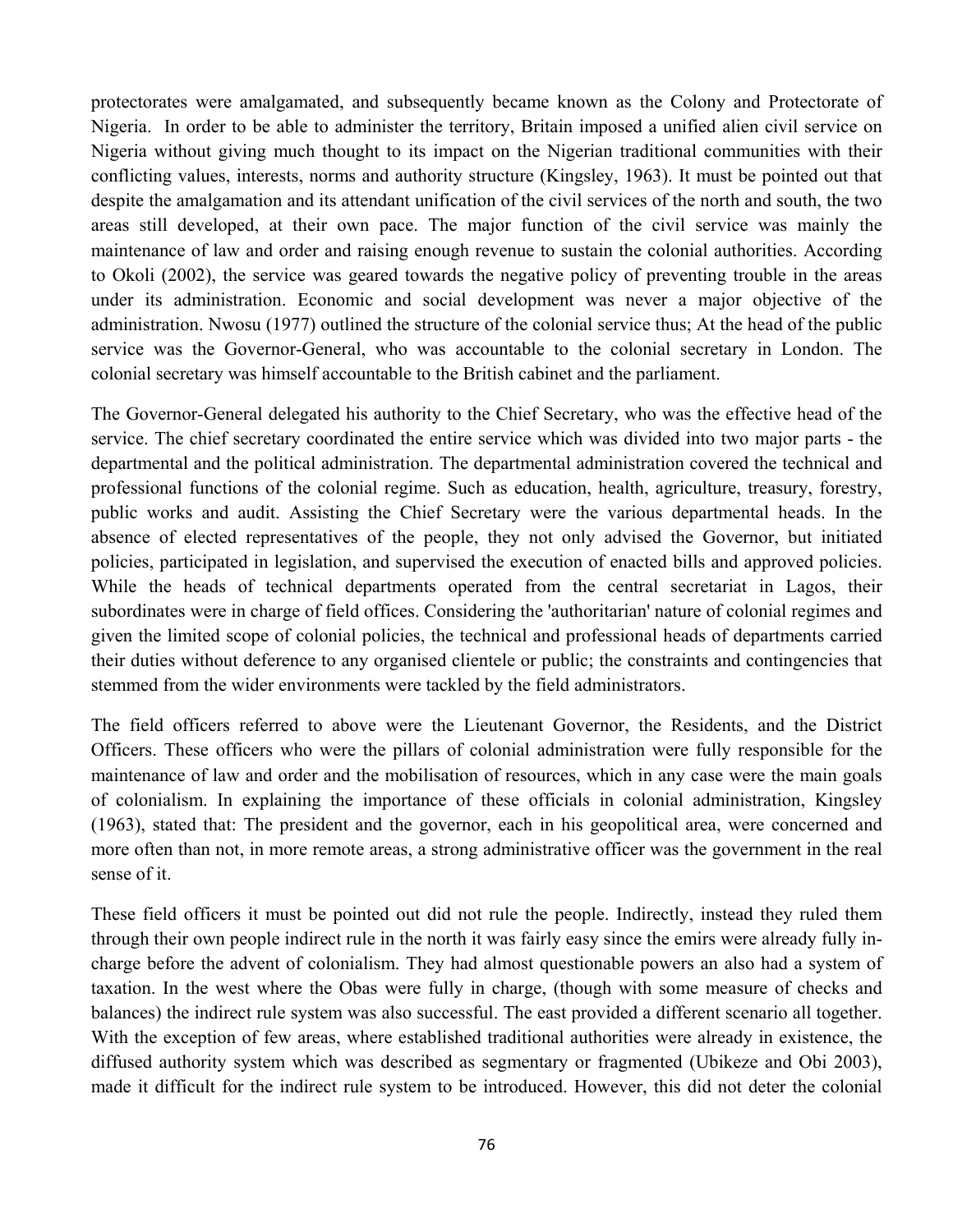officials from building a structure on which their administration rested. They created the 'Warrant Chief's and made them to perform the roles that their counterparts in other parts of the country had been performing. It undoubtedly encountered many problems.

The fusion of western administration with the traditional African, System, produced a new structure which Nwosu (1977), says corresponded with Fred Rigg's description of the pattern of role differentiation in a traditional society. Riggs (1963) said that: "We find, then, in the transitional society a dualistic situation. Formally superimposed institutions patterned after, western models coexist with earlier indigenous institutions of a traditional type in a complex pattern which was heterogeneous over lapping. The new patterns thrive best at the centre in the higher levels of society; the alder patterns persist most vigorously at the periphery, in the rural hinterlands and the lower levels of society, but the mixture is everywhere present and produces new forms characteristics of neither the western nor the traditional institutional systems."

At this early period, Nigerians were restricted to the lower echelons of the civil service. Though the south and the north were amalgamated in 1914, both regions still had their separate civil services. In fact Odumosu (1963), states that departments like education, policy and prisons in the north were separated in policy and control from their southern counterparts. 58

The Richard's Constitution of 1946 marked a watershed in the political and administrative history of Nigeria. The constitution provided for a House of Assembly for each of the regions plus a House of Chiefs for the northern region: It equally provided a legislative council at the centre with an African unofficial majority. The councils were to advise the Regional Governors on any matter referred to them. The Governors were however not bound to accept their advice. According to Arthur Richards the objective of the 1946 Constitution was to Create a political system which is in itself present advance and contains living possibility of further orderly advance - a system within which the diverse elements may progress at varying speeds amicably and smoothly towards a more closely integrated economic, social and political unity without sacrificing the principles and ideals inherent in their divergent ways of life (Obikeze and Obi, 2004: 142-145).

#### **SELF-ASSESSMENT EXERCISE**

When do you think the evolution of civil service started in Nigeria?

#### **3.2 The Structure of the Nigerian Civil Service**

Prior to the Udoji Commission Report of (1974), the Nigerian civil servants were divided into two separate groups - the administrative group and the professional group. Both groups were hierarchically organised. While the administrative group was made up of the administrative class, the executive class the clerical class and the manipulative class, the professional group consisted of the professional class, the technical class, the auxiliary class and the minor technical class. Each of the classes within the two groups operated so rigidly that it was very difficult for a civil servant to move from a lower to a higher class. This implied that a civil servant once recruited remained in the same class or grade throughout his service career. However, in 1974, based on the recommendations of the Udoji Commission on the re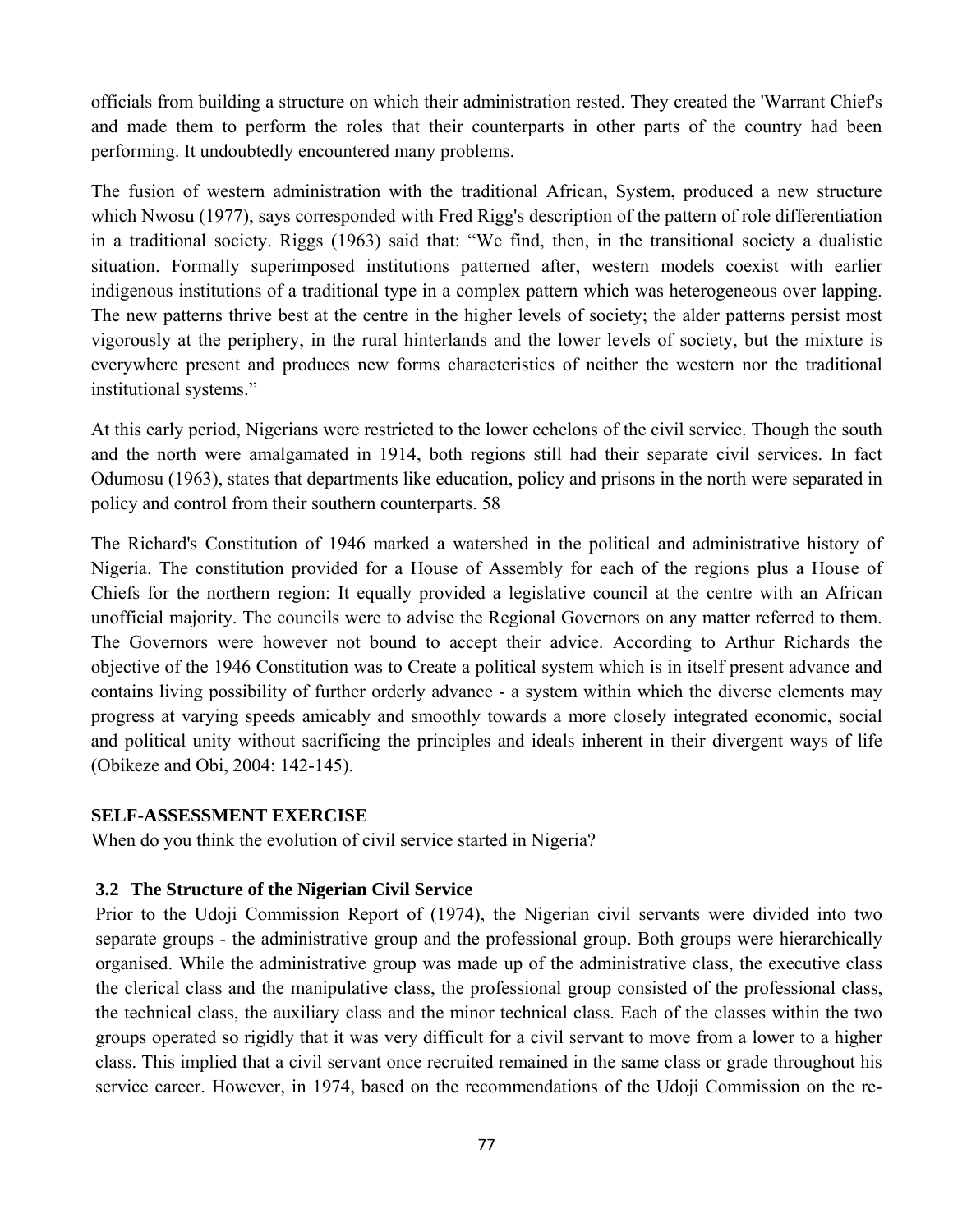organisation of the civil service, the Federal Government of Nigeria abolished the former four classes and replaced them with a unified grading system in which all the jobs or positions in the service were graded from levels 01-17, grade level 01 being the lowest while grade level 17 represents the highest position in the civil service. With this development, an employee can now join the service at level 01 and climbs upwards to his ability before retirement.

In spite of this significant change, five main classes of civil servants still exist today in Nigeria, though not officially: These include the administrative class, the professional class, the executive class, the clerical class, and the manipulative class.

Let us briefly explain each of these classes:

(a) The administrative class: This is the most prestigious and remunerative class in the civil service. Civil servants in this class are very close to the political head, i.e., the ministers/commissioners. Their main function is to advise the political head on policy matters. To be recruited into this class, the applicant must possess at least a second class honours degree from a recognised university and must in addition pass the interview conducted by the civil service commission.

(b) The professional class: This class consists of specialists like doctors, lawyers, engineers, surveyors, architects, etc., who are charged with the responsibility of advising the government on technical matters. These experts help the government in construction of roads, houses, run hospitals, engage in agriculture, etc.

(c) The executive class: The executive class consists of such positions as the executive officer, higher executive officer and senior executive officer. Civil servants in this class are involved in general administration and are charged with the actual implementation of government policies and programmes.

The executive class used to be recruited from among people with good Higher School Certificates or General Certificate of Education, Advanced Level or a Diploma in Public Administration. These days, however, it has become the preserve of the people with less than a second class lower degree as well as that of Higher National Diploma Holders in the relevant fields.

(d) Clerical class: This class is made of a large number of subordinate staff who performs supportive functions to the government.

(e) The manipulative class: This class is made up of all the skilled and semi-skilled workers who abound in the various ministries and departments. These include the drivers, cleaners, guards, postmen, gardeners, etc. who represent the manual labour forces of the government (Ekhator, 2003:259-261).

#### **SELF-ASSESSMENT EXERCISE**

List any 5 main classes of civil servants.

#### **4.0 CONCLUSION**

The evolution of civil service in Nigeria started in 1900 when Britain formally colonised Nigeria. Since then, many reforms have changed the features of the civil service in Nigeria. You are treated to these changes in the civil service to enable you know its evolutionary process.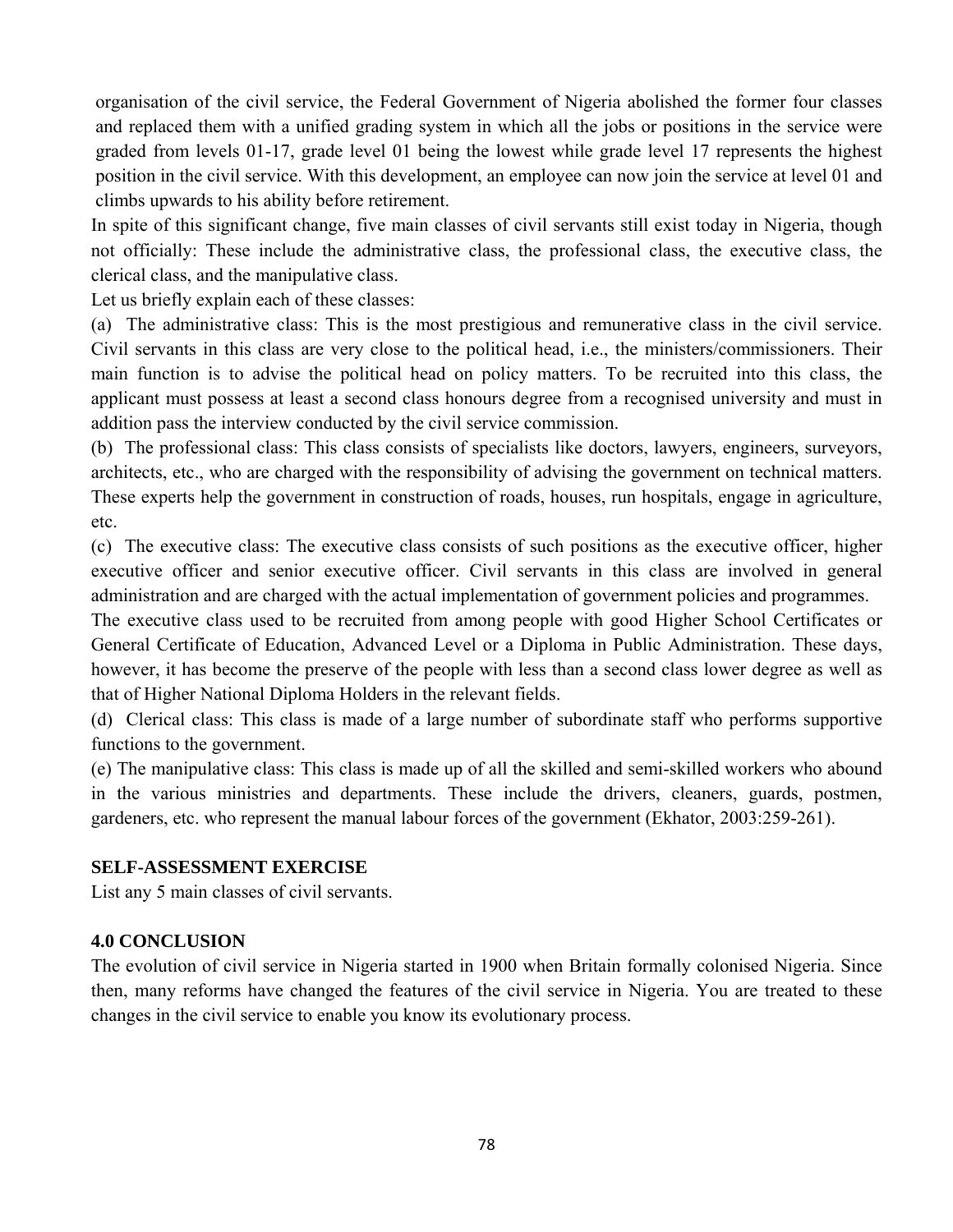#### **5.0 SUMMARY**

In this unit, we discussed the evolutionary and structural processes of the civil service in Nigeria. Main features and events were highlighted and discussed.

#### **6.0 TUTOR-MARKED ASSIGNMENT**

Who were the field officers during colonial administration?

#### **7.0 REFERENCES/FURTHER READING**

Ekhator, V.E. (2003), *Rudiments of Public Administration.* Kaduna: Joyce Graphic Printers & Publishers. Ferrel, H. "Civil Service." In: David L. Skills (Ed.) (1968), *International Encyclopedia of the Social Sciences.* Vol. 2. New York: McWilliams.

Kingsley, J.O. (1953), Bureaucracy and Political Development with Particular Reference to Nigeria. In: Joseph, L. (Ed.) *Bureaucracy and Political Development.* New Jersey: Princeton University Press. Nwosu, H.N. (1977), *Political Authority and the Nigerian Civil Service.* Enugu: Fourth Dimension Publishers.

- Obikeze, S.O. & Obi, E.A. (2004), *Public Administration in Nigeria: A developmental Approach.*  Onitsha: Book Point Ltd.
- Odumosu, O. I. (1963). *Nigerian Constitution.* London Sweet and Maxwell. Riggs, F.G. (1964), *Administration in Developing Countries the Theory of Prismatic Society.* Boston: Houghton Mittin and Co.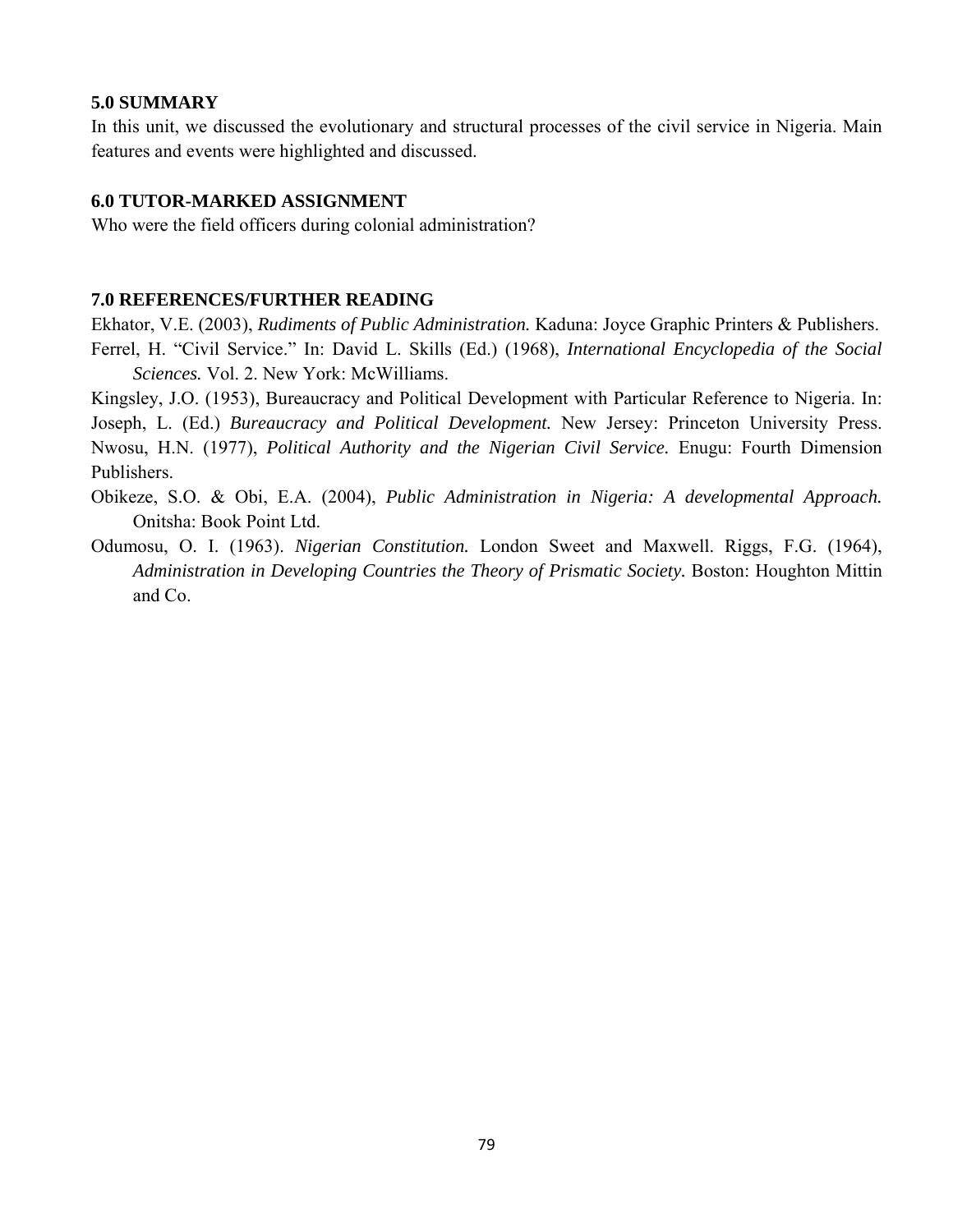# **UNIT I7: APPOINTMENT TO THE PUBLIC SERVICE**

# **TABLE OF CONTENTS**

- 1.0. Introduction
- 2.0. Objectives
- 3.0. Main Content
	- 3.1. Authorities for Appointment
	- 3.2. Recruitment
	- 3.3. Rules for Appointment on Probation and Contract
	- 3.4. Transfers and Secondments
	- 3.5. Acting Appointment
- 4.0. Conclusion
- 5.0. Summary
- 6.0. Tutor Marked Assignment
- 7.0. References and Further Reading

# **1.0 INTRODUCTION**

In the last section you have an idea about what the evolution and structure of the civil service in Nigeria is all about. This unit will take you a step further into the appointment to the public service in Nigeria. The focus here is on the appointment to the public service in Nigeria. A major function of the personnel division is to ensure that an organization is staffed with highly qualified and experienced staff. Appointment of employees to the Public Service has certain guidelines that must be adhered to. Any person that is not duly employed can be weeded out at any time the error is discovered. Apart from newly employed staff, rules are also available for probation period, for officers, Conditions for transfers and secondments and acting appointment are also spelt out in this unit. This unit cannot reproduce all the public service rules but concentrates on those rules that are common to public service organizations in Nigeria

# **2.0 OBJECTIVES**

After studying this unit, you should be able to:

- (a) List the authorities responsible for appointment in the Public Service
- (b) Enumerate the rules for appointments on probation and contract
- (c) Differentiate between transfer and secondment
- (d) Explain the rules guiding acting appointment

# **3.0 MAIN CONTENT**

# **3.1. Authorities for Appointment**

Appointments to Public offices in the Federal Civil Service are made on the authority of the Federal Civil Service Commission. These appointments are made either: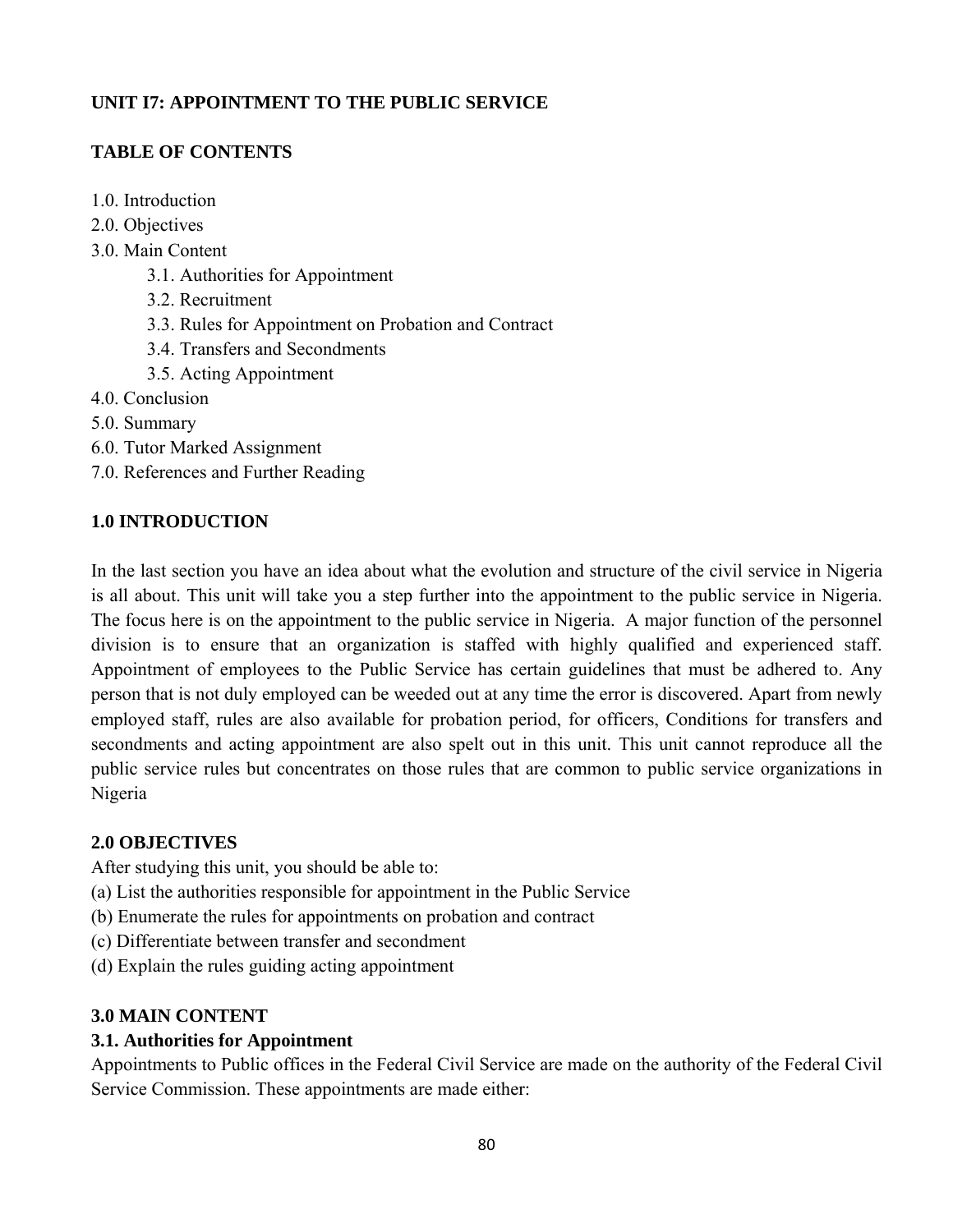(a) By letter written under the direction of the Federal Civil Service Commission; or

(b) By formal agreement between the officer and the Federal Government or its appointed agents. Subject to Rules 020205, 020206 and 020207–Permanent Secretaries/Heads of Extra-Ministerial Offices have power of appointment which has been delegated to them.

(i) The Federal Civil Service Commission shall make appointments to posts graded GL.12 -17. Such appointment shall be made as the need arises into the available vacancies after advertisement. Officers intending to transfer their services shall take part in the annual Public Service Examinations for posts GL 07-10.

(ii) Subject to modalities to be prescribed by the Federal Civil Service Examinations from time to time, each Ministry/Extra-Ministerial Office shall select from the pool of successful candidates at the Civil Service Examination prescribed in Rule 020102.

(iii)There shall be an annual competitive Civil Service Entry Examination for posts graded GL. 07-10 for new entrants and serving Officer wishing to transfer from other schedule services. This examination shall be conducted by the Federal Civil Service Commission in conjunction with the Office of the Head of Civil Service of the Federation, Administrative Staff College of Nigeria and the Public Service Institute of Nigeria.

(iv) To qualify for this examination candidates must possess an Honours Degree or Higher National Diploma not below upper credit in relevant disciplines as provided for the in the Schemes of Service. Final selection shall be made by the line Ministries/Extra-Ministries Offices in line with their requirements.

(a) Each Ministries/Extra-Ministries Office shall appoint Junior Staff on GL. 06 and below. This shall be handled by the Junior Staff Committee of each Ministry/Office, with a representative of the Federal civil Service Commission and the Head of the Civil Service of the Federation at any meeting of the Committee, subject to the approval of the Permanent Secretary/Head of Extra-Ministerial Office.

(b) Appointment in the Federal Ministries/Extra-Ministerial Offices in the State shall be from the residents of that state who possesses the qualifications prescribes in the approved Scheme of Service.

(c) Each Ministries/Extra-Ministries Office shall work out the actual establishment or requirements for each State Office. The Junior Staff

Committee (Local) shall conduct the interview to appoint the officers subject to approval of the Permanent Secretary/Head of Extra-Ministerial offices.

(d) Promotions to all posts in the Federal Public Service other than those of

Permanent Secretaries are vested in the Federal Civil Service Commission, which, has however, authorized Permanent Secretaries/Head of Extra- Ministerial Offices to promote eligible candidates to posts in respect of which the powers of appointment have been delegated.

(e) Seniority in any department shall be determined by the entry date/the assumption of duty certified by an authorized officer as reflected in the appropriate register.

(f) Date of birth recorded on appointment by an officer shall not be changed throughout the career of the officer. Any contravention shall be regarded as an act of serious misconduct.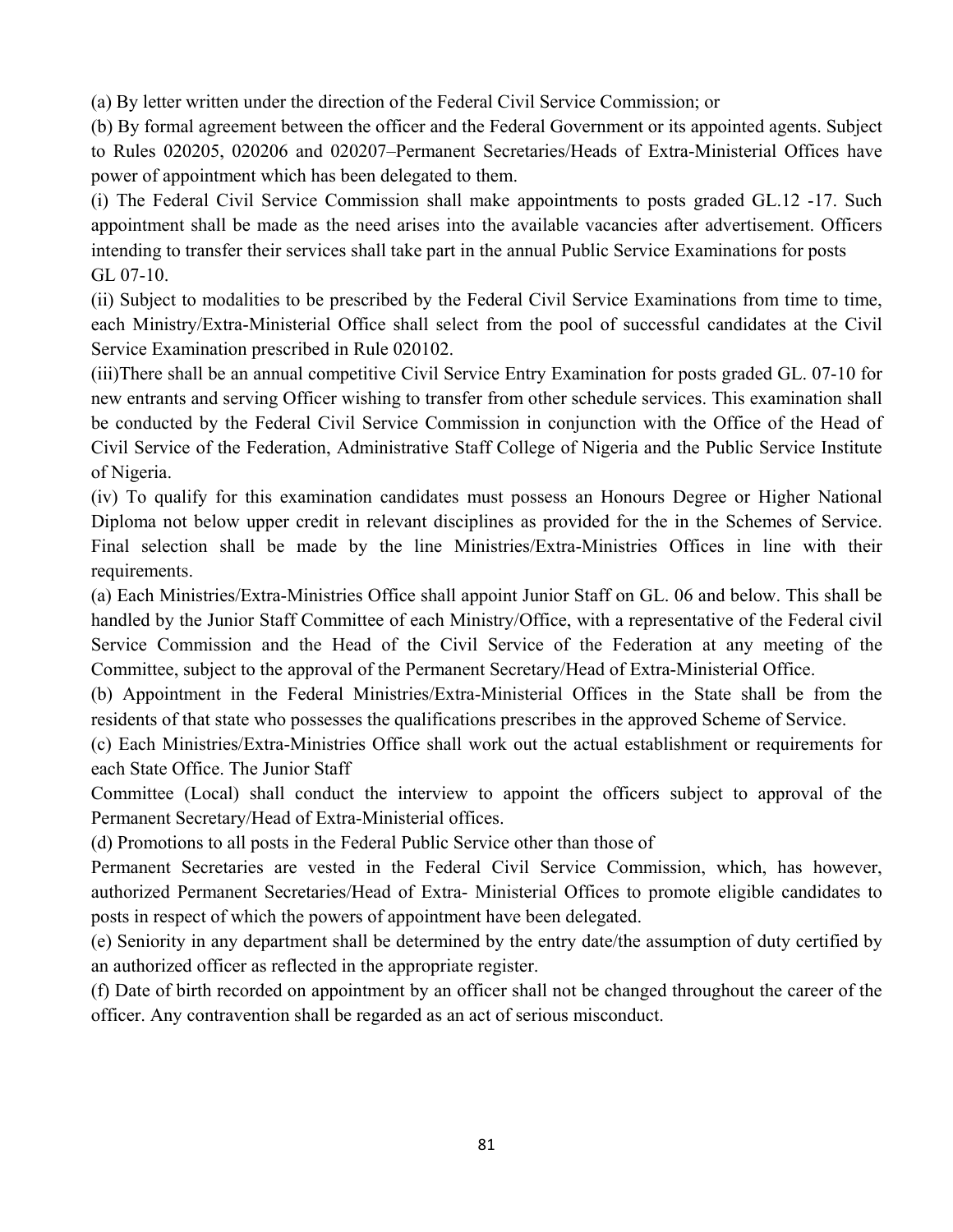## **3.2. Recruitment**

020201 – "Recruitment" means the filling of vacancies by the appointment of persons not already in the Public Service of the Federal Republic of Nigeria. It, however, excludes the transfer of officers from other Public Service in the Federal Public Service.

020202 – Direct appointment to the Federal Public Service may be in any of the following categories:

(a) As trainees or pupils;

(b) On probation in a pensionable post;

(c) On non-pensionable contract to a non-pensionable post, or against a pensionable post for a specified period; and

(d) On temporary basis other than (c)

(e) When posts prove difficult to fill, they shall normally be advertised.

020204 – Except where the Federal Civil Service Commissions decides otherwise, all first appointments to the pensionable establishment in posts other than trainee post (see Rule

020203) will be on probation. An officer confirmed in a lower pensionable office will not however be regarded as on probation in a higher post to which he/she is promoted nor will an officer seconded or transferred as confirmed officer from pensionable service elsewhere.

020205 – To be eligible for appointment into the Federal Public Service, every applicant must:

(a) Not be less than 18 years and not more than 50 years of ages;

(b) Posses such minimum qualification as may be specified from time to time including computer literacy;

(c) Be certified by an authorized Health Care Provider as medically fit for Government Service;

(d) Possess a testimonial of good conduct from last employer or if not previously employed, form the last school or college attended;

(e) Possess requisite qualifications as provided for in the Scheme of Service; and

(f) No officer shall be appointed into the Federal Public Service without authorization for appointment from the Office of the Head of the Civil Service of the Federal and Supervisory Boards in the case of Parastatals. **020206** – No candidates shall be appointed to any post in the Federal Public Service without the prior specific approval of the Federal Civil Service Commission if:

(i) The candidates has been convicted of a criminal offence; or

(ii) He/she has previously been employed in Government Service and been dismissed or called upon to resign or retire there from. Such approval must always be obtained irrespective of any delegation of the Commission's power.

**020209** – It is the duty of every Permanent Secretary/Head of Extra Ministerial Office to ensure that all officers/staff in his Ministry/Extra – Ministerial Office sign an Oath of Secrecy Form I and that the Oath so signed is carefully preserved.

**020210** – No Public Officer shall become a member of any Secret Society. Any Public Officer who is a member of such Society shall renounce his membership forthwith by making a Statutory Declaration to that effect, or resign his appointment, or retire from the service.

**020211 –** Contravention of Rule 020210 shall be regarded as an act of serious misconduct and shall attract appropriate disciplinary action which may include dismissal from service.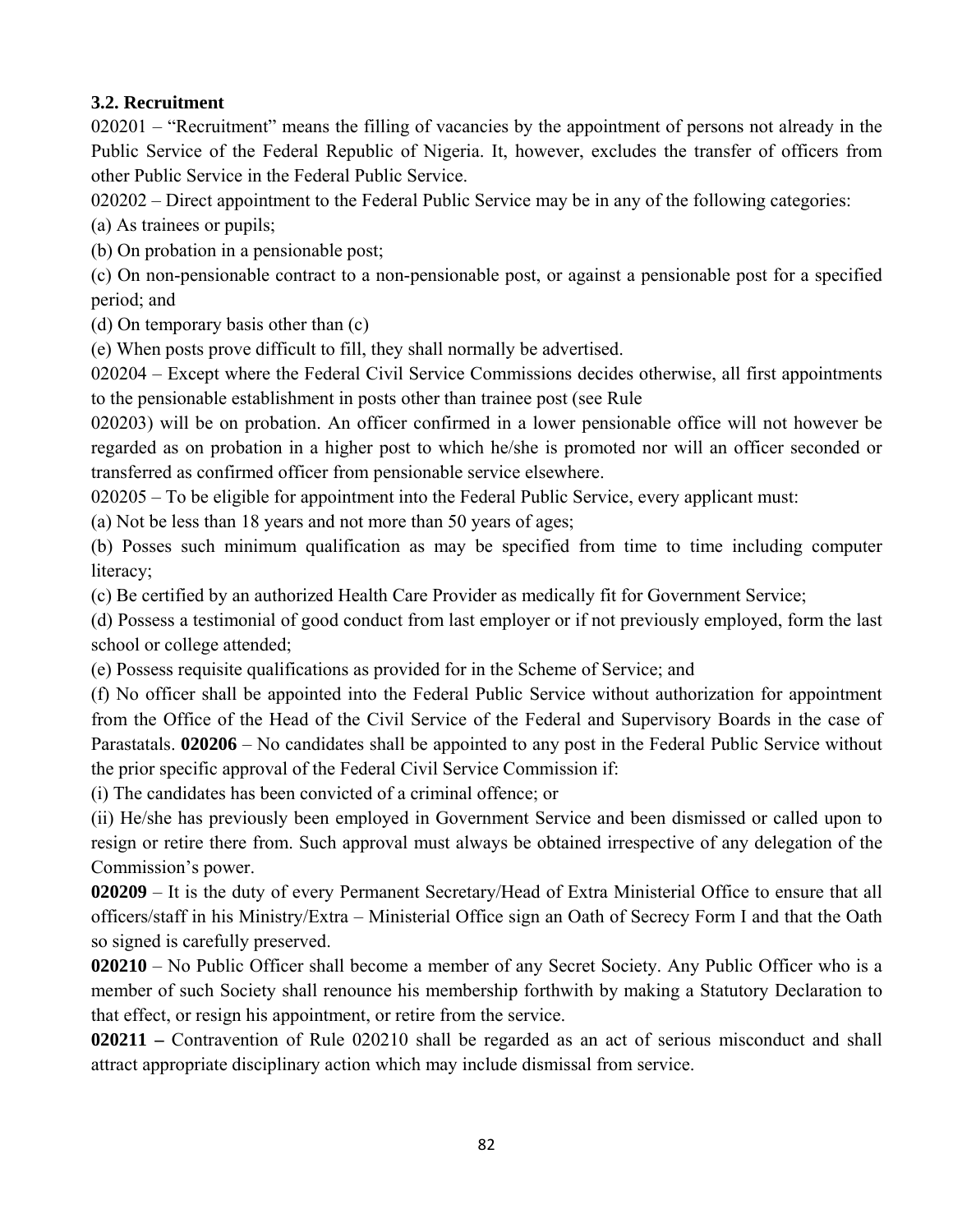## **Self-Assessment Exercise**

1. List the Authorities for appointment in the Federal Public Service.

2. Which organ is responsible for the promotion to all posts in the Federal Public Service except those of Permanent Secretaries?

3. What is the current rule about date of birth?

## **3.3. Rules for Appointment on Probation and Contract**

**020301** – Officers on probation will be required to serve for two years before being confirmed in the service. This period may however be reduced to not less than six months by deduction of any previous period of Public Service rendered satisfactorily in posts of cognate status involving similar duties. The period of probation shall not exceed two years unless an extension may result in the increment penalty referred to in Rule 040206, if the Commission so decides.

**0202303 –** To be eligible for confirmation in the Permanent Establishment, an officer appointed on probation is required to pass the prescribed examination, if any, during his probationary period and to complete his probationary period to the satisfaction of the authority empowered to appoint him. At the end of the period of probation the officer will, unless his probationary appointment is terminated or extended, be confirmed in his appointment.

# **Rules for Appointment on Contract**

**020401** – A contract appointment is a temporary appointment (which does not provide for the payment of a pension) to a post of the level to which appointment is made by the Federal Civil Service Commission for a specific period as opposed to appointment on pensionable terms and temporary employment. The contract appointment must be recorded in a formal document of agreement.

**020402** – (a) The Conditions of Service of a Contract Officer are those provided for his/her contract and the privileges, emoluments or allowances described in these Rules do not apply to him/her unless they are specifically so stated in the contract itself. Any question of the interpretation of a contract affecting his/her Conditions of Service should be referred to the Office of the Head of the Civil Service of the Federal.

(b) (i) Contract appointments may be offered to expatriates only when suitable Nigerians are not available. Nigerians may be appointed on contract terms if:

(a) They are pensioners;

- (b) They are 50 years of age or over at the time they are being appointed;
- (c) They specifically request to be employed on contract terms and it is

(d) The candidate possesses specialized and competencies or skills and provided such posts are duly advertised in at least three national newspapers.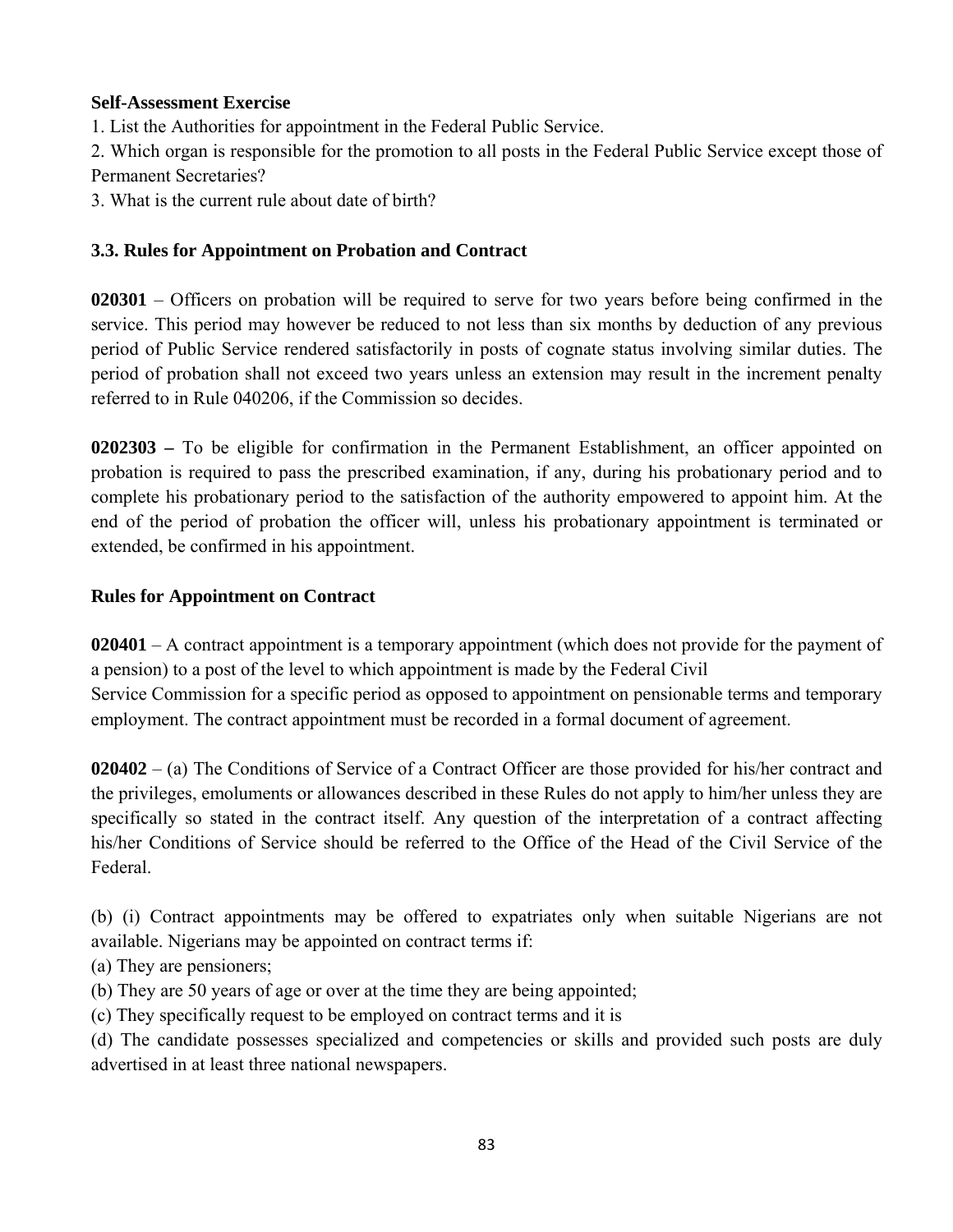(ii) For non-Nigerians, the provisions of the Public Service Rules regarding appointments shall apply in all cases, except for those persons married to Nigerians.

(iii) Spouses married to Nigerians should remain on contract until granted Nigerian citizenship before being considered for appointment

## **3.4. Transfer and Secondments**

**020501 –Transfer** is the permanent release of an officer from one scheduled service to another or from one class to another within the same service.

**Secondment** means the temporary release of an officer to the service of another Government, approved body or any recognised International Organisation or body for a specified period.

**020502 – Inter-Service Transfer/Secondment:** The following procedures shall apply in processing Inter-Service Transfer and Secondment:

(i) Applications for Transfer/Secondment to posts graded GL 06 and below shall be determined by the Ministry/Extra-MinistriL Office of the applicant's choice.

(ii) That applicant for Transfer/Secondment to posts graded GL  $07 - 10$  in any

Ministry/Extra-Ministerial Office shall be determined by the Federal civil Service Commission. Since GL  $07 - 10$  is an entry point. Officers seeking transfer from scheduled establishments are required to sit for the Annual Competitive Civil Service Entry Examination.

(iii) Confidential reports covering the last three years (or whole service if less than three years) of the officer's service shall be furnished.

(iv) Secondment of an officer to the service of another Government, or Approved Body or recognised International Organisation at his own request shall be for a maximum period of two years in the first instance after which the officer must apply for extension, seek for transfer or return to his former post. All extensions must be approved by the appropriate Committees and the Federal civil Service commission.

The total period of such secondment must not exceed four (4) years.

**020503 –** (a) **Senior Posts** – Transfers from one senior post to another or from one class to another within the Federal Public Service require the prior approval of the Federal Civil Service Commission. An officer must have served for a minimum period of 6 months in his original Department before seeking transfer to another Department. An application for such transfer must be submitted to the Permanent Secretary/Head of Extra-Ministerial Office of the applicant and must state the applications reasons for desiring a transfer and his qualifications for the work to be undertaken. Such applications should be forwarded to the Federal Civil Service Commission by the Permanent Secretary/Head of Extra-Ministerial Office together with a statement as to:

(i) How the applicant has performed his/her duties;

(ii) Whether the applicant is considered to be well qualified for the post desired; and

(iii) Recommendations as to the grant or refusal of the application.

(b) **Junior Posts** – Transfers from one junior post to another within the Federal Public Service or from one Department to another may be arranged, with the consent of the officers being considered for transfer, at the mutual discretion of their Permanent Secretaries/Head of Extra- Ministerial Offices.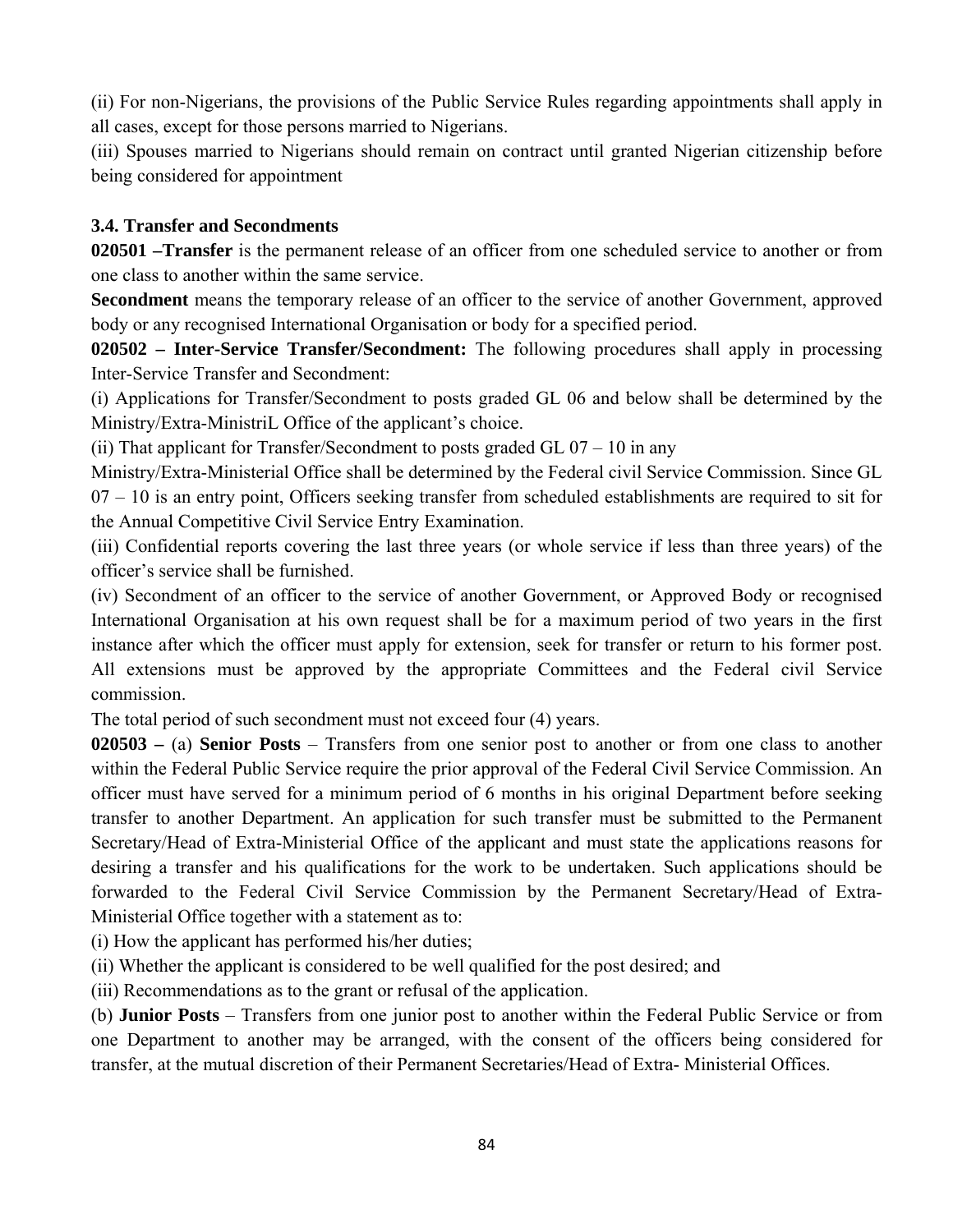## **3.5. Acting Appointment**

When it is necessary that a particular duty post (of status not lower than Senior Clerical officer) should continue to be filled at a time when no officer of corresponding substantive rank is available for posting thereto, some other officers may, with the approval of the Federal civil

Service Commission; be formally appointed, by notice in the gazette, to act in the duty post and assume either fully or in part, the duties and responsibilities thereof. The mere fact that the substantive holder of a duty post will be absent therefore for a short period (e.g. on casual leave or on sick leave) does not in itself justify an acting appointment; there may however be circumstances, (such as compliance with statutory provisions) which necessitate the making of an acting appointment for a relatively brief period. The decision whether an acting appointment is necessary or desirable in any particular case will rest with the Federal Civil Service Commission.

Acting Appointments are not intended as a means of testing the suitability of officers for promotion; they will normally be made only in order to fill posts that are temporarily vacant and their duration should limited accordingly.

Recommendations for Acting Appointments must be forwarded to the Federal Civil Service Commission on general form 66 and must include thereon a certificate to the effect that the Acting Officer will assume the full duties and responsibilities of the post in question. Approved acting appointment will be gazetted by the Federal civil Service Commission but it will on no account be back dated to a period in excess of six months of the date of receipt of the recommendation by the commission.

## **4.0. CONCLUSION**

A Public Servant must be conversant with the rules guiding his/her employment in the Public Sector Organisation he/she works in. Such knowledge enables the officer to know what to expect and how to conduct him/her appropriately. Apart from personal advantage, a

Public Officer should be able to explain Public Services Rules guiding, appointments, transfers and secondments to all who desire such information.

## **5.0. SUMMARY**

This unit explains Public Service rules on authorities for appointment, recruitment, probation, contract, transfers, secondments and acting appointments. The Federal Civil Service is responsible for appointments. This power of the Federal Civil Service is often delegated to Permanent Secretaries and Heads of Extra-Ministerial Officers. The term recruitment in the

Nigerian Public Service means fully of vacancies by the appointment of persons not already in the Public Service. A person is on probation until his/her appointment is confirmed. Public servants can be transferred or seconded to another organisation, public or private employee on a lower scale can act in a higher capacity.

## **6.0**. **TUTOR MARKED ASSIGNMENT**

- 1. Explain five conditions guiding eligibility for appointment in the Nigerian Federal Public Service.
- 2. What are the terms guiding contract appointments in the Nigerian Federal Public Service?
- 3. What are the rules guiding secondments of officers?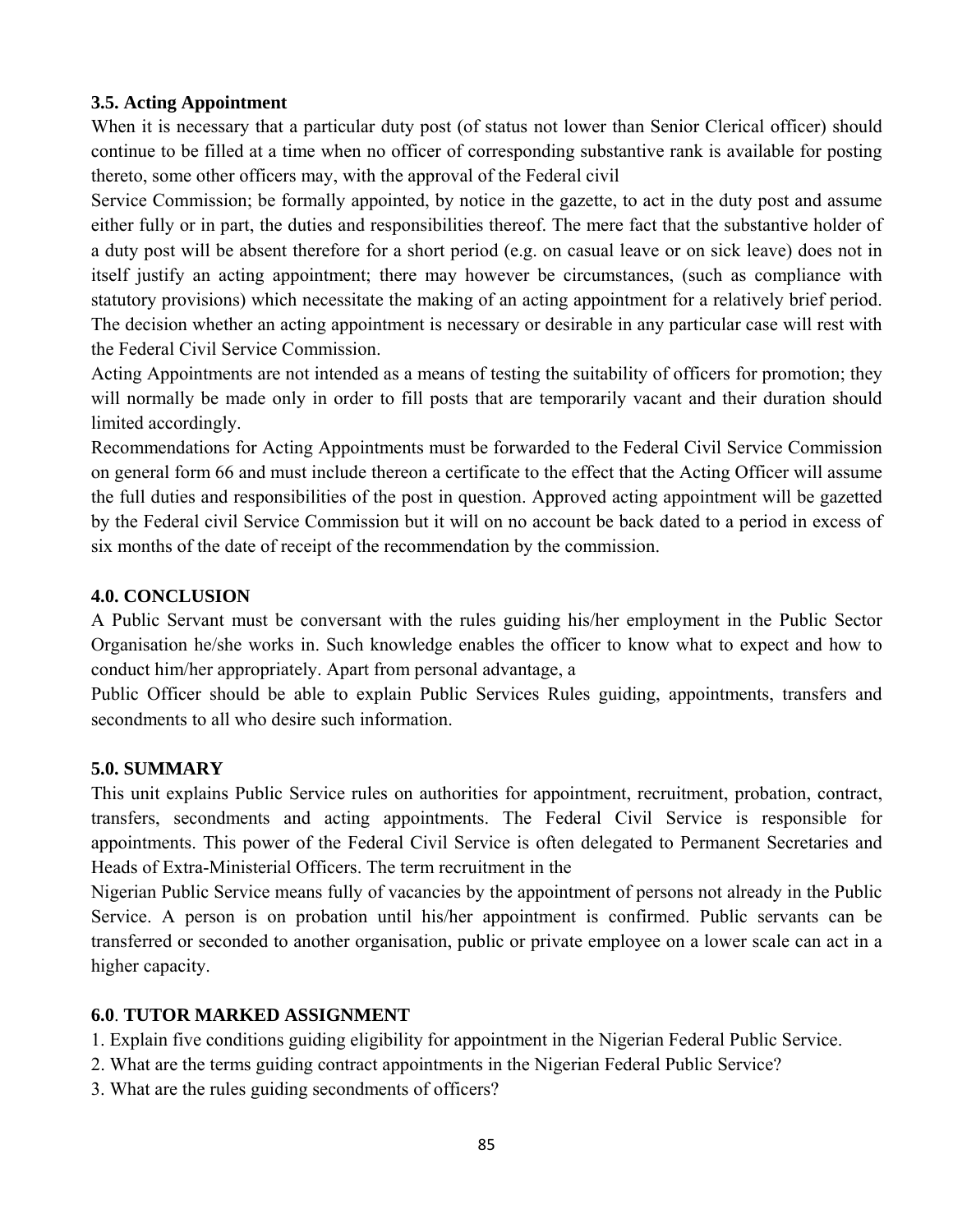## 7.0. **REFERENCES/ FURTHER READINGS**

Federal Republic of Nigeria (2009), *Public Service Rules*. Abuja: Office of the Head of Civil Service of the Federation.

Federal Republic of Nigeria (2004*). Guidelines for Appointments, promotion and discipline*. Abuja. The Federal Civil Service Commission.

Federal Republic of Nigeria (2000). *1999 Constitution of the Federal Republic of Nigeria*. Abuja, Federal government Press.

Federal Republic of Nigeria (1997). *Civil Service Handbook*. Lagos Federal Republic of Nigeria.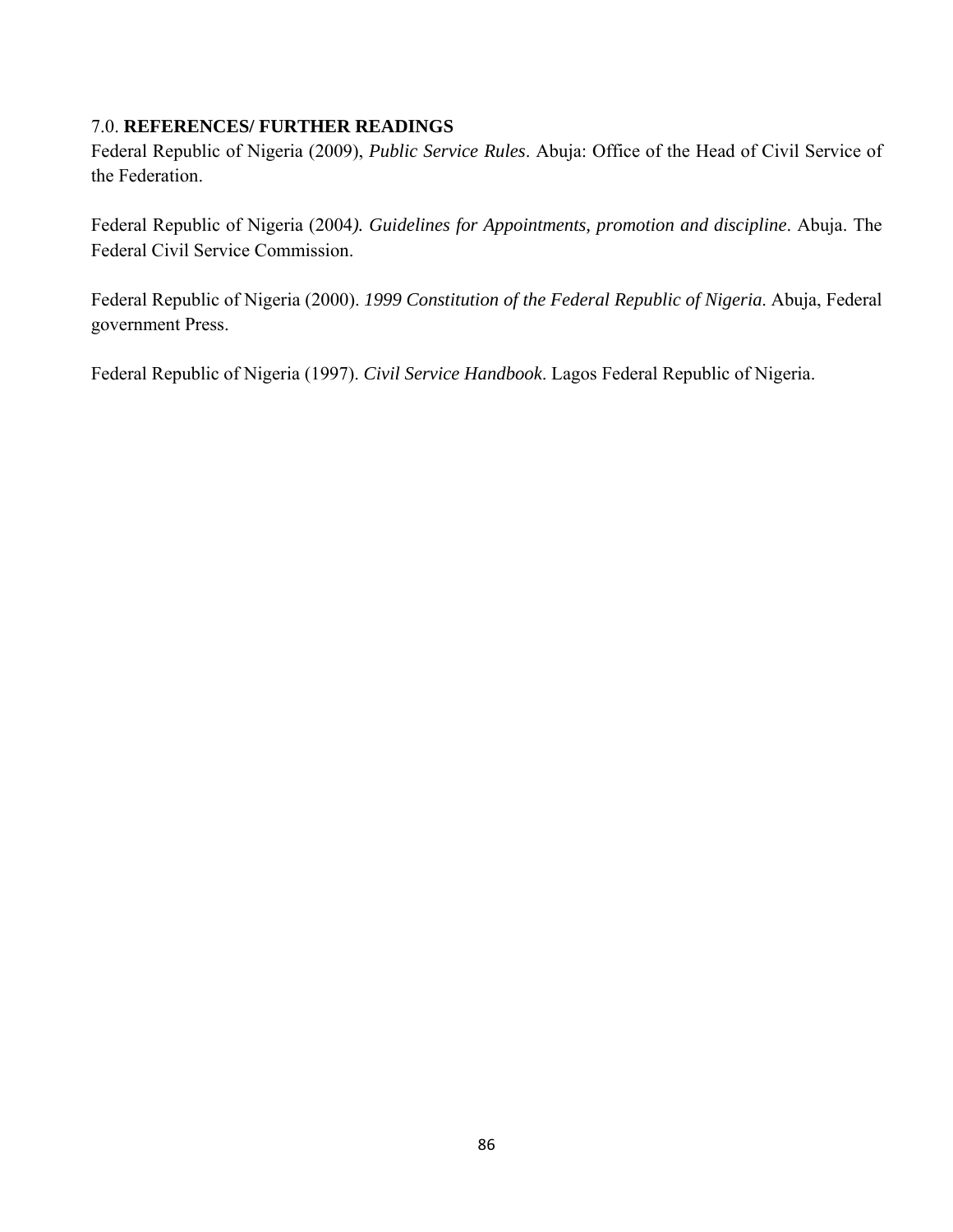## **UNIT 18: PERSONNEL MANAGEMENT IN THE NIGERIAN CIVIL SERVICE**

# **TABLE OF CONTENT**

- 1.0 Introduction
- 2.0 Objective
- 3.0 Main Content
	- 3.1 Evolution of Personnel Management in the Nigerian Civil Service 3.1.1 Organisational Structure of the Nigerian Civil Service
	- 3.2 Personnel Practices Performed by the Civil Service
	- 3.3 Principles/Characteristics of the Civil Service
		- 3.3.1 Hierarchy
		- 3.3.2 Anonymity
		- 3.3.3 Neutrality
		- 3.3.4 Performance
		- 3.3.5 Loyalty and Impartiality
	- 3.4 Functions of the Civil Service
		- 3.4.1 Policy Implementation
		- 3.4.2 Continuity of Public Administration
		- 3.4.3 Advising Policy Makers
		- 3.4.4 Provision of Input Policy
		- 3.4.5 Informative Functions
	- 3.5 Advantages and Disadvantages of the Civil Service
- 4.0 Conclusion
- 5.0 Summary
- 6.0 Tutor-Marked Assignment
- 7.0 References/Further Reading.

## 1.0 **INTRODUCTION**

In the last section, you have an idea of what training and manpower development are all about. This section will take you a step further into the Concept of Personnel Management in the Nigerian Civil Service. In this unit, we shall be looking at the meaning and evolution of the Civil Service; the organizational chart of the service, the Principles or Characteristics of the Nigerian Civil Service, the functions, advantages and disadvantages of the Nigerian Civil Service.

## 2.0 **OBJECTIVES**

At the end of this unit, you should be able to:

- i) Explain the meaning and evolution of the Nigerian Civil Service
- ii) Identify the principles of the Nigerian Civil Service.
- iii) List the functions of the Nigerian Civil Service
- iv) List the advantages and disadvantages of the Civil Service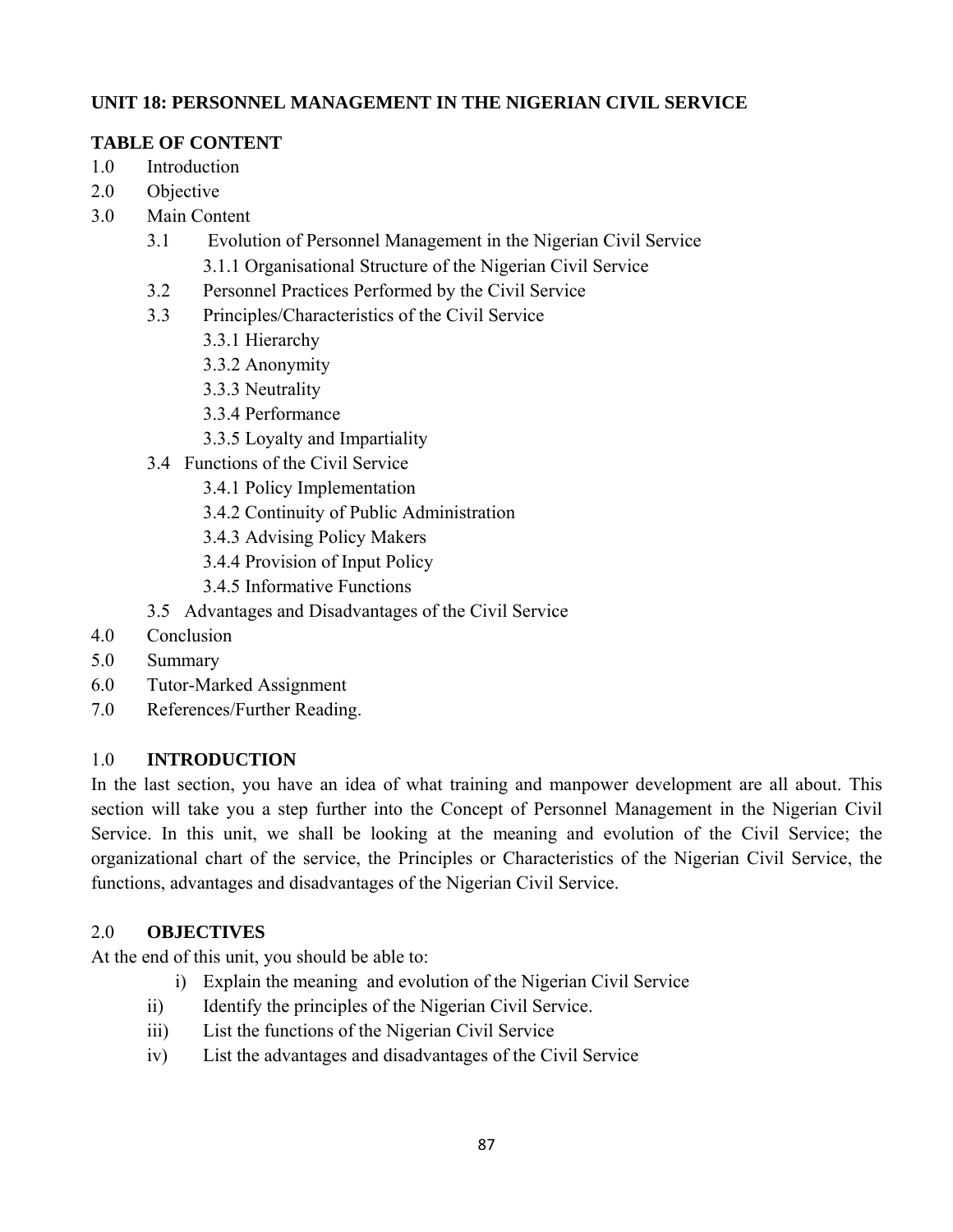## **3.0 MAIN CONTENT**

# **3.1 MEANING AND EVOLUTION OF THE NIGERIAN CIVIL SERVICE**

The Civil Service is an institution created by the government to take care of the various needs of the society or a country either directly or through agencies responsible or answerable to the service (Nwosu, 1977). The Civil Service had laid down rules and regulations but the service is designed primarily to govern the conduct of governmental affairs and to safeguard public interests. The service spent time taken in considering issues thoroughly and ensure that decisions are not based on wrong conclusions and premises but that facts are made available.

The Civil Service refers to the body of permanent officials employed to assist the political executives in implementation of governmental policies. The effectiveness of the Civil Service in the discharge of its functions depends on the will of the society it serves and also on its ability to responds in practical terms to its policy decisions (Nwosu, 1977). There is self-respect and security of tenure of office of the Civil Servants. It can therefore be said that, Civil Service is narrower in scope and exclude some government employees who are public servants. According to the 1998 Civil Service reforms, Civil Servants excludes the President and Commander-in-chief of the Army Forces, Governors, Local Government Chairmen, Ministers, Commissioners, Supervisory Councilors etc. (precisely all political office holders) The term Civil Service therefore covers all employees of the state other than those holding political appointments who are employed into the Civil Service.

The vision of the Civil Service is to develop professionally sound, highly competent and qualified personnel, technological-driven and performance-oriented. The office of the Head of Service of the Federation is responsible for providing leadership and direction to the service through the promotion of good relations between Ministers and the Civil Servants. The mandate of the Head of Service is to provide management leadership, planning, training and motivation of Civil Servants in all the Ministries and departments of the government. Ademolekun, (1983), believes that the Civil Service is meant to provide social services to the populace. Public service as a term is broader in scope than Civil Service. It includes not only those who are employed into government Ministries and departments but also, statutory cooperation e.g. (PHCN, NITEL) etc. and the armed forces.

Public service means the totality of services that are organized under government authorities. The evolution of the Civil Services in Nigeria started from 1900 when Britain formally established her authority in most areas in Nigeria. The British divided the country into three regions (Colony of Lagos, and the Protectorates of Northern and Southern Nigeria). In 1906, the Colony of Lagos was merged with the Southern Protectorate and by 1914 the Northern and Southern protectorates were amalgamated, and subsequently became the colony and protectorate of Nigeria. Before now, the British imposed an alien Civil Service on Nigeria without giving much thought to the impact on the Nigeria traditional communities, their conflicting values, interest, norms, and structures.

Despite the amalgamation and its attendant unification the two regions developed at their own space. The major function of the Civil Services at that time was mainly the maintenance of law and order and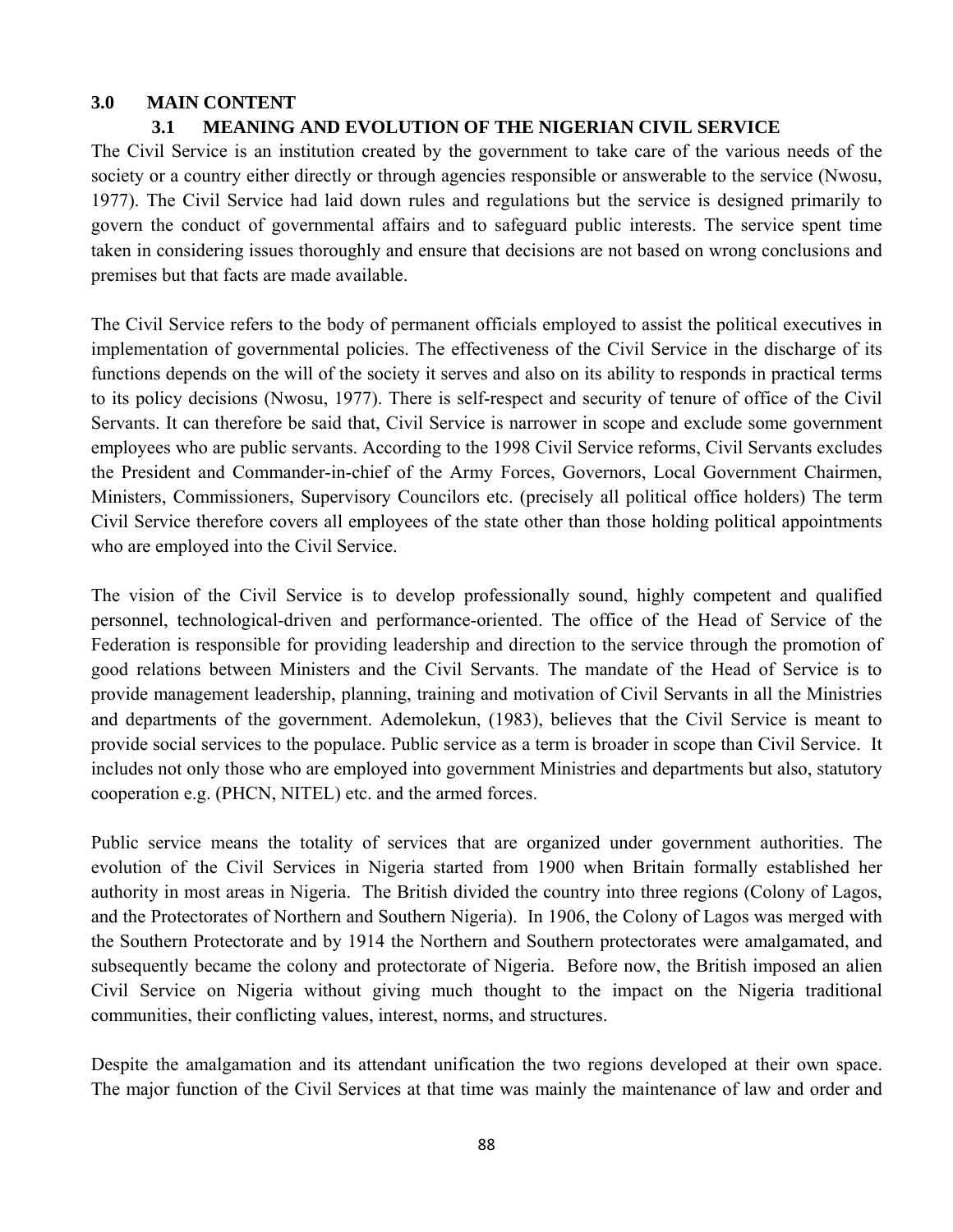secondly to raise revenue to sustain the colonial authorities. Economic and social Development was never a major objective of the administration. However, Nwosu, (1977), outlined the structure of the colonial service in Nigeria thus: The Governor-general was the Head of Public Service; he was accountable to the colonial secretary in London. The colonial secretary was himself accountable to the British cabinet and to the parliament. The Governor-general delegated his authority to the Chief Secretary as the effective Head of Service. The Chief Secretary divided the activities of public services into two parts for effective coordination.

A department, comprises of (technical, professional) and the political administration class. This category of personnel assists the Chief Secretary in overseeing the territory. The departmental and political heads, do not only advise the governor, but initiate policies, participates in legislation, and supervised the execution of enacted Bills and approved policies. The Head of the technical and professional department operates from the Central Secretariat in Lagos with the assistance of the Field Officers. They carried out their duties without deference to any clientele. The Field Officers who were referred to as Lieutenant Governor do not rule the people directly; instead they ruled them through their own people-indirectly.

In the North, the indirect rule system was easy because the Emirs were fully in control of the people before the advent of colonialism; they had unquestionable powers. In the West, the indirect rule was also successful; the Obas were fully in control (though with some measures of checks and balances). In the East, it was a different scenario all together, with the exception of few areas. The diffused system of authority was described as segmentary /fragmented; this made it difficult for the indirect rule system to be introduced. However this did not deter the colonial officials from building an administrative. They created the warrant chief and made them to perform the roles of their counterparts in the North and Western regions.

However, the system of administration in the Eastern region undoubtedly encountered many problems as stated in Unit six of module one (Ecology and Evolution of Public Administration). During this period, Nigerians were restricted to the lower echelons of the civil service.

#### **3.1.1 Organisational Structure of the Nigerian Civil Service**

The defunct 1988 Civil Service reforms recommended the organisational structure of the Nigerian Civil Service to comprise the following:

- (a) Secretary to the Government
- (b) Permanent Secretary
- (c) Directors
- (d) Deputy Directors
- (e) Assistant Directors
- (f) Principal Officers
- (g) Senior Officers
- (h) Administrative Officer I & ll, and
- (j) Junior Officers.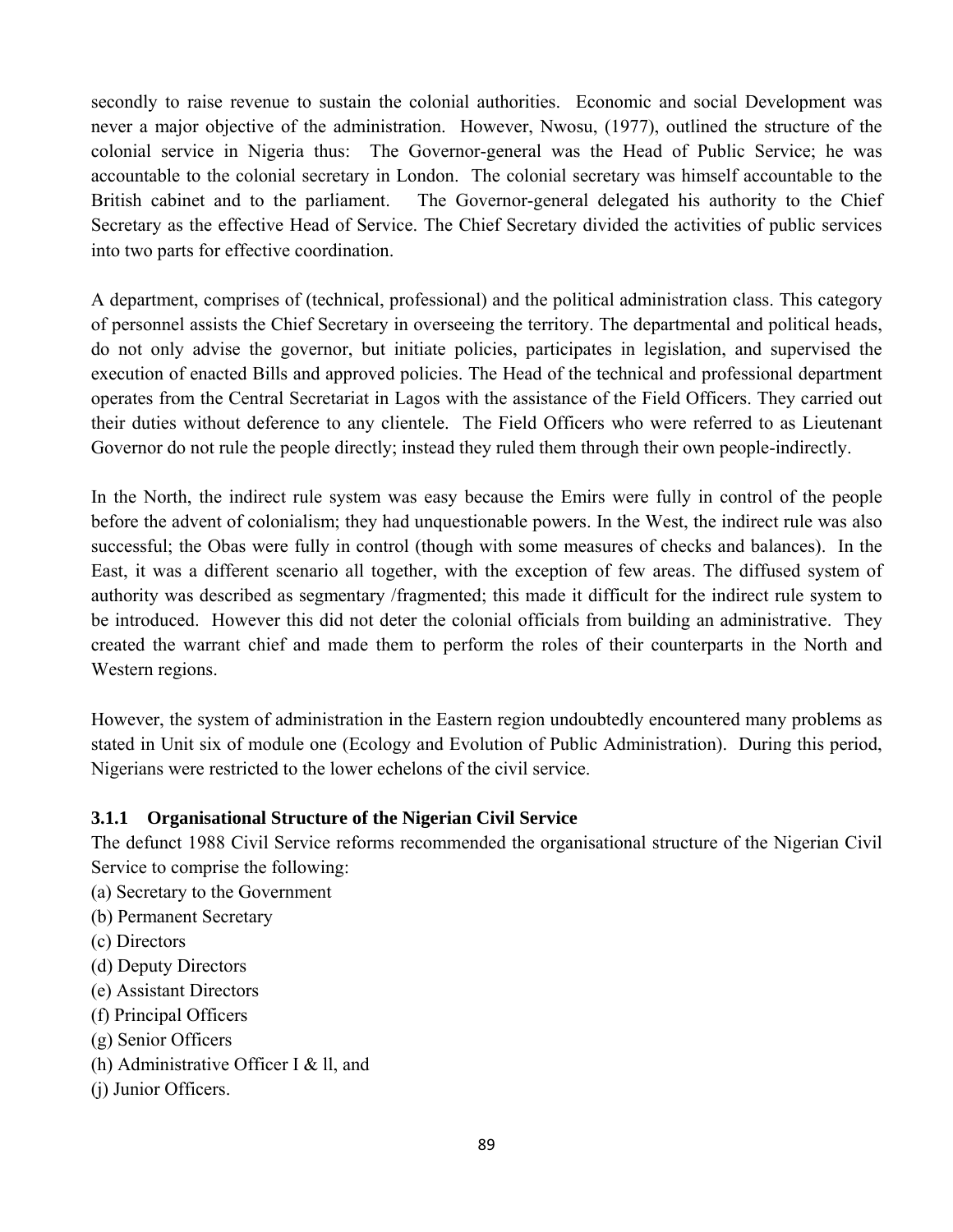However, the Structure of the Civil Service can be divided into the following categories:

- (i) The Administrative Class
- (ii) The Executive Class
- (iii) The Professional Class
- (iv) The Junior Cadre.

**The Administrative Class:** The administrative classes are officers admitted into the Civil Service with a University degree in any discipline or with the attainment of a Professional qualification. These categories of staff are referred to as the core Civil Servants. They could rise to the peak of the Civil Service. A university graduate enlisted into the Nigeria Civil Service starts from the position of an administrative officer ll and can rise to the position of the Permanent Secretary and probably Secretary to the Government.

**The Executive Class:** These categories of Civil Servants are called 'Assistants'. They are admitted into this class with a Polytechnic degree, Higher National Diploma (HND) or other lower qualifications and can rise through the ranks. Unlike the administrative officers, the highest level for them in service is Grade Level 13. On the attainment of this level, they either obtain additional qualification (a degree or professional qualification or mark time on the level until they retire). These categories of Civil Servants can be converted to administrative class only if, they have the necessary qualification.

**The Professional Class:** These categories of Civil Servants are the Engineers, Doctors, Lawyers, Architects and Accountants etc. The academic and professional qualifications they possess determine their positions as officers or assistants. They can rise to the peak of the Civil Service.

**The Junior Cadre**: These are Officers on Grade Level 01-07, their academic qualifications may range from First School Leaving Certificate to National Certificate of Education (NCE) they are not specifically trained, and they are not professional. They constitute the unskilled and semi-skilled labour. They constitutes about 40-60% of the workforce of any Organisation. These categories of Civil Servants are the clerical officers, drivers, massagers/office assistants, cleaners, typist, gardeners, security guards, key punch operators, receptionist etc.

#### **Self-Assessment Exercise:**

- **1.** Explain the Personnel practices performed by the Civil Service
- **2.** Explain the Organisational Structure of the Civil Service

#### **3.2 PERSONNEL PRACTICES PERFORMED BY THE CIVIL SERVICE**

The Civil Service like any other organisation has organisational goals (provision of social services) Personnel management in the civil service encompasses the following functions: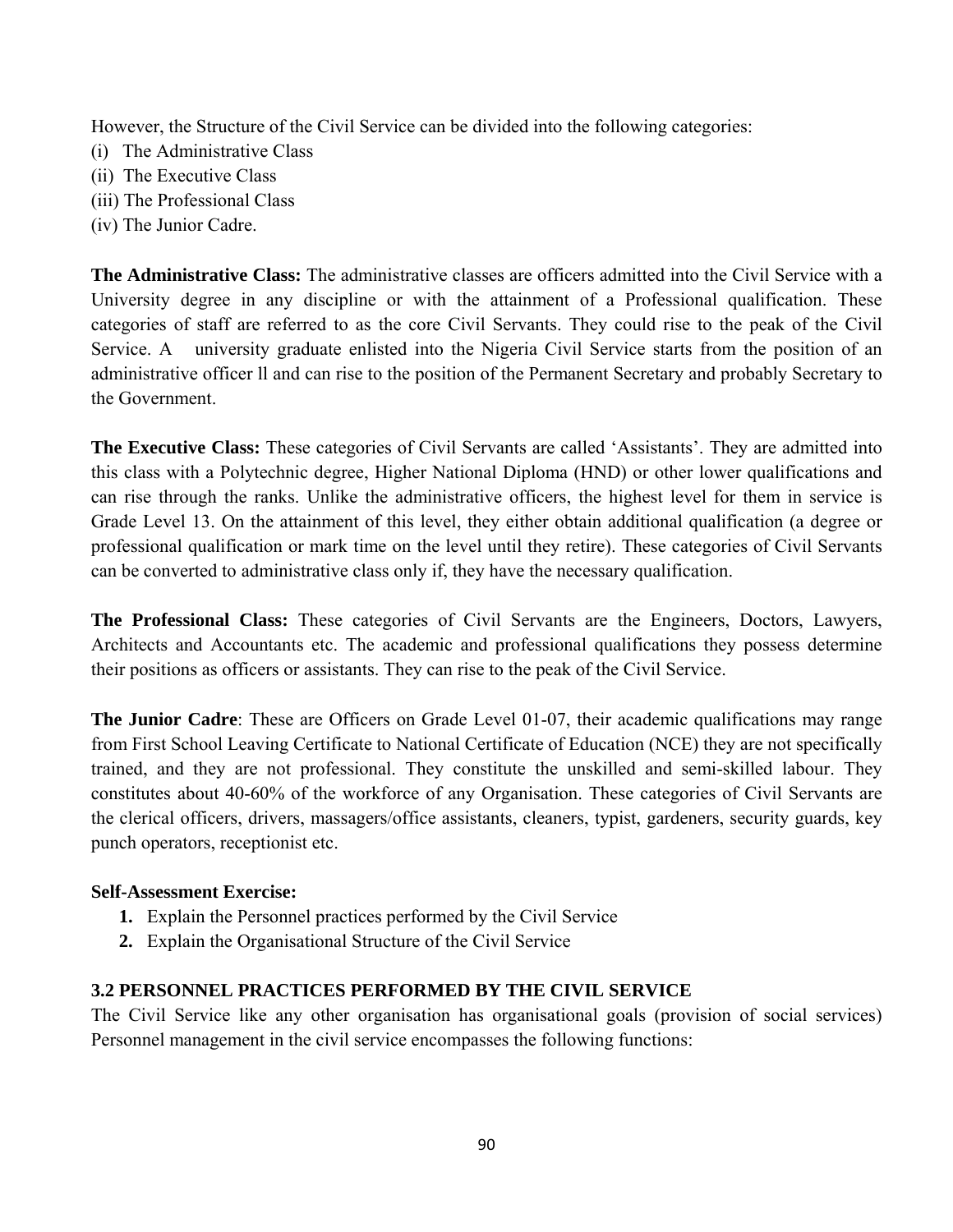**(a) Recruitment**: The mode of recruitment into the civil service is through the Civil Service Commission for officers on grade level 08-17 on the completion of civil service form, while the individual ministries recruited officers on grade level 01-07. A written and oral interview is conducted before suitable candidates are offered appointment. A list of the successful candidates is sent to the Office of the Secretary of the Government for posting to the different Ministries and Departments. Civil service appointments are pensionable.

There is also contract appointment (the appointment of Officers who have retired from the service of the government on the attainment of the retirement age of 6o years or who has put in 35 years of service). However, this is a form of contractual agreement between the employee and the employer. This appointment is not pensionable and subject to termination with one Month Notice by either party involved or as stated in the condition of service.

**(b) Confirmation of Appointment**: On appointment into the Civil Service, an officer will be placed on probation for two years. This period is to test the person's abilities and behaviour on the job. On satisfactory performance during this period he or she is given Letter of Confirmation.

**(c)Training and Development:** The defunct 1988 Civil Services reform placed emphasis on training and re-training of personnel. The reform suggested that each Ministry should have a departmental training officer to train people on level 01–12, while the office of establishment, pension to training, and train officer on level 13–17.

Training makes workers to be more efficient on specific areas of the job to the accomplishment of the organisational set objectives. Training and development constitutes one of the major cardinal areas of personnel management as it entailed the process where successful employees are subjected to some systematic process to acquire technical knowledge, skill and attitude required to perform a specific task. In organising training programme either internal or external, top management staff are involved to share their worth of knowledge, experience and skills acquisition to the newly recruited employees.

**(d) Promotion:** Civil Servants are entitled to promotion. Each Department or Ministry prepares at the end of the year a comprehensive list of staffers, showing the order of seniority of all the staffer in each grade, within each cadre officers are eligible to undertake promotion.

**(e) Annual Increment:** Civil Servants are entitled to an annual increment of salary on the same grade, different steps until the person is due for promotion (Attwood, 1985).

## **3.3 CHARACTERISTICS OF THE CIVIL SERVICE**

The Characteristics of the Civil Service encompasses the features of the German Sociologist (Weber, 1914).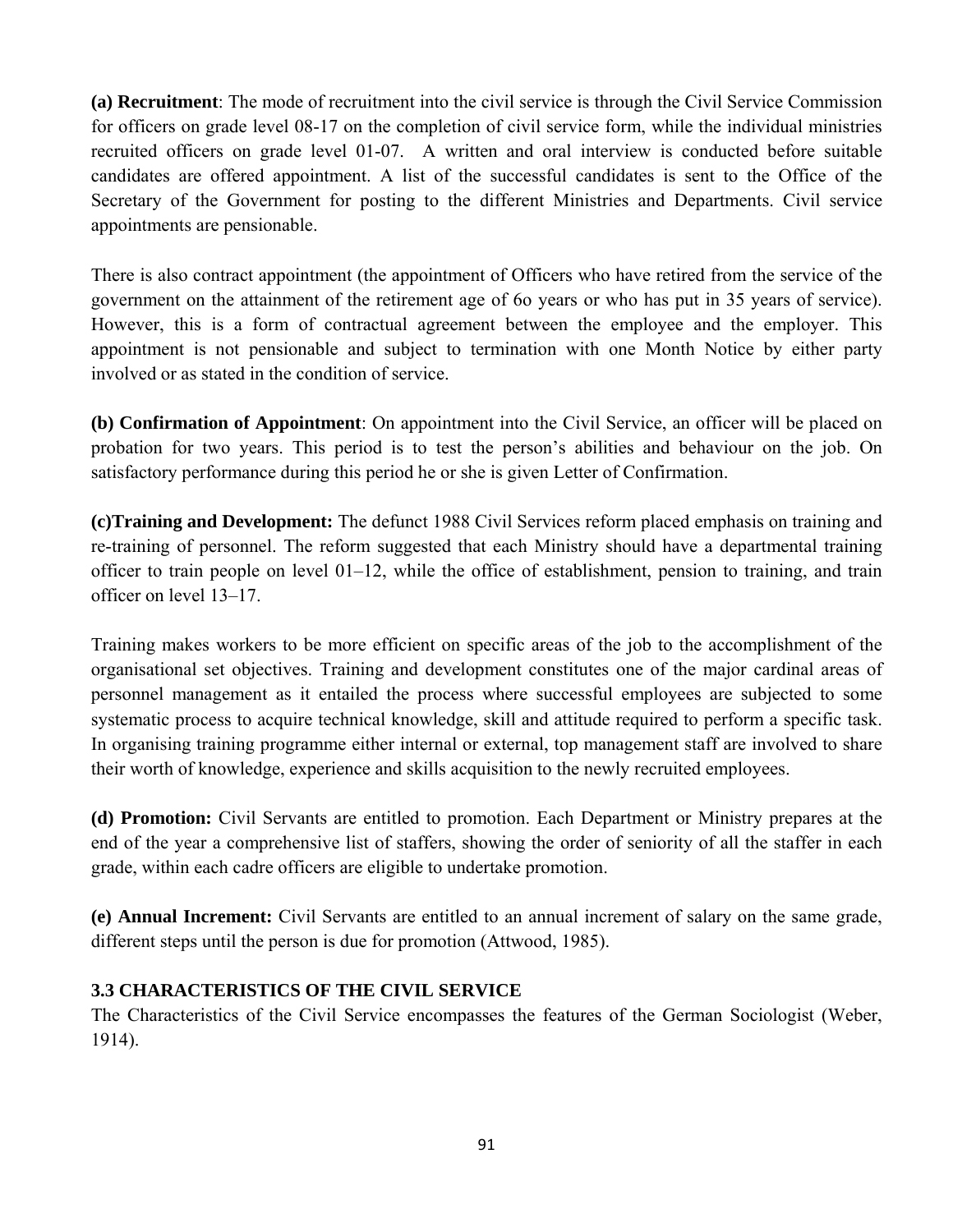**3.3.1 Hierarchy:** The nature of the Civil Service in Nigeria is hierarchical in structure. It involves the supervision and control of lower officers' from the higher class. For instance, we have the administrative class, professional class, executive class and the junior cadre. Each unit exercise some measure of control over the unit below.

**3.3.2** Anonymity: The principle of anonymity states that, Civil Servants should be seen and not heard. Though they advise political office holders on issues relating to government, they either take neither the blame nor the glory for such policies. They are not expected to be seen defending such policies, that job is better left for political office holders and not the career officers. Civil servants thus work for the Minister but they are not mentioned.

**3.3.3 Neutrality:** The Civil servant must be politically neutral, it major responsibilities is to serve the government of the day with full dedication irrespective of what they feel about a particular government. He is not expected to carry placard or get involved in partisan politics. He is expected to vote at election time: they not expected to have a strong attachment of any particular government. This is to enable them give their best and to make government policies to succeed.

**3.3.4 Performance or Permanency:** Politicians are birds of passage, they are essentially temporary administrators. The Civil Service is often defined as a permanent body of officials that carry out government decisions. It is permanent and its stewardship is not tired to the life of any particular government. A Civil Servant is sure to keep his post, and pensionable unless he misbehaves.

**3.3.5 Loyalty and Impartiality:** The Civil Servant is expected to treat everybody with a high degree of impartiality. Favouritism is against the principle of Civil Service and should not be encouraged; they performed their duties without fear, favour and with equal loyalty to any government of whatever complexion.

#### **3.4 FUNCTIONS OF THE CIVIL SERVICE**

The Civil Service covers all staff of Ministries and Departments from the Permanent Secretary to the daily rated employees in the Local government institutions and whose remuneration is paid out of the money voted by the legislature. The following are the functions of the Civil Service:

3.4.1. **Policy Implementation**: The major function of the Civil Service is the implementation of government policies. Civil Servants are not policy makers and are not really in a position to question government policies. Whenever policy is made, it becomes the role of the civil servants to implement the policy the way it ought to be implemented. Often times, it is when policies are being implemented that most people become aware of the policy and its effects and where the policy is unfavourable to the masses, they may react adversely to it. Policies are subject to adjustment and the Civil Servants give feed-back to the political office holders who are policy makers.

3.4.2. **Ensuring Continuity of Public Administration:** The Civil Service being a body of permanent officials of the state stands for continuity, this helps to stabilise the state by ensuring the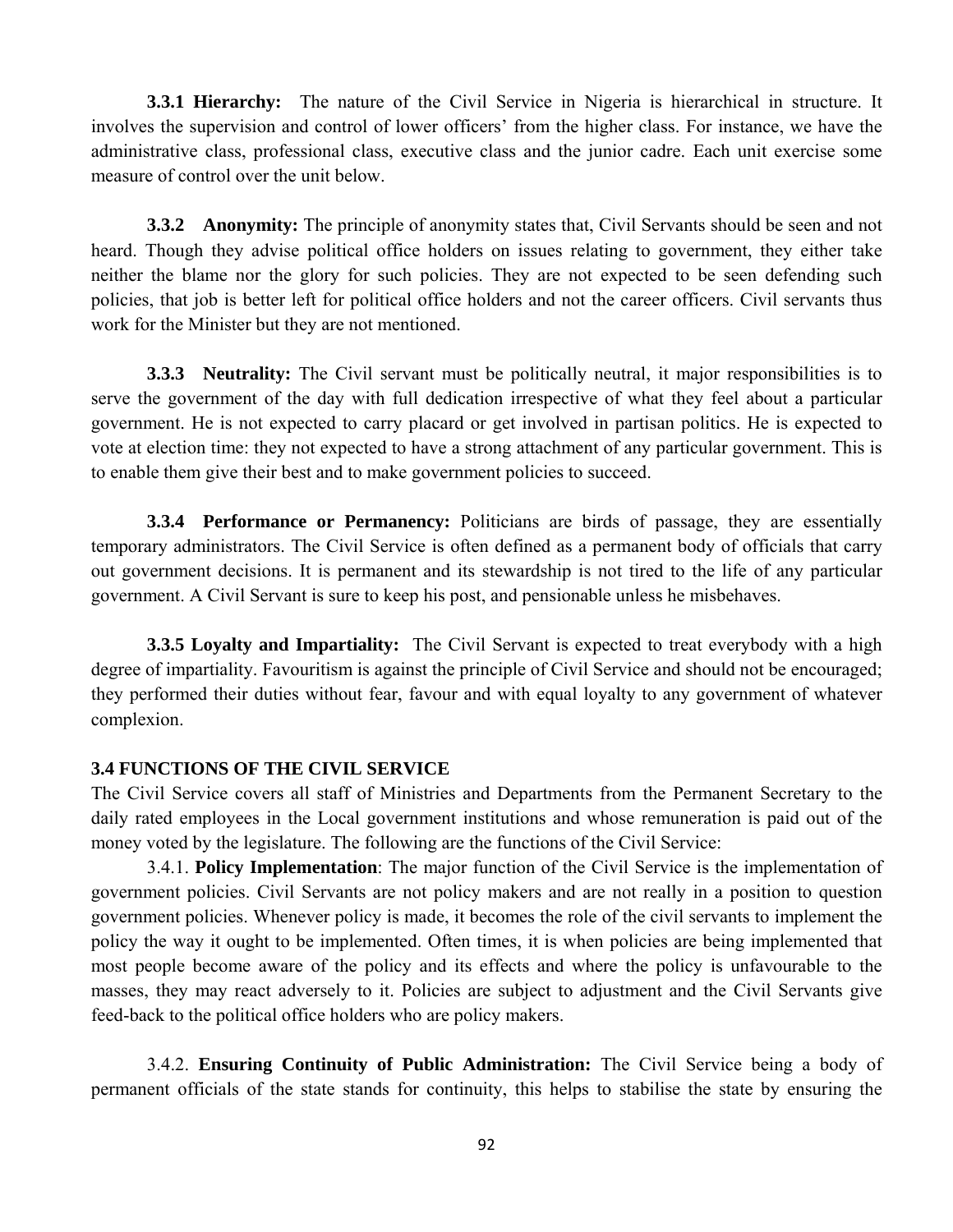continuity of government activities mostly to societies like Nigeria with unstable political history. As governments come and go, the civil service makes sure that vital activities of the state do not break down.

3.4.3 **Advising Policy Makers:** Civil servants are people with a lot of experience and are expected to advice political office holders on policies (formulation and implementation). This role was more emphasized during the military regimes were young military officers with little experience found themselves in power. Being 'novice in parade' they had no choice than to rely on the expertise of top Civil Servants. Where the advice of the civil servant is rejected, he must go ahead to implement the decision of the government even though it is against his personal wish.

3.4.4. **Provision of Input for Policy**: Civil Servants with vast knowledge of experience make provision of inputs for policy formulation. Whenever a Policy is to be formulated, some top level Civil Servants (professional and seasoned administrators) makes their inputs with the elected office holders (Ministers, Governors, Special advisers, Commissioners) etc.

**3.4.5 Information Function:** It is one of the duties of the Civil Servants to pass information from the political office holders down to the masses and vice versa. It is expected that the Civil Servants who come into contact with the masses, should give a feed-back to the political office holders who are policy makers who can then adjust the policy, to suit the demands of the people. The core civil servants are always on ground to give information to the public.

## **3.5 ADVANTAGES AND DISADVANTAGES OF THE CIVIL SERVICE**

#### 3.5.1 **Advantages of the Civil Service**:

(a) As a career service; there is a measure of security of tenure of Office, Pension and Gratuity etc.

(b) It gives room for speed, precision, unambiguity, continuity, discretion, unity, strict subordination and restriction of friction of materials.

(c) The sense of being fulfilled and the achievement of being appointed to a senior post call for high qualities of judgement, ability and knowledge.

(d) Recruitment is usually based on the merit, quota and federal character system

(e) It placed total emphasis on effectiveness and efficiency of services delivered and less on profit making.

## 3.5.2 **Disadvantages of the Civil Service**

- (a) There is too much red-tapeism, the excessive use of formalities and over-devotion to precedence and or reliance on established practices.
- (b) Lack of segmented control as Civil Servants have no opportunity to exercise individual judgement. The power of control rests on the boss (political office holders) and this does not encourage efficiency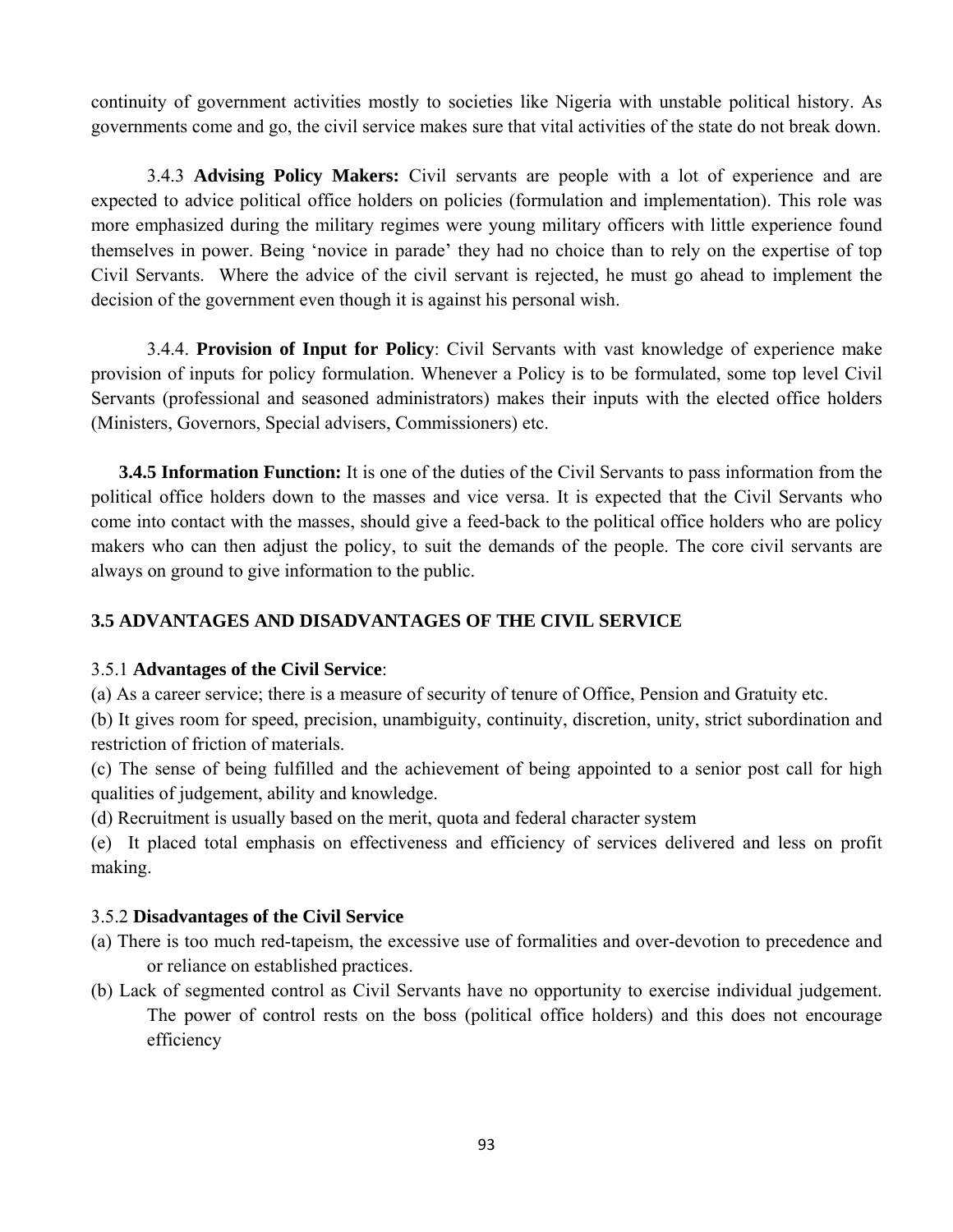- (c) Under the umbrella of anonymity, Civil Servants sometimes ill-advice the governments which brings about confusion in the society. Some of them exercise wide discretion of power simply because they have access to vital information and power than public office holders
- (d) Most officials join the service straight from the University with additional qualifications and limited experience.

#### **4.0 CONCLUSION**

The Nigerian Civil Service started in 1900 when the British established her authorities in Lagos, Northern and Southern Nigeria and by 1914 the country was amalgamated into two regions, the Northern and Southern protectorate. There have been remarkable differences in the Organisational Structure of Civil Service during the British era and the current Civil Service. The programmes and projects of the government are well implemented by the Civil Servants. Emphases are placed on hierarchy of structure and anonymity of personnel. The Nigerian Civil Service is characterised with security of tenure of office, pension and gratuity of personnel while the major default is on red-tapeism and lack of segmented control.

#### 5.**0 SUMMARY**

In this unit, you have learnt that, Civil Servants are the body of Permanent Officials appointed to assist the political executives in formulating and implementing governmental policies. They provide social services to the populace. The personnel practices performed by the Civil Services are recruitment, confirmation of appointment, training and manpower development, promotion and discipline of personnel. The Principles of the Civil Service of Nigeria are hierarchy, neutrality, anonymity, permanent and impartial in the discharge of their duties. The functions of the Civil Service are policies implementation, ensuring continuity of public administration, advising policy makers, provision of inputs for policy and informative functions. There is security; gratuity and tenure of office holders in the Civil Service.

#### **6.0 TUTOR**-**MARKED ASSIGNMENT**

- 1. Explain the evolution of the Nigerian Civil Service
- 2. List the advantages and disadvantages of Civil Service

## 7.0 **REFERENCES**/**FURTHER READING**

Ademolekun, L (1983), *Public Administration*. A Nigeria Comparative Perspective, London Longman

Attwood, M.(1985), *Introduction to Personnel Management* (London Breakthrough Pan Books).

BankoleAkanji (2000*), Principles of Personnel Management*, Published by Fadec, Ebute- Metta, Lagos

Bello, S. A, at el (2004), *Public Administration System in Nigeria*, (Revised Edition) Raamson Printing **Services**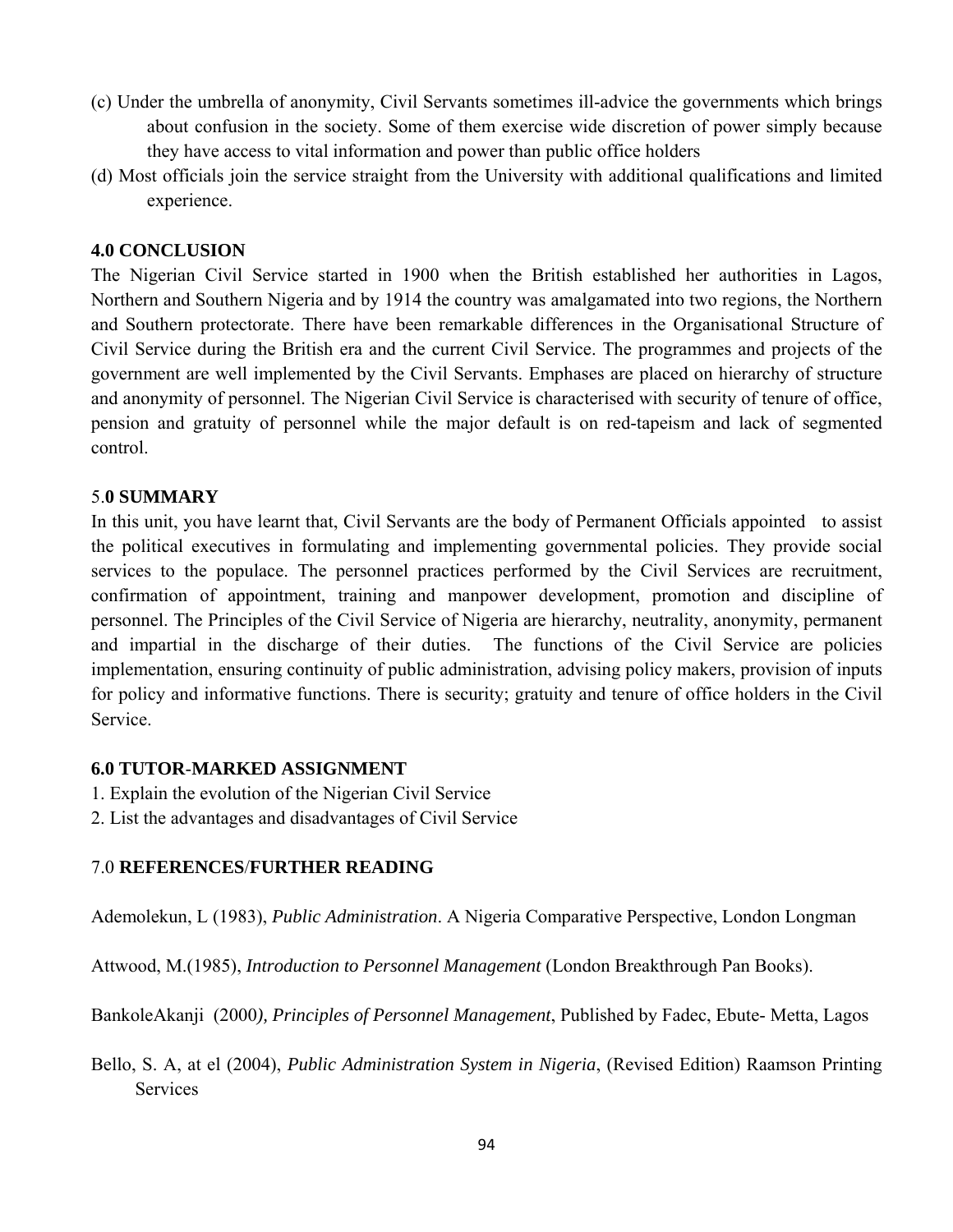- Nwosu, H.N (1977), *Political Authority and the Nigeria Civil Service*: Enugu Fourth Dimension Publishers
- Obiajulu Sunday and Emeka Anthony Obi (2004*), Public Administration in Nigeria*, A Developmental Approach. Bookpoint Limited

Anifowose, R. and F. C. Enemuo (1999), *Elements of Politics*, Sam Iroanusi Publications

Weber, M. (1914), Public Administration and Public Policy; New York, USA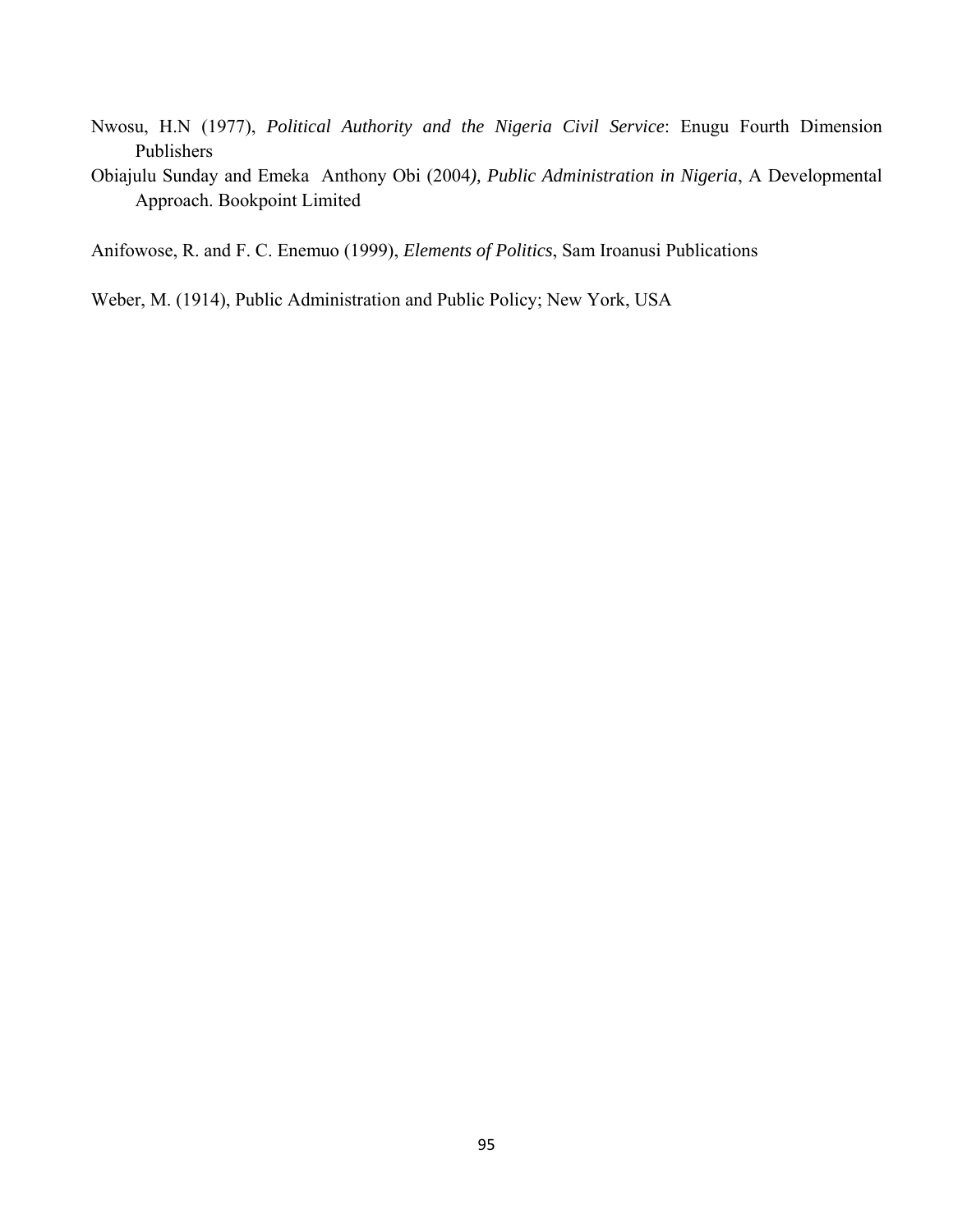## **UNIT 19: THE UDOJI COMMISSION**

## **TABLE OF CONTENTS**

1.0 Introduction 2.0 Objectives 3.0 Main Content 3.1 The Udoji Commission 4.0 Conclusion 5.0 Summary 6.0 Tutor-Marked Assignment 7.0 References/Further Reading

#### **1.0 INTRODUCTION**

In the last section you have an idea about what the appointment to the public service in Nigeria is all about. This unit will take you a step further into the Udoji commission is. The focus here is on the Udoji commission. The significant milestone in the reforms of the civil service comes with the Udoji Commission of 1972. It was a thorough –going Public Service review which introduced a unified salary grading system and advocated new management techniques. It also introduced the open report system to replace the age old confidential reporting, sought to make prescriptions for optimum utilisation of manpower and to evolve a development oriented public service. The commission also undertook the regarding of all posts in the public service, job evaluation of all posts and recommended salaries applicable and payable to each post.

## **2.0 OBJECTIVES**

At the end of this unit, you should be able to:

- (a) Review the Udoji commission
- (b) Discuss the Udoji commission
- (c) State the contributions of Udoji Commission to the development of civil service in Nigeria.

## **3.0 MAIN CONTENT**

## **3.1 The Udoji Commission of 1972**

A public service review commission was set up in September 1972 to carry out comprehensive review of the nation's public service. The commission was later customarily referred to as the Udoji Commission, after its chairman, Chief Jerome O. Udoji. More than any other commission before it, the Udoji Commission had the highest wide ranging terms references. The commission was mandated to:

i. examine the organisation and structure of the public services

ii. Investigate and evaluate their methods of recruitment, conditions of service and staff development programmes

iii. Examine existing pension and superannuation schemes in the public and private sector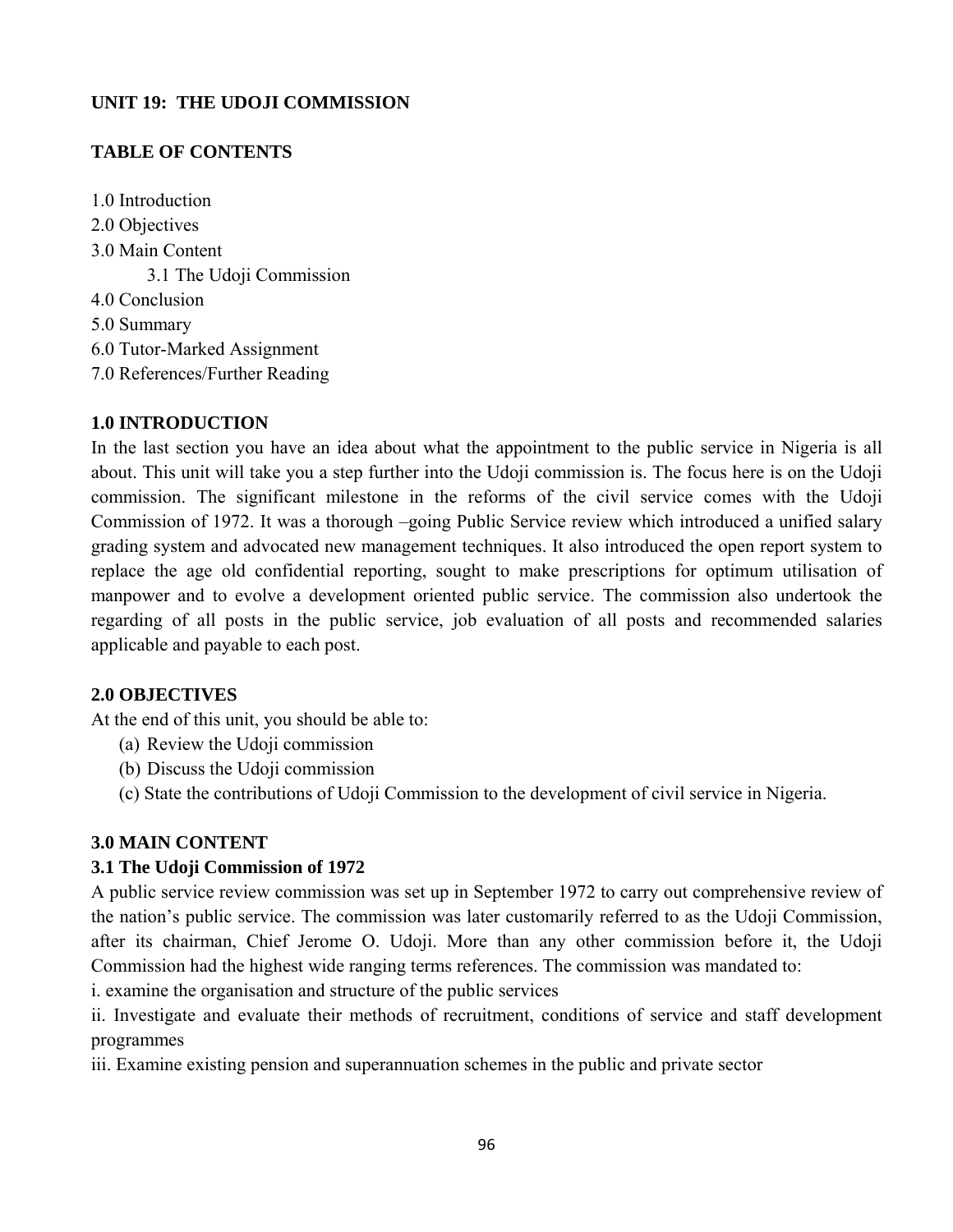iv. Make recommendations that would facilitate inter-sectorial mobility, without detriment to the retention of efficient and qualified personnel in the public services; and

v. Undertake regrading of all posts in the public service and establish appropriate salary scales.

Many scholars who studied the commission's report felt that the terms of reference was too broad, and it affected the quality of work done by the commission. Commenting on this, Williams (1979), states that, whilst there is much sympathy for a reform that is based on a careful consideration of inextricable bound social factors, a commission that has elastic terms of reference increased the likelihood that myriad social factors would intervene to distort objectives." Williams further asserted that the commission regarded development as its main concern and viewed the reform of the public services as instrumental to this. Consequent upon this, the commission's terms of reference can be seen as consisting of two parts: i. The fundamental and effective – which seeks to facilitate social development; and ii. The incidental and effective which seeks to renovate the public services as instrument for development.

The commission submitted its report on 25th September 1974, exactly two years after it was established. True to its terms of reference, the commission reviewed every aspect of the country's public service including: recruitment, career and staff development, superannuation, salary grading and every sector of the public service, public enterprises, the teaching service, and the various local government administrations. The report was released in December 1974, with the government white paper on it (entitled, Government Views on the Report of the Public Service Review Commission).

A summary of the Commission's report is as follows:

- i. That the concept of result–oriented management be adopted
- ii. That a unified structure be introduced
- iii. That administration be transformed into 'management'
- iv. That pay be dependent upon job content and performance
- v. That promotion be based on merit and not seniority
- vi. That public sector compensation be related to private sector compensation
- vii. That financial management be strengthened and modernised
- viii. That personnel management practice be modernised (Obikeze and Obi; 2004:153).

#### **SELF-ASSESSMENT EXERCISE**

Mention 2 of the major contributions of Udoji Commission to civil service reforms in Nigeria.

Incidentally, immediately the report was released, several groups in the public sector raised a lot of dust about it. The mass discontent and industrial unrests which the report caused made the government to set up a new Review Panel to handle public discontent on the government white paper on Udoji Report. The committee was headed by Mr. Akintola Williams, the doyen of the accounting profession in Nigeria. In a nutshell, the Udoji Commission in its pursuit of a development-oriented public service recommended the adoption of modern management techniques like the Planning, Programming, Budgeting Systems (PPBS), Management by Objectives (MBO) and project management in the Nigerian Civil Service. It equally advised that the dual hierarchies in ministers be abolished, while training should be intensified in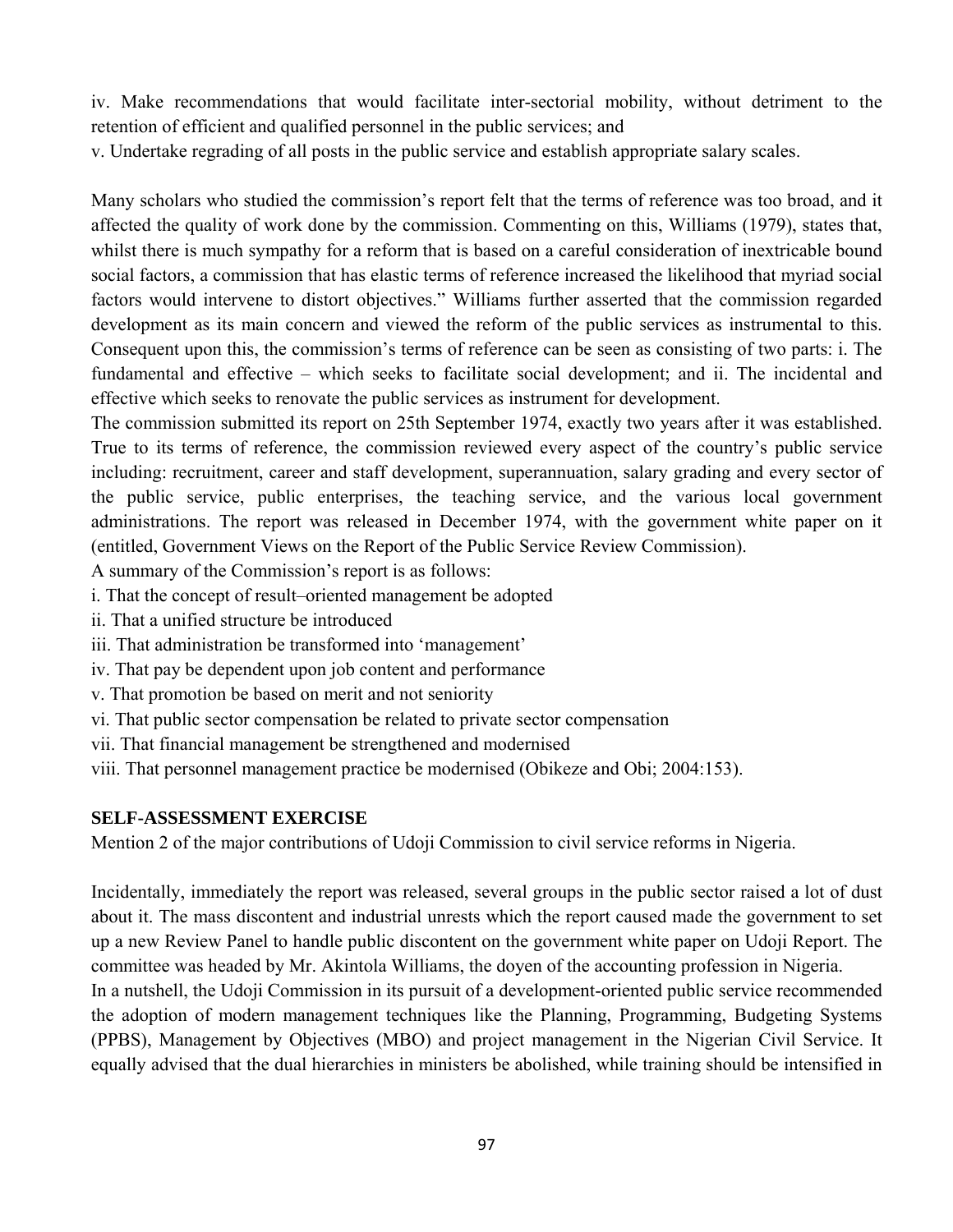order to make workers suitable to handle senior management positions. It reviewed and simplified the wage scales in the public service and reduced if from over a hundred to just seventeen.

It must be pointed out that despite the fact that the issue of wages was the fourth issue in the commission's term of reference; the issue of wages almost overshadowed the other aspects of the commission's work and report. The result is that today, whenever Udoji Commission is mentioned, people think more about 'salary awards.' Perhaps this is due to the fact that many previous commissions before the Udoji Commission were wage commissions. Also, the fact that the awards had very adverse effect on the economy in terms of inflation has left most analysis of the commission in most texts to concentrate on the awards. By way of innovations, the Udoji Commission introduced a number of key features in the civil service, notably the opening of the post of Chief Executive of the Ministry referred to as permanent secretary, to both administrative and professional/specialist staff; the harmonisation and unification of job grading and salary system throughout the service; the introduction of a new code of conduct for all public officers. Since the commission's work was mainly on increasing efficiency and effectiveness of the public service, one will conclude by saying that though some minor improvement were made, the public service remained almost what is was before Udoji in terms of service delivery (Obikeze and Obi: 2004:154).

**SELF-ASSESSMENT EXERCISE** How did the Udoji Commission contribute to the developmentoriented programmes in the public service?

#### **CONCLUSION**

The Udoji Commission has been analysed for you to understand the past efforts of government in improving the civil service in particular and public service in general.

## **SUMMARY**

The Udoji Commission which was set up in 1972 made far reaching recommendations to enhance the civil service, which this unit has highlighted.

## **TUTOR-MARKED ASSIGNMENT**

When was Udoji Commission set up and when did it submit its report?

## **7.0 REFERENCES/FURTHER READING**

Obikeze, S.O. & Obi, E.A. (2004). *Public Administration in Nigeria: A Developmental Approach.*  Onitsha: Book Point Ltd. Udoji, J. (1995). *Under Three Masters: Memoirs of an African Administrator.* Ibadan: Spectrum Books.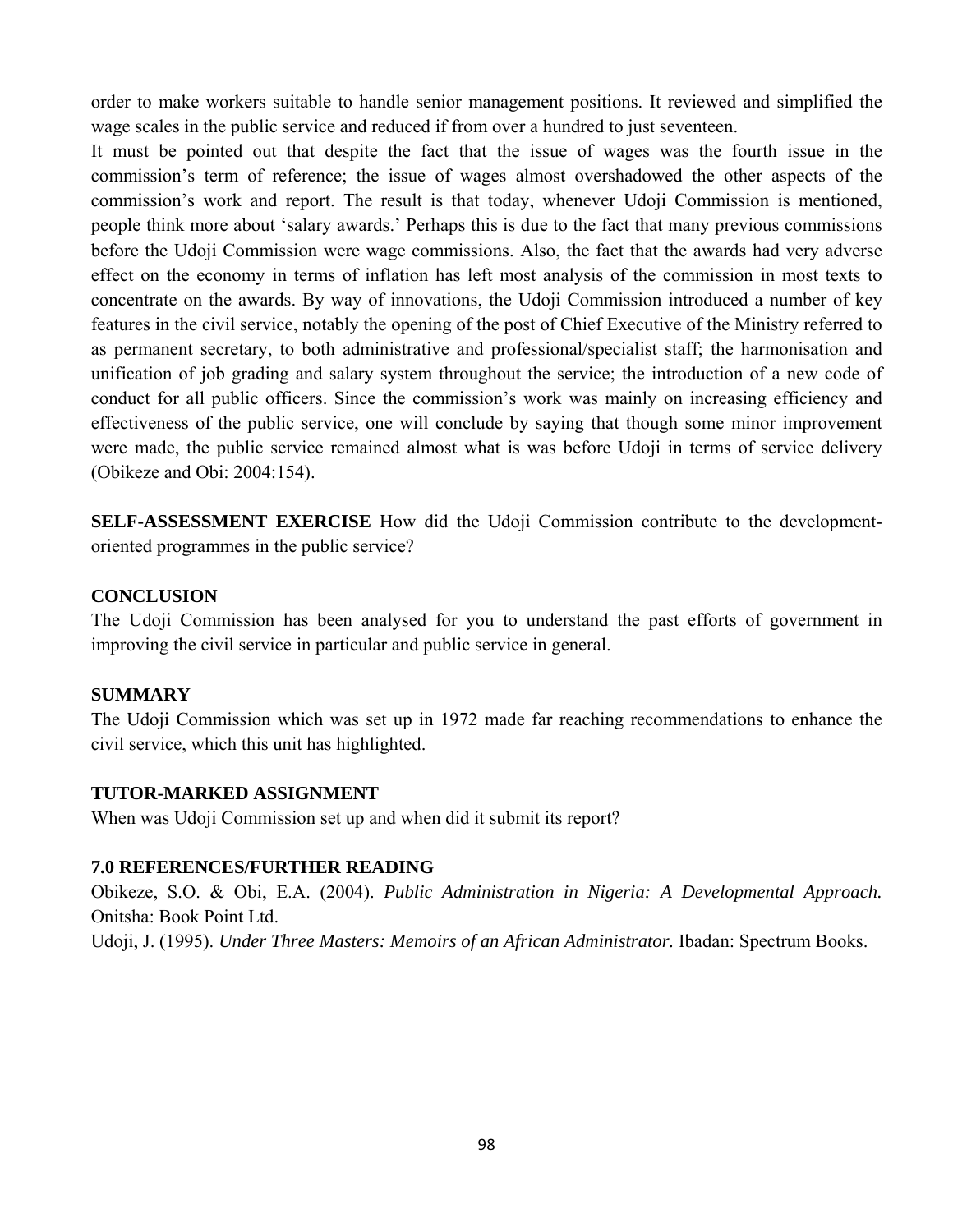## **UNIT20: THE 1988 CIVIL SERVICE REFORM**

## **TABLE OF CONTENTS**

- 1.0 Introduction
- 2.0 Objectives
- 3.0 Main Content
	- 3.1 The 1988 Civil Service Reforms
	- 3.2 An evaluation of the 1988 Reforms
- 4.0 Conclusion
- 5.0 Summary
- 6.0 Tutor-Marked Assignment
- 7.0 References/Further Reading

# **1.0 INTRODUCTION**

In the last section you have an idea about what the Udoji commission is all about. This unit will take you a step further into what the 1988 Civil Service Reforms is. The focus here is on the 1988 Civil Service Reforms. The 1988 civil service reform was to professionalise the civil service. The position of permanent secretary became political and was designated Director-General. Ministers became the accounting officers instead of permanent secretary as it used to be before them. These features of the 1988 civil service reform and other major changes in it are discussed in this unit.

## **2.0. OBJECTIVES**

At the end of this unit, you should be able to:

- (a) Analyse the 1988 civil service reform
- (b) Evaluate the 1988 Reform.

# **3.0 MAIN CONTENT**

## **3.1 The 1988 Civil Service Reform**

The Federal Military Government in 1984 set up a panel to study the structure, staffing and operations of the federal civil service and make appropriate recommendations which will enhance efficiency, effectiveness and productivity in the service. The panel equally submitted its report in 1985.

Military President, General Ibrahim Babangida announced the reform package. As at the time the reforms were introduced in 1988, the civil service was already in a terrible state characterised by: Overcentralisation; incessant conflicts between the cadres; Scant emphasis on results and concrete performance; excessive focus on compliance with regulations, forms and procedures, counter-productive separation of authority from responsibility at the top of the Civil Service hierarchy; dangerously low staff morale and productivity: inappropriate stuff deployment practices which often ignored the profession or specialisation of staff, thereby putting square pegs in rounds holes in critical areas outside of the traditional registrable profession fields; and increasingly patent inability to cope effectively with the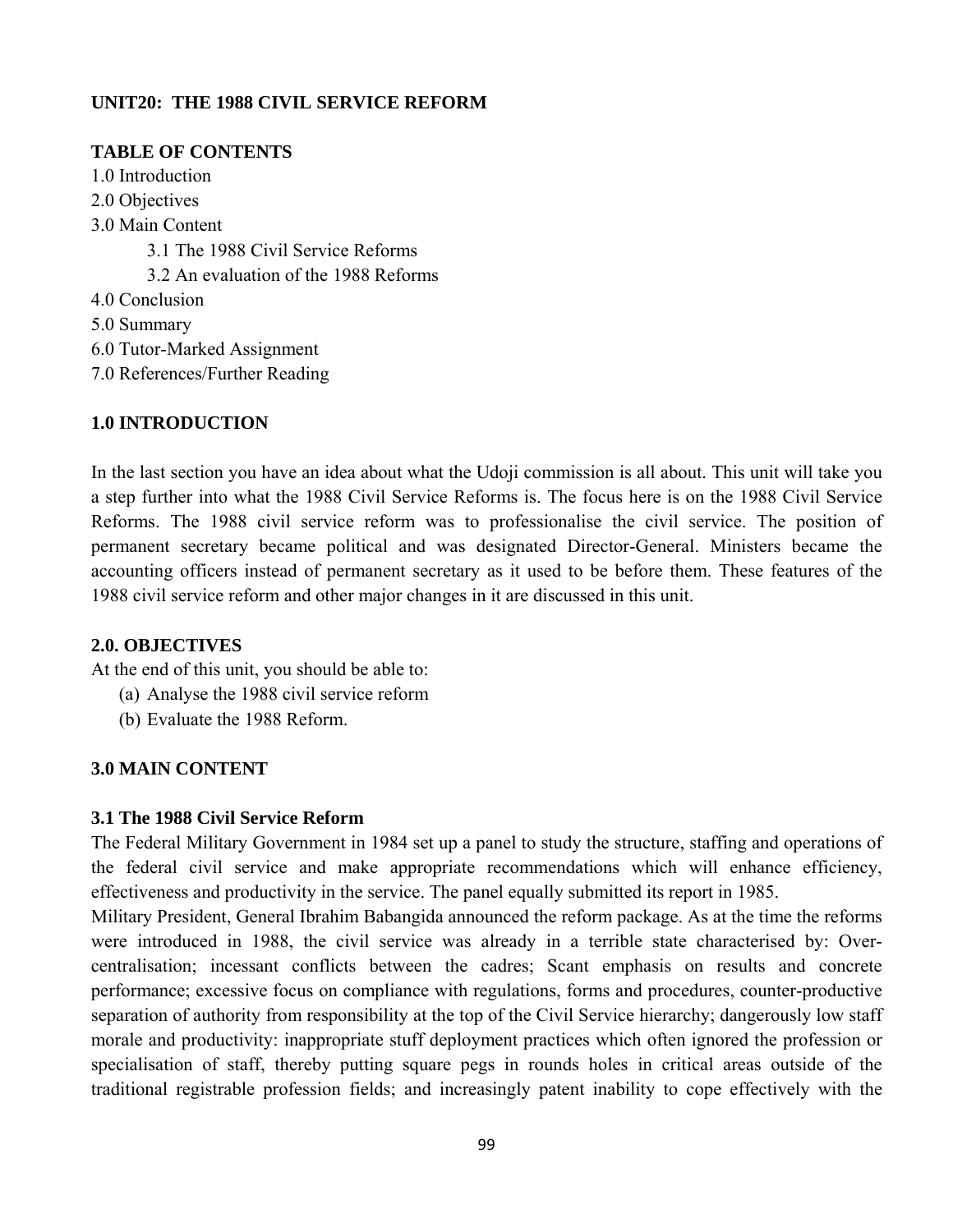challenges of modern, complex and development hungry society. The above inevitable state of the nation's civil service resulted from long years of neglect by successive government that never bothered to invest in the civil service in the forms of office space, equipment materials, staff training, modern operational techniques, and adequate staff remuneration and so on. The 1975 civil service purge by Murtala Mohammed equally adversely affected the civil service. These coupled with the fact that the Babangida regime embarked on a socio-economic restructuring of the nation through SAP and the fact that it was realised that a presidential system of government cannot be run successfully with a white hall civil service necessitated the reforms. The reforms sought to:

i. considerably enhance the degree of professionalism in the civil service

ii. Align the service with the form and spirit of presidentialism

iii. Ensure that its management and control systems are such as would no longer separate responsibility from authority at the top of the civil service hierarchy

iv. Install accountability (not only for money, but also for performance) as the unmistakably hallmark of the civil service systems

v. ensure that the systems significantly enhance the degree of efficiency, effectiveness, promptness and speed of civil service operations

vi. Introduce considerable delegation of functions and power not only at the top but further down the line in the service

vii. Install appropriate checks and balances to prevent misuse or abuse of authority, but without jeopardizing the efficiency, speed and effectiveness of the service

viii. Minimize, if not eliminate, areas of conflict, particularly at the top of the civil service

ix. Significantly insulate the civil service from partisan politics, but at the same time, erect a smooth and efficient bridge between the civil service and the political/ruling class

x. put the civil service in a form and shape which would enable it to meet the challenges of the modern age, with its emphasis on high technology, speed of decision-making, efficient information systems and achievement orientation

xi. Implement the reforms without jeopardizing the unity and integrity of the civil service (Philips, 1988).

In order to achieve the above aims, the reforms emphasized four main elements. There are: i. enhanced professionalization of the civil service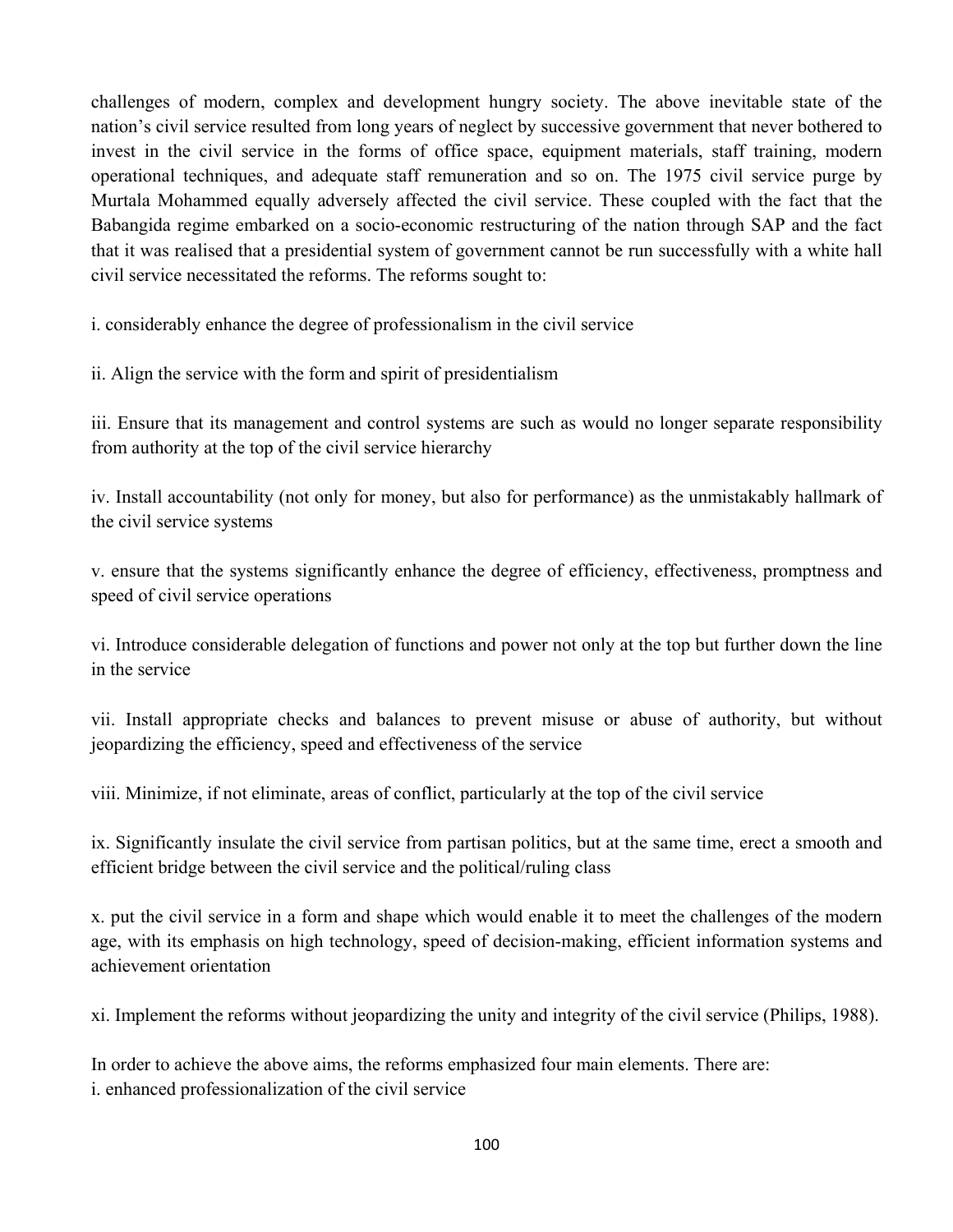ii. rationalization of authority and responsibility at the top level of a ministry by making the minister instead of the permanent secretary as hitherto the chief executive and accounting officer of his ministry; and re-designating the permanent secretary as director-general who will now serve as the minister's deputy

iii. Installation of a strong scheme of checks and balances to prevent misuse or abuse of power especially on the part of the minister

iv. Enhancement and strengthening of the economic and financial management apparatus of the presidency by placing the Central Bank of Nigeria and the planning and budget office directly under the president. The plank on which the entire reform rested was on the professionalisation of the civil service, for the Dotun Philips Report recommended an enhanced professionalisation of the civil service through the following measures:

i. The staff structure has been changed, so that there now existed in the civil service three basic staff categories, namely; assistant, officer and director, (each at different grades); the assistant is a subprofessional, the officer is a full professional, and the director is a full professional with general management responsibilities.

ii. Staff nomenclatures have been changed to reflect areas of specialisation, profession or basic function.

iii. The horizontal and vertical structures of the ministry have been changed to reflect processional and specialised operational areas.

iv. The central pooling and central deployment of staff have been discontinued.

v. Each staff is now to spend his entire career in his ministry or extra, ministerial department.

vi. Much greater emphasis is now to be placed on staff training, which is now to be obligatory and systematically periodic for every staff in the civil service.

vii. Performance evaluation schemes at institutional and individual levels are being revamped to reflect overriding emphasis on concrete performance and accord less weighty than hitherto to politics, seniority and subjective factors.

viii. Much greater decentralisation introduced in personnel, finance and operational matters (Philips, 1988) (Obikez and Obi, 2004: 155-157).

**SELF-ASSESSMENT EXERCISE** Who became the accounting officer in a ministry after the 1988 civil service reform?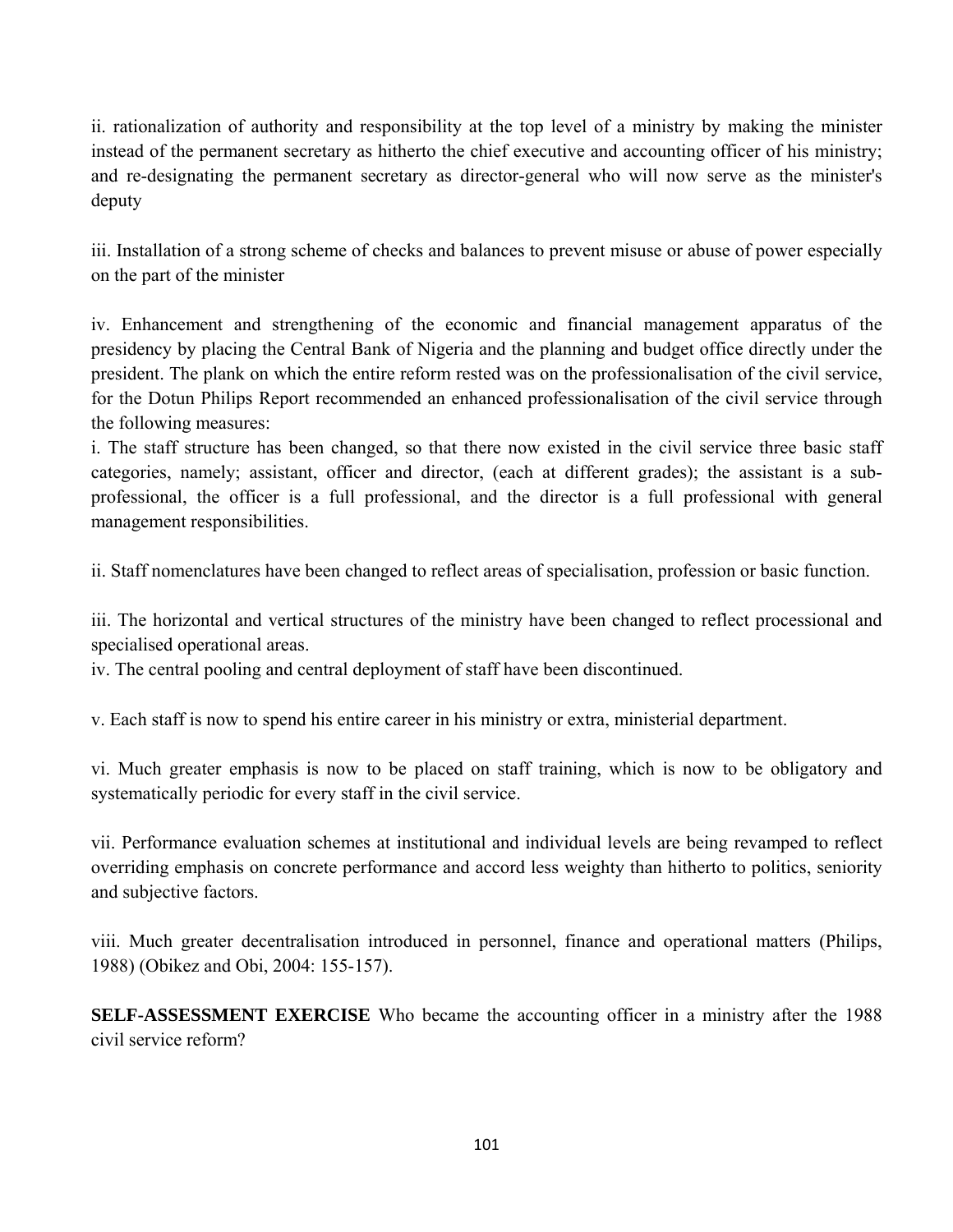#### **3.3 Art Evaluation of the 1988 Reform**

The reform package despite its lofty look failed almost completely in achieving its aims people now remember it mainly for the change in the nomenclature of Permanent Secretaries to Director-Generals and for politicising the civil service.

Many factors have been adduced as reasons behind the failure of the reforms. We will look at a few of them. The first factor is corruption. Corruption ate deep into the civil service and rendered it impotent. The civil service became a hot bed for corruption and as such the efficiency and effectiveness which the reform sought to achieve remained a pipe dream. Nobody was interested in the lofty ideals of the reforms. People were more interested in looting the public treasury.

Another factor that accounts for the failure of the reform is the politicisation of the appointment of Director-Generals. Though the reforms objective of trying to "align the service with the form and spirit of presidentialism might look lofty; its implementation left much to be desired. It was hoped that Governors who were now empowered to appoint Director-General from where they deemed fit, would consider merit in exercising such powers. However, in actual practice, they saw it as an opportunity to reward political lackeys and errand boys. The position of Director-General became highly politicised. In some cases, fresh university graduates who had no experience at all were appointed to head ministries that had experienced civil servants, who in some cases had over thirty years experience. As expected, there were a lot of frictions. This manner of appointments naturally affected morale of the top echelon of the civil service. Some of them felt that politics and politicians have invaded and desecrated the hallowed grounds of the service. Accusations of insubordination, sabotage, and lack of commitment became the order of the day. In such circumstances the reform couldn't have achieved anything meaningful.

Thirdly according to Okoli and Onah the reform like its predecessors was based on faulty assumptions. The liberal approach of the reforms focused on the perceived problems of the civil service which were lack of appropriate managerial and professional skills, absence of organisational machineries needed for social change lack of appropriate management techniques, antiquated personnel and financial management strategies and techniques, poor wages and inadequate incentives, inefficiency, ineffectiveness and low productivity. By focusing on these problems the reform failed to ask the important questions of:

- a. Why did many professionalised and well trained public officers fail to perform in the past?
- b. Why were existing machineries for public accountability weak?
- c. Why did corruption persist?
- d. Why were existing punitive measures ineffective?
- e. Why did existing management practices and techniques not work satisfactorily?
- f. Why did some civil servants misuse their enormous administrative powers?

The reform simply failed to address these issues and could not see the limitation of the civil service in a neo-colonial capitalist state.

Another factor which was reinforced by the corruption of that era was executive job insecurity. Citing Abubakar (1992), Okoli and Onah (2002) see the Babangida government's penchant for frequent change in executive leadership as a factor for the failure of the reform. Due to the fear of job security, those that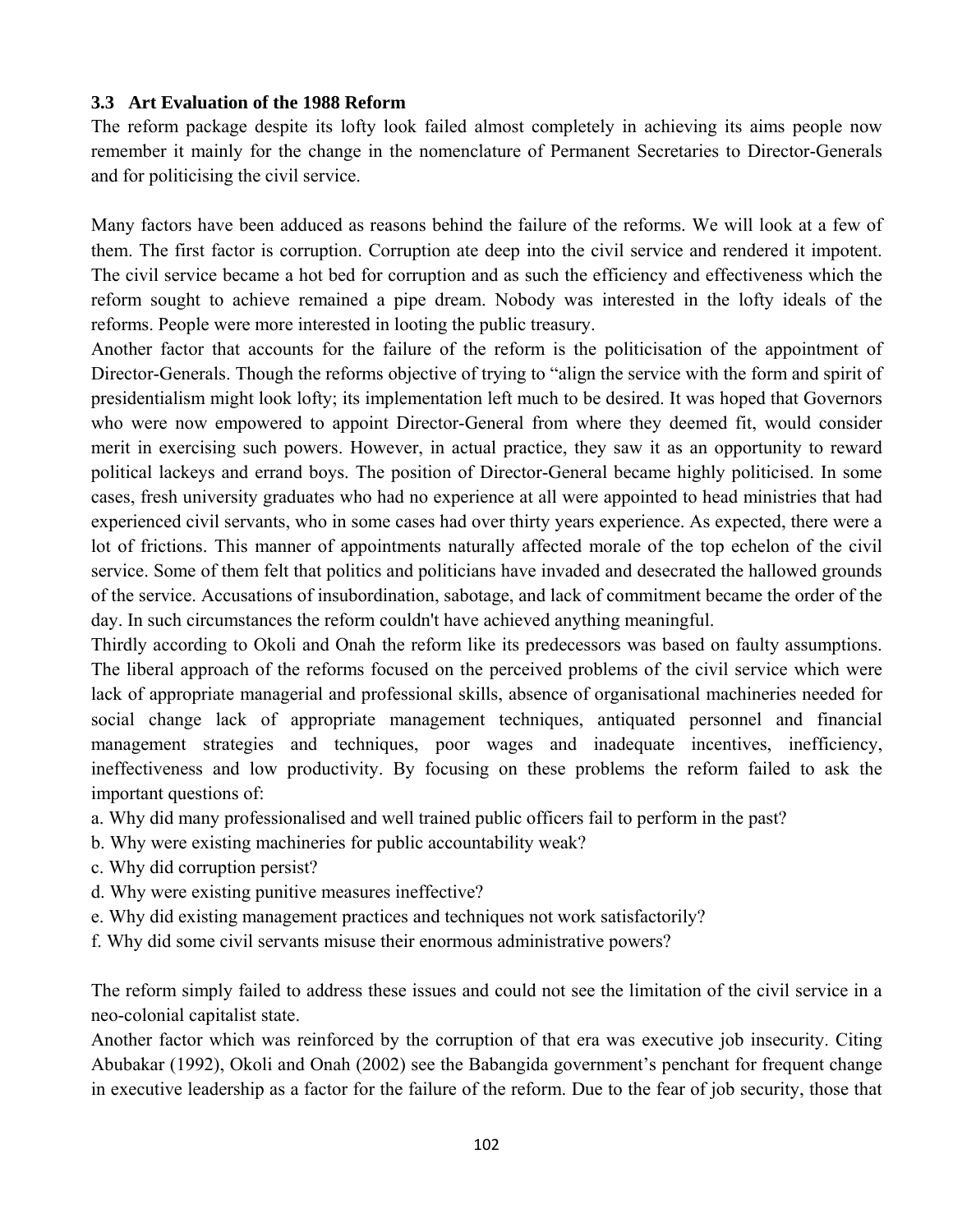occupied executive positions were much more pre-occupied with how much they will make before they will be removed, than with implementing government policies. The frequent changes which were necessitated by the need to allow the pie go round the 'boys' made every top government functionary believe that the position he is occupying is meant for him to better himself through corrupt practices and that he had just a little time to do this before it gets to another person's turn. Under this 'chop and go' attitude, it was just not possible to achieve the activities of the reform.

#### **SELF-ASSESSMENT EXERCISE**

Mention one fundamental factor that attributed to the failure of civil service reforms.

#### **4.0 CONCLUSION**

The unit has discussed the features of the 1988 Civil Service Reforms for you to know its problems and prospect. The reform had since been reformed by the Ayida Panel of 1994 which is the next and last unit to be discussed in the course.

#### **5.0 SUMMARY**

The 1988 Civil Service Reform and its evaluation were disused. Since no reform has the overall solution to problems, the 1988 reforms was not an exception, and therefore, its shortcomings were remedied by the 1994reform.

**6.0 TUTOR–MARKED ASSIGNMENT** What was the new name and role of permanent secretaries in the 1988 reforms?

**7.0 REFERENCES/FURTHER READING** Abubakar, H.I. (1992). "The Philosophy and Rationale for the Civil Service (Reorganisation) Decree No. 43)." In: Yahaya, A.D. (Ed.). *New Trends in Personnel Management.* Ibadan: Spectrum Books Ltd.

- Okoli, F.C. & Onah, F.O. (2002). *Public Administration in Nigeria: Nature, Principles and Application.*  Enugu: John Jacob's Classic Publisher Ltd.
- Obikeze, S.O. & Obi, E.A. (2004). *Public Administration in Nigeria: A Developmental Approach.*  Onitsha: Book Point Ltd.

#### **Report:**

Federal Government of Nigeria (1985) "The Nigerian Civil Service in the Mid 80s and Beyond." (Dotun Philips Report).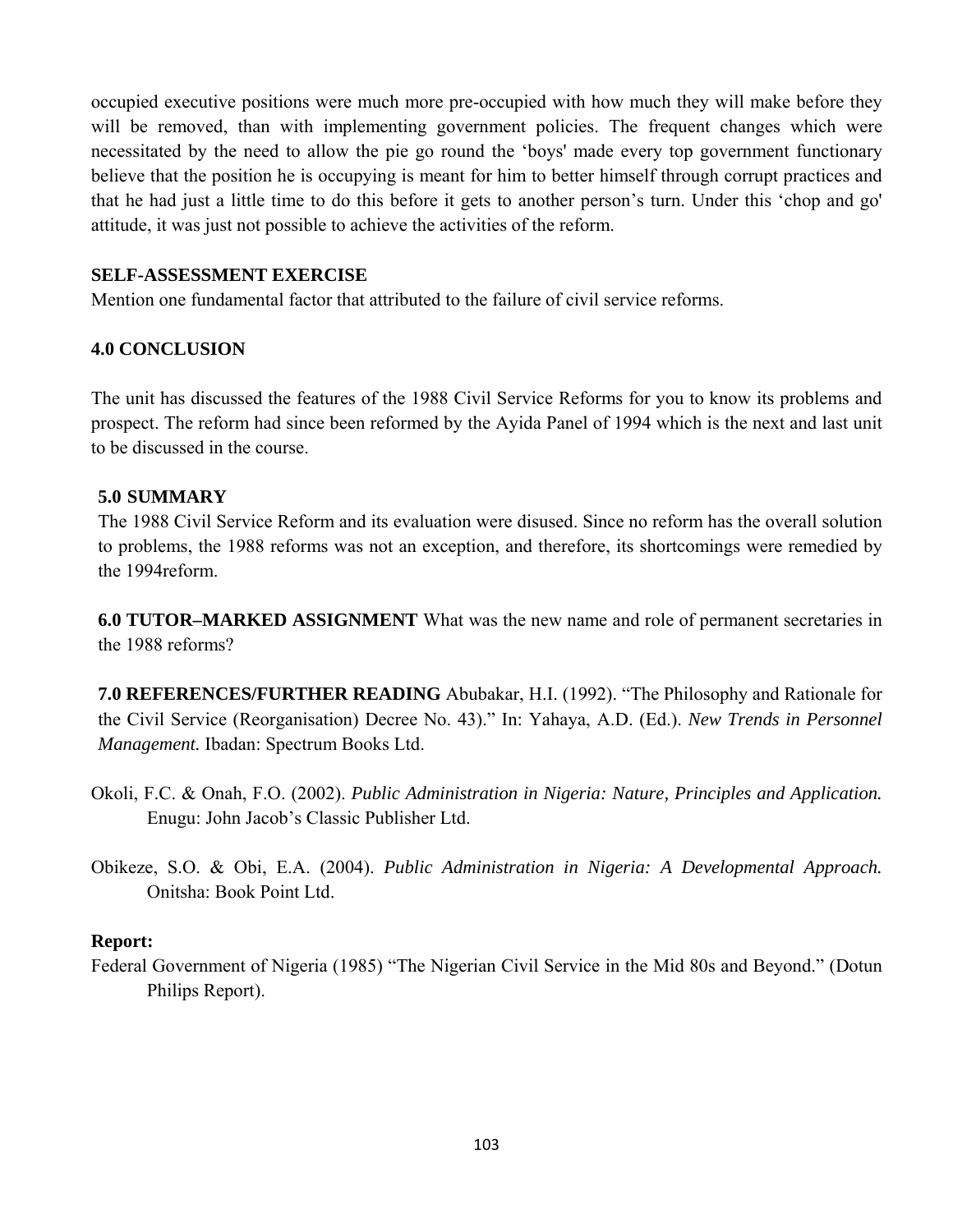#### **UNIT 21: THE 1994 REVIEW PANEL ON CIVIL SERVICE REFORMS (AYIDA PANEL)**

#### **TABLE OF CONTENTS**

- 1.0 Introduction
- 2.0 Objectives
- 3.0 Main Content
	- 3.1 Civil Service Reforms of 1997
	- 3.2 Morale and Corruption in the Public Service
	- 3.3 Other Matters
- 4.0 Conclusion
- 5.0 Summary
- 6.0 Tutor-Marked Assignment
- 7.0 References/Further Reading

## **1.0 INTRODUCTION**

In the last section you have an idea about what the 1988 civil service reforms is all about. This unit will take you a step further into the 1994 review panel on civil service reforms (Ayida Panel) is. The focus here is on the evolution of civil service in Nigeria. The 1994 Review Panel on civil service reform which was referred to as the Ayida Panel named after its chairman, Alison Ayida. The report was actually submitted its report in June 1995. It was later in 1997 that the government began to gradually implement its recommendations. Otoba (2002), states that the two key features of the 1988 reforms which the Panel reaffirmed were the personnel management board in each ministry and the devolution of authority to incur expenditure to certain categories of senior management staff specifically to the level of assistant director and above. The Panel also made a case for upward review of pay and other incentives for civil servants in view of the serious decline in the value of the naira caused by inflation and devolution.

The Panel also addressed the issue of federal character and corruption in the bureaucracy. The abuse of the federal character principle had led to low morale and performance in the civil service, thus making one panel to recommend that recruitment into the civil service, especially at the entry grades of professional cadres, should as much as practicable be based on a combination of merit and federal character so that the best candidates from each state are selected on a purely competitive basis. It equally recommended that in order to eradicate the widespread corruption in the civil service, strict sanctions are applied against those caught in corrupt practices, while the remuneration of civil servants should be sufficient enough to discourage corruption. It needs be pointed out that politicisation of the civil service, as regards appointment of Directors-General has since been reversed to the status-quo. The career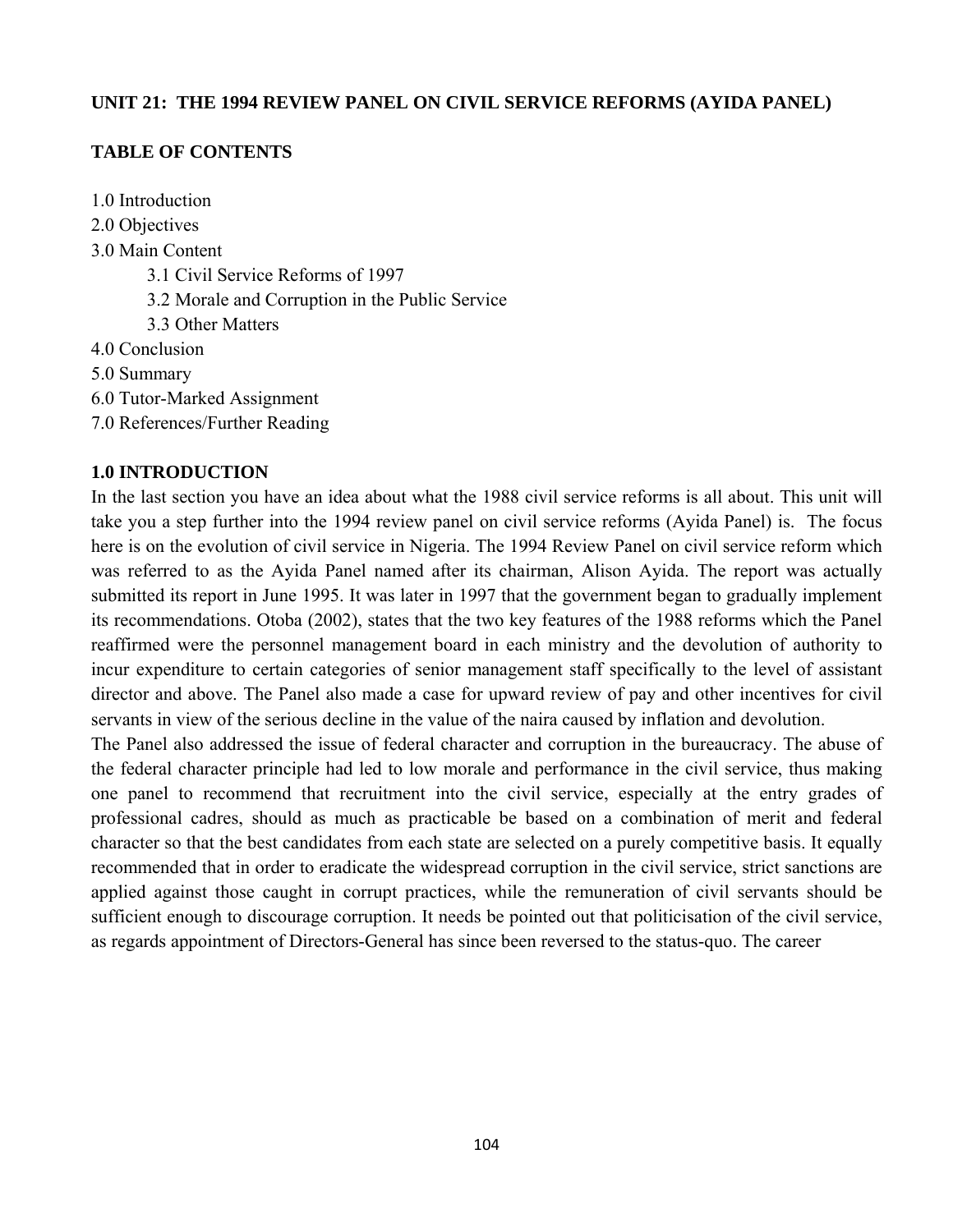permanent secretaries have since been restored (Obikeze and Obi, 2004:158-9).

# **2.0 OBJECTIVES**

At the end of this unit, you should be able to:

- (a) State why Ayida Panel was set up in 1994
- (b) Discuss the Civil Service Reforms as a result of the panel's recommendations in 1997
- (c) Mention other features of the reforms.

# **3.0 MAIN CONTENT**

## **3.1 Civil Service Reforms of 1997**

The following are the decisions of the federal government from the white paper published in June, 1997 on the recommendations earlier submitted to it by the Ayida Panel in June, 1995.

i. Ministries and extra-ministerial departments should be structured according to their objectives, functions and sizes and not according to a uniform pattern.

ii. The minister should no longer be the accounting officer of the ministry. This function now becomes the responsibility of the director-general. The minister should continue to be the head and chief executive of the ministry while the director-general is the chief adviser to the minister and the accounting officer.

iii. Government accepted the recommendation that the title of director- general should revert to permanent secretary. This will remove the confusion between the directors-general of ministries and those of parastatals and myriads of government agencies.

iv. Government accepted the recommendation that the post of permanent secretary should be a career post. Appointments will be made from among serving senior officers in the civil service on the advice of the Head of the Civil Service and the Chairman of the Civil Service Commission.

v. Government accepted the recommendation that the post of Head of Civil Service should be restored, and that he should be from among permanent secretaries or officers of equivalent ranks. The panel had recommended that both the post of Head of Civil Service and that of the Secretary to the Government should be filled from among the permanent secretaries or officers of equivalent rank. While government accepted the commendation on the appointment of the Head of Civil Service, it rejected the recommendation on the - Secretary to the Government. This latter post will remain a political appointment to be filled at the discretion of the President.

vi. The panel recommended and government accepted that the following parastatals be scrapped:

- a. National Council on Inter-Governmental Relations
- b. National Committee against Apartheid
- c. Centre for Democratic Studies.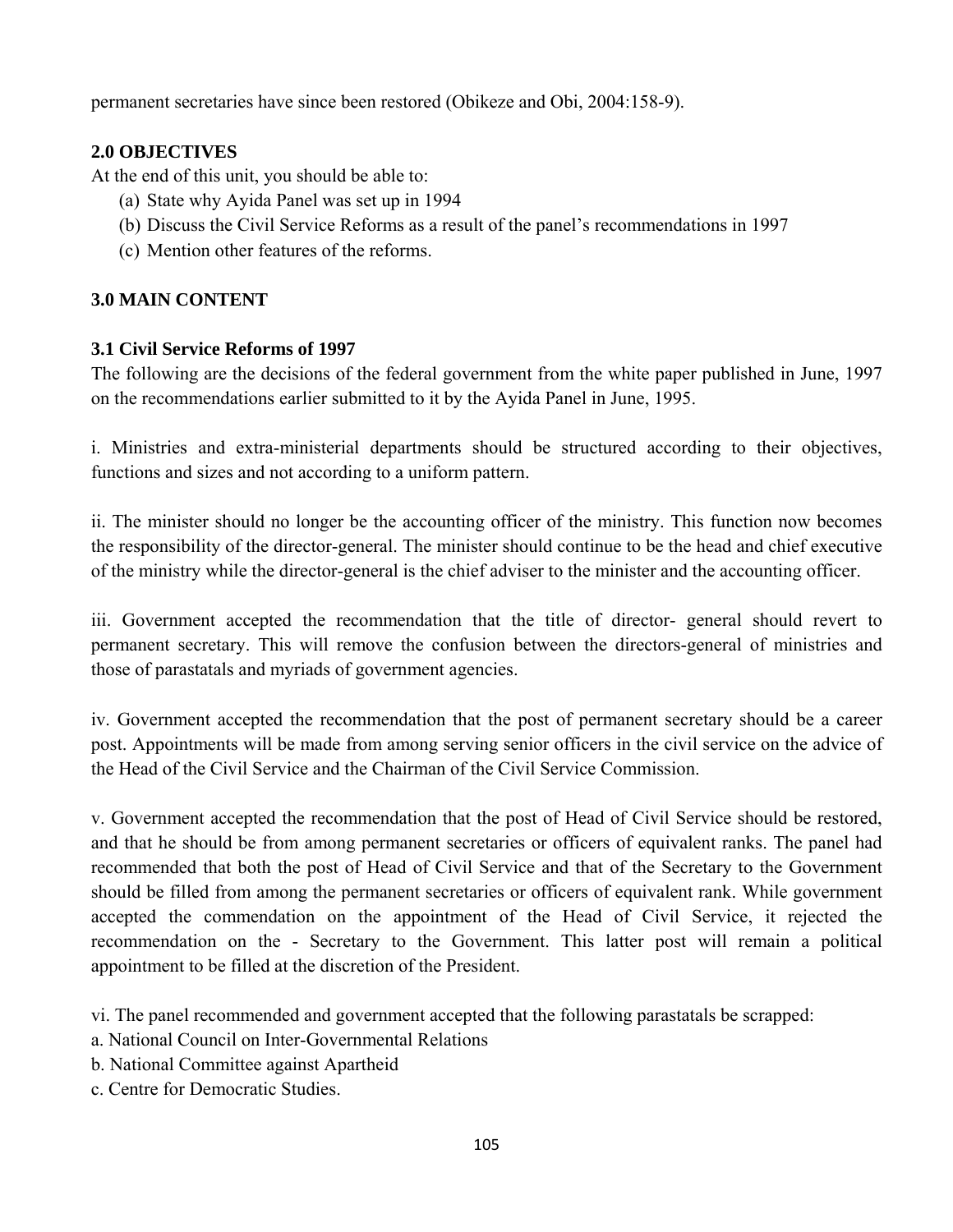vii. The Panel had been astonished to discover that the Office of the Secretary to the Government of the Federation supervises about forty parastatals and agencies. This has made the office complex and unwieldy and has led to duplication of functions, lack of clearly defined lines of authority and conflict of roles. Besides, parastatals and agencies prefer to hide under the Presidency to avoid close scrutiny and supervision by ministries and to facilitate and obtain funds through the Presidency. Apart from the three agencies approved for scrapping above, government approved that twelve other parastatals and agencies be transferred to relevant ministries connected with the functions of each agency.

viii. Government accepted the recommendation that the Federal Executive Council should meet at least fortnightly so as to enhance the coordination of government policies. The panel got to know that the Federal Executive Council hardly ever met. There was no coordination of policy, there were frequent frictions between ministers and each minister contrived to see the Head of State and get approval for whatever he wanted, while there were some ministers who never succeeded in getting to the presence of the Head of State.

**ix.** Government accepted the recommendation that the "Guidelines of Administrative Procedure of the Federal Government" should be updated and applied in the conduct of government business. The document stipulates the procedures and rules for the conduct and interrelationship of various arms of government.

**x**. Every ministry and extra-ministerial department should have the following staff committees for dealing with personnel matters:

- a. Management Staff Committee for officers on G.L. 14-17;
- b. Senior Staff Committee for officers on G.L.07-13;
- c. Junior Staff Committee at Headquarters for officers on G.L. 01-06;
- d. Junior Staff Committee at out-stations for officers on G.L. 01-06.

**xi**. Recruitment into the civil service at the entry grades should be based on a combination of merit and federal character, but for further progression thereafter it should be based normally on merit. **xii**. Maturity period for promotion of staff should be:

- G.L. 01-06 2 years.
- G.L. 07-14 3 years.
- G.L. 15-17 4 years.

**xiii.** The Pool System which was abolished by the 1988 Reforms was restored in respect of the following cadres: Accountants, Administrative Officers, Auditors (External), Executive Officers (Account and General Duties), Information Officers, Legal Officers, Librarians and Library Officers, Medical, Health and Auxiliary Officers, Engineers, Architects, Surveyors, Technicians, Secretarial and Typist cadre.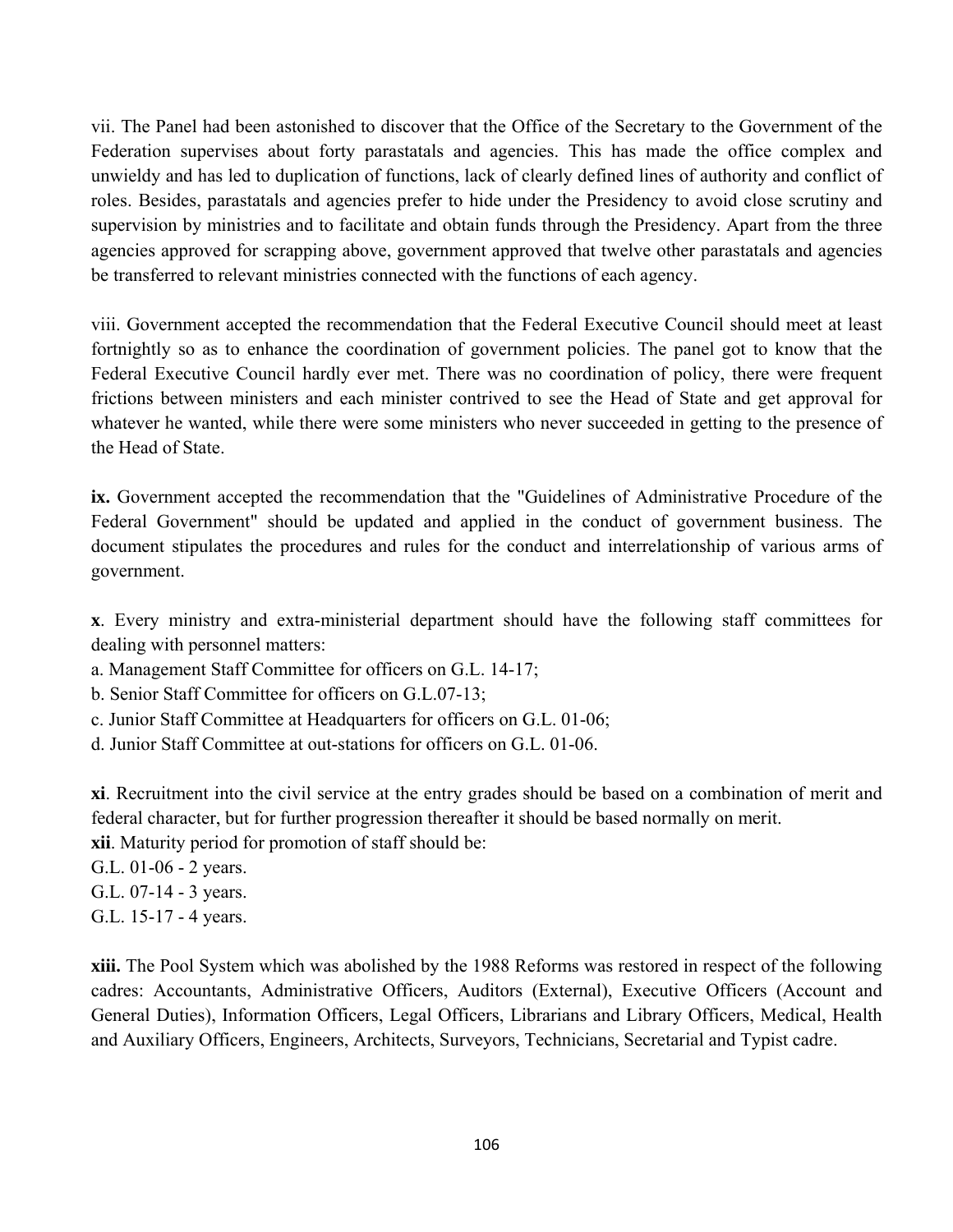**xiv**. Government observed that the present 10 per cent of annual personal emoluments, set aside for training appears grossly inadequate. Government therefore directed that adequate provision be made in each department's budget until the training need of the civil service is well addressed.

**xv**. A senior management course should be introduced for all officers who are expected to attend it before entering the senior management category on G.L. 14.

xvi. Study leave without pay was restored as a way of encouraging offices to improve themselves to render valuable service.

**xvii**. Government accepted the recommendation that the Centre for Democratic Studies be scrapped. As for the recommendation that the premises be converted to start a Civil Service College, government noted that the premises had already been handed over to the Nigerian Law School. However, government directed that the development of a Civil Service College at Abuja should be given priority attention.

**xviii.** Ministries and extra-ministerial departments should set targets for themselves, their departments and divisions as well as individual staff, and each ministry should submit an annual report of its activities to the government within the first quarter of the succeeding year.

**xix.** Retirement age in the civil service should be 60 years irrespective of the length of service.

**xx.** Government accepted the recommendation that there should be no retirement of any civil servant without following all laid-down procedures. This is to prevent indiscriminate and arbitrary retirement of civil servants.

**xxi**. Pensions should continually be reviewed upwards immediately salaries and allowances are reviewed, and in particular government accepted the recommendation that pension rates of those who retired since 1991 be harmonised.

**xxii**. A Funds Allocation and Budget Committee should be established in every ministry, extraministerial department and parastatal and its recommendations should be submitted to the Minister or Chairman, as the case may be for approval.

**xxiii.** Powers to approve expenditure should be devolved down to G.L. 14 officers and heads of outstations. xxiv. Government approved that tenders procedures should be followed strictly in the award of contracts (Adebay, 2000:217-8).

#### **SELF-ASSESSMENT EXERCISE**

Why was Ayida Panel set up?

## **Moral and Corruption in the Public Service**

The major problem in the civil service in Nigeria today and even in the past has remained corruption. Instituting various reforms without tackling this monster called corruption will simply remain an exercise in futility. It is only when corruption is eradicated that we can talk about actually reforming the civil service to be people-oriented and capable of living up to its billing as it is in other parts of the world. The Nigerian Civil Service today has both the managerial and the technical capacity to excel to very high standards, but that will be only and surely if corruption that has been applying the brakes on this reservoir of human knowledge and intellect is given a killer punch. The following are further recommendation of Ayida Panel accepted by the Federal Government: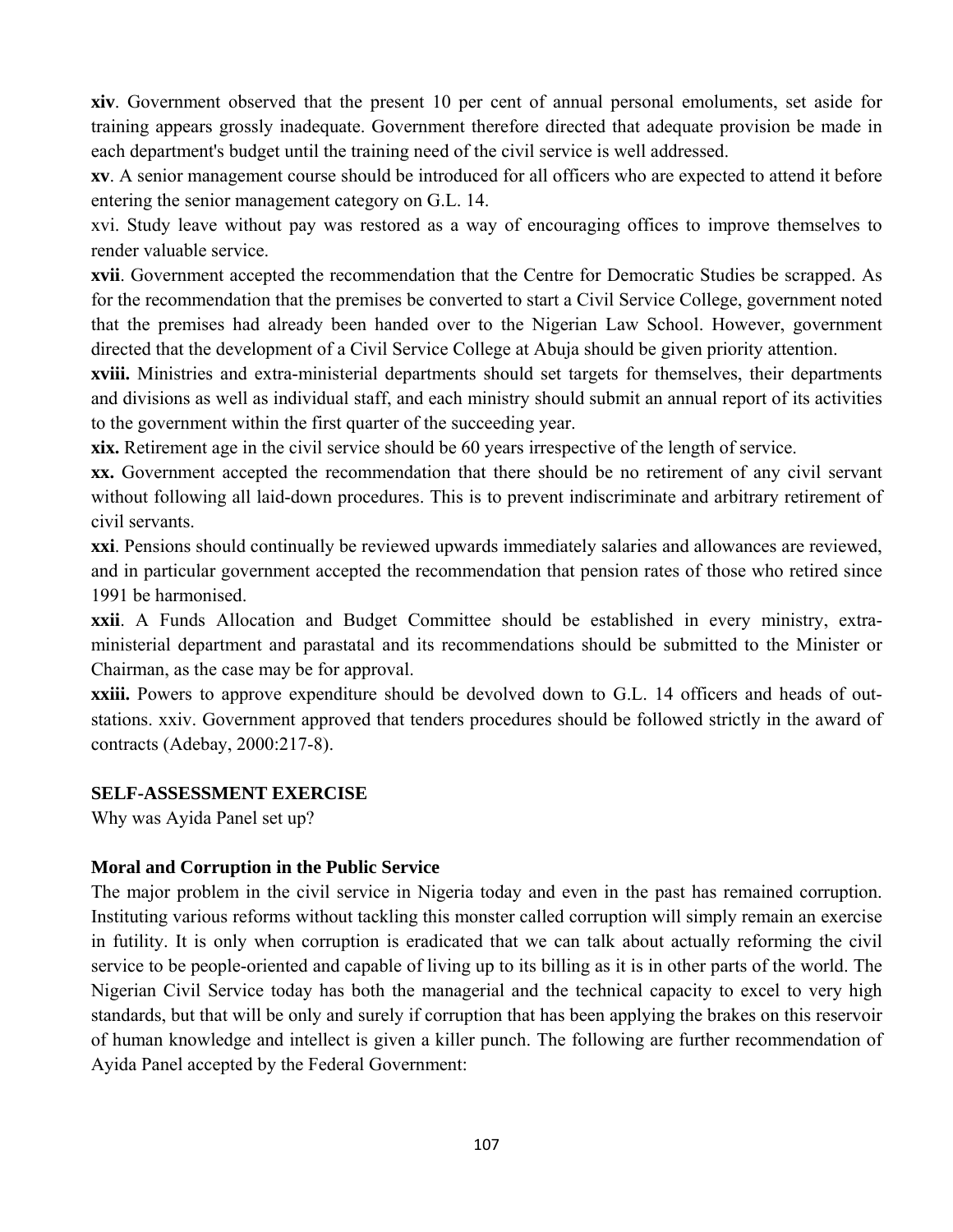(a). Government approved the recommendation that job security should be restored in the civil service and that normal disciplinary procedures should be followed in dealing with erring staff.

(b). Basic facilities like stationery, typewriters, telephones, photocopiers, etc., should be made-available to enable staff perform their duties efficiently.

(c). The problem of transportation affects efficiency when staff find it difficult in being punctual because of transportation problems or have to spend so much of their meager salary on buses and taxis. This leads to truancy and absenteeism.

To remedy the situation, "Government agrees to provide adequate and coordinated transportation facilities by road, rail and waterways for civil servants and other urban dwellers. In the meantime, government directed that each ministry/extra-ministerial department should provide and maintain adequate staff bus services for its staff. Furthermore, government will encourage the administration of the Federal Capital Territory and other major cities to improve mass transit services in the nation's urban centres."

(d). Merit awards should be instituted for long-serving and outstanding civil servants. But government will no longer allow public officers to accept traditional titles in any form.

(e). The panel had recommended that there should be upward review of housing loans and motor vehicle advances in view of the high rate of inflation in the country. Government, on its part, said that it is aware of the present high cost of building houses and purchase of vehicles in the country and that it has become increasingly difficult to fix adequate level of housing and vehicle loans because of the recovery terms.

In view of this, government directed a comprehensive review of the existing situation by the Ministries of Works, Finance and National Planning, and the Head of Civil Service and a report to be submitted to government for consideration and approval.

(f). Government accepted the recommendation that the suspension placed on promotion be lifted.

(g). In order to improve morale and reduce corruption, the panel recommended that salaries and allowances of civil servants should be substantially reviewed upwards. Government said that it "is aware that the public officer is the least paid worker in the economy" and that "consequently adequate measures will be taken to redress the situation."

(h). On the recommendation that civil service salaries should be adjusted annually to accord with inflation in the economy, "Government accepts in principle, the idea of annual 'review of salaries and allowances in the civil service, and directs the National Salaries, Income and Wages Commission to advise accordingly, taking into account productivity and government revenue profile to support the policy."

(i.) The panel recommended that education allowance should be introduced as an item in the pay package of civil servants. Government noted this recommendation and directed the National Salaries, Income Commission to advise accordingly.

(j). The panel recommended that government should embark on a commitment to eradicate corruption both in the public service and in the larger society. Government accepts this recommendation" and also observed that "as a matter of fact government has put in place a policy on War Against Indiscipline and Corruption which should be intensified." k. Government accepted the recommendation that government leaders, should lead by example. l. Government-accepted the recommendation that political office holders and other public functionaries should be made to adhere strictly to the rules and regulations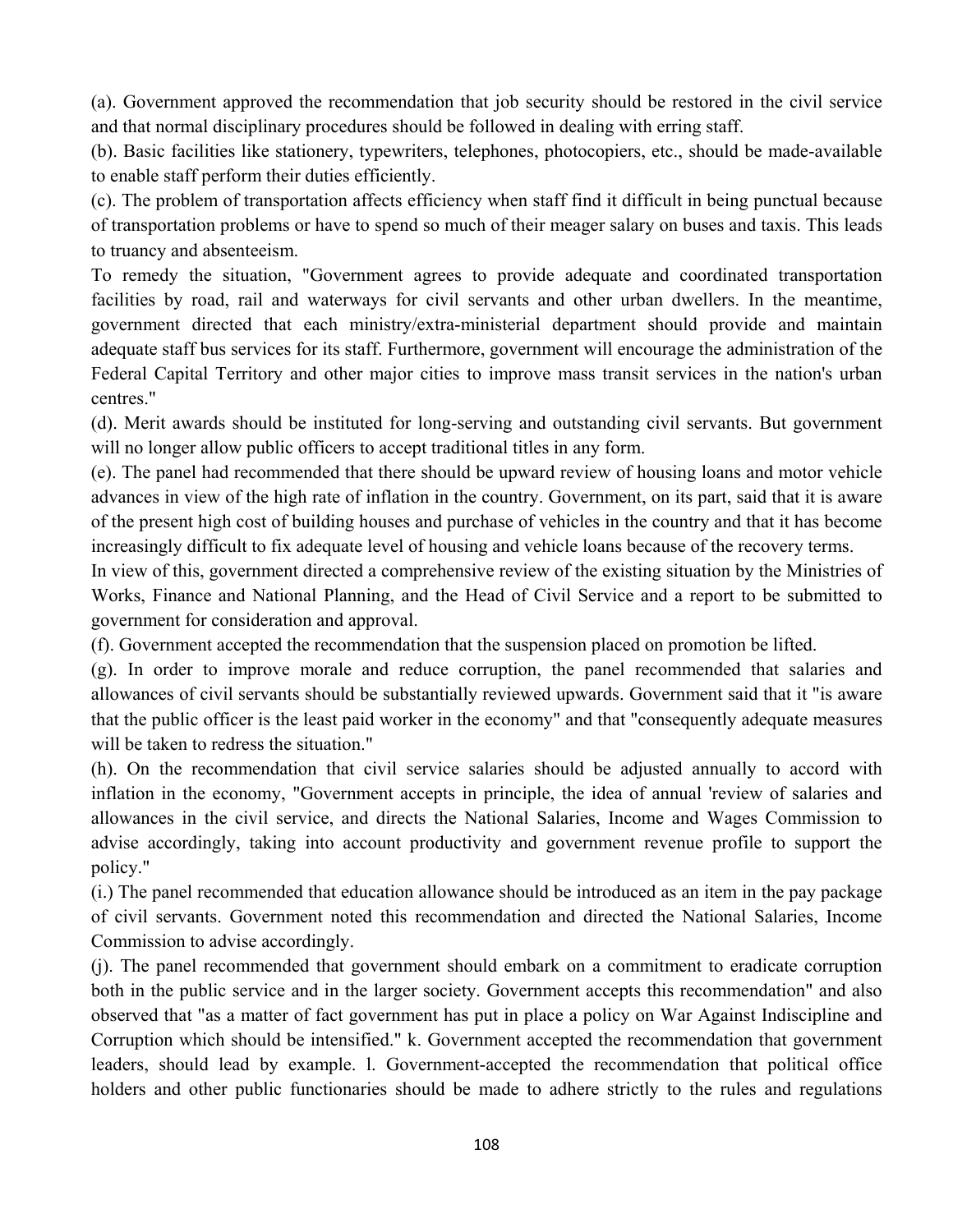guiding the conduct of government business. m. The panel recommended and government accepted that strict sanctions should be applied against those found to have engaged in corrupt practice and they should be publicly exposed. n. Government accepted the recommendation that public functionaries found to have corruptly enriched themselves in the past should not be appointed to any public post or fraternised with by government (Adebayo, 2000:219-220).

#### **SELF-ASSESSMENT EXERCISE**

Mention 2 decisions of the 1988 reforms reverted by the 1997 reforms.

**3.3 Other Matters** Other recommendations of the Panel accepted by the federal government were:

(i). Government accepted the recommendation that basic working tools and facilities be adequately provided to enhance efficiency in the civil service.

(ii). Government accepted the recommendation that the housing loan entitlement of civil servants should be increased substantially and the fund allocation to the staff housing scheme should be increased. Government accordingly, directed the Federal Staff Housing Loans Board to liberalise its terms.

(iii). In the spirit of deregulation of labour whereby each tier of government is independent and is required to negotiate with its staff based on its ability to pay, government decided that the decisions of the federal government on the panel's report should not be made mandatory on state and local governments. State and local governments should be free to adopt or adapt any of the recommendations in the report as they may deem suitable.

(iv). Government accepted the recommendation that an implementation committee be constituted to implement the accepted recommendations of the panel's report.

## **4.0 CONCLUSION**

The 1997 reforms of the civil service went to the roots of the problems militating against efficiency and devotion to duty in the civil service. However, it is another to ensure that the prescriptions are carried out. Compliance with any reforms of civil service must spring from the mental attitudes of the civil servants. It must be informed by a conscious determination on the part of the rulers to the state and federal levels to maintain and uphold an enlightened and honest public service.

## **5.0 SUMMARY**

Irrespective of the different orientation of the various civil service reforms in Nigeria in both pre and post independence the basic fact remains that the main aim of all of them has always been to make the civil service more efficient, effective, and result oriented.

However, it is quite appalling that despite all the resources sunk into the civil service in Nigeria, it has failed to live up to expectations of the people as the engine of growth and development. The various reforms of the service have not helped in any significant way in bringing about the desired state. Worse still, some have even seen the reforms as a way of 84